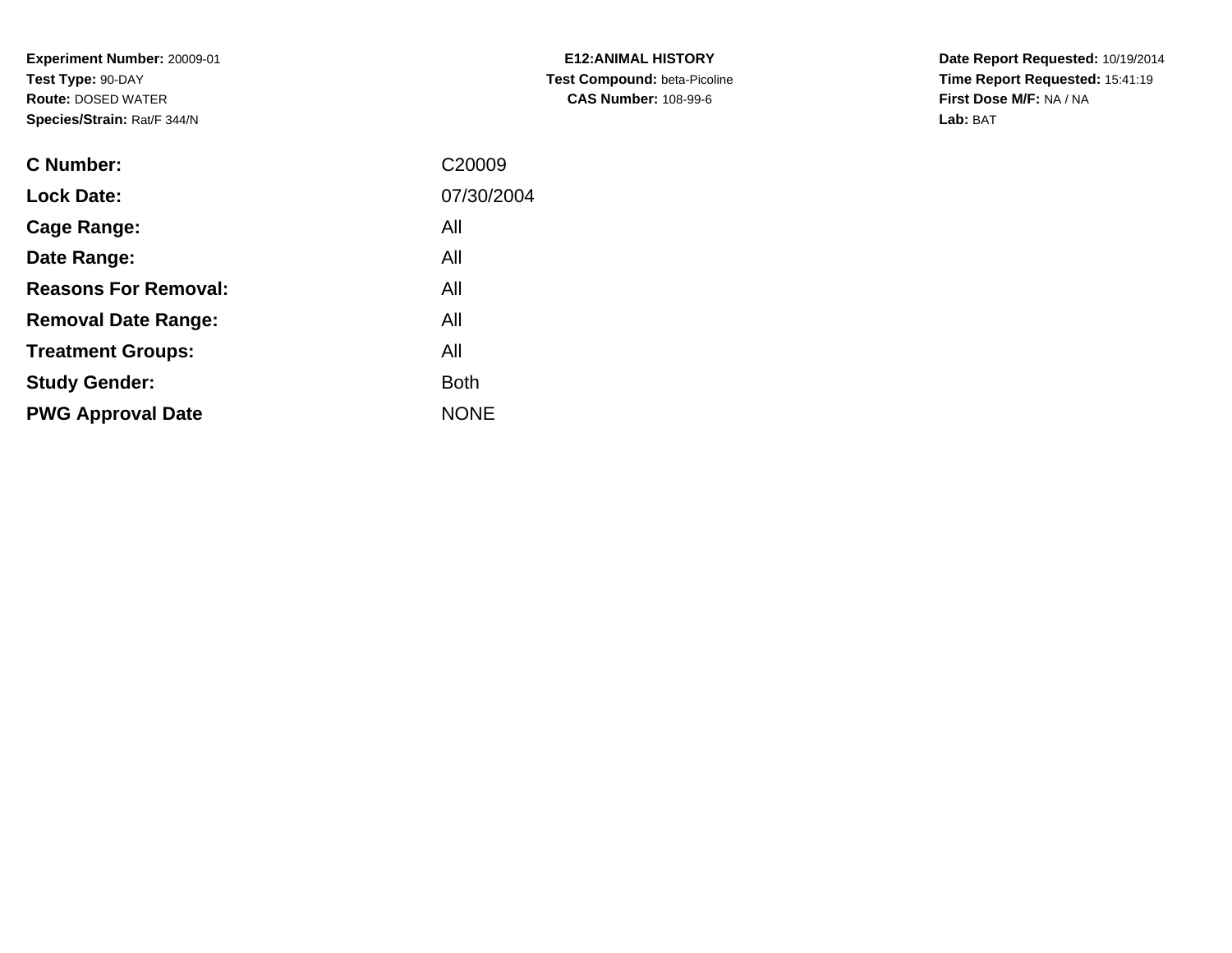**Test Type:** 90-DAY

**Route:** DOSED WATER

**Species/Strain:** Rat/F 344/N

### **E12:ANIMAL HISTORY Test Compound:** beta-Picoline**CAS Number:** 108-99-6

| <b>CAGE: 1</b><br><b>ANIMAL ID: 1</b> |             |       | <b>SEX: Male</b> |                    |       | <b>TRT#: 1</b>                 |                 |                     | <b>TRT: 0</b> | MG/L |
|---------------------------------------|-------------|-------|------------------|--------------------|-------|--------------------------------|-----------------|---------------------|---------------|------|
| <b>DAY</b>                            | <b>DATE</b> | OP ID | <b>DOSE TIME</b> | <b>WEIGHT TIME</b> | WT(g) | <b>WEIGHT</b><br><b>STATUS</b> | <b>OBS TIME</b> | <b>OBSERVATIONS</b> |               |      |
|                                       | 11/17/03    | 75    |                  | 06:34:08           | 104.2 |                                | 10:44:34        | Unremarkable        |               |      |
| 8                                     | 11/24/03    | 75    |                  | 10:18:00           | 131.6 |                                | 10:18:00        | Unremarkable        |               |      |
| 15                                    | 12/01/03    | 75    |                  | 10:28:56           | 170.0 |                                | 10:28:56        | Unremarkable        |               |      |
| 22                                    | 12/08/03    | 75    |                  | 10:12:48           | 198.1 |                                | 10:12:48        | Unremarkable        |               |      |

| 29 | 12/15/03 | 75                                            | 10:02:46 | 222.2 | 10:02:46 | Unremarkable |
|----|----------|-----------------------------------------------|----------|-------|----------|--------------|
| 36 | 12/22/03 | 33                                            | 09:55:24 | 254.8 | 09:55:24 | Unremarkable |
| 43 | 12/29/03 | 75                                            | 10:31:08 | 269.4 | 10:31:08 | Unremarkable |
| 50 | 01/05/04 | 75                                            | 11:06:30 | 288.5 | 11:06:30 | Unremarkable |
| 57 | 01/12/04 | 75                                            | 11:18:44 | 297.7 | 11:18:44 | Unremarkable |
| 64 | 01/19/04 | 75                                            | 09:38:20 | 310.8 | 09:38:20 | Unremarkable |
| 71 | 01/26/04 | 75                                            | 09:29:42 | 311.9 | 09:29:42 | Unremarkable |
| 78 | 02/02/04 | 75                                            | 11:12:38 | 325.6 | 11:12:38 | Unremarkable |
| 85 | 02/09/04 | 75                                            | 11:52:50 | 332.4 | 11:52:50 | Unremarkable |
|    |          | <b>REMOVED ** REASON - TERMINAL SACRIFICE</b> |          |       |          |              |
| 93 | 02/17/04 | 33                                            | 07:18:20 | 342.7 | 07:18:20 | Unremarkable |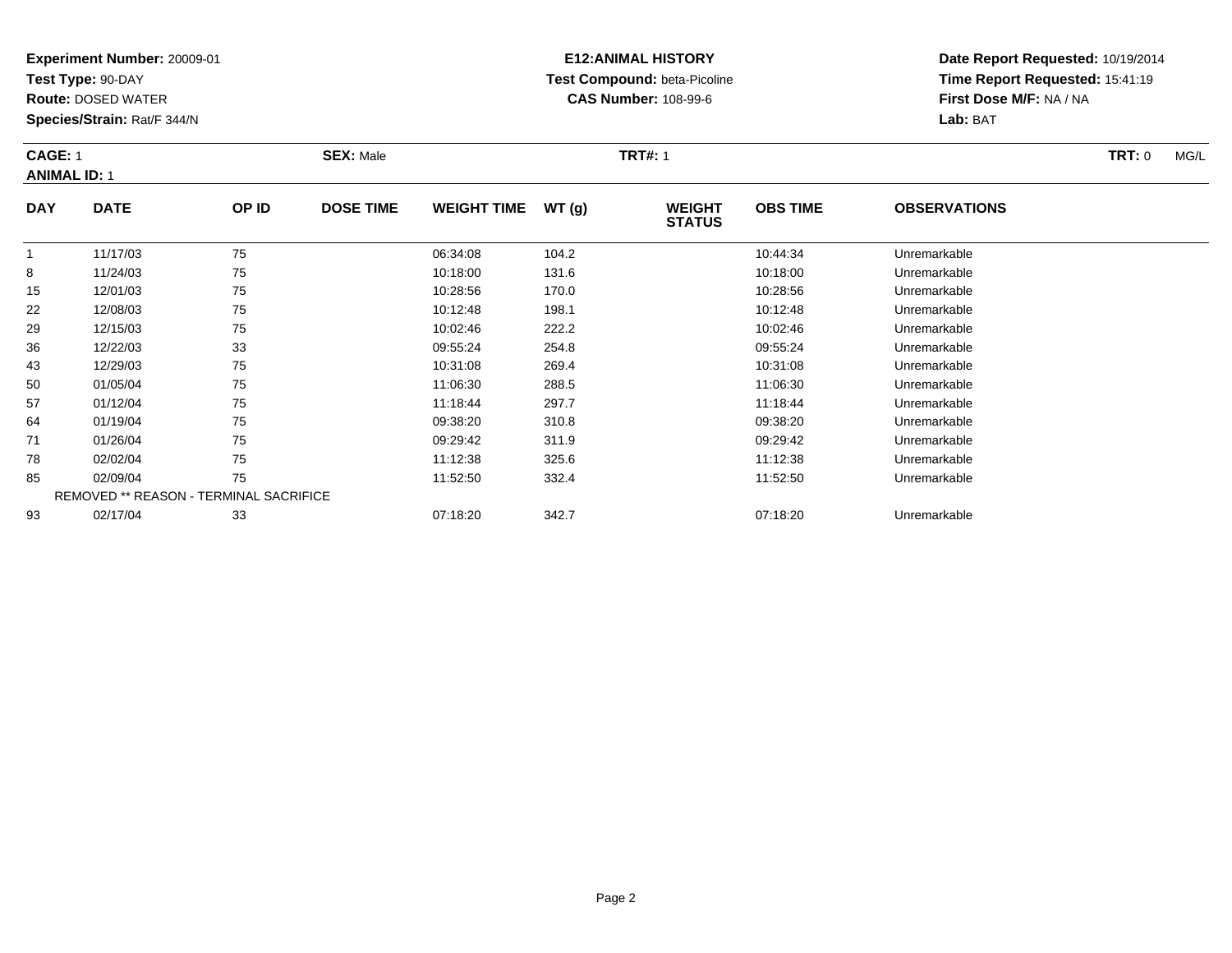**Test Type:** 90-DAY

**Route:** DOSED WATER

**Species/Strain:** Rat/F 344/N

# **E12:ANIMAL HISTORY Test Compound:** beta-Picoline**CAS Number:** 108-99-6

| <b>CAGE: 1</b><br><b>ANIMAL ID: 2</b> |             |       | <b>SEX: Male</b> |                    |        | <b>TRT#: 1</b>                 |                 |                     | <b>TRT: 0</b> | MG/L |
|---------------------------------------|-------------|-------|------------------|--------------------|--------|--------------------------------|-----------------|---------------------|---------------|------|
| <b>DAY</b>                            | <b>DATE</b> | OP ID | <b>DOSE TIME</b> | <b>WEIGHT TIME</b> | WT (g) | <b>WEIGHT</b><br><b>STATUS</b> | <b>OBS TIME</b> | <b>OBSERVATIONS</b> |               |      |
|                                       | 11/17/03    | 75    |                  | 06:34:08           | 96.2   |                                | 10:44:34        | Unremarkable        |               |      |

|    | 11/17/03 | 75                                            | 06:34:08 | 96.2  | 10:44:34 | Unremarkable |  |
|----|----------|-----------------------------------------------|----------|-------|----------|--------------|--|
| 8  | 11/24/03 | 75                                            | 10:18:00 | 127.9 | 10:18:00 | Unremarkable |  |
| 15 | 12/01/03 | 75                                            | 10:28:56 | 158.1 | 10:28:56 | Unremarkable |  |
| 22 | 12/08/03 | 75                                            | 10:12:48 | 192.0 | 10:12:48 | Unremarkable |  |
| 29 | 12/15/03 | 75                                            | 10:02:46 | 217.1 | 10:02:46 | Unremarkable |  |
| 36 | 12/22/03 | 33                                            | 09:55:24 | 251.1 | 09:55:24 | Unremarkable |  |
| 43 | 12/29/03 | 75                                            | 10:31:08 | 266.7 | 10:31:08 | Unremarkable |  |
| 50 | 01/05/04 | 75                                            | 11:06:30 | 284.7 | 11:06:30 | Unremarkable |  |
| 57 | 01/12/04 | 75                                            | 11:18:44 | 296.4 | 11:18:44 | Unremarkable |  |
| 64 | 01/19/04 | 75                                            | 09:38:20 | 313.5 | 09:38:20 | Unremarkable |  |
| 71 | 01/26/04 | 75                                            | 09:29:42 | 323.4 | 09:29:42 | Unremarkable |  |
| 78 | 02/02/04 | 75                                            | 11:12:38 | 335.0 | 11:12:38 | Unremarkable |  |
| 85 | 02/09/04 | 75                                            | 11:52:50 | 344.8 | 11:52:50 | Unremarkable |  |
|    |          | <b>REMOVED ** REASON - TERMINAL SACRIFICE</b> |          |       |          |              |  |
| 93 | 02/17/04 | 33                                            | 07:18:20 | 352.7 | 07:18:20 | Unremarkable |  |
|    |          |                                               |          |       |          |              |  |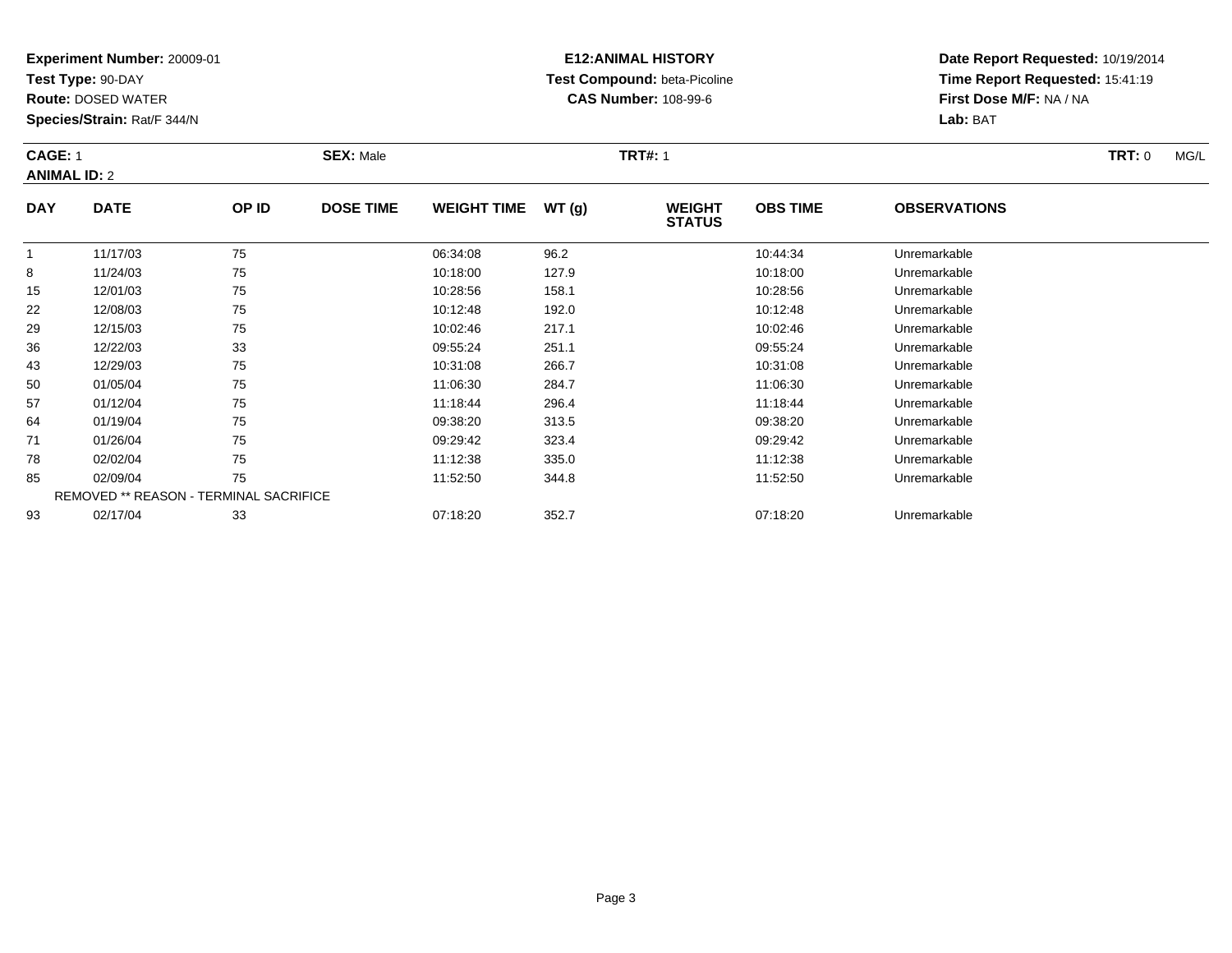**Test Type:** 90-DAY

8

15

22

29

36

43

50

57

64

71

78

85

93

**Route:** DOSED WATER

**Species/Strain:** Rat/F 344/N

REMOVED \*\* REASON - TERMINAL SACRIFICE

### **E12:ANIMAL HISTORY Test Compound:** beta-Picoline**CAS Number:** 108-99-6

**Date Report Requested:** 10/19/2014**Time Report Requested:** 15:41:19**First Dose M/F:** NA / NA**Lab:** BAT

| <b>CAGE: 1</b><br><b>SEX: Male</b><br><b>ANIMAL ID: 3</b> |             |       | <b>TRT#: 1</b>   |                     |      |                                | TRT: 0          | MG/L                |  |  |
|-----------------------------------------------------------|-------------|-------|------------------|---------------------|------|--------------------------------|-----------------|---------------------|--|--|
| <b>DAY</b>                                                | <b>DATE</b> | OP ID | <b>DOSE TIME</b> | WEIGHT TIME $WT(g)$ |      | <b>WEIGHT</b><br><b>STATUS</b> | <b>OBS TIME</b> | <b>OBSERVATIONS</b> |  |  |
|                                                           | 11/17/03    | 75    |                  | 06:34:08            | 97.8 |                                | 10:44:34        | Unremarkable        |  |  |

8 11/24/03 75 75 10:18:00 131.9 10:18:00 131.9 10:18:00 151.9

12/01/03 <sup>75</sup> 10:28:56 167.7 10:28:56 Unremarkable

12/08/03 <sup>75</sup> 10:12:48 192.6 10:12:48 Unremarkable

12/15/03 <sup>75</sup> 10:02:46 217.4 10:02:46 Unremarkable

12/22/03 <sup>33</sup> 09:55:24 247.2 09:55:24 Unremarkable

12/29/03 <sup>75</sup> 10:31:08 261.6 10:31:08 Unremarkable

0 01/05/04 75 75 11:06:30 275.0 11:06:30 11:06:30 11:06:30 Unremarkable

01/12/04 <sup>75</sup> 11:18:44 284.9 11:18:44 Unremarkable

01/19/04 <sup>75</sup> 09:38:20 301.5 09:38:20 Unremarkable

01/26/04 <sup>75</sup> 09:29:42 309.5 09:29:42 Unremarkable

02/02/04 <sup>75</sup> 11:12:38 320.7 11:12:38 Unremarkable

02/09/04 <sup>75</sup> 11:52:50 325.6 11:52:50 Unremarkable

02/17/04 <sup>33</sup> 07:18:20 340.0 07:18:20 Unremarkable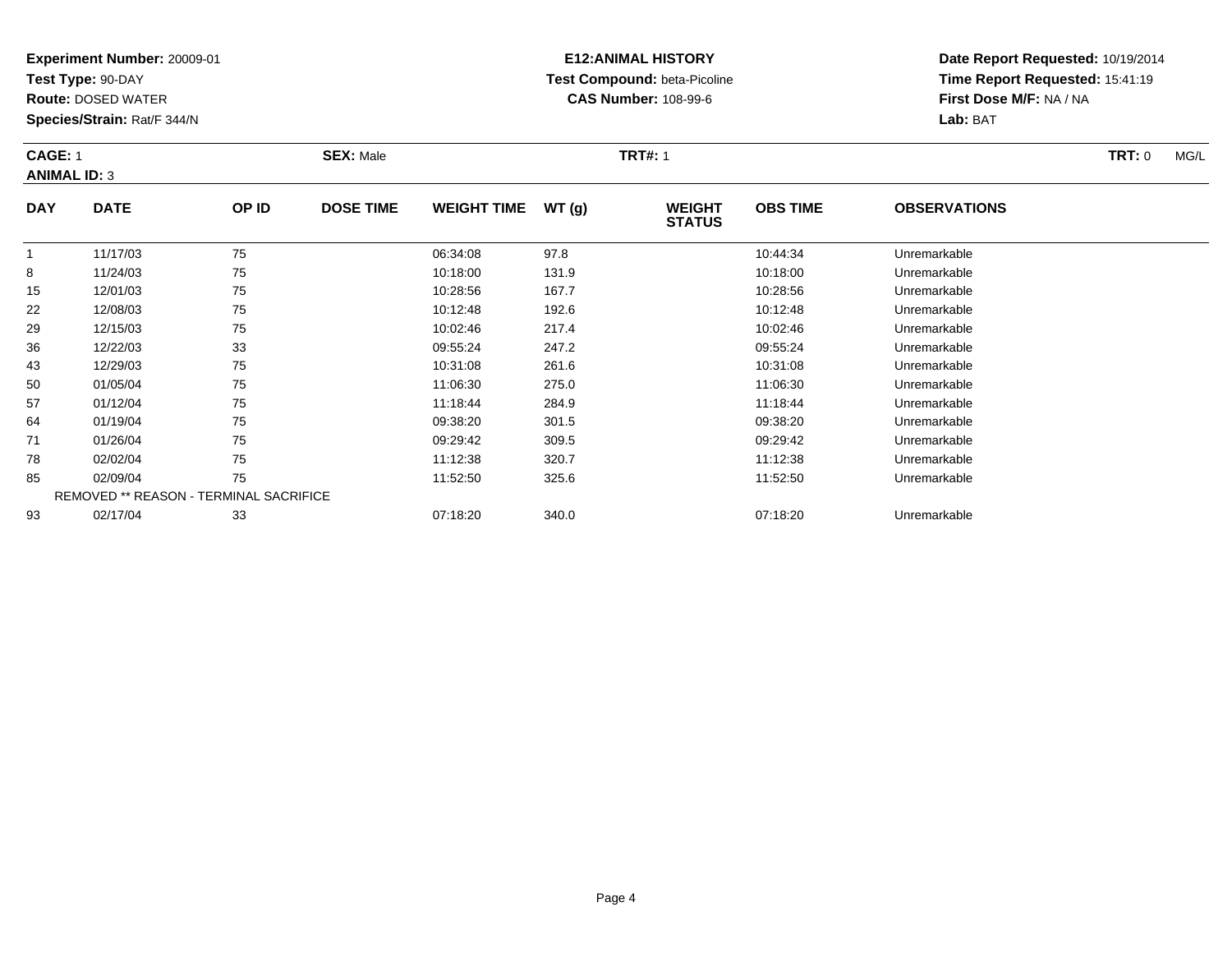**Test Type:** 90-DAY

15

22

29

36

43

50

57

64

71

78

85

93

**Route:** DOSED WATER

**Species/Strain:** Rat/F 344/N

### **E12:ANIMAL HISTORY Test Compound:** beta-Picoline**CAS Number:** 108-99-6

**Date Report Requested:** 10/19/2014**Time Report Requested:** 15:41:19**First Dose M/F:** NA / NA**Lab:** BAT

| <b>CAGE: 1</b><br><b>ANIMAL ID: 4</b> |             |       | <b>SEX: Male</b> |                     |       | <b>TRT#: 1</b>                 |                 |                     | <b>TRT: 0</b> | MG/L |
|---------------------------------------|-------------|-------|------------------|---------------------|-------|--------------------------------|-----------------|---------------------|---------------|------|
| <b>DAY</b>                            | <b>DATE</b> | OP ID | <b>DOSE TIME</b> | WEIGHT TIME $WT(g)$ |       | <b>WEIGHT</b><br><b>STATUS</b> | <b>OBS TIME</b> | <b>OBSERVATIONS</b> |               |      |
|                                       | 11/17/03    | 75    |                  | 06:34:08            | 113.4 |                                | 10:44:34        | Unremarkable        |               |      |
|                                       | 11/24/03    | 75    |                  | 10:18:00            | 138.4 |                                | 10:18:00        | Unremarkable        |               |      |

|   | 01/26/04 | 75                                            | 09:29:42 | 323.6 | 09:29:42 | Unremarkable |
|---|----------|-----------------------------------------------|----------|-------|----------|--------------|
| 8 | 02/02/04 | 75                                            | 11:12:38 | 333.6 | 11:12:38 | Unremarkable |
|   | 02/09/04 | 75                                            | 11:52:50 | 345.5 | 11:52:50 | Unremarkable |
|   |          | <b>REMOVED ** REASON - TERMINAL SACRIFICE</b> |          |       |          |              |
|   | 02/17/04 | 33                                            | 07:18:20 | 362.3 | 07:18:20 | Unremarkable |
|   |          |                                               |          |       |          |              |
|   |          |                                               |          |       |          |              |
|   |          |                                               |          |       |          |              |

8 11/24/03 75 75 10:18:00 138.4 10:18:00 138.4 10:18:00 Dhremarkable

12/01/03 <sup>75</sup> 10:28:56 169.2 10:28:56 Unremarkable

12/08/03 <sup>75</sup> 10:12:48 195.0 10:12:48 Unremarkable

12/15/03 <sup>75</sup> 10:02:46 221.6 10:02:46 Unremarkable

12/22/03 <sup>33</sup> 09:55:24 255.2 09:55:24 Unremarkable

12/29/03 <sup>75</sup> 10:31:08 269.0 10:31:08 Unremarkable

0 01/05/04 75 75 11:06:30 286.2 11:06:30 11:06:30 11:06:30 11:06:30 Unremarkable

7 01/12/04 75 75 11:18:44 301.1 11:18:44 11:18:44 Dhremarkable

01/19/04 <sup>75</sup> 09:38:20 314.8 09:38:20 Unremarkable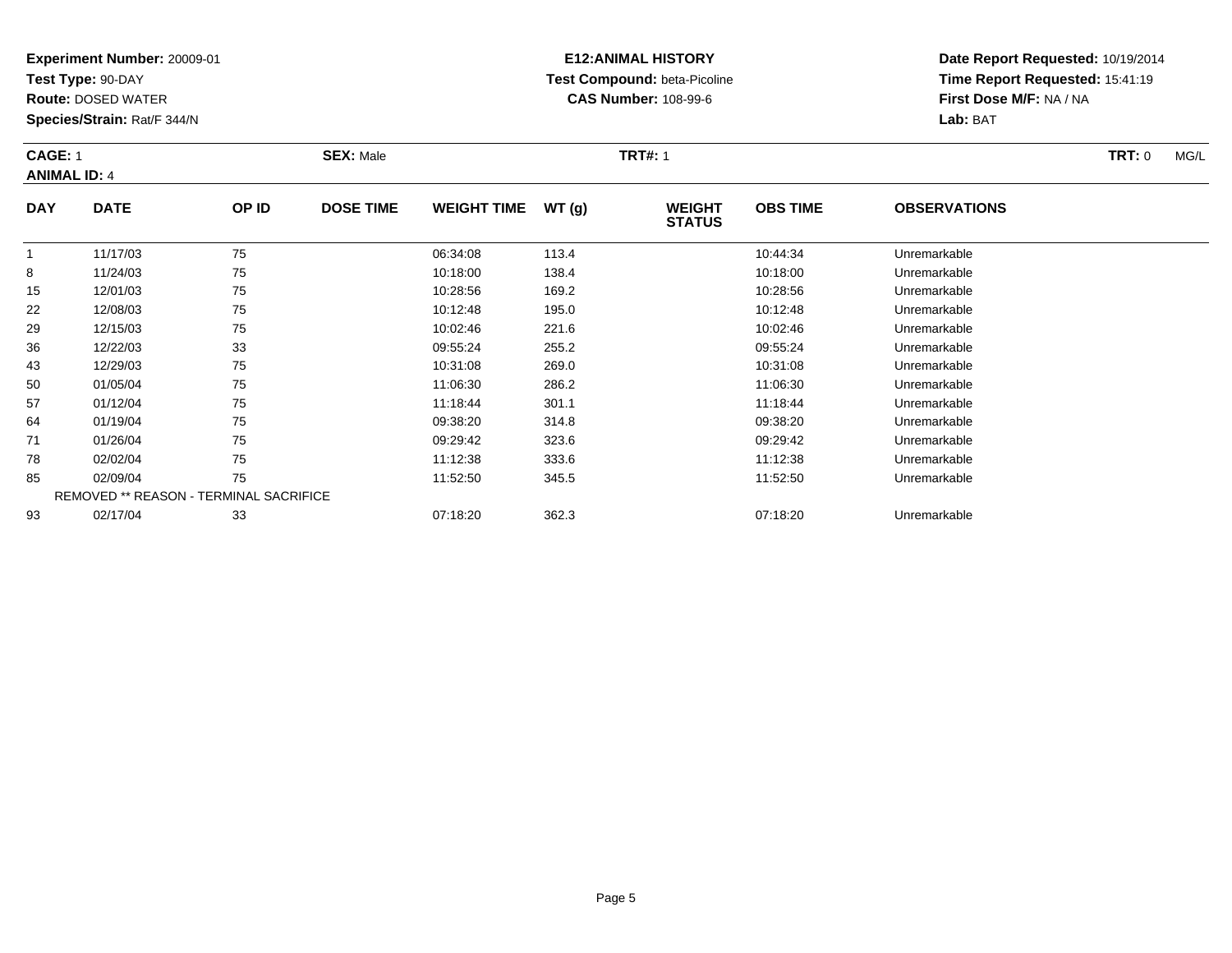**Test Type:** 90-DAY

**Route:** DOSED WATER

**Species/Strain:** Rat/F 344/N

# **E12:ANIMAL HISTORY Test Compound:** beta-Picoline**CAS Number:** 108-99-6

| <b>CAGE: 1</b><br><b>ANIMAL ID: 5</b> |             | <b>SEX: Male</b> |                  |                    | <b>TRT#: 1</b> |                                |                 |                     | MG/L |  |
|---------------------------------------|-------------|------------------|------------------|--------------------|----------------|--------------------------------|-----------------|---------------------|------|--|
| <b>DAY</b>                            | <b>DATE</b> | OP ID            | <b>DOSE TIME</b> | <b>WEIGHT TIME</b> | WT (g)         | <b>WEIGHT</b><br><b>STATUS</b> | <b>OBS TIME</b> | <b>OBSERVATIONS</b> |      |  |
|                                       | 11/17/03    | 75               |                  | 06:34:08           | 88.7           |                                | 10:44:34        | Unremarkable        |      |  |

|    | 11/17/03 | 75                                            | 06:34:08 | 88.7  | 10:44:34 | Unremarkable |  |
|----|----------|-----------------------------------------------|----------|-------|----------|--------------|--|
| 8  | 11/24/03 | 75                                            | 10:18:00 | 118.2 | 10:18:00 | Unremarkable |  |
| 15 | 12/01/03 | 75                                            | 10:28:56 | 154.4 | 10:28:56 | Unremarkable |  |
| 22 | 12/08/03 | 75                                            | 10:12:48 | 181.1 | 10:12:48 | Unremarkable |  |
| 29 | 12/15/03 | 75                                            | 10:02:46 | 208.3 | 10:02:46 | Unremarkable |  |
| 36 | 12/22/03 | 33                                            | 09:55:24 | 240.6 | 09:55:24 | Unremarkable |  |
| 43 | 12/29/03 | 75                                            | 10:31:08 | 256.6 | 10:31:08 | Unremarkable |  |
| 50 | 01/05/04 | 75                                            | 11:06:30 | 272.5 | 11:06:30 | Unremarkable |  |
| 57 | 01/12/04 | 75                                            | 11:18:44 | 288.0 | 11:18:44 | Unremarkable |  |
| 64 | 01/19/04 | 75                                            | 09:38:20 | 300.8 | 09:38:20 | Unremarkable |  |
| 71 | 01/26/04 | 75                                            | 09:29:42 | 310.8 | 09:29:42 | Unremarkable |  |
| 78 | 02/02/04 | 75                                            | 11:12:38 | 319.7 | 11:12:38 | Unremarkable |  |
| 85 | 02/09/04 | 75                                            | 11:52:50 | 321.5 | 11:52:50 | Unremarkable |  |
|    |          | <b>REMOVED ** REASON - TERMINAL SACRIFICE</b> |          |       |          |              |  |
| 93 | 02/17/04 | 33                                            | 07:18:20 | 337.6 | 07:18:20 | Unremarkable |  |
|    |          |                                               |          |       |          |              |  |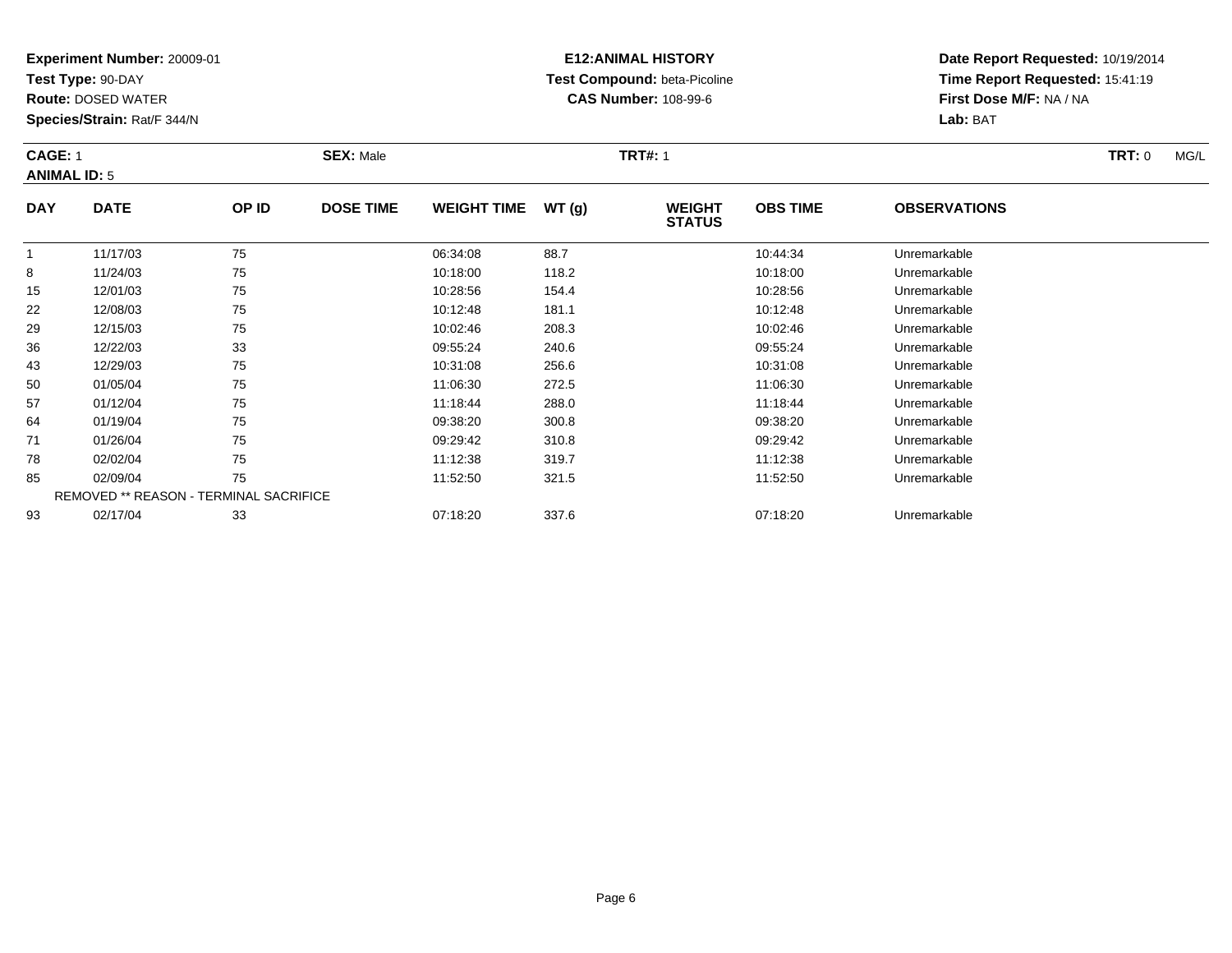**Test Type:** 90-DAY

**Route:** DOSED WATER

**Species/Strain:** Rat/F 344/N

# **E12:ANIMAL HISTORY Test Compound:** beta-Picoline**CAS Number:** 108-99-6

| <b>CAGE: 2</b><br><b>ANIMAL ID: 6</b> |                             |             | <b>TRT#: 1</b><br><b>SEX: Male</b> |                                                                 |                                      |                                | TRT: 0          |                     |  | MG/L |
|---------------------------------------|-----------------------------|-------------|------------------------------------|-----------------------------------------------------------------|--------------------------------------|--------------------------------|-----------------|---------------------|--|------|
| <b>DAY</b>                            | <b>DATE</b>                 | OP ID       | <b>DOSE TIME</b>                   | <b>WEIGHT TIME</b>                                              | WT(g)                                | <b>WEIGHT</b><br><b>STATUS</b> | <b>OBS TIME</b> | <b>OBSERVATIONS</b> |  |      |
| $\sim$                                | 11/17/03<br>$1.121$ $1.122$ | 75<br>$- -$ |                                    | 06:35:50<br>$\mathbf{a}$ $\mathbf{a}$ $\mathbf{a}$ $\mathbf{a}$ | 103.0<br>$\sim$ $\sim$ $\sim$ $\sim$ |                                | 10:52:52<br>.   | Unremarkable        |  |      |

|    | 11/17/03 | 75                                            | 06:35:50 | 103.0 | 10:52:52 | Unremarkable |  |
|----|----------|-----------------------------------------------|----------|-------|----------|--------------|--|
| 8  | 11/24/03 | 75                                            | 10:21:18 | 126.1 | 10:21:18 | Unremarkable |  |
| 15 | 12/01/03 | 75                                            | 10:35:26 | 173.4 | 10:35:26 | Unremarkable |  |
| 22 | 12/08/03 | 75                                            | 10:17:56 | 205.6 | 10:17:56 | Unremarkable |  |
| 29 | 12/15/03 | 75                                            | 10:06:22 | 231.0 | 10:06:22 | Unremarkable |  |
| 36 | 12/22/03 | 33                                            | 09:58:38 | 253.7 | 09:58:38 | Unremarkable |  |
| 43 | 12/29/03 | 75                                            | 10:39:58 | 268.1 | 10:39:58 | Unremarkable |  |
| 50 | 01/05/04 | 75                                            | 11:11:20 | 282.3 | 11:11:20 | Unremarkable |  |
| 57 | 01/12/04 | 75                                            | 11:22:42 | 300.9 | 11:22:42 | Unremarkable |  |
| 64 | 01/19/04 | 75                                            | 09:42:30 | 314.9 | 09:42:30 | Unremarkable |  |
| 71 | 01/26/04 | 75                                            | 09:33:34 | 323.3 | 09:33:34 | Unremarkable |  |
| 78 | 02/02/04 | 75                                            | 11:16:36 | 335.3 | 11:16:36 | Unremarkable |  |
| 85 | 02/09/04 | 75                                            | 11:56:08 | 347.7 | 11:56:08 | Unremarkable |  |
|    |          | <b>REMOVED ** REASON - TERMINAL SACRIFICE</b> |          |       |          |              |  |
| 93 | 02/17/04 | 33                                            | 07:21:08 | 364.0 | 07:21:08 | Unremarkable |  |
|    |          |                                               |          |       |          |              |  |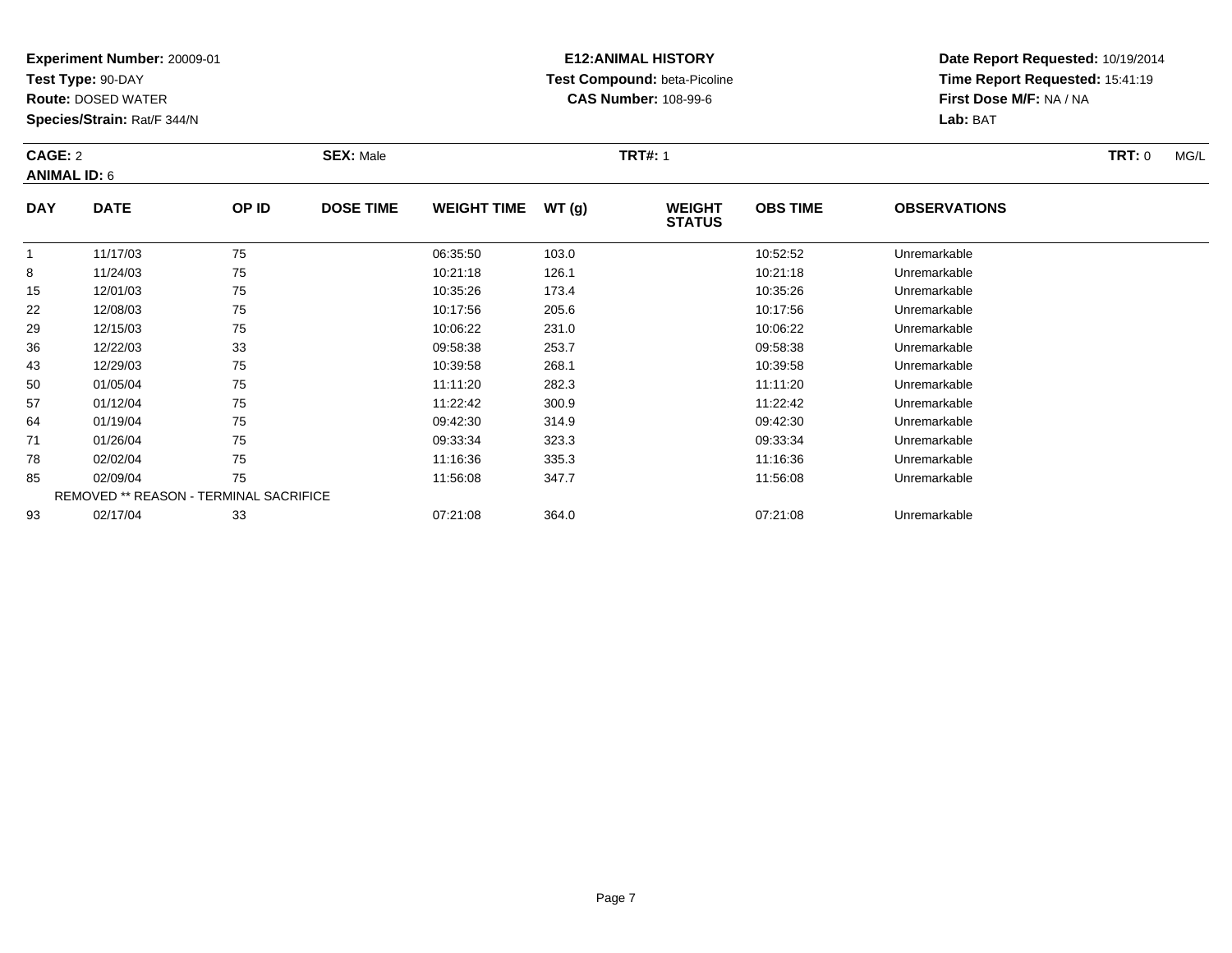**Test Type:** 90-DAY

**Route:** DOSED WATER

**Species/Strain:** Rat/F 344/N

# **E12:ANIMAL HISTORY Test Compound:** beta-Picoline**CAS Number:** 108-99-6

**Date Report Requested:** 10/19/2014**Time Report Requested:** 15:41:19**First Dose M/F:** NA / NA**Lab:** BAT

#### **CAGE:** 2 **SEX:** Male **TRT#:** <sup>1</sup> **TRT:** 0 MG/L **ANIMAL ID:** 7**DAY DATE OP IDDOSE TIME WEIGHT TIME WT** (g) **STATUSOBS TIME OBSERVATIONS**  $\overline{1}$ 1 11/17/03 75 75 06:35:50 106.2 106.2 106.2 105.55 1052:52 Unremarkable 8

|    | 11/17/03 | $\sqrt{5}$                                    | 06.35.50 | 106.2 | 10:52:52 | Unremarkable |  |
|----|----------|-----------------------------------------------|----------|-------|----------|--------------|--|
| 8  | 11/24/03 | 75                                            | 10:21:18 | 127.1 | 10:21:18 | Unremarkable |  |
| 15 | 12/01/03 | 75                                            | 10:35:26 | 172.7 | 10:35:26 | Unremarkable |  |
| 22 | 12/08/03 | 75                                            | 10:17:56 | 212.3 | 10:17:56 | Unremarkable |  |
| 29 | 12/15/03 | 75                                            | 10:06:22 | 239.0 | 10:06:22 | Unremarkable |  |
| 36 | 12/22/03 | 33                                            | 09:58:38 | 256.9 | 09:58:38 | Unremarkable |  |
| 43 | 12/29/03 | 75                                            | 10:39:58 | 272.7 | 10:39:58 | Unremarkable |  |
| 50 | 01/05/04 | 75                                            | 11:11:20 | 287.8 | 11:11:20 | Unremarkable |  |
| 57 | 01/12/04 | 75                                            | 11:22:42 | 304.0 | 11:22:42 | Unremarkable |  |
| 64 | 01/19/04 | 75                                            | 09:42:30 | 316.6 | 09:42:30 | Unremarkable |  |
| 71 | 01/26/04 | 75                                            | 09:33:34 | 322.9 | 09:33:34 | Unremarkable |  |
| 78 | 02/02/04 | 75                                            | 11:16:36 | 334.6 | 11:16:36 | Unremarkable |  |
| 85 | 02/09/04 | 75                                            | 11:56:08 | 342.4 | 11:56:08 | Unremarkable |  |
|    |          | <b>REMOVED ** REASON - TERMINAL SACRIFICE</b> |          |       |          |              |  |
| 93 | 02/17/04 | 33                                            | 07:21:08 | 359.0 | 07:21:08 | Unremarkable |  |
|    |          |                                               |          |       |          |              |  |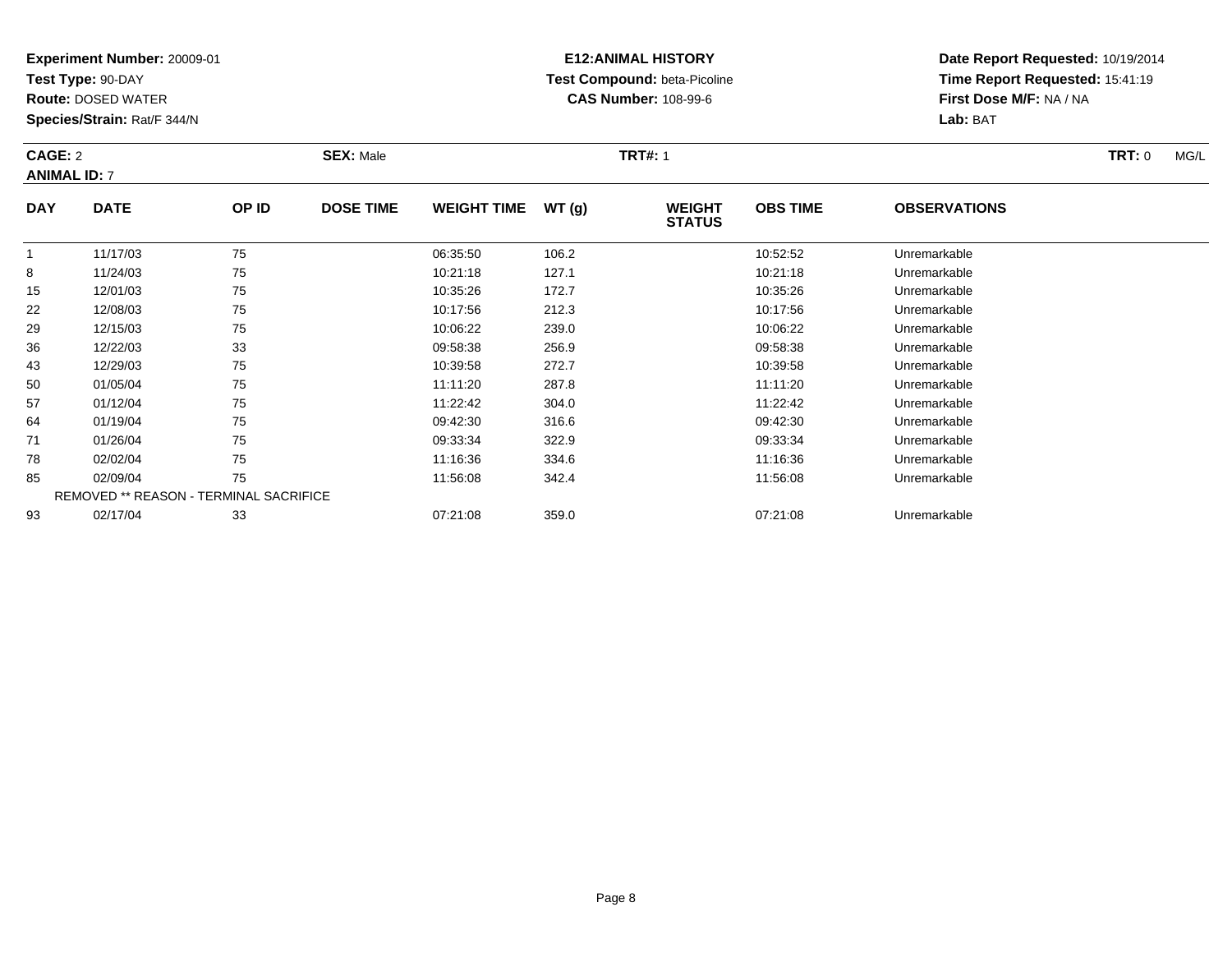**Test Type:** 90-DAY

**Route:** DOSED WATER

**Species/Strain:** Rat/F 344/N

# **E12:ANIMAL HISTORY Test Compound:** beta-Picoline**CAS Number:** 108-99-6

| CAGE: 2<br><b>ANIMAL ID: 8</b> |             |       | <b>SEX: Male</b> |                    |       | <b>TRT#: 1</b>                 |                 |                     |  | MG/L |
|--------------------------------|-------------|-------|------------------|--------------------|-------|--------------------------------|-----------------|---------------------|--|------|
| <b>DAY</b>                     | <b>DATE</b> | OP ID | <b>DOSE TIME</b> | <b>WEIGHT TIME</b> | WT(g) | <b>WEIGHT</b><br><b>STATUS</b> | <b>OBS TIME</b> | <b>OBSERVATIONS</b> |  |      |
|                                | 11/17/03    | 75    |                  | 06:35:50           | 113.8 |                                | 10:52:52        | Unremarkable        |  |      |

|   | 11/17/03       | 75                                            | 06:35:50 | 113.8 | 10:52:52 | Unremarkable |  |
|---|----------------|-----------------------------------------------|----------|-------|----------|--------------|--|
| 8 | 11/24/03       | 75                                            | 10:21:18 | 137.7 | 10:21:18 | Unremarkable |  |
|   | 15<br>12/01/03 | 75                                            | 10:35:26 | 190.9 | 10:35:26 | Unremarkable |  |
|   | 22<br>12/08/03 | 75                                            | 10:17:56 | 229.2 | 10:17:56 | Unremarkable |  |
|   | 29<br>12/15/03 | 75                                            | 10:06:22 | 253.6 | 10:06:22 | Unremarkable |  |
|   | 36<br>12/22/03 | 33                                            | 09:58:38 | 276.3 | 09:58:38 | Unremarkable |  |
|   | 43<br>12/29/03 | 75                                            | 10:39:58 | 298.0 | 10:39:58 | Unremarkable |  |
|   | 50<br>01/05/04 | 75                                            | 11:11:20 | 313.0 | 11:11:20 | Unremarkable |  |
|   | 57<br>01/12/04 | 75                                            | 11:22:42 | 327.4 | 11:22:42 | Unremarkable |  |
|   | 64<br>01/19/04 | 75                                            | 09:42:30 | 343.1 | 09:42:30 | Unremarkable |  |
|   | 71<br>01/26/04 | 75                                            | 09:33:34 | 348.7 | 09:33:34 | Unremarkable |  |
|   | 78<br>02/02/04 | 75                                            | 11:16:36 | 358.4 | 11:16:36 | Unremarkable |  |
|   | 85<br>02/09/04 | 75                                            | 11:56:08 | 370.0 | 11:56:08 | Unremarkable |  |
|   |                | <b>REMOVED ** REASON - TERMINAL SACRIFICE</b> |          |       |          |              |  |
|   | 02/17/04<br>93 | 33                                            | 07:21:08 | 387.4 | 07:21:08 | Unremarkable |  |
|   |                |                                               |          |       |          |              |  |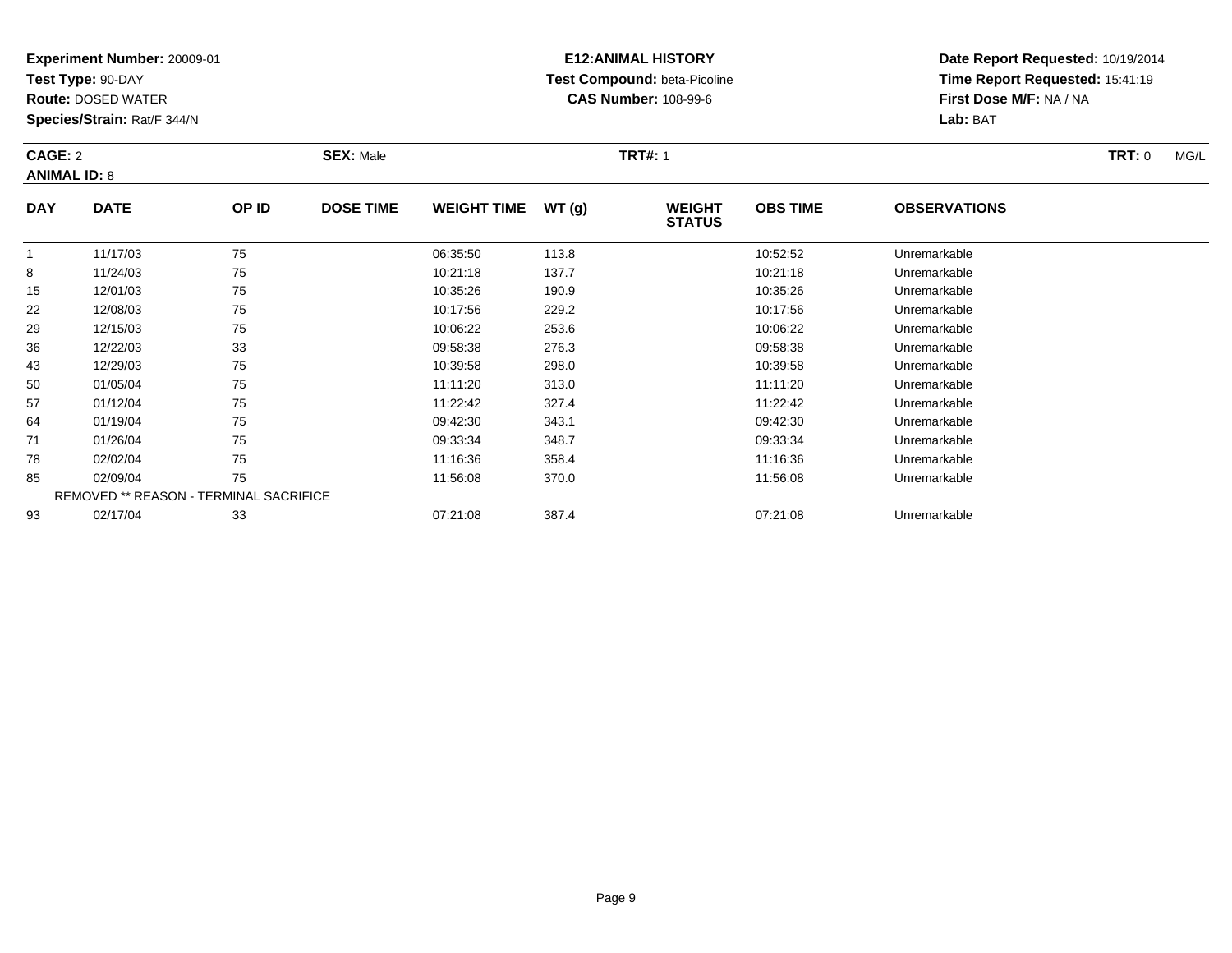**Test Type:** 90-DAY

50

57

64

71

78

85

93

**Route:** DOSED WATER

**Species/Strain:** Rat/F 344/N

REMOVED \*\* REASON - TERMINAL SACRIFICE

### **E12:ANIMAL HISTORY Test Compound:** beta-Picoline**CAS Number:** 108-99-6

**Date Report Requested:** 10/19/2014**Time Report Requested:** 15:41:19**First Dose M/F:** NA / NA**Lab:** BAT

| CAGE: 2<br><b>ANIMAL ID: 9</b> |             |       | <b>SEX: Male</b> |                    |       | <b>TRT#: 1</b>                 |                 | <b>TRT: 0</b><br>MG/L |  |
|--------------------------------|-------------|-------|------------------|--------------------|-------|--------------------------------|-----------------|-----------------------|--|
| <b>DAY</b>                     | <b>DATE</b> | OP ID | <b>DOSE TIME</b> | <b>WEIGHT TIME</b> | WT(g) | <b>WEIGHT</b><br><b>STATUS</b> | <b>OBS TIME</b> | <b>OBSERVATIONS</b>   |  |
|                                | 11/17/03    | 75    |                  | 06:35:50           | 96.7  |                                | 10:52:52        | Unremarkable          |  |
| 8                              | 11/24/03    | 75    |                  | 10:21:18           | 121.9 |                                | 10:21:18        | Unremarkable          |  |
| 15                             | 12/01/03    | 75    |                  | 10:35:26           | 174.9 |                                | 10:35:26        | Unremarkable          |  |
| 22                             | 12/08/03    | 75    |                  | 10:17:56           | 209.4 |                                | 10:17:56        | Unremarkable          |  |
| 29                             | 12/15/03    | 75    |                  | 10:06:22           | 239.3 |                                | 10:06:22        | Unremarkable          |  |
| 36                             | 12/22/03    | 33    |                  | 09:58:38           | 262.7 |                                | 09:58:38        | Unremarkable          |  |
| 43                             | 12/29/03    | 75    |                  | 10:39:58           | 279.6 |                                | 10:39:58        | Unremarkable          |  |

0 01/05/04 75 75 11:11:20 294.9 11:11:20 11:11:20 11:11:20 Unremarkable

01/12/04 <sup>75</sup> 11:22:42 309.9 11:22:42 Unremarkable

01/19/04 <sup>75</sup> 09:42:30 325.6 09:42:30 Unremarkable

01/26/04 <sup>75</sup> 09:33:34 337.6 09:33:34 Unremarkable

02/02/04 <sup>75</sup> 11:16:36 348.3 11:16:36 Unremarkable

02/09/04 <sup>75</sup> 11:56:08 358.2 11:56:08 Unremarkable

02/17/04 <sup>33</sup> 07:21:08 366.9 07:21:08 Unremarkable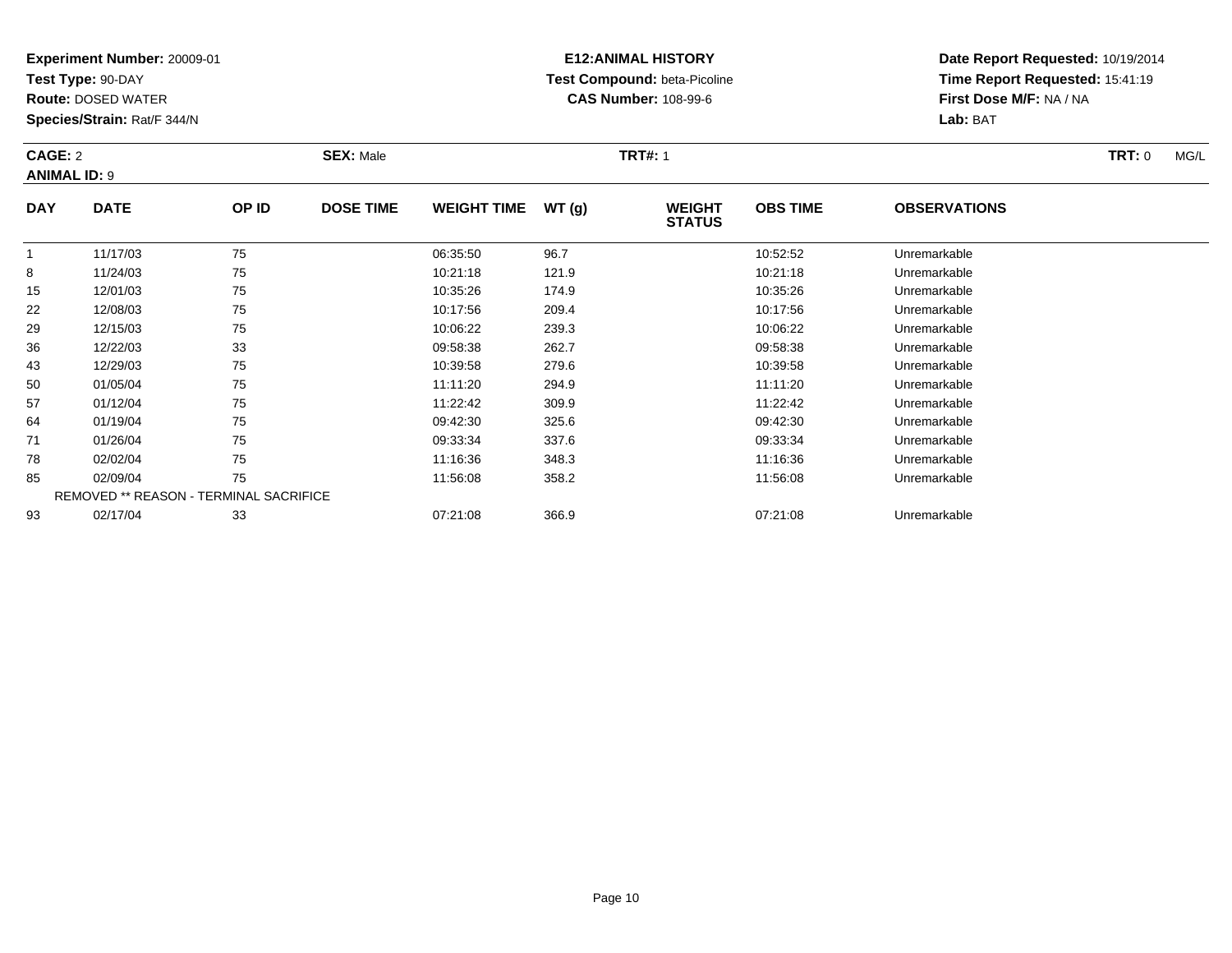**Test Type:** 90-DAY

64

71

78

85

93

**Route:** DOSED WATER

**Species/Strain:** Rat/F 344/N

REMOVED \*\* REASON - TERMINAL SACRIFICE

## **E12:ANIMAL HISTORY Test Compound:** beta-Picoline**CAS Number:** 108-99-6

**Date Report Requested:** 10/19/2014**Time Report Requested:** 15:41:19**First Dose M/F:** NA / NA**Lab:** BAT

|            | <b>CAGE: 2</b><br><b>ANIMAL ID: 10</b> |       | <b>SEX: Male</b> |                    |       | <b>TRT#: 1</b>                 | TRT: 0<br>MG/L  |                     |  |
|------------|----------------------------------------|-------|------------------|--------------------|-------|--------------------------------|-----------------|---------------------|--|
| <b>DAY</b> | <b>DATE</b>                            | OP ID | <b>DOSE TIME</b> | <b>WEIGHT TIME</b> | WT(g) | <b>WEIGHT</b><br><b>STATUS</b> | <b>OBS TIME</b> | <b>OBSERVATIONS</b> |  |
|            | 11/17/03                               | 75    |                  | 06:35:50           | 90.5  |                                | 10:52:52        | Unremarkable        |  |
| 8          | 11/24/03                               | 75    |                  | 10:21:18           | 113.1 |                                | 10:21:18        | Unremarkable        |  |
| 15         | 12/01/03                               | 75    |                  | 10:35:26           | 162.5 |                                | 10:35:26        | Unremarkable        |  |
| 22         | 12/08/03                               | 75    |                  | 10:17:56           | 199.6 |                                | 10:17:56        | Unremarkable        |  |
| 29         | 12/15/03                               | 75    |                  | 10:06:22           | 230.6 |                                | 10:06:22        | Unremarkable        |  |
| 36         | 12/22/03                               | 33    |                  | 09:58:38           | 253.4 |                                | 09:58:38        | Unremarkable        |  |
| 43         | 12/29/03                               | 75    |                  | 10:39:58           | 269.2 |                                | 10:39:58        | Unremarkable        |  |
| 50         | 01/05/04                               | 75    |                  | 11:11:20           | 286.8 |                                | 11:11:20        | Unremarkable        |  |
| 57         | 01/12/04                               | 75    |                  | 11:22:42           | 301.8 |                                | 11:22:42        | Unremarkable        |  |

01/12/04 <sup>75</sup> 11:22:42 301.8 11:22:42 Unremarkable

01/19/04 <sup>75</sup> 09:42:30 313.6 09:42:30 Unremarkable

01/26/04 <sup>75</sup> 09:33:34 322.7 09:33:34 Unremarkable

8 02/02/04 75 75 11:16:36 330.1 120 11:16:36 Dhremarkable

02/09/04 <sup>75</sup> 11:56:08 335.8 11:56:08 Unremarkable

02/17/04 <sup>33</sup> 07:21:08 351.4 07:21:08 Unremarkable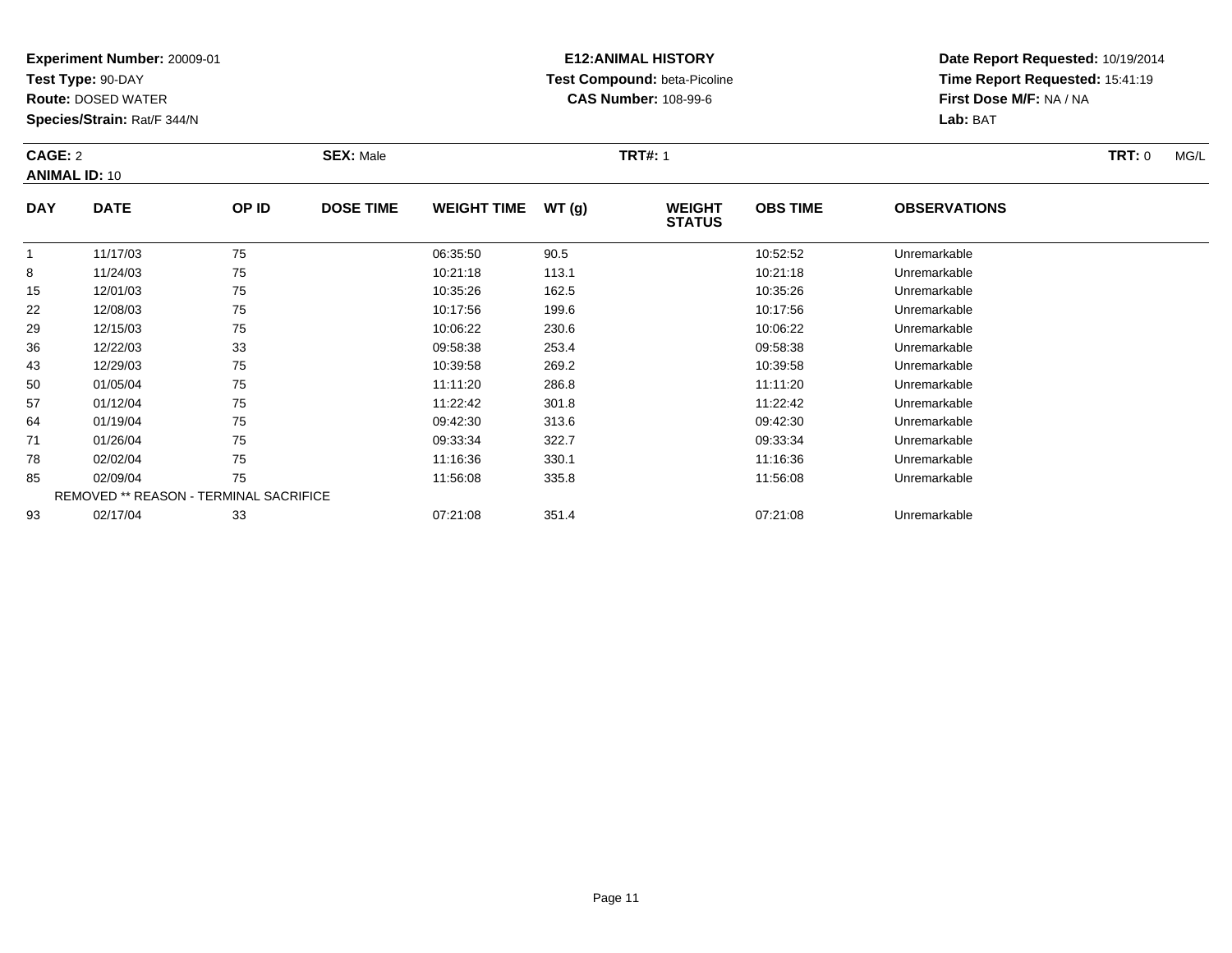**Test Type:** 90-DAY

29

36

43

50

57

64

71

78

85

93

**Route:** DOSED WATER

**Species/Strain:** Rat/F 344/N

## **E12:ANIMAL HISTORY Test Compound:** beta-Picoline**CAS Number:** 108-99-6

**Date Report Requested:** 10/19/2014**Time Report Requested:** 15:41:19**First Dose M/F:** NA / NA**Lab:** BAT

| CAGE: 3<br><b>ANIMAL ID: 11</b> |             |       | <b>SEX: Male</b> |                    |       | <b>TRT#: 3</b>                 | <b>TRT: 78</b><br>MG/L |                     |  |
|---------------------------------|-------------|-------|------------------|--------------------|-------|--------------------------------|------------------------|---------------------|--|
| <b>DAY</b>                      | <b>DATE</b> | OP ID | <b>DOSE TIME</b> | <b>WEIGHT TIME</b> | WT(g) | <b>WEIGHT</b><br><b>STATUS</b> | <b>OBS TIME</b>        | <b>OBSERVATIONS</b> |  |
|                                 | 11/17/03    | 75    |                  | 06:39:10           | 86.9  |                                | 11:02:18               | Unremarkable        |  |
| 8                               | 11/24/03    | 75    |                  | 10:25:50           | 122.0 |                                | 10:25:50               | Unremarkable        |  |
| 15                              | 12/01/03    | 75    |                  | 10:48:16           | 158.7 |                                | 10:48:16               | Unremarkable        |  |
| 22                              | 12/08/03    | 75    |                  | 10:26:34           | 189.5 |                                | 10:26:34               | Unremarkable        |  |

| 01/12/04 | 75                                     | 11:28:14 | 289.2 | 11:28:14 | Unremarkable |
|----------|----------------------------------------|----------|-------|----------|--------------|
| 01/19/04 | 75                                     | 09:46:42 | 303.3 | 09:46:42 | Unremarkable |
| 01/26/04 | 75                                     | 09:37:14 | 316.3 | 09:37:14 | Unremarkable |
| 02/02/04 | 75                                     | 11:21:00 | 320.3 | 11:21:00 | Unremarkable |
| 02/09/04 | 75                                     | 12:00:06 | 332.2 | 12:00:06 | Unremarkable |
|          | REMOVED ** REASON - TERMINAL SACRIFICE |          |       |          |              |

02/17/04 <sup>33</sup> 07:23:58 338.9 07:23:58 Unremarkable

12/15/03 <sup>75</sup> 10:10:02 223.0 10:10:02 Unremarkable

12/22/03 <sup>33</sup> 10:02:46 245.0 10:02:46 Unremarkable

12/29/03 <sup>75</sup> 10:43:58 262.3 10:43:58 Unremarkable

0 01/05/04 75 75 11:16:24 273.7 11:16:24 11:16:24 Dhremarkable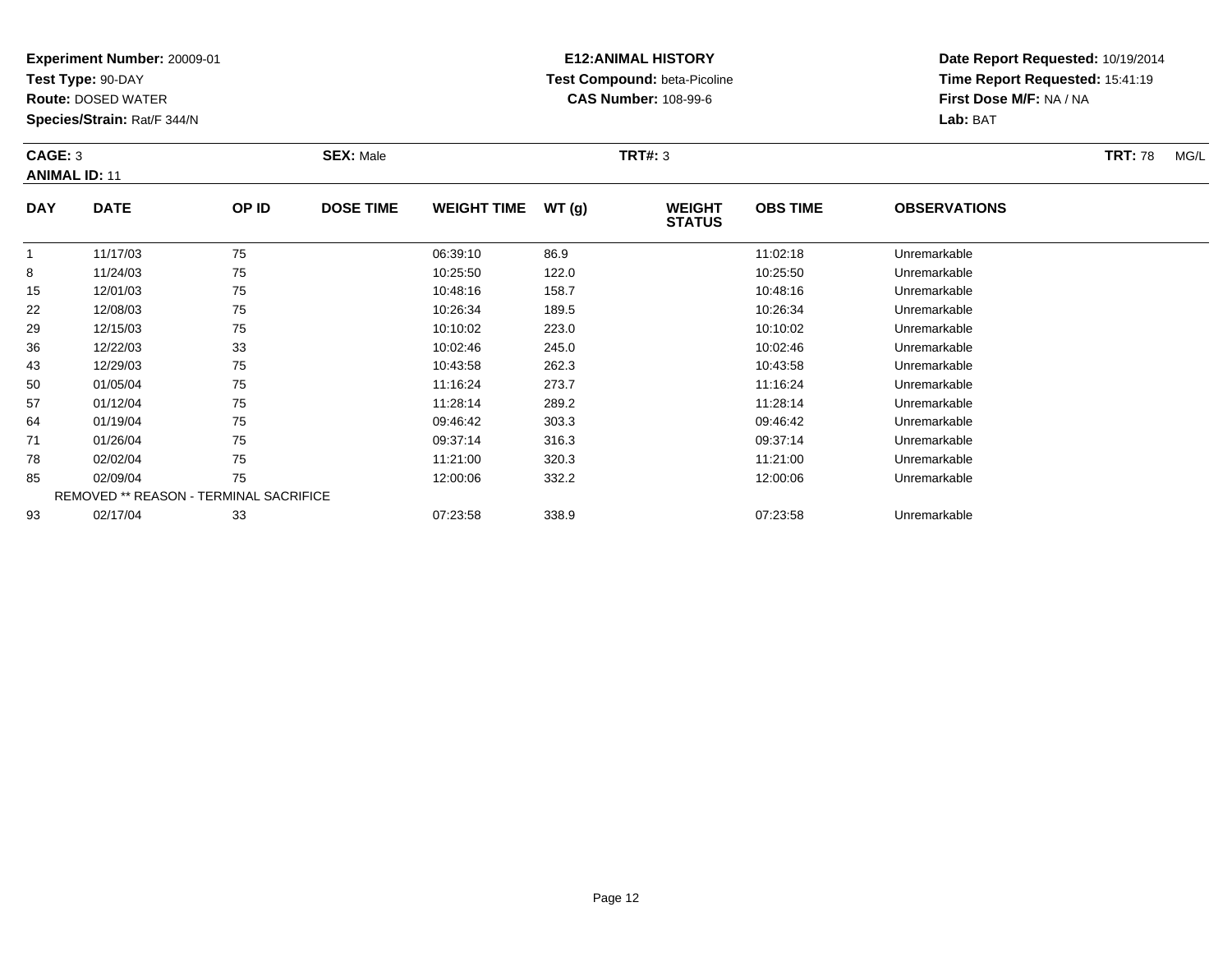**Test Type:** 90-DAY

43

50

57

64

71

78

85

93

**Route:** DOSED WATER

**Species/Strain:** Rat/F 344/N

## **E12:ANIMAL HISTORY Test Compound:** beta-Picoline**CAS Number:** 108-99-6

**Date Report Requested:** 10/19/2014**Time Report Requested:** 15:41:19**First Dose M/F:** NA / NA**Lab:** BAT

| CAGE: 3<br><b>ANIMAL ID: 12</b> |             |       | <b>SEX: Male</b> |                    |       | <b>TRT#: 3</b>                 |                 | <b>TRT: 78</b><br>MG/L |  |
|---------------------------------|-------------|-------|------------------|--------------------|-------|--------------------------------|-----------------|------------------------|--|
| <b>DAY</b>                      | <b>DATE</b> | OP ID | <b>DOSE TIME</b> | <b>WEIGHT TIME</b> | WT(g) | <b>WEIGHT</b><br><b>STATUS</b> | <b>OBS TIME</b> | <b>OBSERVATIONS</b>    |  |
|                                 | 11/17/03    | 75    |                  | 06:39:10           | 98.9  |                                | 11:02:18        | Unremarkable           |  |
| 8                               | 11/24/03    | 75    |                  | 10:25:50           | 126.3 |                                | 10:25:50        | Unremarkable           |  |
| 15                              | 12/01/03    | 75    |                  | 10:48:16           | 169.2 |                                | 10:48:16        | Unremarkable           |  |
| 22                              | 12/08/03    | 75    |                  | 10:26:34           | 190.1 |                                | 10:26:34        | Unremarkable           |  |
| 29                              | 12/15/03    | 75    |                  | 10:10:02           | 218.3 |                                | 10:10:02        | Unremarkable           |  |
| 36                              | 12/22/03    | 33    |                  | 10:02:46           | 240.3 |                                | 10:02:46        | Unremarkable           |  |

| 01/26/04 | 75                                     | 09:37:14 | 306.4 | 09:37:14 | Unremarkable |
|----------|----------------------------------------|----------|-------|----------|--------------|
| 02/02/04 | 75                                     | 11:21:00 | 310.9 | 11:21:00 | Unremarkable |
| 02/09/04 | 75                                     | 12:00:06 | 321.3 | 12:00:06 | Unremarkable |
|          | REMOVED ** REASON - TERMINAL SACRIFICE |          |       |          |              |
| 02/17/04 | 33                                     | 07:23:58 | 332.5 | 07:23:58 | Unremarkable |

12/29/03 <sup>75</sup> 10:43:58 254.8 10:43:58 Unremarkable

0 01/05/04 75 75 11:16:24 271.5 11:16:24 11:16:24 Dhremarkable

01/12/04 <sup>75</sup> 11:28:14 282.5 11:28:14 Unremarkable

01/19/04 <sup>75</sup> 09:46:42 295.4 09:46:42 Unremarkable

Page 13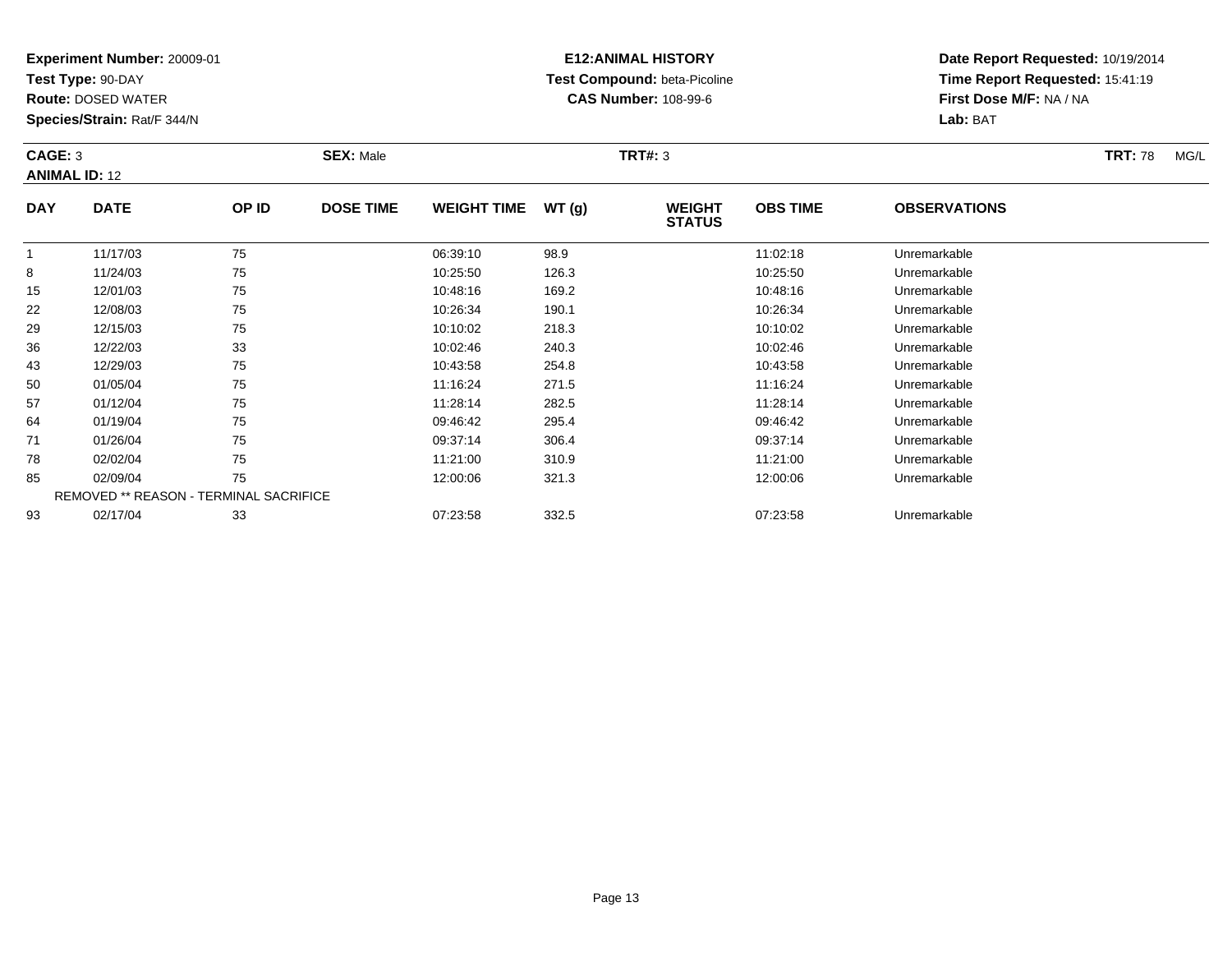**Test Type:** 90-DAY

**Route:** DOSED WATER

**Species/Strain:** Rat/F 344/N

# **E12:ANIMAL HISTORY Test Compound:** beta-Picoline**CAS Number:** 108-99-6

| CAGE: 3<br><b>ANIMAL ID: 13</b> |             |       | <b>SEX: Male</b> |                    |       | <b>TRT#: 3</b>                 | <b>TRT: 78</b>  | MG/L                |  |  |
|---------------------------------|-------------|-------|------------------|--------------------|-------|--------------------------------|-----------------|---------------------|--|--|
| <b>DAY</b>                      | <b>DATE</b> | OP ID | <b>DOSE TIME</b> | <b>WEIGHT TIME</b> | WT(q) | <b>WEIGHT</b><br><b>STATUS</b> | <b>OBS TIME</b> | <b>OBSERVATIONS</b> |  |  |
|                                 | 11/17/03    | 75    |                  | 06:39:10           | 105.5 |                                | 11:02:18        | Unremarkable        |  |  |
| 8                               | 11/24/03    | 75    |                  | 10:25:50           | 139.0 |                                | 10:25:50        | Unremarkable        |  |  |
| 15                              | 12/01/03    | 75    |                  | 10:48:16           | 177.6 |                                | 10:48:16        | Unremarkable        |  |  |
| 22                              | 12/08/03    | 75    |                  | 10:26:34           | 205.9 |                                | 10:26:34        | Unremarkable        |  |  |

| 8  | 11/24/03                                      | 75 | 10:25:50 | 139.0 | 10:25:50 | Unremarkable |
|----|-----------------------------------------------|----|----------|-------|----------|--------------|
| 15 | 12/01/03                                      | 75 | 10:48:16 | 177.6 | 10:48:16 | Unremarkable |
| 22 | 12/08/03                                      | 75 | 10:26:34 | 205.9 | 10:26:34 | Unremarkable |
| 29 | 12/15/03                                      | 75 | 10:10:02 | 242.4 | 10:10:02 | Unremarkable |
| 36 | 12/22/03                                      | 33 | 10:02:46 | 266.6 | 10:02:46 | Unremarkable |
| 43 | 12/29/03                                      | 75 | 10:43:58 | 285.5 | 10:43:58 | Unremarkable |
| 50 | 01/05/04                                      | 75 | 11:16:24 | 300.2 | 11:16:24 | Unremarkable |
| 57 | 01/12/04                                      | 75 | 11:28:14 | 317.2 | 11:28:14 | Unremarkable |
| 64 | 01/19/04                                      | 75 | 09:46:42 | 331.5 | 09:46:42 | Unremarkable |
| 71 | 01/26/04                                      | 75 | 09:37:14 | 340.4 | 09:37:14 | Unremarkable |
| 78 | 02/02/04                                      | 75 | 11:21:00 | 356.4 | 11:21:00 | Unremarkable |
| 85 | 02/09/04                                      | 75 | 12:00:06 | 366.8 | 12:00:06 | Unremarkable |
|    | <b>REMOVED ** REASON - TERMINAL SACRIFICE</b> |    |          |       |          |              |
| 93 | 02/17/04                                      | 33 | 07:23:58 | 380.7 | 07:23:58 | Unremarkable |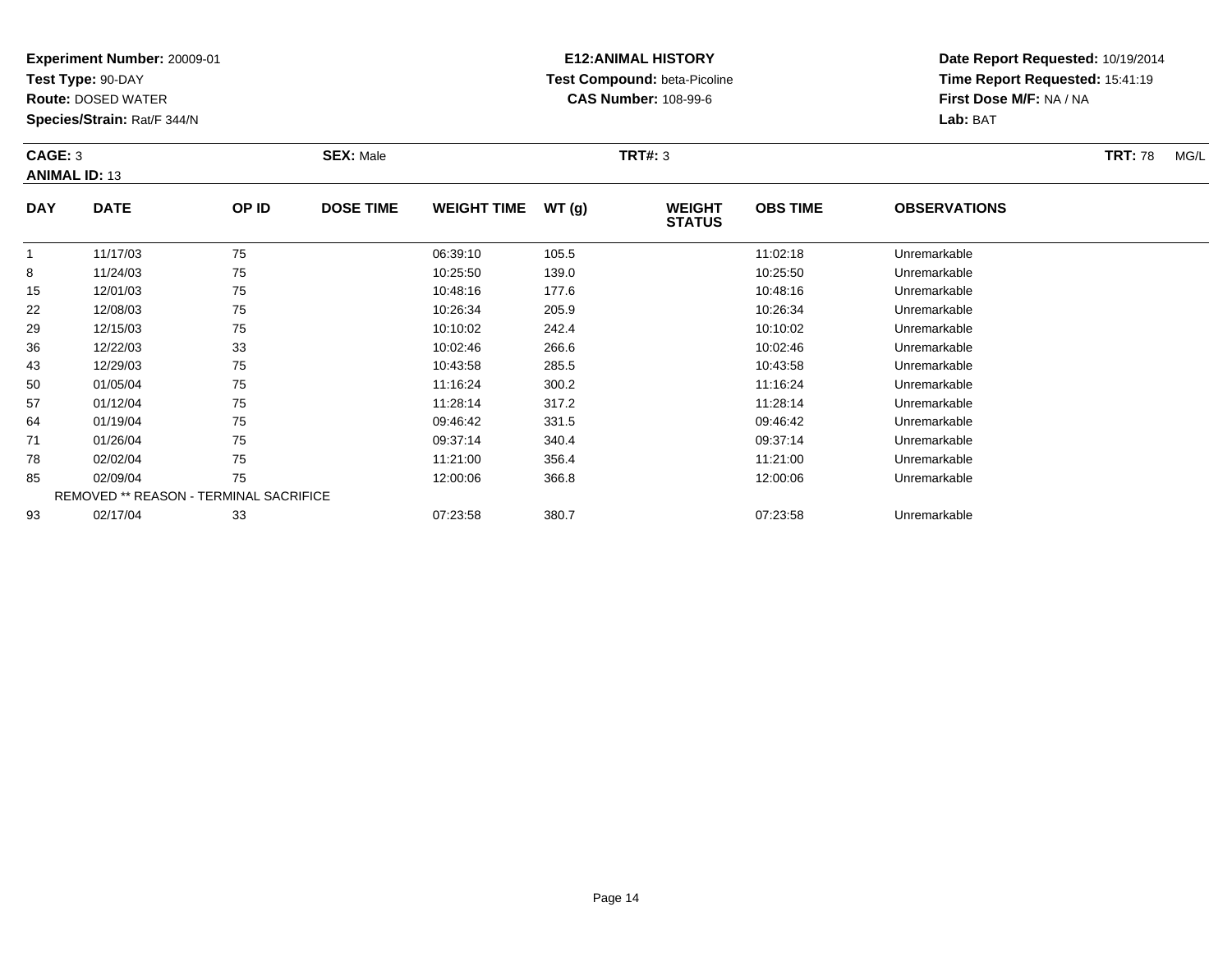**Test Type:** 90-DAY

50

57

64

71

78

85

93

**Route:** DOSED WATER

**Species/Strain:** Rat/F 344/N

REMOVED \*\* REASON - TERMINAL SACRIFICE

## **E12:ANIMAL HISTORY Test Compound:** beta-Picoline**CAS Number:** 108-99-6

**Date Report Requested:** 10/19/2014**Time Report Requested:** 15:41:19**First Dose M/F:** NA / NA**Lab:** BAT

| CAGE: 3<br><b>ANIMAL ID: 14</b> |             | <b>SEX: Male</b> |                  |                    |       | <b>TRT: 78</b><br>MG/L         |                 |                     |  |
|---------------------------------|-------------|------------------|------------------|--------------------|-------|--------------------------------|-----------------|---------------------|--|
| <b>DAY</b>                      | <b>DATE</b> | OP ID            | <b>DOSE TIME</b> | <b>WEIGHT TIME</b> | WT(g) | <b>WEIGHT</b><br><b>STATUS</b> | <b>OBS TIME</b> | <b>OBSERVATIONS</b> |  |
|                                 | 11/17/03    | 75               |                  | 06:39:10           | 107.9 |                                | 11:02:18        | Unremarkable        |  |
| 8                               | 11/24/03    | 75               |                  | 10:25:50           | 143.4 |                                | 10:25:50        | Unremarkable        |  |
| 15                              | 12/01/03    | 75               |                  | 10:48:16           | 182.3 |                                | 10:48:16        | Unremarkable        |  |
| 22                              | 12/08/03    | 75               |                  | 10:26:34           | 205.8 |                                | 10:26:34        | Unremarkable        |  |
| 29                              | 12/15/03    | 75               |                  | 10:10:02           | 239.7 |                                | 10:10:02        | Unremarkable        |  |
| 36                              | 12/22/03    | 33               |                  | 10:02:46           | 262.7 |                                | 10:02:46        | Unremarkable        |  |
| 43                              | 12/29/03    | 75               |                  | 10:43:58           | 275.5 |                                | 10:43:58        | Unremarkable        |  |

12/29/03 <sup>75</sup> 10:43:58 275.5 10:43:58 Unremarkable

0 01/05/04 75 75 11:16:24 295.2 11:16:24 11:16:24 Dhremarkable

01/12/04 <sup>75</sup> 11:28:14 305.2 11:28:14 Unremarkable

01/19/04 <sup>75</sup> 09:46:42 320.0 09:46:42 Unremarkable

01/26/04 <sup>75</sup> 09:37:14 332.9 09:37:14 Unremarkable

02/02/04 <sup>75</sup> 11:21:00 340.5 11:21:00 Unremarkable

02/09/04 <sup>75</sup> 12:00:06 353.6 12:00:06 Unremarkable

02/17/04 <sup>33</sup> 07:23:58 372.7 07:23:58 Unremarkable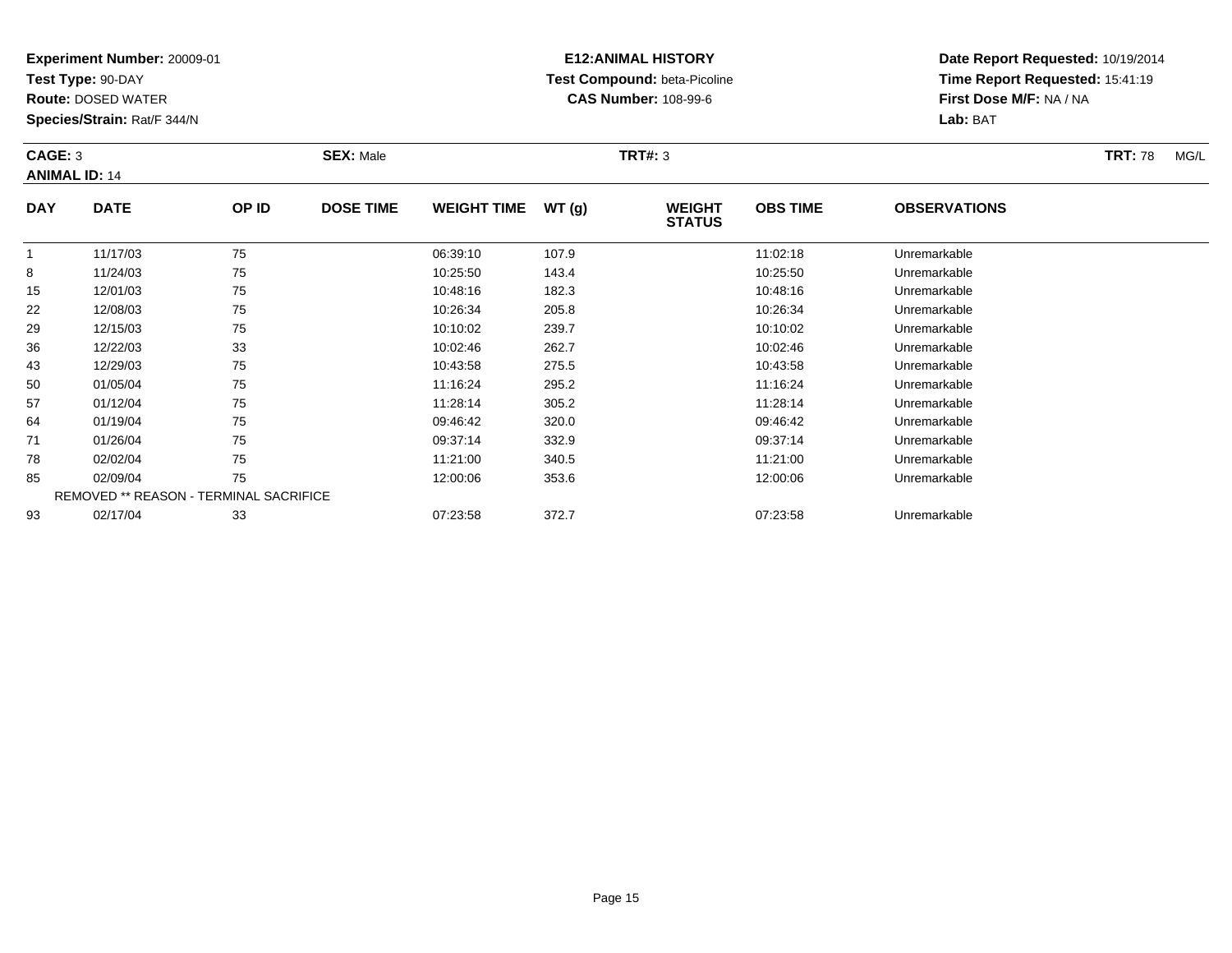**Test Type:** 90-DAY

78

85

93

**Route:** DOSED WATER

**Species/Strain:** Rat/F 344/N

REMOVED \*\* REASON - TERMINAL SACRIFICE

## **E12:ANIMAL HISTORY Test Compound:** beta-Picoline**CAS Number:** 108-99-6

**Date Report Requested:** 10/19/2014**Time Report Requested:** 15:41:19**First Dose M/F:** NA / NA**Lab:** BAT

| CAGE: 3<br><b>ANIMAL ID: 15</b> |             |              | <b>SEX: Male</b> |                    |       | <b>TRT#: 3</b>                 |                 |                     | <b>TRT: 78</b> | MG/L |
|---------------------------------|-------------|--------------|------------------|--------------------|-------|--------------------------------|-----------------|---------------------|----------------|------|
| <b>DAY</b>                      | <b>DATE</b> | <b>OP ID</b> | <b>DOSE TIME</b> | <b>WEIGHT TIME</b> | WT(g) | <b>WEIGHT</b><br><b>STATUS</b> | <b>OBS TIME</b> | <b>OBSERVATIONS</b> |                |      |
|                                 | 11/17/03    | 75           |                  | 06:39:10           | 106.1 |                                | 11:02:18        | Unremarkable        |                |      |
| 8                               | 11/24/03    | 75           |                  | 10:25:50           | 139.8 |                                | 10:25:50        | Unremarkable        |                |      |
| 15                              | 12/01/03    | 75           |                  | 10:48:16           | 178.3 |                                | 10:48:16        | Unremarkable        |                |      |
| 22                              | 12/08/03    | 75           |                  | 10:26:34           | 200.4 |                                | 10:26:34        | Unremarkable        |                |      |
| 29                              | 12/15/03    | 75           |                  | 10:10:02           | 226.0 |                                | 10:10:02        | Unremarkable        |                |      |
| 36                              | 12/22/03    | 33           |                  | 10:02:46           | 253.8 |                                | 10:02:46        | Unremarkable        |                |      |
| 43                              | 12/29/03    | 75           |                  | 10:43:58           | 266.6 |                                | 10:43:58        | Unremarkable        |                |      |
| 50                              | 01/05/04    | 75           |                  | 11:16:24           | 279.5 |                                | 11:16:24        | Unremarkable        |                |      |
| 57                              | 01/12/04    | 75           |                  | 11:28:14           | 291.7 |                                | 11:28:14        | Unremarkable        |                |      |
| 64                              | 01/19/04    | 75           |                  | 09:46:42           | 304.5 |                                | 09:46:42        | Unremarkable        |                |      |
| 71                              | 01/26/04    | 75           |                  | 09:37:14           | 318.6 |                                | 09:37:14        | Unremarkable        |                |      |

8 02/02/04 75 75 11:21:00 331.5 11:21:00 1331.5 11:21:00 Dhremarkable

02/09/04 <sup>75</sup> 12:00:06 337.9 12:00:06 Unremarkable

02/17/04 <sup>33</sup> 07:23:58 346.6 07:23:58 Unremarkable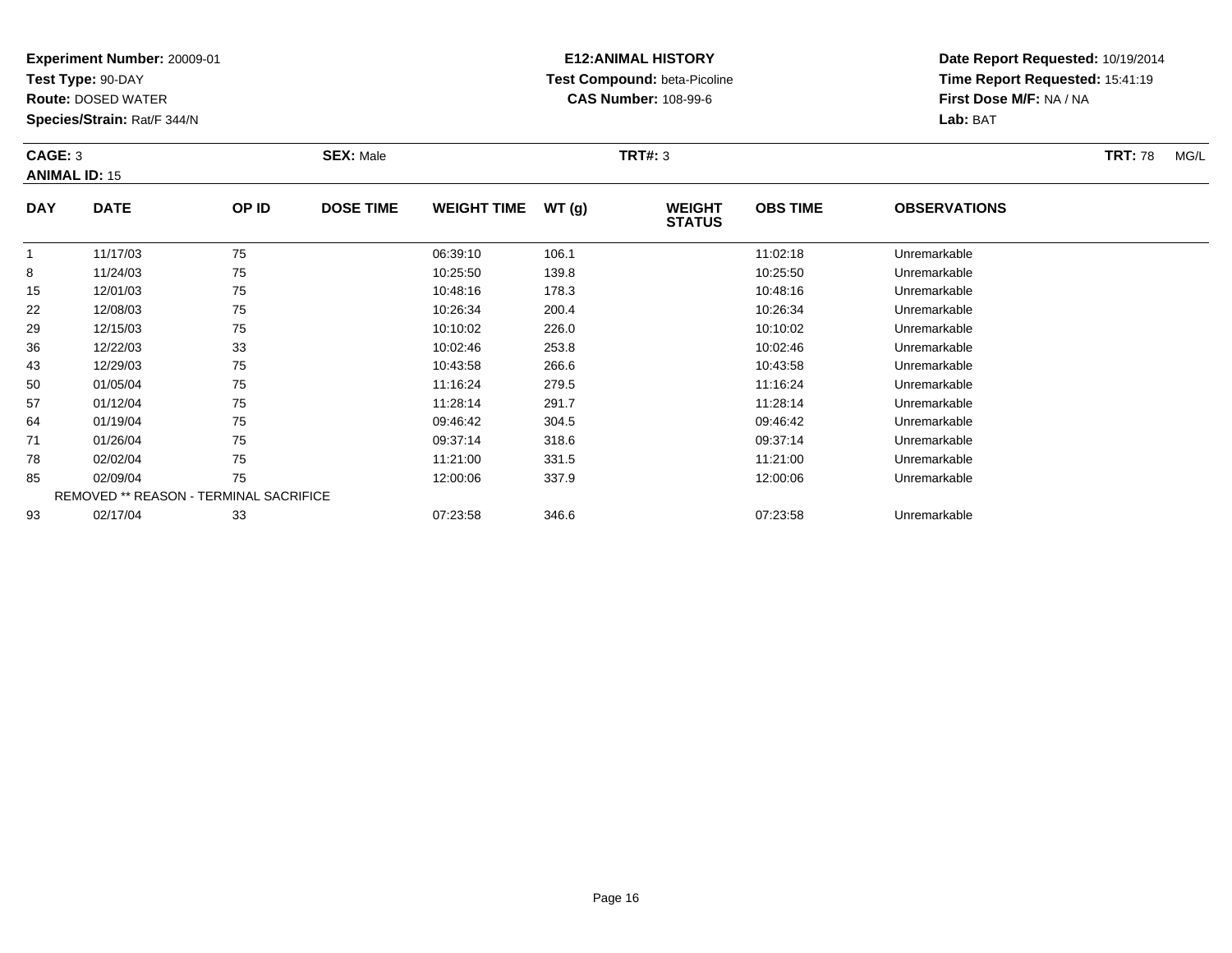**Test Type:** 90-DAY

43

50

57

64

71

78

85

93

**Route:** DOSED WATER

**Species/Strain:** Rat/F 344/N

## **E12:ANIMAL HISTORY Test Compound:** beta-Picoline**CAS Number:** 108-99-6

**Date Report Requested:** 10/19/2014**Time Report Requested:** 15:41:19**First Dose M/F:** NA / NA**Lab:** BAT

| <b>CAGE: 4</b><br><b>ANIMAL ID: 16</b> |             |       | <b>SEX: Male</b> |                    |       | <b>TRT#: 3</b>                 | <b>TRT: 78</b><br>MG/L |                     |  |
|----------------------------------------|-------------|-------|------------------|--------------------|-------|--------------------------------|------------------------|---------------------|--|
| <b>DAY</b>                             | <b>DATE</b> | OP ID | <b>DOSE TIME</b> | <b>WEIGHT TIME</b> | WT(g) | <b>WEIGHT</b><br><b>STATUS</b> | <b>OBS TIME</b>        | <b>OBSERVATIONS</b> |  |
|                                        | 11/17/03    | 75    |                  | 06:40:56           | 115.8 |                                | 11:05:22               | Unremarkable        |  |
| 8                                      | 11/24/03    | 75    |                  | 10:33:30           | 147.6 |                                | 10:33:30               | Unremarkable        |  |
| 15                                     | 12/01/03    | 75    |                  | 10:52:14           | 185.6 |                                | 10:52:14               | Unremarkable        |  |
| 22                                     | 12/08/03    | 75    |                  | 10:30:20           | 215.2 |                                | 10:30:20               | Unremarkable        |  |
| 29                                     | 12/15/03    | 75    |                  | 10:13:38           | 235.8 |                                | 10:13:38               | Unremarkable        |  |
| 36                                     | 12/22/03    | 33    |                  | 10:05:44           | 263.4 |                                | 10:05:44               | Unremarkable        |  |

| 02/02/04 | 75                                     | 11:25:06 | 344.3 | 11:25:06 | Unremarkable |
|----------|----------------------------------------|----------|-------|----------|--------------|
| 02/09/04 |                                        | 12:04:26 | 353.1 | 12:04:26 | Unremarkable |
|          | REMOVED ** REASON - TERMINAL SACRIFICE |          |       |          |              |
| 02/17/04 | つつ<br>აა                               | 07:27:08 | 365.6 | 07:27:08 | Unremarkable |

0 01/05/04 75 75 11:22:10 293.6 11:23.10 11:22:10 Dhremarkable

01/12/04 <sup>75</sup> 11:32:00 303.0 11:32:00 Unremarkable

01/19/04 <sup>75</sup> 09:51:46 320.0 09:51:46 Unremarkable

01/26/04 <sup>75</sup> 09:40:34 331.0 09:40:34 Unremarkable

12/29/03 <sup>75</sup> 10:48:12 279.8 10:48:12 Unremarkable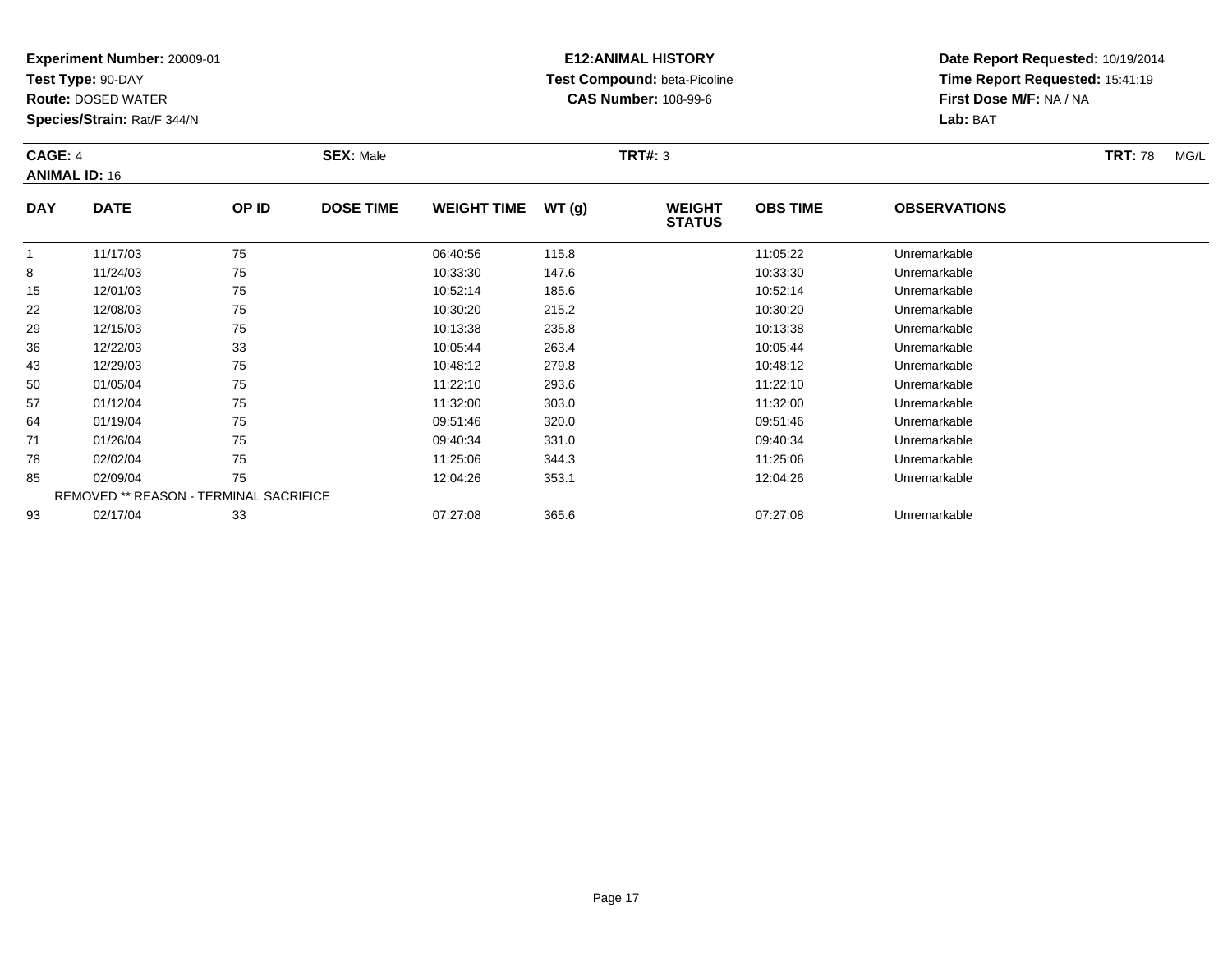**Test Type:** 90-DAY

**Route:** DOSED WATER

**Species/Strain:** Rat/F 344/N

# **E12:ANIMAL HISTORY Test Compound:** beta-Picoline**CAS Number:** 108-99-6

| <b>CAGE: 4</b><br><b>ANIMAL ID: 17</b> |             |       | <b>SEX: Male</b> |                    |       | <b>TRT#: 3</b>                 |                 |                     |  | MG/L |
|----------------------------------------|-------------|-------|------------------|--------------------|-------|--------------------------------|-----------------|---------------------|--|------|
| <b>DAY</b>                             | <b>DATE</b> | OP ID | <b>DOSE TIME</b> | <b>WEIGHT TIME</b> | WT(g) | <b>WEIGHT</b><br><b>STATUS</b> | <b>OBS TIME</b> | <b>OBSERVATIONS</b> |  |      |
|                                        | 11/17/03    | 75    |                  | 06:40:56           | 100.5 |                                | 11:05:22        | Unremarkable        |  |      |

|    | 11/17/03 | 75                                            | 06:40:56 | 100.5 | 11:05:22 | Unremarkable |  |
|----|----------|-----------------------------------------------|----------|-------|----------|--------------|--|
| 8  | 11/24/03 | 75                                            | 10:33:30 | 133.6 | 10:33:30 | Unremarkable |  |
| 15 | 12/01/03 | 75                                            | 10:52:14 | 166.6 | 10:52:14 | Unremarkable |  |
| 22 | 12/08/03 | 75                                            | 10:30:20 | 196.7 | 10:30:20 | Unremarkable |  |
| 29 | 12/15/03 | 75                                            | 10:13:38 | 218.5 | 10:13:38 | Unremarkable |  |
| 36 | 12/22/03 | 33                                            | 10:05:44 | 248.7 | 10:05:44 | Unremarkable |  |
| 43 | 12/29/03 | 75                                            | 10:48:12 | 264.0 | 10:48:12 | Unremarkable |  |
| 50 | 01/05/04 | 75                                            | 11:22:10 | 277.7 | 11:22:10 | Unremarkable |  |
| 57 | 01/12/04 | 75                                            | 11:32:00 | 288.6 | 11:32:00 | Unremarkable |  |
| 64 | 01/19/04 | 75                                            | 09:51:46 | 303.1 | 09:51:46 | Unremarkable |  |
| 71 | 01/26/04 | 75                                            | 09:40:34 | 315.6 | 09:40:34 | Unremarkable |  |
| 78 | 02/02/04 | 75                                            | 11:25:06 | 322.4 | 11:25:06 | Unremarkable |  |
| 85 | 02/09/04 | 75                                            | 12:04:26 | 331.2 | 12:04:26 | Unremarkable |  |
|    |          | <b>REMOVED ** REASON - TERMINAL SACRIFICE</b> |          |       |          |              |  |
| 93 | 02/17/04 | 33                                            | 07:27:08 | 341.0 | 07:27:08 | Unremarkable |  |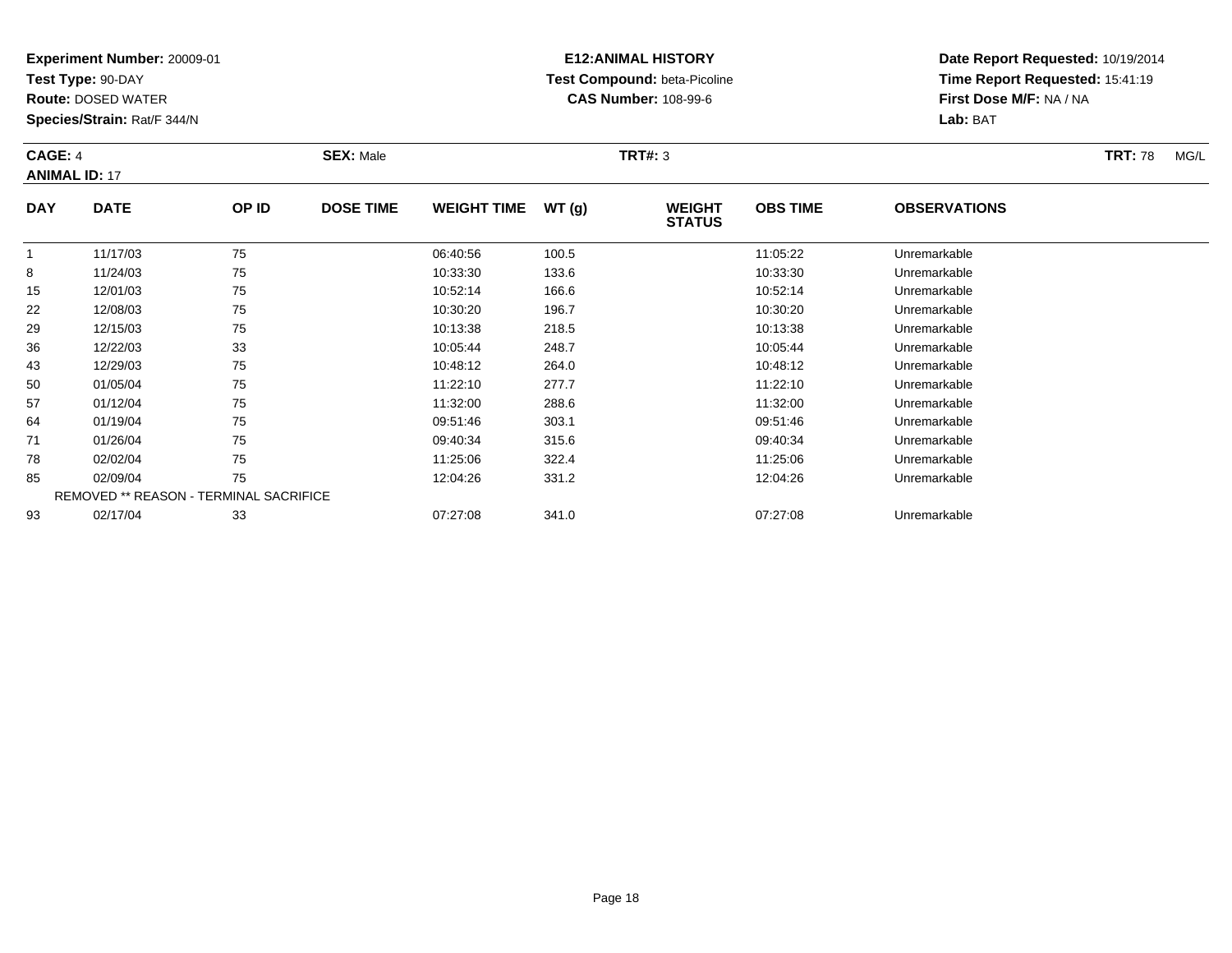**Test Type:** 90-DAY

57

64

71

78

85

93

**Route:** DOSED WATER

**Species/Strain:** Rat/F 344/N

REMOVED \*\* REASON - TERMINAL SACRIFICE

## **E12:ANIMAL HISTORY Test Compound:** beta-Picoline**CAS Number:** 108-99-6

**Date Report Requested:** 10/19/2014**Time Report Requested:** 15:41:19**First Dose M/F:** NA / NA**Lab:** BAT

| <b>CAGE: 4</b><br><b>ANIMAL ID: 18</b> |             |       | <b>SEX: Male</b> |                    |       | TRT#: 3                        | <b>TRT: 78</b>  | MG/L                |  |  |
|----------------------------------------|-------------|-------|------------------|--------------------|-------|--------------------------------|-----------------|---------------------|--|--|
| <b>DAY</b>                             | <b>DATE</b> | OP ID | <b>DOSE TIME</b> | <b>WEIGHT TIME</b> | WT(g) | <b>WEIGHT</b><br><b>STATUS</b> | <b>OBS TIME</b> | <b>OBSERVATIONS</b> |  |  |
|                                        | 11/17/03    | 75    |                  | 06:40:56           | 95.0  |                                | 11:05:22        | Unremarkable        |  |  |
| 8                                      | 11/24/03    | 75    |                  | 10:33:30           | 128.5 |                                | 10:33:30        | Unremarkable        |  |  |
| 15                                     | 12/01/03    | 75    |                  | 10:52:14           | 161.7 |                                | 10:52:14        | Unremarkable        |  |  |
| 22                                     | 12/08/03    | 75    |                  | 10:30:20           | 191.4 |                                | 10:30:20        | Unremarkable        |  |  |
| 29                                     | 12/15/03    | 75    |                  | 10:13:38           | 220.5 |                                | 10:13:38        | Unremarkable        |  |  |
| 36                                     | 12/22/03    | 33    |                  | 10:05:44           | 250.4 |                                | 10:05:44        | Unremarkable        |  |  |
| 43                                     | 12/29/03    | 75    |                  | 10:48:12           | 266.8 |                                | 10:48:12        | Unremarkable        |  |  |
| 50                                     | 01/05/04    | 75    |                  | 11:22:10           | 279.5 |                                | 11:22:10        | Unremarkable        |  |  |

01/12/04 <sup>75</sup> 11:32:00 289.1 11:32:00 Unremarkable

01/19/04 <sup>75</sup> 09:51:46 309.0 09:51:46 Unremarkable

01/26/04 <sup>75</sup> 09:40:34 319.3 09:40:34 Unremarkable

02/02/04 <sup>75</sup> 11:25:06 325.9 11:25:06 Unremarkable

02/09/04 <sup>75</sup> 12:04:26 335.6 12:04:26 Unremarkable

02/17/04 <sup>33</sup> 07:27:08 345.8 07:27:08 Unremarkable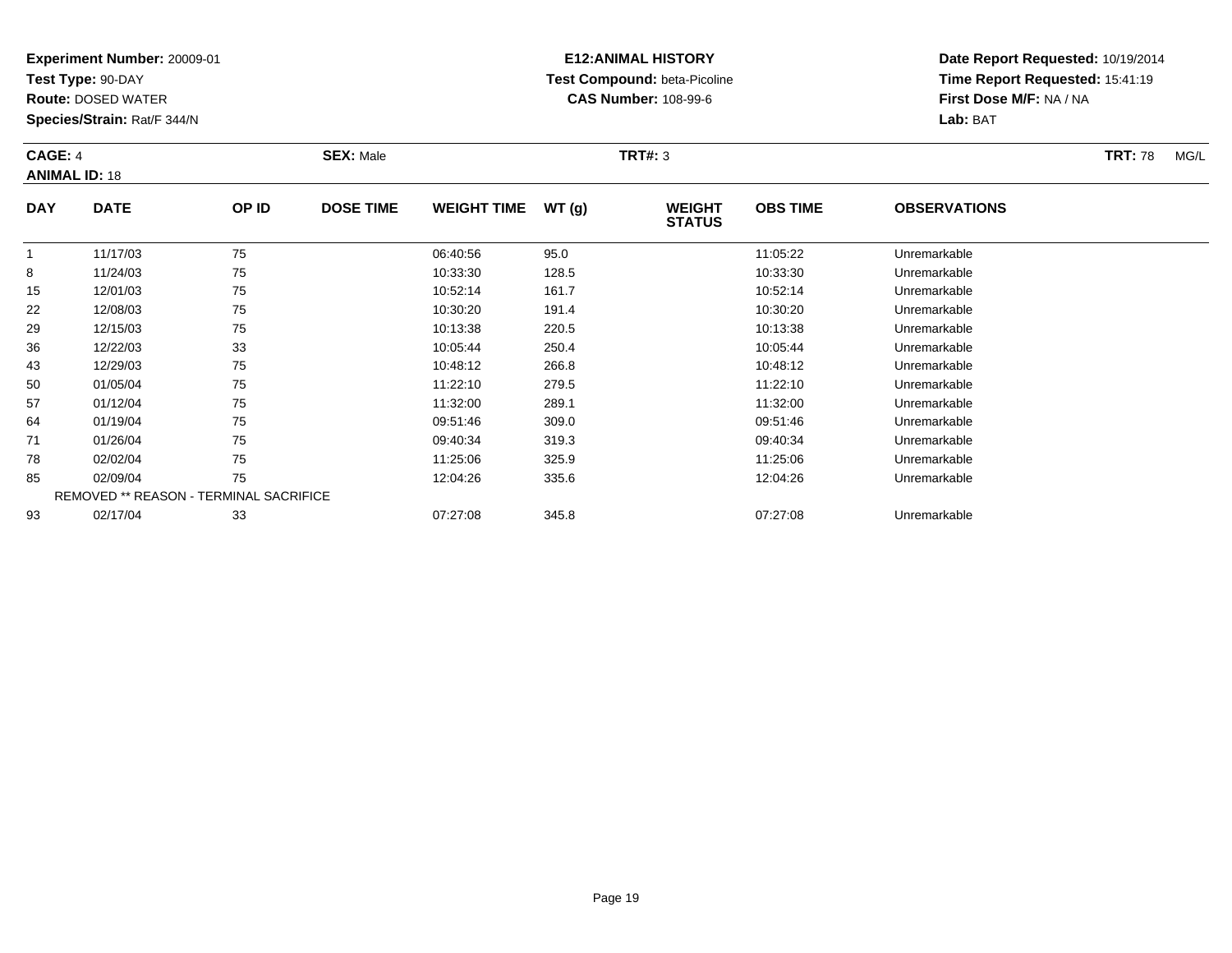**Test Type:** 90-DAY

57

64

71

78

85

93

**Route:** DOSED WATER

**Species/Strain:** Rat/F 344/N

REMOVED \*\* REASON - TERMINAL SACRIFICE

## **E12:ANIMAL HISTORY Test Compound:** beta-Picoline**CAS Number:** 108-99-6

**Date Report Requested:** 10/19/2014**Time Report Requested:** 15:41:19**First Dose M/F:** NA / NA**Lab:** BAT

| <b>CAGE: 4</b><br><b>ANIMAL ID: 19</b> |             |       | <b>SEX: Male</b> |                    |       | <b>TRT#: 3</b>                 | <b>TRT: 78</b>  | MG/L                |  |  |
|----------------------------------------|-------------|-------|------------------|--------------------|-------|--------------------------------|-----------------|---------------------|--|--|
| <b>DAY</b>                             | <b>DATE</b> | OP ID | <b>DOSE TIME</b> | <b>WEIGHT TIME</b> | WT(g) | <b>WEIGHT</b><br><b>STATUS</b> | <b>OBS TIME</b> | <b>OBSERVATIONS</b> |  |  |
|                                        | 11/17/03    | 75    |                  | 06:40:56           | 102.4 |                                | 11:05:22        | Unremarkable        |  |  |
| 8                                      | 11/24/03    | 75    |                  | 10:33:30           | 129.9 |                                | 10:33:30        | Unremarkable        |  |  |
| 15                                     | 12/01/03    | 75    |                  | 10:52:14           | 161.4 |                                | 10:52:14        | Unremarkable        |  |  |
| 22                                     | 12/08/03    | 75    |                  | 10:30:20           | 200.3 |                                | 10:30:20        | Unremarkable        |  |  |
| 29                                     | 12/15/03    | 75    |                  | 10:13:38           | 224.5 |                                | 10:13:38        | Unremarkable        |  |  |
| 36                                     | 12/22/03    | 33    |                  | 10:05:44           | 256.3 |                                | 10:05:44        | Unremarkable        |  |  |
| 43                                     | 12/29/03    | 75    |                  | 10:48:12           | 273.9 |                                | 10:48:12        | Unremarkable        |  |  |
| 50                                     | 01/05/04    | 75    |                  | 11:22:10           | 288.2 |                                | 11:22:10        | Unremarkable        |  |  |

01/12/04 <sup>75</sup> 11:32:00 300.3 11:32:00 Unremarkable

01/19/04 <sup>75</sup> 09:51:46 314.9 09:51:46 Unremarkable

01/26/04 <sup>75</sup> 09:40:34 325.3 09:40:34 Unremarkable

02/02/04 <sup>75</sup> 11:25:06 333.2 11:25:06 Unremarkable

02/09/04 <sup>75</sup> 12:04:26 344.6 12:04:26 Unremarkable

02/17/04 <sup>33</sup> 07:27:08 354.8 07:27:08 Unremarkable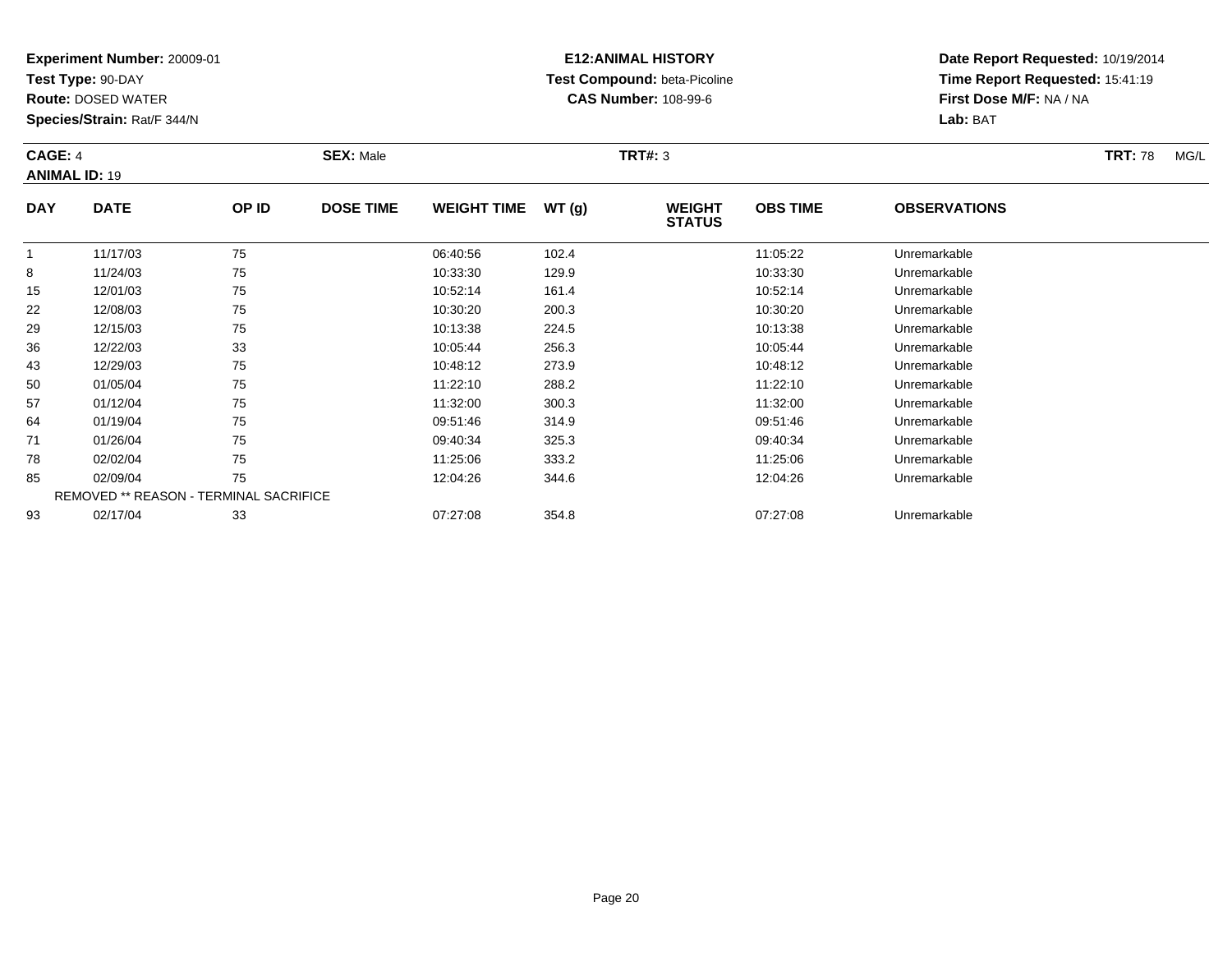**Test Type:** 90-DAY

**Route:** DOSED WATER

**Species/Strain:** Rat/F 344/N

# **E12:ANIMAL HISTORY Test Compound:** beta-Picoline**CAS Number:** 108-99-6

| CAGE: 4<br><b>ANIMAL ID: 20</b> |             |       | <b>SEX: Male</b> |                    |       | <b>TRT#: 3</b>                 | <b>TRT: 78</b>  | MG/L                |  |  |
|---------------------------------|-------------|-------|------------------|--------------------|-------|--------------------------------|-----------------|---------------------|--|--|
| <b>DAY</b>                      | <b>DATE</b> | OP ID | <b>DOSE TIME</b> | <b>WEIGHT TIME</b> | WT(g) | <b>WEIGHT</b><br><b>STATUS</b> | <b>OBS TIME</b> | <b>OBSERVATIONS</b> |  |  |
|                                 | 11/17/03    | 75    |                  | 06:40:56           | 86.0  |                                | 11:05:22        | Unremarkable        |  |  |
| 8                               | 11/24/03    | 75    |                  | 10:33:30           | 110.3 |                                | 10:33:30        | Unremarkable        |  |  |
| 15                              | 12/01/03    | 75    |                  | 10:52:14           | 141.2 |                                | 10:52:14        | Unremarkable        |  |  |
| 22                              | 12/08/03    | 75    |                  | 10:30:20           | 172.3 |                                | 10:30:20        | Unremarkable        |  |  |

| 29 | 12/15/03 | 75                                            | 10:13:38 | 195.8 | 10:13:38 | Unremarkable |
|----|----------|-----------------------------------------------|----------|-------|----------|--------------|
| 36 | 12/22/03 | 33                                            | 10:05:44 | 222.8 | 10:05:44 | Unremarkable |
| 43 | 12/29/03 | 75                                            | 10:48:12 | 229.6 | 10:48:12 | Unremarkable |
| 50 | 01/05/04 | 75                                            | 11:22:10 | 242.7 | 11:22:10 | Unremarkable |
| 57 | 01/12/04 | 75                                            | 11:32:00 | 250.4 | 11:32:00 | Unremarkable |
| 64 | 01/19/04 | 75                                            | 09:51:46 | 266.8 | 09:51:46 | Unremarkable |
| 71 | 01/26/04 | 75                                            | 09:40:34 | 280.2 | 09:40:34 | Unremarkable |
| 78 | 02/02/04 | 75                                            | 11:25:06 | 291.0 | 11:25:06 | Unremarkable |
| 85 | 02/09/04 | 75                                            | 12:04:26 | 296.9 | 12:04:26 | Unremarkable |
|    |          | <b>REMOVED ** REASON - TERMINAL SACRIFICE</b> |          |       |          |              |
| 93 | 02/17/04 | 33                                            | 07:27:08 | 310.1 | 07:27:08 | Unremarkable |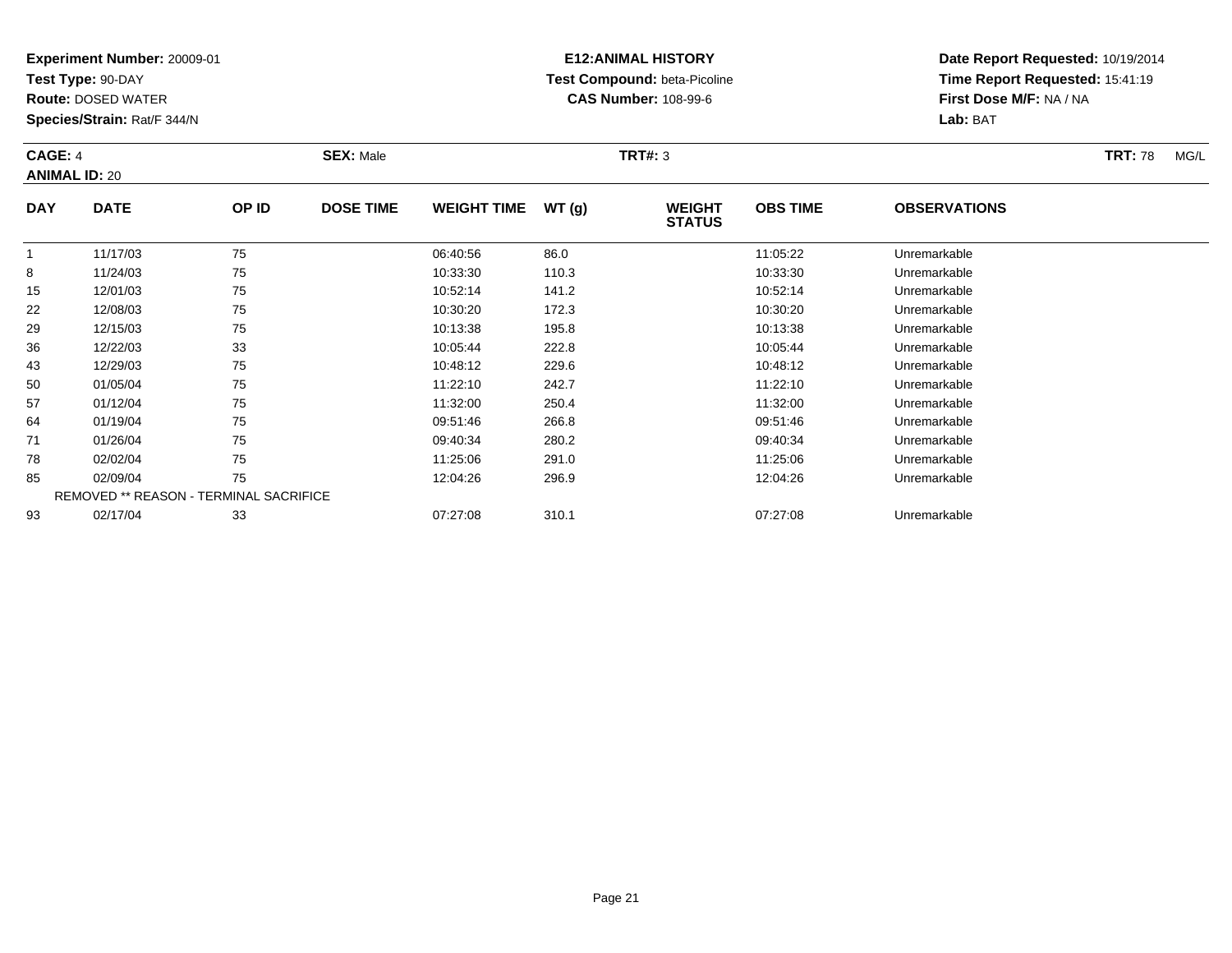**Test Type:** 90-DAY

**Route:** DOSED WATER

**Species/Strain:** Rat/F 344/N

# **E12:ANIMAL HISTORY Test Compound:** beta-Picoline**CAS Number:** 108-99-6

**Date Report Requested:** 10/19/2014**Time Report Requested:** 15:41:19**First Dose M/F:** NA / NA**Lab:** BAT

#### **CAGE:** 5 **SEX:** Male **TRT#:** <sup>5</sup> **TRT:** 156 MG/L **ANIMAL ID:** 21**DAY DATE OP IDDOSE TIME WEIGHT TIME WT** (g) **STATUSOBS TIME OBSERVATIONS** 11 11/17/03 75 75 06:42:58 103.3 103.3 11:10:20 Unremarkable 88 11/24/03 75 75 10:37:16 140.6 10:37:16 15 10:37:16 15 10:37:16 10:37:16 15 12/01/03 <sup>75</sup> 10:59:24 169.2 10:59:24 Unremarkable 2212/08/03 <sup>75</sup> 10:39:22 215.5 10:39:22 Unremarkable

|    | 11/17/03 | 75                                            | 06:42:58 | 103.3 | 11:10:20 | Unremarkable |  |
|----|----------|-----------------------------------------------|----------|-------|----------|--------------|--|
| 8  | 11/24/03 | 75                                            | 10:37:16 | 140.6 | 10:37:16 | Unremarkable |  |
| 15 | 12/01/03 | 75                                            | 10:59:24 | 169.2 | 10:59:24 | Unremarkable |  |
| 22 | 12/08/03 | 75                                            | 10:39:22 | 215.5 | 10:39:22 | Unremarkable |  |
| 29 | 12/15/03 | 75                                            | 10:17:34 | 237.9 | 10:17:34 | Unremarkable |  |
| 36 | 12/22/03 | 33                                            | 10:15:42 | 266.5 | 10:15:42 | Unremarkable |  |
| 43 | 12/29/03 | 75                                            | 10:52:50 | 283.1 | 10:52:50 | Unremarkable |  |
| 50 | 01/05/04 | 75                                            | 11:25:28 | 298.4 | 11:25:28 | Unremarkable |  |
| 57 | 01/12/04 | 75                                            | 11:36:18 | 309.0 | 11:36:18 | Unremarkable |  |
| 64 | 01/19/04 | 75                                            | 09:56:14 | 329.9 | 09:56:14 | Unremarkable |  |
| 71 | 01/26/04 | 75                                            | 09:43:38 | 340.8 | 09:43:38 | Unremarkable |  |
| 78 | 02/02/04 | 75                                            | 11:29:02 | 351.9 | 11:29:02 | Unremarkable |  |
| 85 | 02/09/04 | 75                                            | 12:09:42 | 360.5 | 12:09:42 | Unremarkable |  |
|    |          | <b>REMOVED ** REASON - TERMINAL SACRIFICE</b> |          |       |          |              |  |
| 93 | 02/17/04 | 33                                            | 07:30:00 | 373.2 | 07:30:00 | Unremarkable |  |
|    |          |                                               |          |       |          |              |  |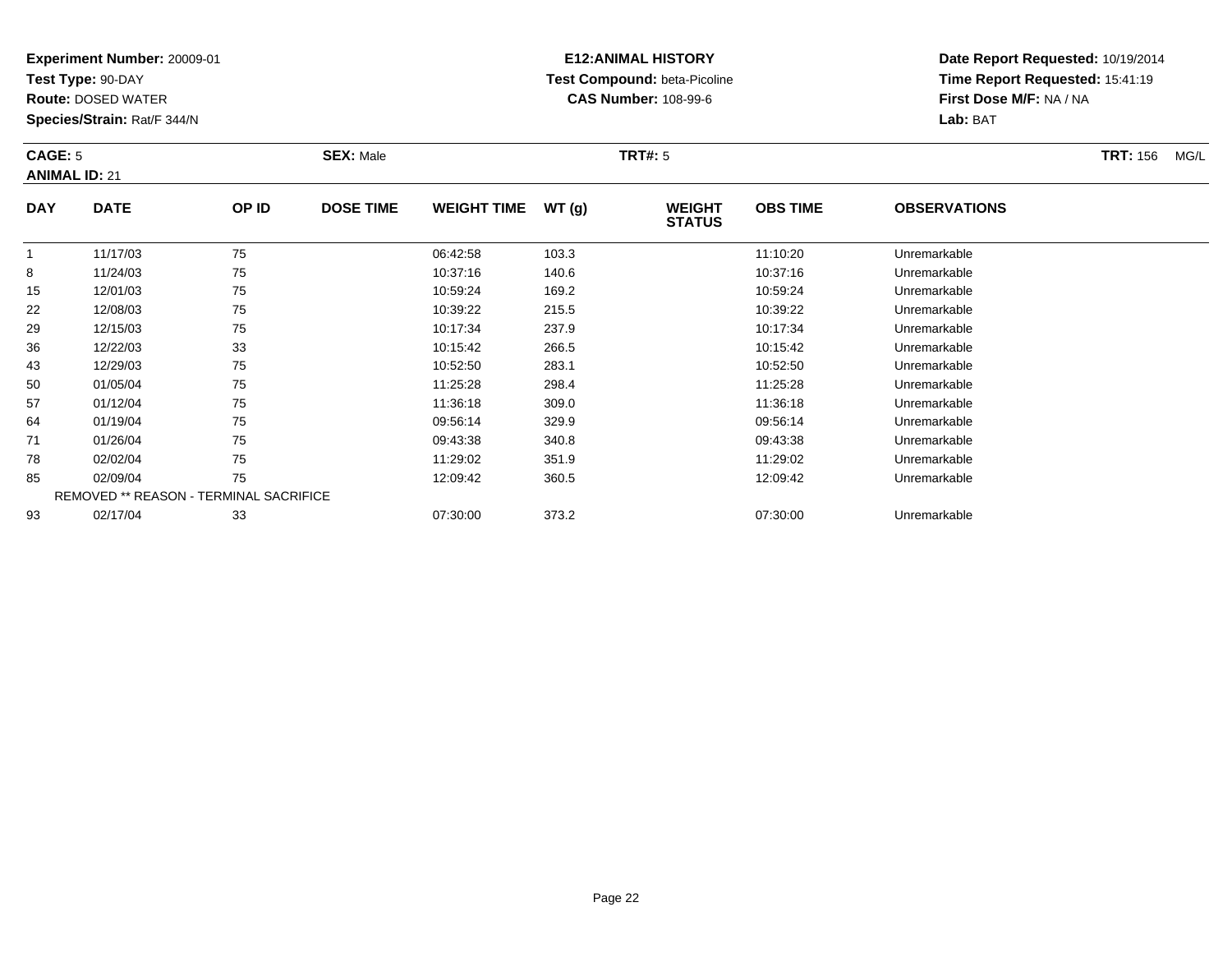**Test Type:** 90-DAY

**Route:** DOSED WATER

**Species/Strain:** Rat/F 344/N

## **E12:ANIMAL HISTORY Test Compound:** beta-Picoline**CAS Number:** 108-99-6

**Date Report Requested:** 10/19/2014**Time Report Requested:** 15:41:19**First Dose M/F:** NA / NA**Lab:** BAT

#### **CAGE:** 5 **SEX:** Male **TRT#:** <sup>5</sup> **TRT:** 156 MG/L **ANIMAL ID:** 22**DAY DATE OP IDDOSE TIME WEIGHT TIME WT** (g) **STATUSOBS TIME OBSERVATIONS**  $\overline{1}$ 1 11/17/03 75 75 06:42:58 103.1 11:10:20 11:10:20 Unremarkable 88 11/24/03 75 75 10:37:16 136.3 10:37:16 136.3 10:37:16 156.0 10:37:16 156.0 10:37:16 15 12/01/03 <sup>75</sup> 10:59:24 162.3 10:59:24 Unremarkable 2212/08/03 <sup>75</sup> 10:39:22 208.9 10:39:22 Unremarkable

| 8  | 11/24/03 | 75                                            | 10:37:16 | 136.3 | 10:37:16 | Unremarkable |
|----|----------|-----------------------------------------------|----------|-------|----------|--------------|
| 15 | 12/01/03 | 75                                            | 10:59:24 | 162.3 | 10:59:24 | Unremarkable |
| 22 | 12/08/03 | 75                                            | 10:39:22 | 208.9 | 10:39:22 | Unremarkable |
| 29 | 12/15/03 | 75                                            | 10:17:34 | 234.0 | 10:17:34 | Unremarkable |
| 36 | 12/22/03 | 33                                            | 10:15:42 | 255.6 | 10:15:42 | Unremarkable |
| 43 | 12/29/03 | 75                                            | 10:52:50 | 271.2 | 10:52:50 | Unremarkable |
| 50 | 01/05/04 | 75                                            | 11:25:28 | 286.9 | 11:25:28 | Unremarkable |
| 57 | 01/12/04 | 75                                            | 11:36:18 | 299.5 | 11:36:18 | Unremarkable |
| 64 | 01/19/04 | 75                                            | 09:56:14 | 315.6 | 09:56:14 | Unremarkable |
| 71 | 01/26/04 | 75                                            | 09:43:38 | 327.0 | 09:43:38 | Unremarkable |
| 78 | 02/02/04 | 75                                            | 11:29:02 | 337.2 | 11:29:02 | Unremarkable |
| 85 | 02/09/04 | 75                                            | 12:09:42 | 346.4 | 12:09:42 | Unremarkable |
|    |          | <b>REMOVED ** REASON - TERMINAL SACRIFICE</b> |          |       |          |              |
| 93 | 02/17/04 | 33                                            | 07:30:00 | 362.6 | 07:30:00 | Unremarkable |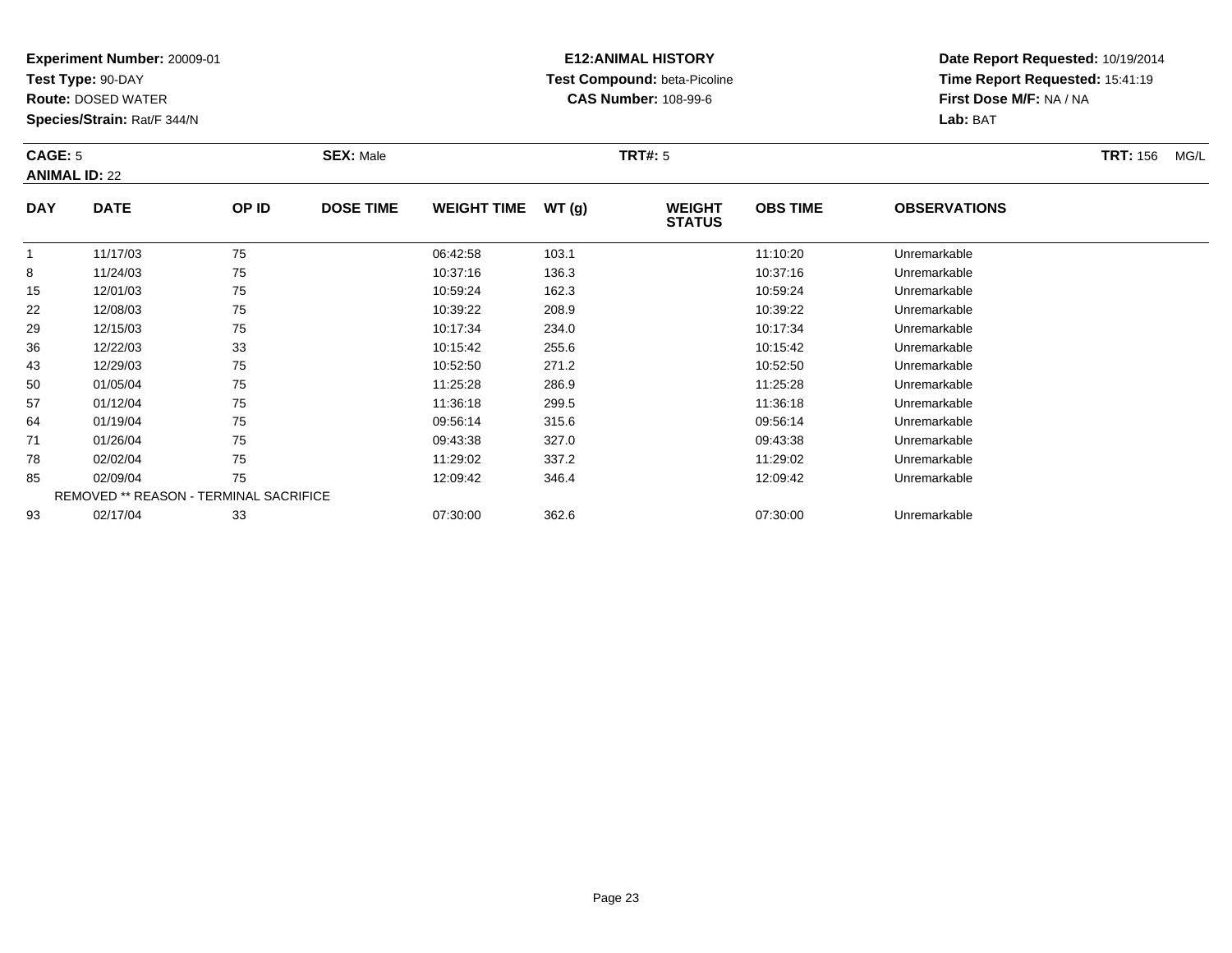**Test Type:** 90-DAY

43

50

57

64

71

78

85

93

**Route:** DOSED WATER

**Species/Strain:** Rat/F 344/N

REMOVED \*\* REASON - TERMINAL SACRIFICE

## **E12:ANIMAL HISTORY Test Compound:** beta-Picoline**CAS Number:** 108-99-6

**Date Report Requested:** 10/19/2014**Time Report Requested:** 15:41:19**First Dose M/F:** NA / NA**Lab:** BAT

| CAGE: 5<br><b>ANIMAL ID: 23</b> |             |       | <b>SEX: Male</b> |                    |       | <b>TRT#: 5</b>                 | <b>TRT: 156</b><br>MG/L |                     |  |
|---------------------------------|-------------|-------|------------------|--------------------|-------|--------------------------------|-------------------------|---------------------|--|
| <b>DAY</b>                      | <b>DATE</b> | OP ID | <b>DOSE TIME</b> | <b>WEIGHT TIME</b> | WT(g) | <b>WEIGHT</b><br><b>STATUS</b> | <b>OBS TIME</b>         | <b>OBSERVATIONS</b> |  |
|                                 | 11/17/03    | 75    |                  | 06:42:58           | 89.8  |                                | 11:10:20                | Unremarkable        |  |
| 8                               | 11/24/03    | 75    |                  | 10:37:16           | 126.5 |                                | 10:37:16                | Unremarkable        |  |
| 15                              | 12/01/03    | 75    |                  | 10:59:24           | 156.7 |                                | 10:59:24                | Unremarkable        |  |
| 22                              | 12/08/03    | 75    |                  | 10:39:22           | 197.7 |                                | 10:39:22                | Unremarkable        |  |
| 29                              | 12/15/03    | 75    |                  | 10:17:34           | 223.4 |                                | 10:17:34                | Unremarkable        |  |
| 36                              | 12/22/03    | 33    |                  | 10:15:42           | 243.7 |                                | 10:15:42                | Unremarkable        |  |

12/29/03 <sup>75</sup> 10:52:50 262.1 10:52:50 Unremarkable

0 01/05/04 75 75 11:25:28 272.7 11:25:28 11:25:28 Dhremarkable

01/12/04 <sup>75</sup> 11:36:18 283.2 11:36:18 Unremarkable

01/19/04 <sup>75</sup> 09:56:14 299.5 09:56:14 Unremarkable

01/26/04 <sup>75</sup> 09:43:38 313.2 09:43:38 Unremarkable

02/02/04 <sup>75</sup> 11:29:02 315.0 11:29:02 Unremarkable

02/09/04 <sup>75</sup> 12:09:42 326.0 12:09:42 Unremarkable

02/17/04 <sup>33</sup> 07:30:00 340.0 07:30:00 Unremarkable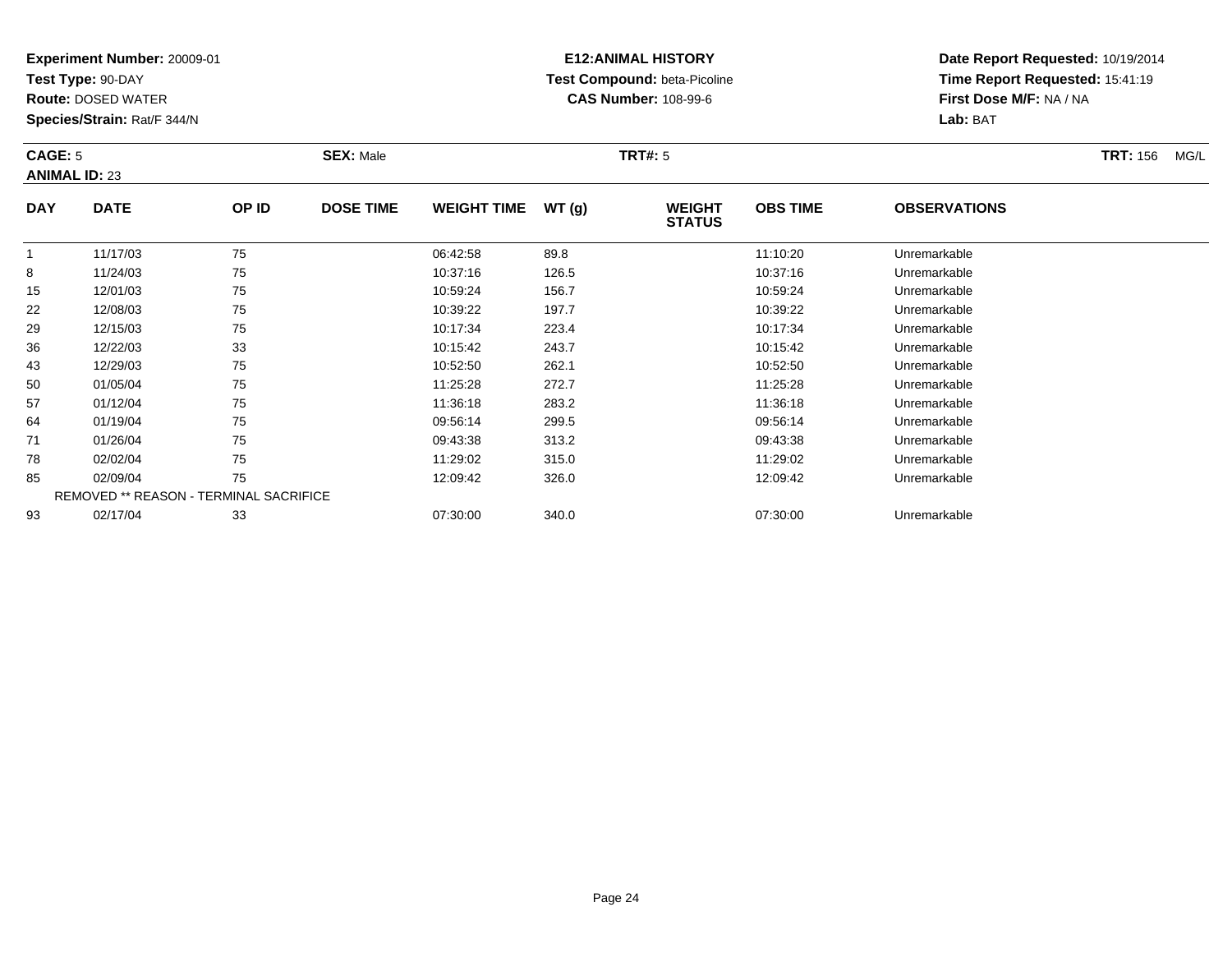**Test Type:** 90-DAY

43

50

57

64

71

78

85

93

**Route:** DOSED WATER

**Species/Strain:** Rat/F 344/N

REMOVED \*\* REASON - TERMINAL SACRIFICE

## **E12:ANIMAL HISTORY Test Compound:** beta-Picoline**CAS Number:** 108-99-6

**Date Report Requested:** 10/19/2014**Time Report Requested:** 15:41:19**First Dose M/F:** NA / NA**Lab:** BAT

| CAGE: 5<br><b>ANIMAL ID: 24</b> |             |       | <b>SEX: Male</b> |                    |       | <b>TRT#: 5</b>                 |                 | <b>TRT: 156</b><br>MG/L |  |
|---------------------------------|-------------|-------|------------------|--------------------|-------|--------------------------------|-----------------|-------------------------|--|
| <b>DAY</b>                      | <b>DATE</b> | OP ID | <b>DOSE TIME</b> | <b>WEIGHT TIME</b> | WT(g) | <b>WEIGHT</b><br><b>STATUS</b> | <b>OBS TIME</b> | <b>OBSERVATIONS</b>     |  |
|                                 | 11/17/03    | 75    |                  | 06:42:58           | 111.1 |                                | 11:10:20        | Unremarkable            |  |
| 8                               | 11/24/03    | 75    |                  | 10:37:16           | 142.2 |                                | 10:37:16        | Unremarkable            |  |
| 15                              | 12/01/03    | 75    |                  | 10:59:24           | 172.3 |                                | 10:59:24        | Unremarkable            |  |
| 22                              | 12/08/03    | 75    |                  | 10:39:22           | 209.6 |                                | 10:39:22        | Unremarkable            |  |
| 29                              | 12/15/03    | 75    |                  | 10:17:34           | 232.9 |                                | 10:17:34        | Unremarkable            |  |
| 36                              | 12/22/03    | 33    |                  | 10:15:42           | 254.5 |                                | 10:15:42        | Unremarkable            |  |

12/29/03 <sup>75</sup> 10:52:50 265.4 10:52:50 Unremarkable

0 01/05/04 75 75 11:25:28 282.9 11:25:29 11:25:28 11:25:28 Unremarkable

01/12/04 <sup>75</sup> 11:36:18 292.8 11:36:18 Unremarkable

01/19/04 <sup>75</sup> 09:56:14 308.1 09:56:14 Unremarkable

01/26/04 <sup>75</sup> 09:43:38 319.2 09:43:38 Unremarkable

02/02/04 <sup>75</sup> 11:29:02 327.6 11:29:02 Unremarkable

02/09/04 <sup>75</sup> 12:09:42 338.2 12:09:42 Unremarkable

|          | REMOVED "" REASON - TERMINAL SACRIFICE |          |       |          |              |
|----------|----------------------------------------|----------|-------|----------|--------------|
| 02/17/04 | $\sim$<br>ັບ                           | 07:30:00 | 351.6 | 07:30:00 | Unremarkable |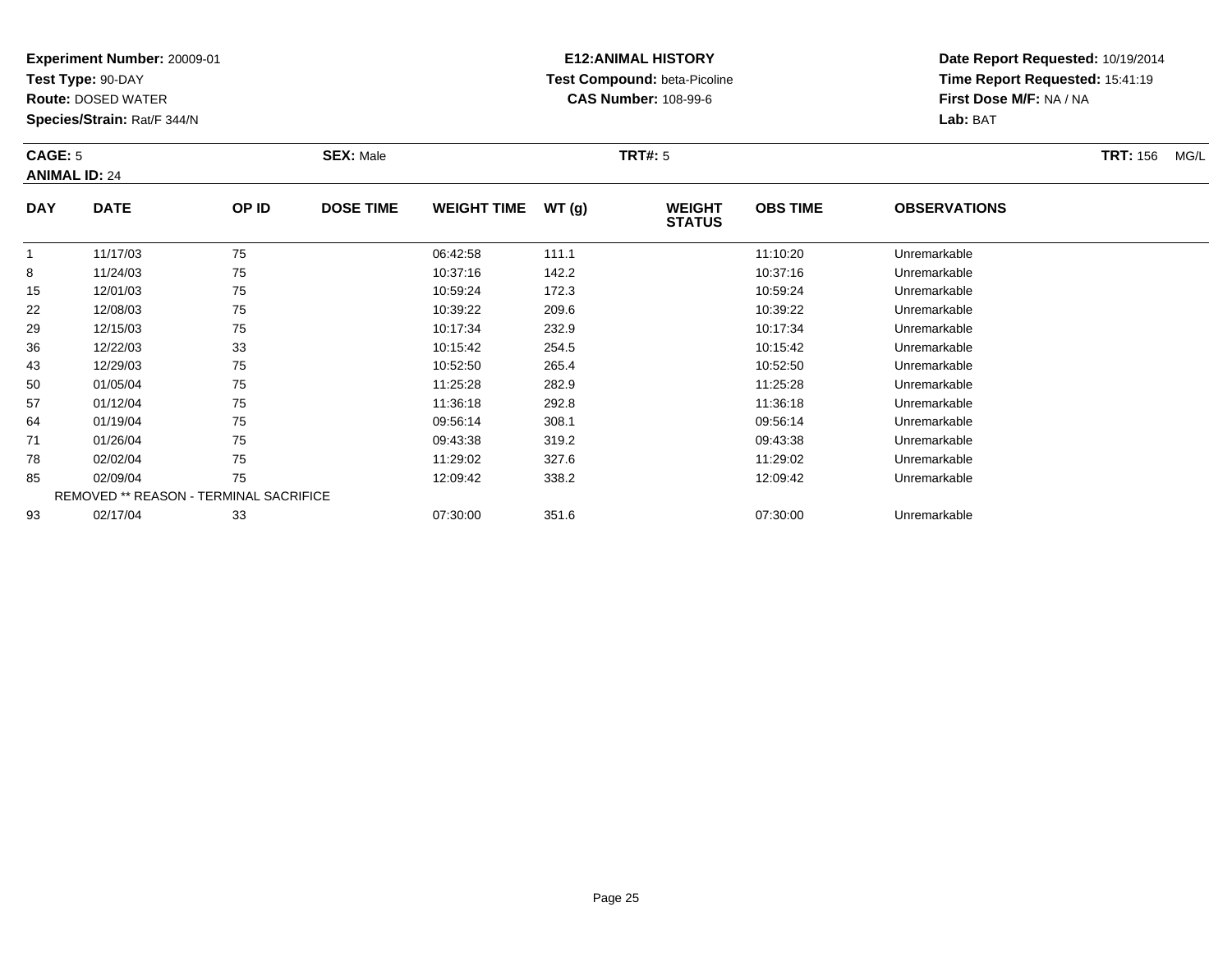**Test Type:** 90-DAY

57

64

71

78

85

93

**Route:** DOSED WATER

**Species/Strain:** Rat/F 344/N

REMOVED \*\* REASON - TERMINAL SACRIFICE

## **E12:ANIMAL HISTORY Test Compound:** beta-Picoline**CAS Number:** 108-99-6

**Date Report Requested:** 10/19/2014**Time Report Requested:** 15:41:19**First Dose M/F:** NA / NA**Lab:** BAT

|            | <b>CAGE: 5</b><br><b>ANIMAL ID: 25</b> |       | <b>SEX: Male</b> |                    |       | <b>TRT#: 5</b>                 | <b>TRT: 156</b><br>MG/L |                     |  |
|------------|----------------------------------------|-------|------------------|--------------------|-------|--------------------------------|-------------------------|---------------------|--|
| <b>DAY</b> | <b>DATE</b>                            | OP ID | <b>DOSE TIME</b> | <b>WEIGHT TIME</b> | WT(g) | <b>WEIGHT</b><br><b>STATUS</b> | <b>OBS TIME</b>         | <b>OBSERVATIONS</b> |  |
|            | 11/17/03                               | 75    |                  | 06:42:58           | 109.5 |                                | 11:10:20                | Unremarkable        |  |
| 8          | 11/24/03                               | 75    |                  | 10:37:16           | 143.9 |                                | 10:37:16                | Unremarkable        |  |
| 15         | 12/01/03                               | 75    |                  | 10:59:24           | 171.9 |                                | 10:59:24                | Unremarkable        |  |
| 22         | 12/08/03                               | 75    |                  | 10:39:22           | 209.5 |                                | 10:39:22                | Unremarkable        |  |
| 29         | 12/15/03                               | 75    |                  | 10:17:34           | 229.9 |                                | 10:17:34                | Unremarkable        |  |
| 36         | 12/22/03                               | 33    |                  | 10:15:42           | 254.4 |                                | 10:15:42                | Unremarkable        |  |
| 43         | 12/29/03                               | 75    |                  | 10:52:50           | 273.6 |                                | 10:52:50                | Unremarkable        |  |
| 50         | 01/05/04                               | 75    |                  | 11:25:28           | 286.0 |                                | 11:25:28                | Unremarkable        |  |

01/12/04 <sup>75</sup> 11:36:18 298.9 11:36:18 Unremarkable

01/19/04 <sup>75</sup> 09:56:14 303.5 09:56:14 Unremarkable

01/26/04 <sup>75</sup> 09:43:38 319.9 09:43:38 Unremarkable

02/02/04 <sup>75</sup> 11:29:02 328.8 11:29:02 Unremarkable

02/09/04 <sup>75</sup> 12:09:42 335.8 12:09:42 Unremarkable

02/17/04 <sup>33</sup> 07:30:00 351.9 07:30:00 Unremarkable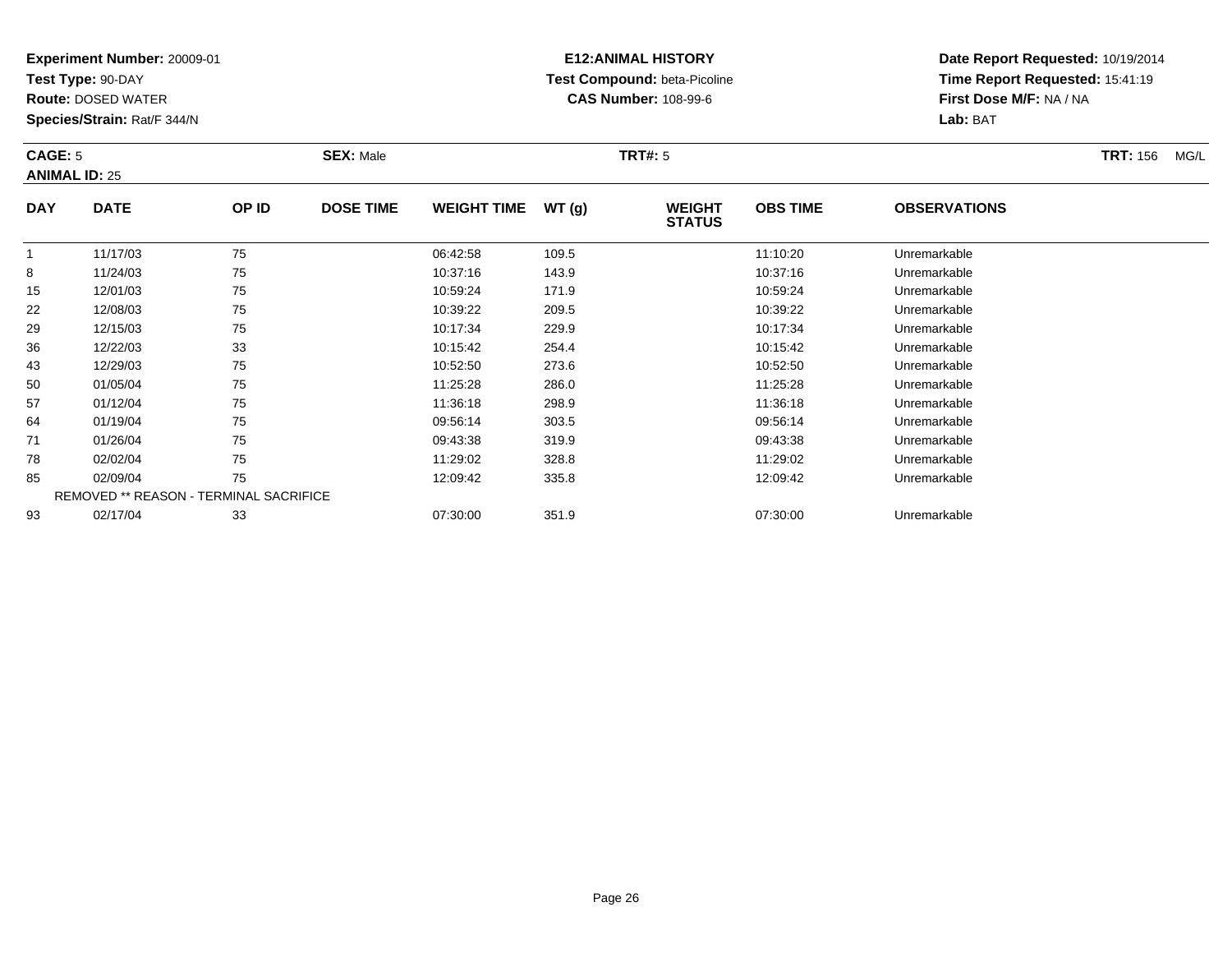**Test Type:** 90-DAY

78

85

93

**Route:** DOSED WATER

**Species/Strain:** Rat/F 344/N

REMOVED \*\* REASON - TERMINAL SACRIFICE

## **E12:ANIMAL HISTORY Test Compound:** beta-Picoline**CAS Number:** 108-99-6

**Date Report Requested:** 10/19/2014**Time Report Requested:** 15:41:19**First Dose M/F:** NA / NA**Lab:** BAT

| CAGE: 6<br><b>ANIMAL ID: 26</b> |             | <b>SEX: Male</b> |                  |                    | <b>TRT#: 5</b> | <b>TRT: 156</b><br>MG/L        |                 |                     |  |
|---------------------------------|-------------|------------------|------------------|--------------------|----------------|--------------------------------|-----------------|---------------------|--|
| <b>DAY</b>                      | <b>DATE</b> | OP ID            | <b>DOSE TIME</b> | <b>WEIGHT TIME</b> | WT(g)          | <b>WEIGHT</b><br><b>STATUS</b> | <b>OBS TIME</b> | <b>OBSERVATIONS</b> |  |
|                                 | 11/17/03    | 75               |                  | 06:44:56           | 100.6          |                                | 11:13:40        | Unremarkable        |  |
| 8                               | 11/24/03    | 75               |                  | 10:45:34           | 136.2          |                                | 10:45:34        | Unremarkable        |  |
| 15                              | 12/01/03    | 75               |                  | 11:02:46           | 164.6          |                                | 11:02:46        | Unremarkable        |  |
| 22                              | 12/08/03    | 75               |                  | 10:43:18           | 208.6          |                                | 10:43:18        | Unremarkable        |  |
| 29                              | 12/15/03    | 75               |                  | 11:20:14           | 227.0          |                                | 11:20:14        | Unremarkable        |  |
| 36                              | 12/22/03    | 33               |                  | 10:17:52           | 251.1          |                                | 10:17:52        | Unremarkable        |  |
| 43                              | 12/29/03    | 75               |                  | 10:56:24           | 270.1          |                                | 10:56:24        | Unremarkable        |  |
| 50                              | 01/05/04    | 75               |                  | 11:28:52           | 281.5          |                                | 11:28:52        | Unremarkable        |  |
| 57                              | 01/12/04    | 75               |                  | 11:39:40           | 289.2          |                                | 11:39:40        | Unremarkable        |  |
| 64                              | 01/19/04    | 75               |                  | 10:00:06           | 306.0          |                                | 10:00:06        | Unremarkable        |  |
| 71                              | 01/26/04    | 75               |                  | 09:47:22           | 305.1          |                                | 09:47:22        | Unremarkable        |  |

8 02/02/04 75 75 11:33:54 321.4 1321 11:33:54 Dhremarkable

02/09/04 <sup>75</sup> 12:13:10 333.0 12:13:10 Unremarkable

02/17/04 <sup>33</sup> 07:32:44 342.5 07:32:44 Unremarkable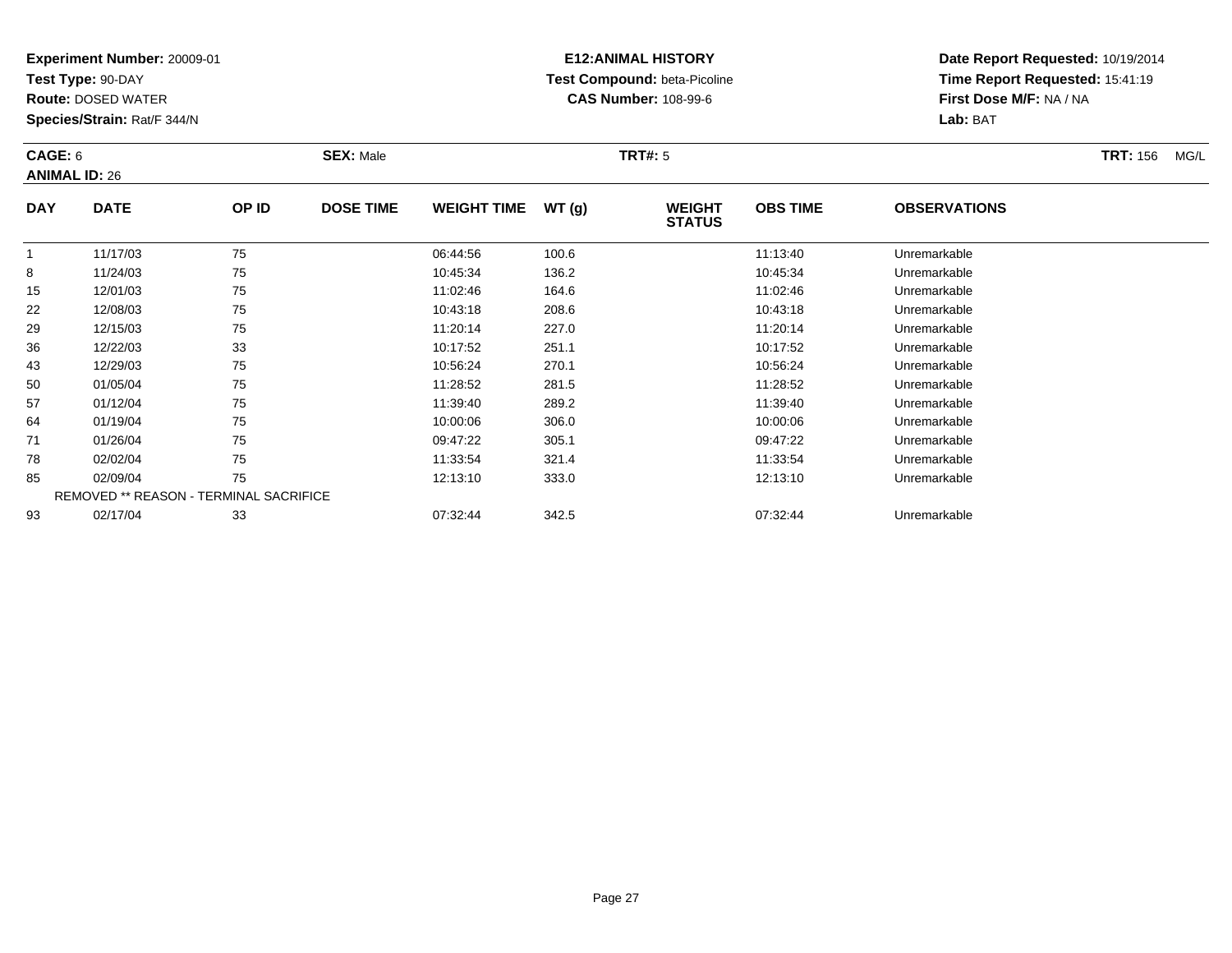**Test Type:** 90-DAY

**Route:** DOSED WATER

**Species/Strain:** Rat/F 344/N

# **E12:ANIMAL HISTORY Test Compound:** beta-Picoline**CAS Number:** 108-99-6

| CAGE: 6    | <b>ANIMAL ID: 27</b> | <b>SEX: Male</b> |                  |                    |       | <b>TRT#:</b> 5                 |                 |                                | <b>TRT: 156</b><br>MG/L |
|------------|----------------------|------------------|------------------|--------------------|-------|--------------------------------|-----------------|--------------------------------|-------------------------|
| <b>DAY</b> | <b>DATE</b>          | OP ID            | <b>DOSE TIME</b> | <b>WEIGHT TIME</b> | WT(q) | <b>WEIGHT</b><br><b>STATUS</b> | <b>OBS TIME</b> | <b>OBSERVATIONS</b>            |                         |
|            | 11/17/03             | 75               |                  | 06:44:56           | 99.2  |                                | 11:13:40        | Unremarkable                   |                         |
| 8          | 11/24/03             | 75               |                  | 10:45:34           | 135.7 |                                | 10:45:34        | Unremarkable                   |                         |
| 15         | 12/01/03             | 75               |                  | 11:02:46           | 166.0 |                                | 11:02:46        | Unremarkable                   |                         |
| 22         | 12/08/03             | 75               |                  | 10:43:18           | 205.3 |                                | 10:43:18        | Unremarkable                   |                         |
| $\sim$     | 4014500              | $\overline{ }$   |                  | AA 00 AA           | 0.011 |                                | AA 00 AA        | The service and service to the |                         |

| 15 | 12/01/03 | 75                                            | 11:02:46 | 166.0 | 11:02:46 | Unremarkable |
|----|----------|-----------------------------------------------|----------|-------|----------|--------------|
| 22 | 12/08/03 | 75                                            | 10:43:18 | 205.3 | 10:43:18 | Unremarkable |
| 29 | 12/15/03 | 75                                            | 11:20:14 | 224.1 | 11:20:14 | Unremarkable |
| 36 | 12/22/03 | 33                                            | 10:17:52 | 245.9 | 10:17:52 | Unremarkable |
| 43 | 12/29/03 | 75                                            | 10:56:24 | 261.0 | 10:56:24 | Unremarkable |
| 50 | 01/05/04 | 75                                            | 11:28:52 | 275.7 | 11:28:52 | Unremarkable |
| 57 | 01/12/04 | 75                                            | 11:39:40 | 289.5 | 11:39:40 | Unremarkable |
| 64 | 01/19/04 | 75                                            | 10:00:06 | 301.6 | 10:00:06 | Unremarkable |
| 71 | 01/26/04 | 75                                            | 09:47:22 | 309.9 | 09:47:22 | Unremarkable |
| 78 | 02/02/04 | 75                                            | 11:33:54 | 323.8 | 11:33:54 | Unremarkable |
| 85 | 02/09/04 | 75                                            | 12:13:10 | 332.9 | 12:13:10 | Unremarkable |
|    |          | <b>REMOVED ** REASON - TERMINAL SACRIFICE</b> |          |       |          |              |
| 93 | 02/17/04 | 33                                            | 07:32:44 | 350.3 | 07:32:44 | Unremarkable |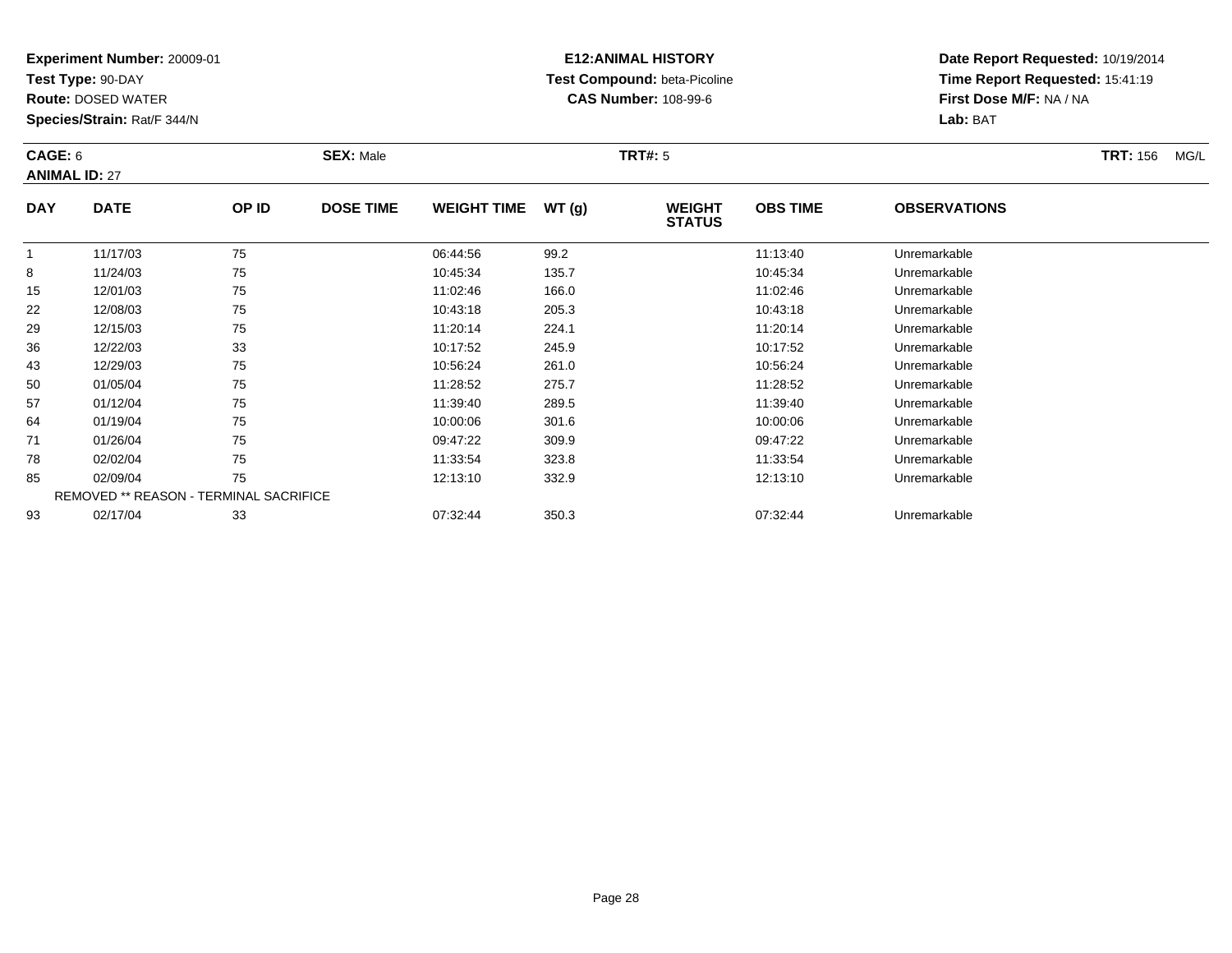**Test Type:** 90-DAY

93

**Route:** DOSED WATER

**Species/Strain:** Rat/F 344/N

REMOVED \*\* REASON - TERMINAL SACRIFICE

## **E12:ANIMAL HISTORY Test Compound:** beta-Picoline**CAS Number:** 108-99-6

**Date Report Requested:** 10/19/2014**Time Report Requested:** 15:41:19**First Dose M/F:** NA / NA**Lab:** BAT

| CAGE: 6<br><b>ANIMAL ID: 28</b> |             | <b>SEX: Male</b> |                  |                    | <b>TRT#: 5</b> | <b>TRT: 156</b><br>MG/L        |                 |                     |  |
|---------------------------------|-------------|------------------|------------------|--------------------|----------------|--------------------------------|-----------------|---------------------|--|
| <b>DAY</b>                      | <b>DATE</b> | OP ID            | <b>DOSE TIME</b> | <b>WEIGHT TIME</b> | WT(g)          | <b>WEIGHT</b><br><b>STATUS</b> | <b>OBS TIME</b> | <b>OBSERVATIONS</b> |  |
|                                 | 11/17/03    | 75               |                  | 06:44:56           | 105.0          |                                | 11:13:40        | Unremarkable        |  |
| 8                               | 11/24/03    | 75               |                  | 10:45:34           | 140.1          |                                | 10:45:34        | Unremarkable        |  |
| 15                              | 12/01/03    | 75               |                  | 11:02:46           | 169.1          |                                | 11:02:46        | Unremarkable        |  |
| 22                              | 12/08/03    | 75               |                  | 10:43:18           | 208.6          |                                | 10:43:18        | Unremarkable        |  |
| 29                              | 12/15/03    | 75               |                  | 11:20:14           | 229.4          |                                | 11:20:14        | Unremarkable        |  |
| 36                              | 12/22/03    | 33               |                  | 10:17:52           | 255.1          |                                | 10:17:52        | Unremarkable        |  |
| 43                              | 12/29/03    | 75               |                  | 10:56:24           | 272.9          |                                | 10:56:24        | Unremarkable        |  |
| 50                              | 01/05/04    | 75               |                  | 11:28:52           | 286.8          |                                | 11:28:52        | Unremarkable        |  |
| 57                              | 01/12/04    | 75               |                  | 11:39:40           | 300.0          |                                | 11:39:40        | Unremarkable        |  |
| 64                              | 01/19/04    | 75               |                  | 10:00:06           | 315.6          |                                | 10:00:06        | Unremarkable        |  |
| 71                              | 01/26/04    | 75               |                  | 09:47:22           | 327.9          |                                | 09:47:22        | Unremarkable        |  |
| 78                              | 02/02/04    | 75               |                  | 11:33:54           | 337.7          |                                | 11:33:54        | Unremarkable        |  |
| 85                              | 02/09/04    | 75               |                  | 12:13:10           | 348.0          |                                | 12:13:10        | Unremarkable        |  |

02/17/04 <sup>33</sup> 07:32:44 364.3 07:32:44 Unremarkable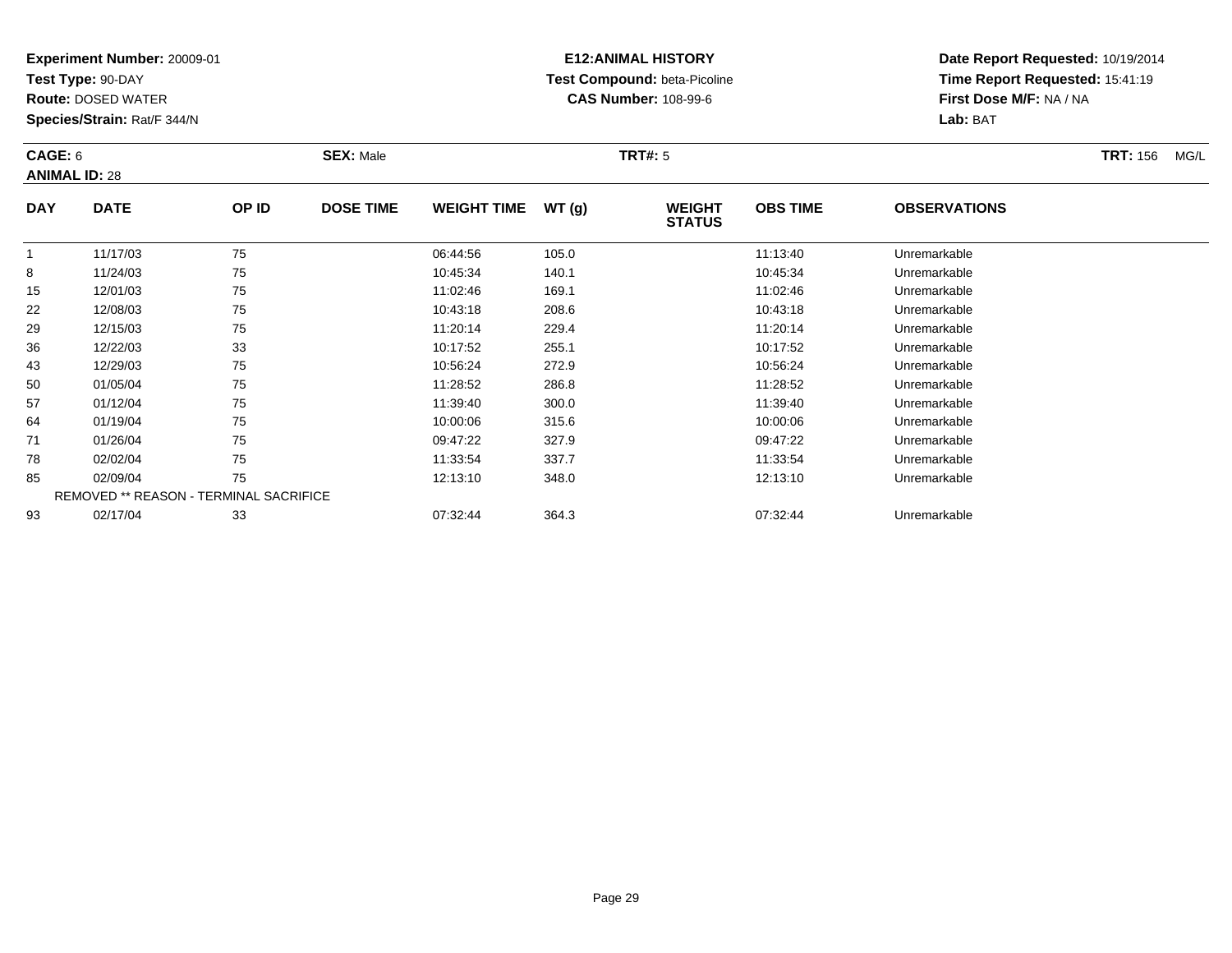**Test Type:** 90-DAY

64

71

78

85

93

**Route:** DOSED WATER

**Species/Strain:** Rat/F 344/N

REMOVED \*\* REASON - TERMINAL SACRIFICE

## **E12:ANIMAL HISTORY Test Compound:** beta-Picoline**CAS Number:** 108-99-6

**Date Report Requested:** 10/19/2014**Time Report Requested:** 15:41:19**First Dose M/F:** NA / NA**Lab:** BAT

| CAGE: 6<br><b>ANIMAL ID: 29</b> |             | <b>SEX: Male</b> |                  |                    | TRT#: 5 | <b>TRT: 156</b><br>MG/L        |                 |                     |  |
|---------------------------------|-------------|------------------|------------------|--------------------|---------|--------------------------------|-----------------|---------------------|--|
| <b>DAY</b>                      | <b>DATE</b> | OP ID            | <b>DOSE TIME</b> | <b>WEIGHT TIME</b> | WT(g)   | <b>WEIGHT</b><br><b>STATUS</b> | <b>OBS TIME</b> | <b>OBSERVATIONS</b> |  |
|                                 | 11/17/03    | 75               |                  | 06:44:56           | 95.4    |                                | 11:13:40        | Unremarkable        |  |
| 8                               | 11/24/03    | 75               |                  | 10:45:34           | 128.0   |                                | 10:45:34        | Unremarkable        |  |
| 15                              | 12/01/03    | 75               |                  | 11:02:46           | 157.4   |                                | 11:02:46        | Unremarkable        |  |
| 22                              | 12/08/03    | 75               |                  | 10:43:18           | 194.6   |                                | 10:43:18        | Unremarkable        |  |
| 29                              | 12/15/03    | 75               |                  | 11:20:14           | 213.0   |                                | 11:20:14        | Unremarkable        |  |
| 36                              | 12/22/03    | 33               |                  | 10:17:52           | 238.3   |                                | 10:17:52        | Unremarkable        |  |
| 43                              | 12/29/03    | 75               |                  | 10:56:24           | 252.8   |                                | 10:56:24        | Unremarkable        |  |
| 50                              | 01/05/04    | 75               |                  | 11:28:52           | 266.3   |                                | 11:28:52        | Unremarkable        |  |
| 57                              | 01/12/04    | 75               |                  | 11:39:40           | 272.0   |                                | 11:39:40        | Unremarkable        |  |

01/19/04 <sup>75</sup> 10:00:06 287.2 10:00:06 Unremarkable

01/26/04 <sup>75</sup> 09:47:22 299.2 09:47:22 Unremarkable

02/02/04 <sup>75</sup> 11:33:54 309.5 11:33:54 Unremarkable

02/09/04 <sup>75</sup> 12:13:10 318.7 12:13:10 Unremarkable

02/17/04 <sup>33</sup> 07:32:44 330.1 07:32:44 Unremarkable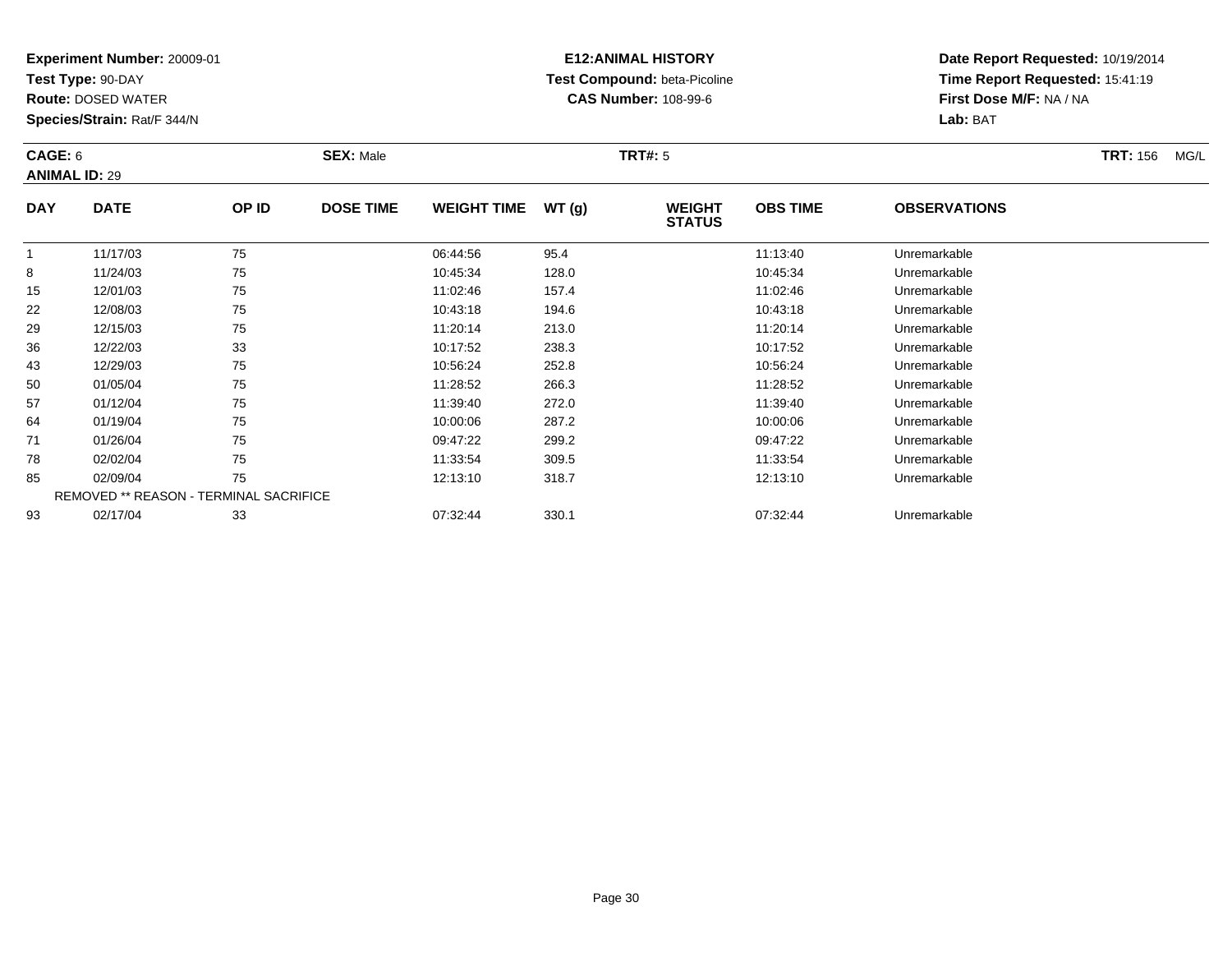**Test Type:** 90-DAY

85

93

**Route:** DOSED WATER

**Species/Strain:** Rat/F 344/N

REMOVED \*\* REASON - TERMINAL SACRIFICE

## **E12:ANIMAL HISTORY Test Compound:** beta-Picoline**CAS Number:** 108-99-6

**Date Report Requested:** 10/19/2014**Time Report Requested:** 15:41:19**First Dose M/F:** NA / NA**Lab:** BAT

|            | CAGE: 6<br><b>ANIMAL ID: 30</b> |       | <b>SEX: Male</b> |                    | <b>TRT#: 5</b> | <b>TRT: 156</b><br>MG/L        |                 |                     |  |
|------------|---------------------------------|-------|------------------|--------------------|----------------|--------------------------------|-----------------|---------------------|--|
| <b>DAY</b> | <b>DATE</b>                     | OP ID | <b>DOSE TIME</b> | <b>WEIGHT TIME</b> | WT(g)          | <b>WEIGHT</b><br><b>STATUS</b> | <b>OBS TIME</b> | <b>OBSERVATIONS</b> |  |
|            | 11/17/03                        | 75    |                  | 06:44:56           | 95.3           |                                | 11:13:40        | Unremarkable        |  |
| 8          | 11/24/03                        | 75    |                  | 10:45:34           | 129.1          |                                | 10:45:34        | Unremarkable        |  |
| 15         | 12/01/03                        | 75    |                  | 11:02:46           | 160.3          |                                | 11:02:46        | Unremarkable        |  |
| 22         | 12/08/03                        | 75    |                  | 10:43:18           | 205.6          |                                | 10:43:18        | Unremarkable        |  |
| 29         | 12/15/03                        | 75    |                  | 11:20:14           | 228.1          |                                | 11:20:14        | Unremarkable        |  |
| 36         | 12/22/03                        | 33    |                  | 10:17:52           | 254.3          |                                | 10:17:52        | Unremarkable        |  |
| 43         | 12/29/03                        | 75    |                  | 10:56:24           | 272.9          |                                | 10:56:24        | Unremarkable        |  |
| 50         | 01/05/04                        | 75    |                  | 11:28:52           | 286.0          |                                | 11:28:52        | Unremarkable        |  |
| 57         | 01/12/04                        | 75    |                  | 11:39:40           | 300.1          |                                | 11:39:40        | Unremarkable        |  |
| 64         | 01/19/04                        | 75    |                  | 10:00:06           | 315.4          |                                | 10:00:06        | Unremarkable        |  |
| 71         | 01/26/04                        | 75    |                  | 09:47:22           | 322.4          |                                | 09:47:22        | Unremarkable        |  |
| 78         | 02/02/04                        | 75    |                  | 11:33:54           | 331.6          |                                | 11:33:54        | Unremarkable        |  |

02/02/04 <sup>75</sup> 11:33:54 331.6 11:33:54 Unremarkable

02/09/04 <sup>75</sup> 12:13:10 341.2 12:13:10 Unremarkable

02/17/04 <sup>33</sup> 07:32:44 354.8 07:32:44 Unremarkable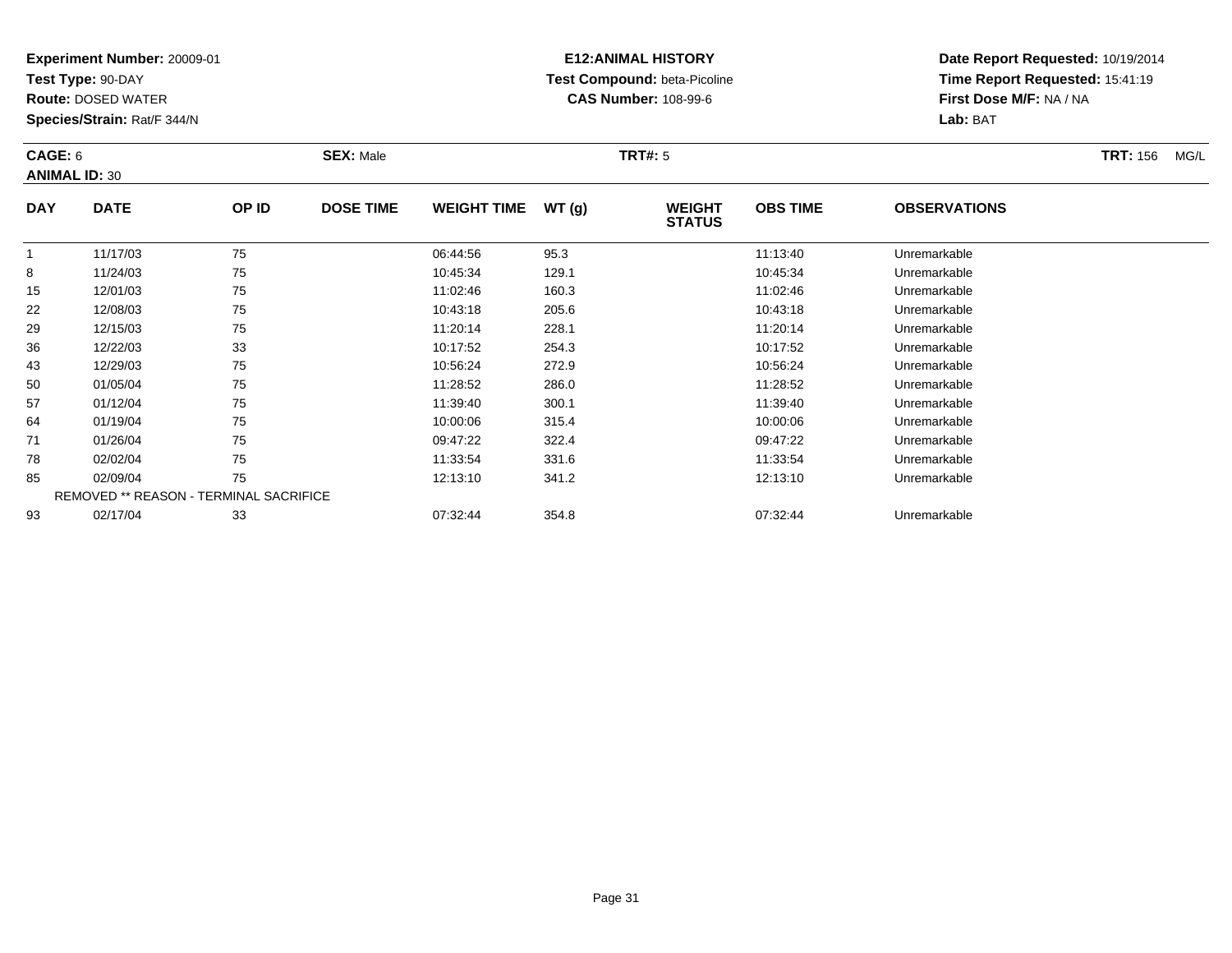**Test Type:** 90-DAY

**Route:** DOSED WATER

**Species/Strain:** Rat/F 344/N

# **E12:ANIMAL HISTORY Test Compound:** beta-Picoline**CAS Number:** 108-99-6

| <b>CAGE: 7</b><br><b>ANIMAL ID: 31</b> |             |       | <b>SEX: Male</b> |                    |       | <b>TRT#: 7</b>                 | <b>TRT: 312</b><br>MG/L |                     |  |
|----------------------------------------|-------------|-------|------------------|--------------------|-------|--------------------------------|-------------------------|---------------------|--|
| <b>DAY</b>                             | <b>DATE</b> | OP ID | <b>DOSE TIME</b> | <b>WEIGHT TIME</b> | WT(g) | <b>WEIGHT</b><br><b>STATUS</b> | <b>OBS TIME</b>         | <b>OBSERVATIONS</b> |  |
|                                        | 11/17/03    | 75    |                  | 06:47:36           | 93.5  |                                | 11:19:08                | Unremarkable        |  |
| 8                                      | 11/24/03    | 75    |                  | 10:49:04           | 133.3 |                                | 10:49:04                | Unremarkable        |  |
| 15                                     | 12/01/03    | 75    |                  | 11:11:34           | 165.1 |                                | 11:11:34                | Unremarkable        |  |

| ັ  | $112 - 1100$ | . .                                           | 10.70.07 | $\sim\!\!\sim\!\!\sim$ | 10.70.07 | <u>UHUHUHWU</u> |  |
|----|--------------|-----------------------------------------------|----------|------------------------|----------|-----------------|--|
| 15 | 12/01/03     | 75                                            | 11:11:34 | 165.1                  | 11:11:34 | Unremarkable    |  |
| 22 | 12/08/03     | 75                                            | 10:46:46 | 198.5                  | 10:46:46 | Unremarkable    |  |
| 29 | 12/15/03     | 75                                            | 11:23:44 | 224.1                  | 11:23:44 | Unremarkable    |  |
| 36 | 12/22/03     | 33                                            | 10:08:58 | 247.7                  | 10:08:58 | Unremarkable    |  |
| 43 | 12/29/03     | 75                                            | 11:00:34 | 267.6                  | 11:00:34 | Unremarkable    |  |
| 50 | 01/05/04     | 75                                            | 11:32:12 | 277.9                  | 11:32:12 | Unremarkable    |  |
| 57 | 01/12/04     | 75                                            | 11:43:36 | 284.1                  | 11:43:36 | Unremarkable    |  |
| 64 | 01/19/04     | 75                                            | 10:03:40 | 296.7                  | 10:03:40 | Unremarkable    |  |
| 71 | 01/26/04     | 75                                            | 09:51:12 | 304.3                  | 09:51:12 | Unremarkable    |  |
| 78 | 02/02/04     | 75                                            | 11:38:50 | 310.8                  | 11:38:50 | Unremarkable    |  |
| 85 | 02/09/04     | 75                                            | 12:17:08 | 319.7                  | 12:17:08 | Unremarkable    |  |
|    |              | <b>REMOVED ** REASON - TERMINAL SACRIFICE</b> |          |                        |          |                 |  |
| 93 | 02/17/04     | 33                                            | 07:35:44 | 330.3                  | 07:35:44 | Unremarkable    |  |
|    |              |                                               |          |                        |          |                 |  |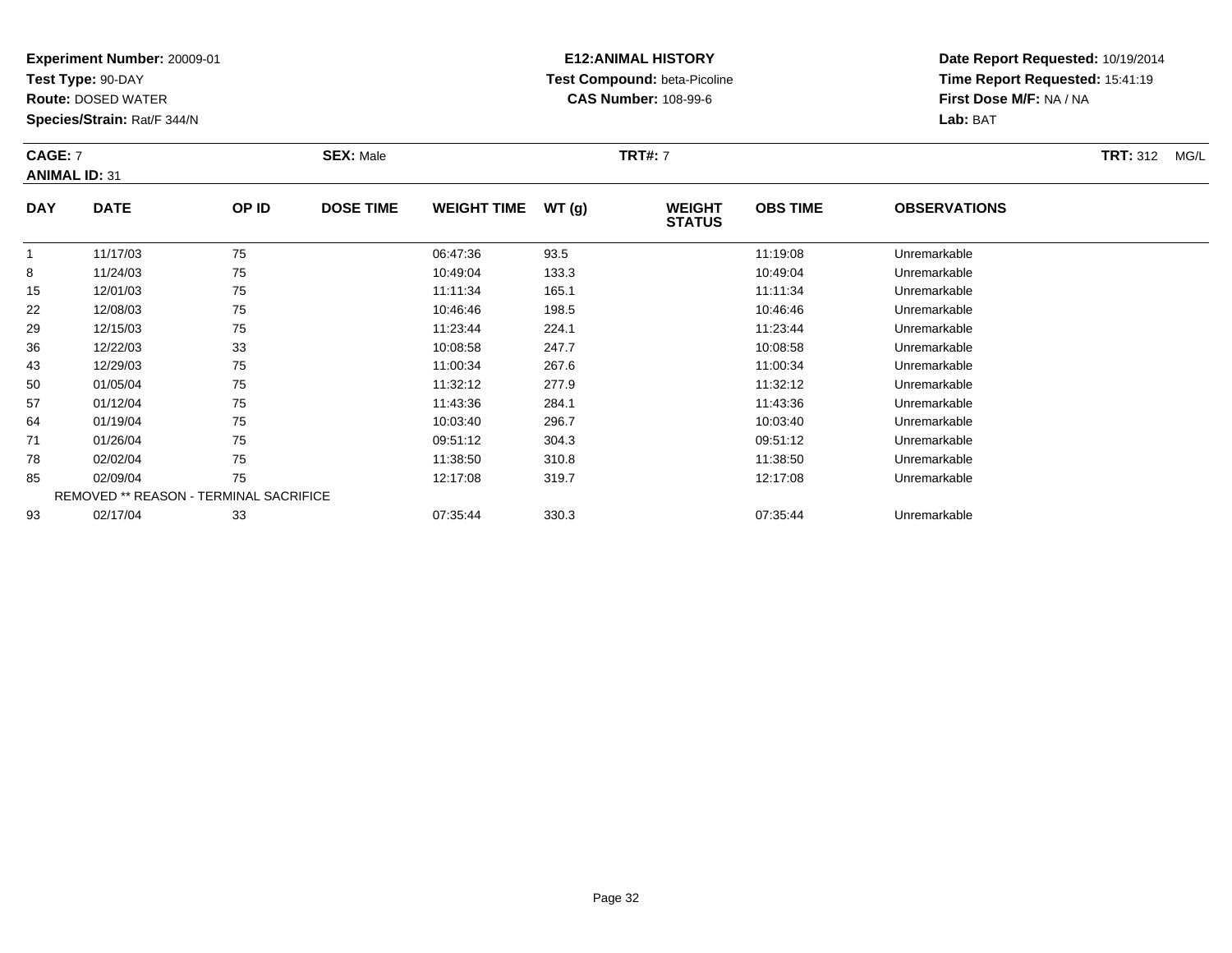**Test Type:** 90-DAY

**Route:** DOSED WATER

**Species/Strain:** Rat/F 344/N

# **E12:ANIMAL HISTORY Test Compound:** beta-Picoline**CAS Number:** 108-99-6

**Date Report Requested:** 10/19/2014**Time Report Requested:** 15:41:19**First Dose M/F:** NA / NA**Lab:** BAT

#### **CAGE:** 7 **SEX:** Male **TRT#:** <sup>7</sup> **TRT:** 312 MG/L **ANIMAL ID:** 32**DAY DATE OP IDDOSE TIME WEIGHT TIME WT** (g) **STATUSOBS TIME OBSERVATIONS** 11 11/17/03 75 75 06:47:36 102.6 102.6 11:19:08 Unremarkable 88 11/24/03 75 75 10:49:04 144.5 10:49:04 10:49:04 15 15 12/01/03 <sup>75</sup> 11:11:34 176.1 11:11:34 Unremarkable 2212/08/03 <sup>75</sup> 10:46:46 213.0 10:46:46 Unremarkable

|    | 11/17/03 | 75                                            | 06:47:36 | 102.6 | 11:19:08 | Unremarkable |  |
|----|----------|-----------------------------------------------|----------|-------|----------|--------------|--|
| 8  | 11/24/03 | 75                                            | 10:49:04 | 144.5 | 10:49:04 | Unremarkable |  |
| 15 | 12/01/03 | 75                                            | 11:11:34 | 176.1 | 11:11:34 | Unremarkable |  |
| 22 | 12/08/03 | 75                                            | 10:46:46 | 213.0 | 10:46:46 | Unremarkable |  |
| 29 | 12/15/03 | 75                                            | 11:23:44 | 238.3 | 11:23:44 | Unremarkable |  |
| 36 | 12/22/03 | 33                                            | 10:08:58 | 265.9 | 10:08:58 | Unremarkable |  |
| 43 | 12/29/03 | 75                                            | 11:00:34 | 281.4 | 11:00:34 | Unremarkable |  |
| 50 | 01/05/04 | 75                                            | 11:32:12 | 297.4 | 11:32:12 | Unremarkable |  |
| 57 | 01/12/04 | 75                                            | 11:43:36 | 309.7 | 11:43:36 | Unremarkable |  |
| 64 | 01/19/04 | 75                                            | 10:03:40 | 325.7 | 10:03:40 | Unremarkable |  |
| 71 | 01/26/04 | 75                                            | 09:51:12 | 334.3 | 09:51:12 | Unremarkable |  |
| 78 | 02/02/04 | 75                                            | 11:38:50 | 345.6 | 11:38:50 | Unremarkable |  |
| 85 | 02/09/04 | 75                                            | 12:17:08 | 355.9 | 12:17:08 | Unremarkable |  |
|    |          | <b>REMOVED ** REASON - TERMINAL SACRIFICE</b> |          |       |          |              |  |
| 93 | 02/17/04 | 33                                            | 07:35:44 | 368.0 | 07:35:44 | Unremarkable |  |
|    |          |                                               |          |       |          |              |  |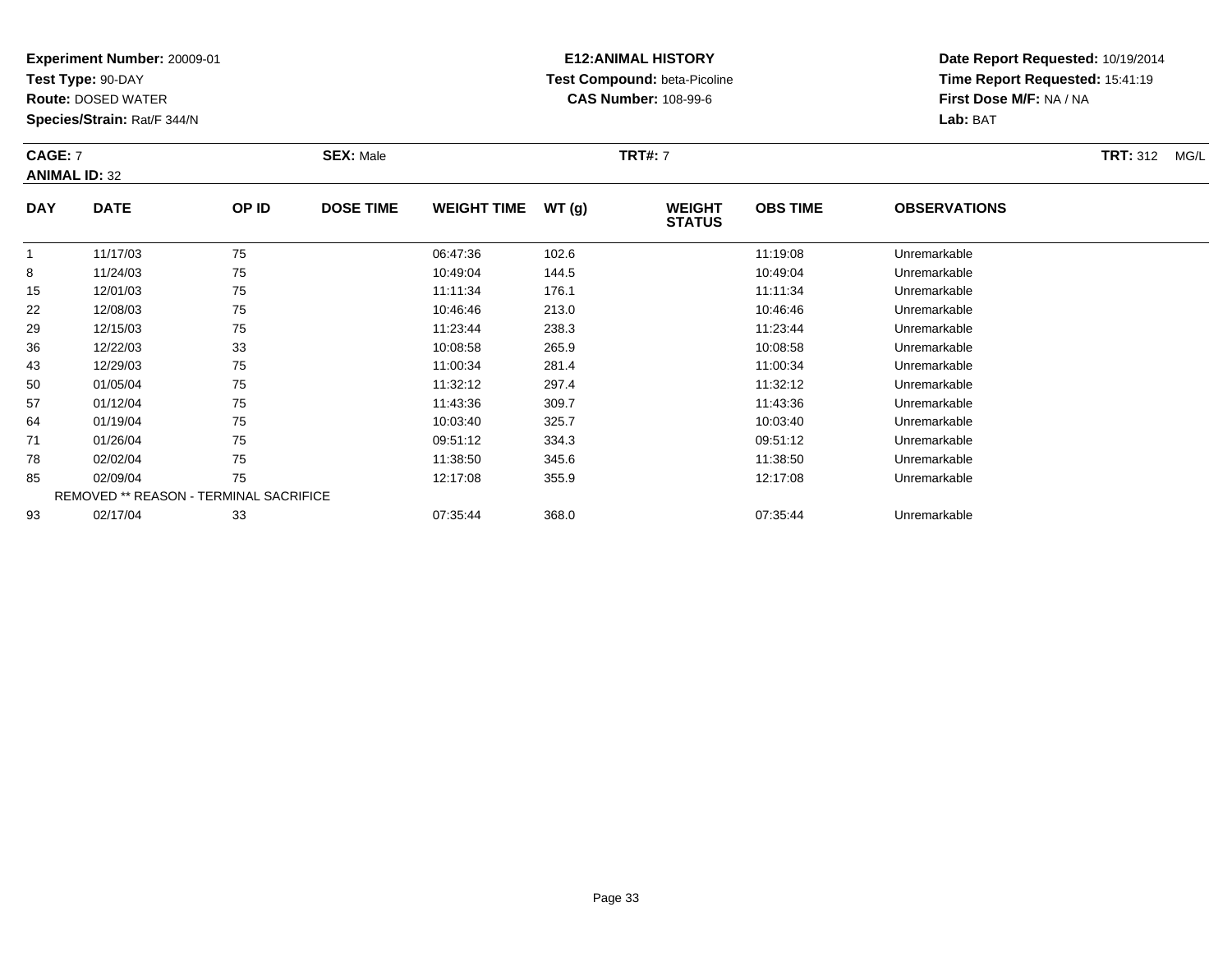**Test Type:** 90-DAY

**Route:** DOSED WATER

**Species/Strain:** Rat/F 344/N

## **E12:ANIMAL HISTORY Test Compound:** beta-Picoline**CAS Number:** 108-99-6

**Date Report Requested:** 10/19/2014 **Time Report Requested:** 15:41:19**First Dose M/F:** NA / NA**Lab:** BAT

#### **CAGE:** 7 **SEX:** Male **TRT#:** <sup>7</sup> **TRT:** 312 MG/L **ANIMAL ID:** 33**DAY DATE OP IDDOSE TIME WEIGHT TIME WT** (g) **STATUSOBS TIME OBSERVATIONS**  $\overline{1}$ 1 11/17/03 75 75 06:47:36 87.6 11:19:08 11:19:08 Unremarkable 88 11/24/03 75 75 10:49:04 124.9 124.9 124.9 10:49:04 124.9 10:49:04 10:49:04 1512/01/03 <sup>75</sup> 11:11:34 158.4 11:11:34 Unremarkable

| 8  | 11/24/03 | 75                                            | 10:49:04 | 124.9 | 10:49:04 | Unremarkable |
|----|----------|-----------------------------------------------|----------|-------|----------|--------------|
| 15 | 12/01/03 | 75                                            | 11:11:34 | 158.4 | 11:11:34 | Unremarkable |
| 22 | 12/08/03 | 75                                            | 10:46:46 | 196.6 | 10:46:46 | Unremarkable |
| 29 | 12/15/03 | 75                                            | 11:23:44 | 224.6 | 11:23:44 | Unremarkable |
| 36 | 12/22/03 | 33                                            | 10:08:58 | 249.6 | 10:08:58 | Unremarkable |
| 43 | 12/29/03 | 75                                            | 11:00:34 | 266.4 | 11:00:34 | Unremarkable |
| 50 | 01/05/04 | 75                                            | 11:32:12 | 281.8 | 11:32:12 | Unremarkable |
| 57 | 01/12/04 | 75                                            | 11:43:36 | 298.5 | 11:43:36 | Unremarkable |
| 64 | 01/19/04 | 75                                            | 10:03:40 | 314.5 | 10:03:40 | Unremarkable |
| 71 | 01/26/04 | 75                                            | 09:51:12 | 326.6 | 09:51:12 | Unremarkable |
| 78 | 02/02/04 | 75                                            | 11:38:50 | 336.0 | 11:38:50 | Unremarkable |
| 85 | 02/09/04 | 75                                            | 12:17:08 | 343.8 | 12:17:08 | Unremarkable |
|    |          | <b>REMOVED ** REASON - TERMINAL SACRIFICE</b> |          |       |          |              |
| 93 | 02/17/04 | 33                                            | 07:35:44 | 355.1 | 07:35:44 | Unremarkable |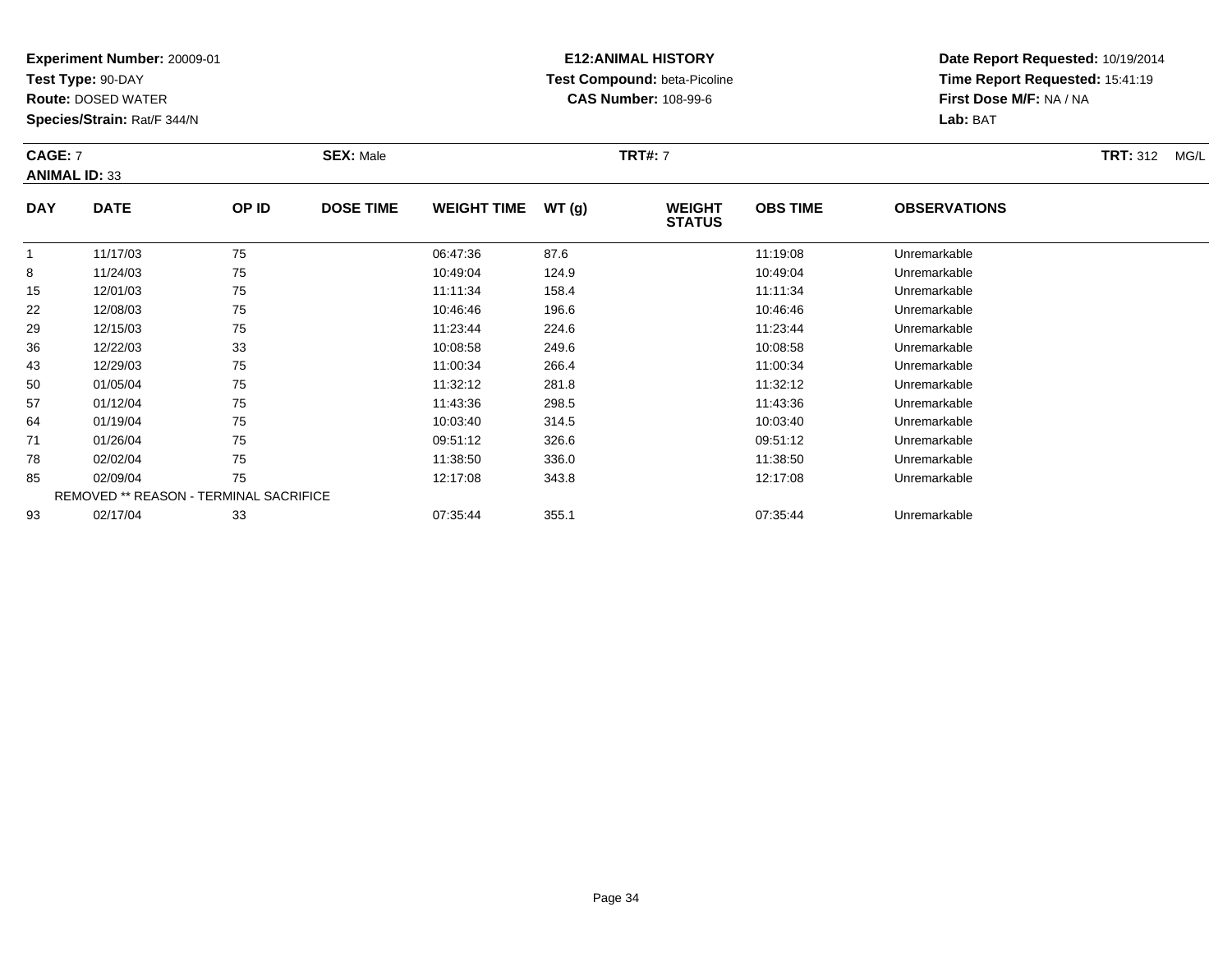**Test Type:** 90-DAY

**Route:** DOSED WATER

**Species/Strain:** Rat/F 344/N

## **E12:ANIMAL HISTORY Test Compound:** beta-Picoline**CAS Number:** 108-99-6

**Date Report Requested:** 10/19/2014**Time Report Requested:** 15:41:19**First Dose M/F:** NA / NA**Lab:** BAT

#### **CAGE:** 7 **SEX:** Male **TRT#:** <sup>7</sup> **TRT:** 312 MG/L **ANIMAL ID:** 34**DAY DATE OP IDDOSE TIME WEIGHT TIME WT** (g) **STATUSOBS TIME OBSERVATIONS** 11 11/17/03 75 75 06:47:36 112.7 11:19:08 Dhremarkable 88 11/24/03 75 75 10:49:04 150.6 10:49:04 150.6 10:49:04 150.6 15 12/01/03 <sup>75</sup> 11:11:34 183.0 11:11:34 Unremarkable 22

| 15 | 12/01/03 | 75                                            | 11:11:34 | 183.0 | 11:11:34 | Unremarkable |
|----|----------|-----------------------------------------------|----------|-------|----------|--------------|
| 22 | 12/08/03 | 75                                            | 10:46:46 | 221.9 | 10:46:46 | Unremarkable |
| 29 | 12/15/03 | 75                                            | 11:23:44 | 246.4 | 11:23:44 | Unremarkable |
| 36 | 12/22/03 | 33                                            | 10:08:58 | 268.4 | 10:08:58 | Unremarkable |
| 43 | 12/29/03 | 75                                            | 11:00:34 | 286.8 | 11:00:34 | Unremarkable |
| 50 | 01/05/04 | 75                                            | 11:32:12 | 299.8 | 11:32:12 | Unremarkable |
| 57 | 01/12/04 | 75                                            | 11:43:36 | 310.2 | 11:43:36 | Unremarkable |
| 64 | 01/19/04 | 75                                            | 10:03:40 | 325.6 | 10:03:40 | Unremarkable |
| 71 | 01/26/04 | 75                                            | 09:51:12 | 336.8 | 09:51:12 | Unremarkable |
| 78 | 02/02/04 | 75                                            | 11:38:50 | 346.5 | 11:38:50 | Unremarkable |
| 85 | 02/09/04 | 75                                            | 12:17:08 | 358.6 | 12:17:08 | Unremarkable |
|    |          | <b>REMOVED ** REASON - TERMINAL SACRIFICE</b> |          |       |          |              |
| 93 | 02/17/04 | 33                                            | 07:35:44 | 374.3 | 07:35:44 | Unremarkable |
|    |          |                                               |          |       |          |              |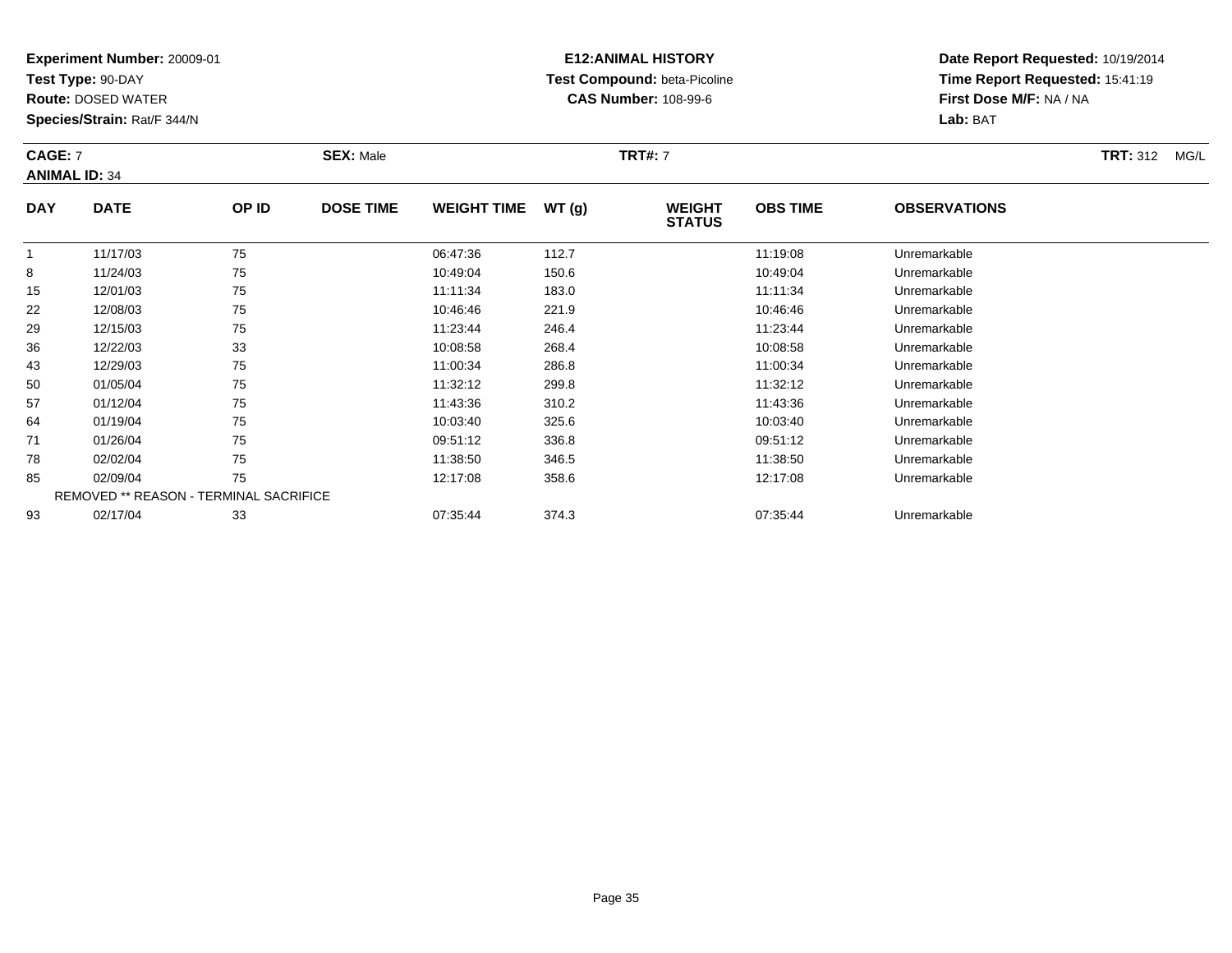**Test Type:** 90-DAY

**Route:** DOSED WATER

**Species/Strain:** Rat/F 344/N

## **E12:ANIMAL HISTORY Test Compound:** beta-Picoline**CAS Number:** 108-99-6

**Date Report Requested:** 10/19/2014**Time Report Requested:** 15:41:19**First Dose M/F:** NA / NA**Lab:** BAT

#### **CAGE:** 7 **SEX:** Male **TRT#:** <sup>7</sup> **TRT:** 312 MG/L **ANIMAL ID:** 35**DAY DATE OP IDDOSE TIME WEIGHT TIME WT** (g) **STATUSOBS TIME OBSERVATIONS** 11 11/17/03 75 75 06:47:36 104.5 11:19:08 Dhremarkable 88 11/24/03 75 75 10:49:04 144.4 10:49:04 10:49:04 10:49:04 10:49:04 10:49:04 15 12/01/03 <sup>75</sup> 11:11:34 173.5 11:11:34 Unremarkable 22 12/08/03 <sup>75</sup> 10:46:46 209.0 10:46:46 Unremarkable 299 12/15/03 75 75 11:23:44 237.1 11:23.44 11:23:44 11:23:44 Unremarkable

| 15                                            | 12/01/03 | 75 | 11:11:34 | 173.5 | 11:11:34 | Unremarkable |
|-----------------------------------------------|----------|----|----------|-------|----------|--------------|
| 22                                            | 12/08/03 | 75 | 10:46:46 | 209.0 | 10:46:46 | Unremarkable |
| 29                                            | 12/15/03 | 75 | 11:23:44 | 237.1 | 11:23:44 | Unremarkable |
| 36                                            | 12/22/03 | 33 | 10:08:58 | 264.4 | 10:08:58 | Unremarkable |
| 43                                            | 12/29/03 | 75 | 11:00:34 | 284.4 | 11:00:34 | Unremarkable |
| 50                                            | 01/05/04 | 75 | 11:32:12 | 298.9 | 11:32:12 | Unremarkable |
| 57                                            | 01/12/04 | 75 | 11:43:36 | 313.9 | 11:43:36 | Unremarkable |
| 64                                            | 01/19/04 | 75 | 10:03:40 | 325.6 | 10:03:40 | Unremarkable |
| 71                                            | 01/26/04 | 75 | 09:51:12 | 339.1 | 09:51:12 | Unremarkable |
| 78                                            | 02/02/04 | 75 | 11:38:50 | 347.9 | 11:38:50 | Unremarkable |
| 85                                            | 02/09/04 | 75 | 12:17:08 | 359.7 | 12:17:08 | Unremarkable |
| <b>REMOVED ** REASON - TERMINAL SACRIFICE</b> |          |    |          |       |          |              |
| 93                                            | 02/17/04 | 33 | 07:35:44 | 372.0 | 07:35:44 | Unremarkable |
|                                               |          |    |          |       |          |              |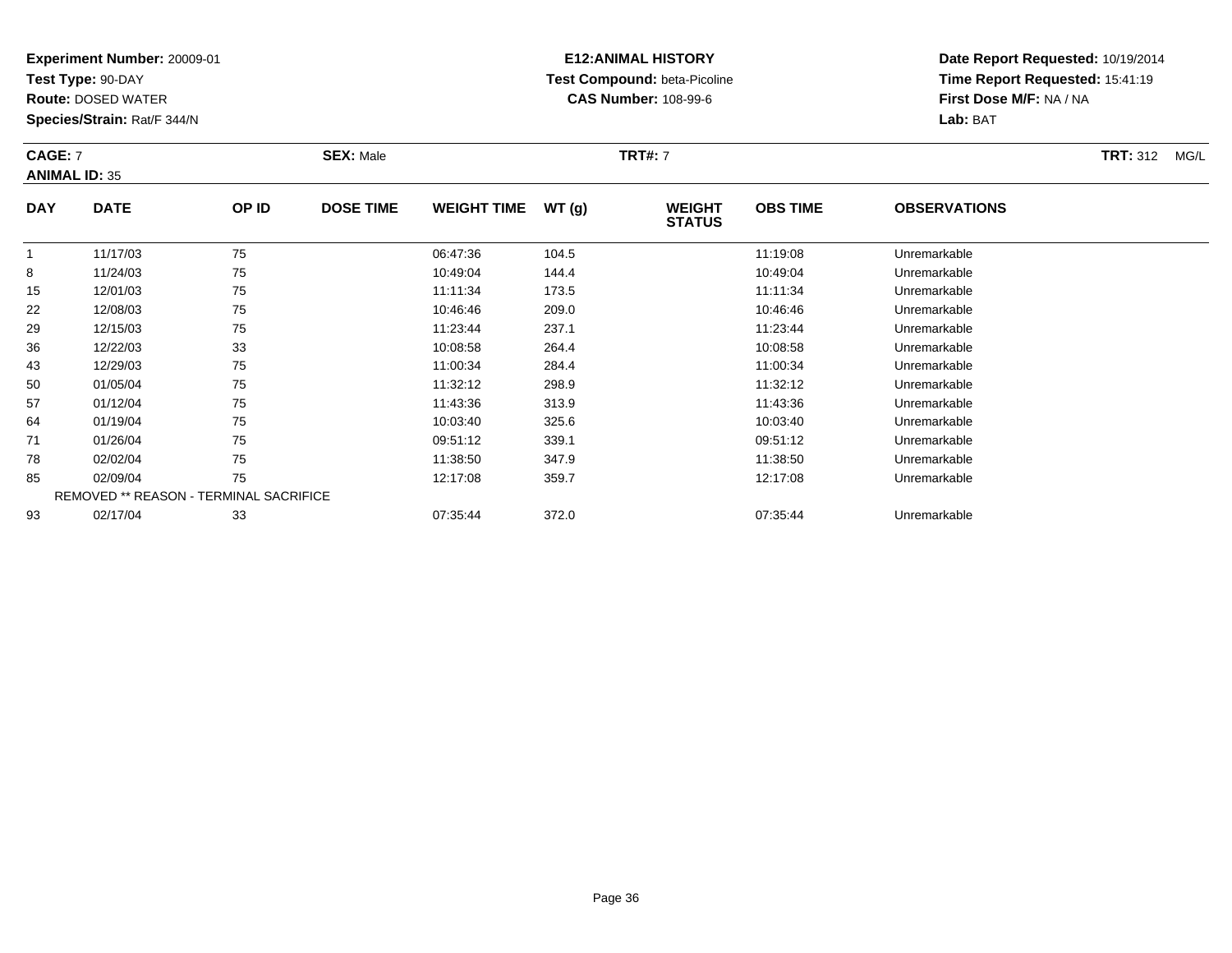**Test Type:** 90-DAY

43

50

57

64

71

78

85

93

**Route:** DOSED WATER

**Species/Strain:** Rat/F 344/N

REMOVED \*\* REASON - TERMINAL SACRIFICE

### **E12:ANIMAL HISTORY Test Compound:** beta-Picoline**CAS Number:** 108-99-6

**Date Report Requested:** 10/19/2014**Time Report Requested:** 15:41:19**First Dose M/F:** NA / NA**Lab:** BAT

| CAGE: 8<br><b>ANIMAL ID: 36</b> |             |       | <b>SEX: Male</b> |                    |       | <b>TRT#: 7</b>                 | <b>TRT: 312</b><br>MG/L |                     |  |
|---------------------------------|-------------|-------|------------------|--------------------|-------|--------------------------------|-------------------------|---------------------|--|
| <b>DAY</b>                      | <b>DATE</b> | OP ID | <b>DOSE TIME</b> | <b>WEIGHT TIME</b> | WT(g) | <b>WEIGHT</b><br><b>STATUS</b> | <b>OBS TIME</b>         | <b>OBSERVATIONS</b> |  |
|                                 | 11/17/03    | 75    |                  | 06:49:48           | 100.0 |                                | 11:20:32                | Unremarkable        |  |
| 8                               | 11/24/03    | 75    |                  | 10:51:50           | 127.7 |                                | 10:51:50                | Unremarkable        |  |
| 15                              | 12/01/03    | 75    |                  | 11:14:34           | 160.6 |                                | 11:14:34                | Unremarkable        |  |
| 22                              | 12/08/03    | 75    |                  | 10:50:12           | 193.8 |                                | 10:50:12                | Unremarkable        |  |
| 29                              | 12/15/03    | 75    |                  | 11:26:48           | 213.4 |                                | 11:26:48                | Unremarkable        |  |
| 36                              | 12/22/03    | 33    |                  | 10:12:42           | 244.9 |                                | 10:12:42                | Unremarkable        |  |

12/29/03 <sup>75</sup> 11:04:20 261.6 11:04:20 Unremarkable

0 01/05/04 75 75 11:35:34 277.8 11:35:34 Dhremarkable

01/12/04 <sup>75</sup> 11:47:12 291.8 11:47:12 Unremarkable

01/19/04 <sup>75</sup> 10:07:34 305.1 10:07:34 Unremarkable

01/26/04 <sup>75</sup> 09:54:32 314.9 09:54:32 Unremarkable

8 02/02/04 75 75 11:43:14 325.4 11:43.14 11:43:14 Dhremarkable

02/09/04 <sup>75</sup> 12:23:14 339.2 12:23:14 Unremarkable

02/17/04 <sup>33</sup> 07:38:38 350.8 07:38:38 Unremarkable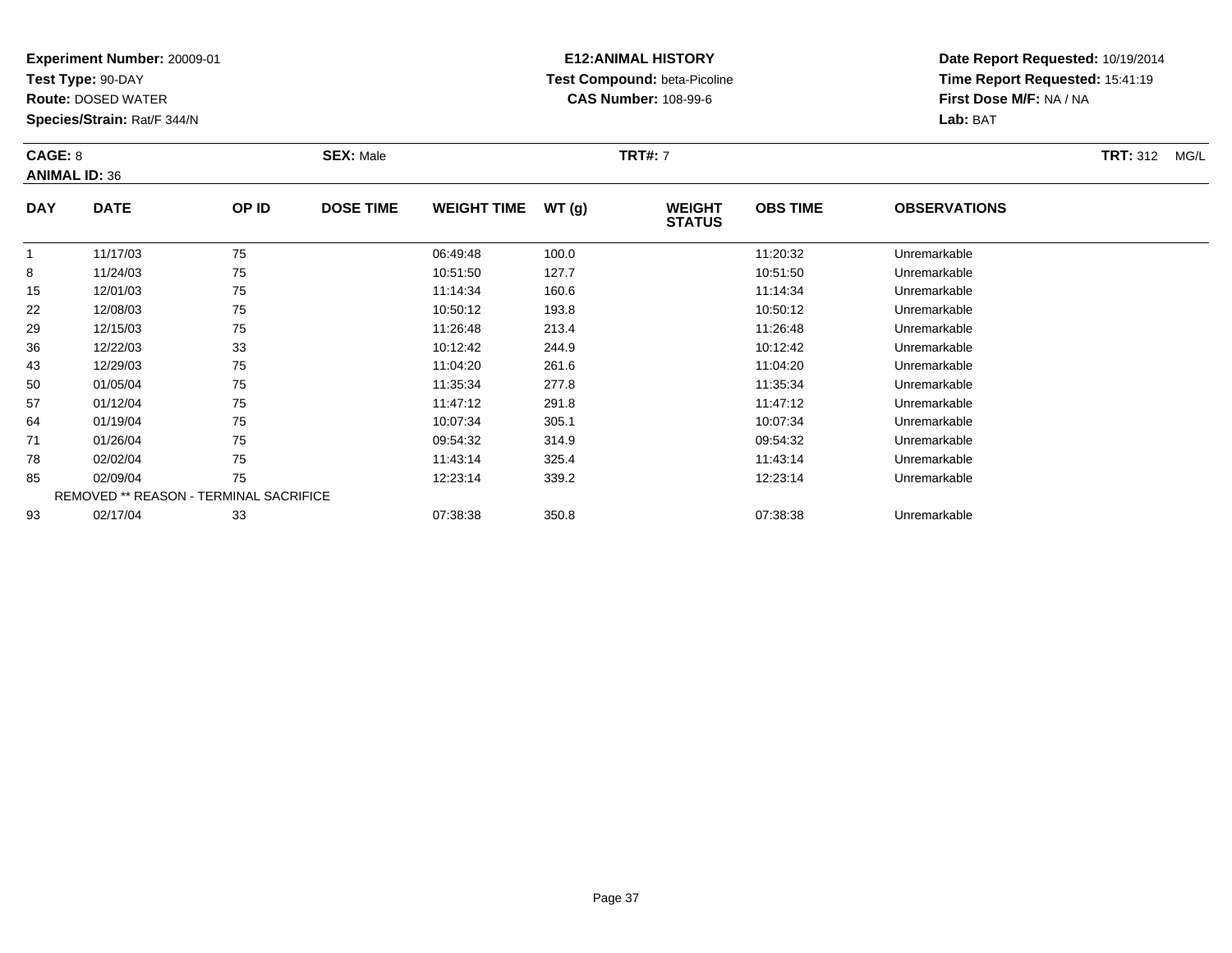**Test Type:** 90-DAY

**Route:** DOSED WATER

**Species/Strain:** Rat/F 344/N

# **E12:ANIMAL HISTORY Test Compound:** beta-Picoline**CAS Number:** 108-99-6

| CAGE: 8<br><b>ANIMAL ID: 37</b> |             |                | <b>SEX: Male</b> |                     |                      | <b>TRT#: 7</b>                 | <b>TRT: 312</b><br>MG/L |                           |  |
|---------------------------------|-------------|----------------|------------------|---------------------|----------------------|--------------------------------|-------------------------|---------------------------|--|
| <b>DAY</b>                      | <b>DATE</b> | OP ID          | <b>DOSE TIME</b> | <b>WEIGHT TIME</b>  | WT (q)               | <b>WEIGHT</b><br><b>STATUS</b> | <b>OBS TIME</b>         | <b>OBSERVATIONS</b>       |  |
|                                 | 11/17/03    | 75             |                  | 06:49:48            | 107.2                |                                | 11:20:32                | Unremarkable              |  |
| 8                               | 11/24/03    | 75             |                  | 10:51:50            | 135.7                |                                | 10:51:50                | Unremarkable              |  |
| 15                              | 12/01/03    | 75             |                  | 11:14:34            | 165.0                |                                | 11:14:34                | Unremarkable              |  |
| 22                              | 12/08/03    | 75             |                  | 10:50:12            | 195.4                |                                | 10:50:12                | Unremarkable              |  |
| $\sim$                          | 4014500     | $\overline{ }$ |                  | $\overline{110010}$ | $\sim$ $\sim$ $\sim$ |                                | $\overline{110010}$     | the company of the batter |  |

| 8  | 11/24/03 | 75                                            | 10:51:50 | 135.7 | 10:51:50 | Unremarkable |
|----|----------|-----------------------------------------------|----------|-------|----------|--------------|
| 15 | 12/01/03 | 75                                            | 11:14:34 | 165.0 | 11:14:34 | Unremarkable |
| 22 | 12/08/03 | 75                                            | 10:50:12 | 195.4 | 10:50:12 | Unremarkable |
| 29 | 12/15/03 | 75                                            | 11:26:48 | 214.4 | 11:26:48 | Unremarkable |
| 36 | 12/22/03 | 33                                            | 10:12:42 | 241.9 | 10:12:42 | Unremarkable |
| 43 | 12/29/03 | 75                                            | 11:04:20 | 261.9 | 11:04:20 | Unremarkable |
| 50 | 01/05/04 | 75                                            | 11:35:34 | 276.0 | 11:35:34 | Unremarkable |
| 57 | 01/12/04 | 75                                            | 11:47:12 | 291.4 | 11:47:12 | Unremarkable |
| 64 | 01/19/04 | 75                                            | 10:07:34 | 300.1 | 10:07:34 | Unremarkable |
| 71 | 01/26/04 | 75                                            | 09:54:32 | 313.2 | 09:54:32 | Unremarkable |
| 78 | 02/02/04 | 75                                            | 11:43:14 | 323.7 | 11:43:14 | Unremarkable |
| 85 | 02/09/04 | 75                                            | 12:23:14 | 332.8 | 12:23:14 | Unremarkable |
|    |          | <b>REMOVED ** REASON - TERMINAL SACRIFICE</b> |          |       |          |              |
| 93 | 02/17/04 | 33                                            | 07:38:38 | 351.6 | 07:38:38 | Unremarkable |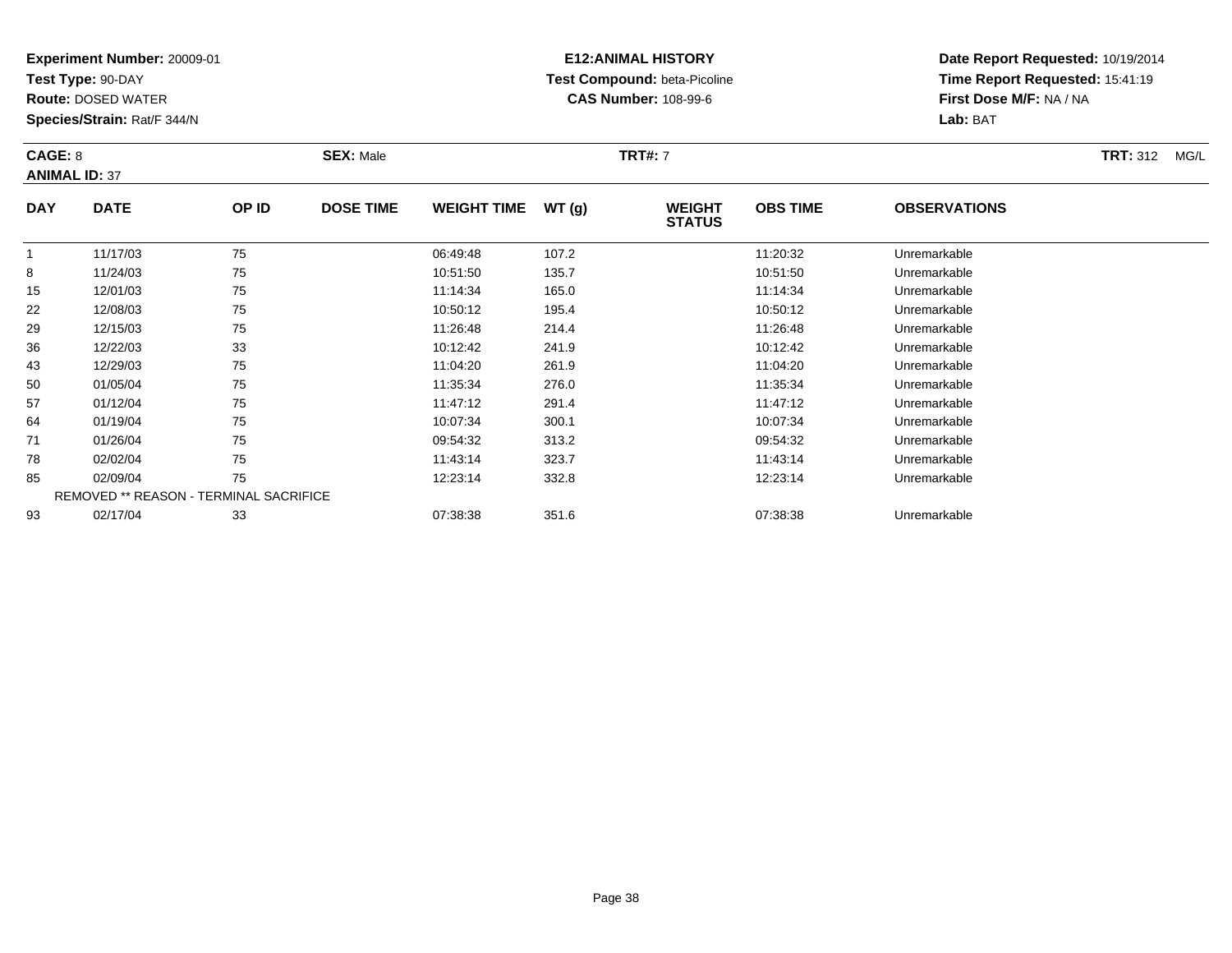**Test Type:** 90-DAY

57

64

71

78

85

93

**Route:** DOSED WATER

**Species/Strain:** Rat/F 344/N

REMOVED \*\* REASON - TERMINAL SACRIFICE

### **E12:ANIMAL HISTORY Test Compound:** beta-Picoline**CAS Number:** 108-99-6

**Date Report Requested:** 10/19/2014**Time Report Requested:** 15:41:19**First Dose M/F:** NA / NA**Lab:** BAT

| <b>CAGE: 8</b><br><b>ANIMAL ID: 38</b> |             |       | <b>SEX: Male</b> |                    |       | <b>TRT#: 7</b>                 | <b>TRT: 312</b><br>MG/L |                     |  |
|----------------------------------------|-------------|-------|------------------|--------------------|-------|--------------------------------|-------------------------|---------------------|--|
| <b>DAY</b>                             | <b>DATE</b> | OP ID | <b>DOSE TIME</b> | <b>WEIGHT TIME</b> | WT(g) | <b>WEIGHT</b><br><b>STATUS</b> | <b>OBS TIME</b>         | <b>OBSERVATIONS</b> |  |
|                                        | 11/17/03    | 75    |                  | 06:49:48           | 103.9 |                                | 11:20:32                | Unremarkable        |  |
| 8                                      | 11/24/03    | 75    |                  | 10:51:50           | 137.0 |                                | 10:51:50                | Unremarkable        |  |
| 15                                     | 12/01/03    | 75    |                  | 11:14:34           | 172.1 |                                | 11:14:34                | Unremarkable        |  |
| 22                                     | 12/08/03    | 75    |                  | 10:50:12           | 207.4 |                                | 10:50:12                | Unremarkable        |  |
| 29                                     | 12/15/03    | 75    |                  | 11:26:48           | 229.0 |                                | 11:26:48                | Unremarkable        |  |
| 36                                     | 12/22/03    | 33    |                  | 10:12:42           | 259.2 |                                | 10:12:42                | Unremarkable        |  |
| 43                                     | 12/29/03    | 75    |                  | 11:04:20           | 276.9 |                                | 11:04:20                | Unremarkable        |  |
| 50                                     | 01/05/04    | 75    |                  | 11:35:34           | 288.9 |                                | 11:35:34                | Unremarkable        |  |

01/12/04 <sup>75</sup> 11:47:12 300.3 11:47:12 Unremarkable

01/19/04 <sup>75</sup> 10:07:34 313.3 10:07:34 Unremarkable

01/26/04 <sup>75</sup> 09:54:32 323.4 09:54:32 Unremarkable

8 02/02/04 75 75 11:43:14 328.4 11:43.14 11:43:14 Dhremarkable

02/09/04 <sup>75</sup> 12:23:14 332.4 12:23:14 Unremarkable

02/17/04 <sup>33</sup> 07:38:38 343.6 07:38:38 Unremarkable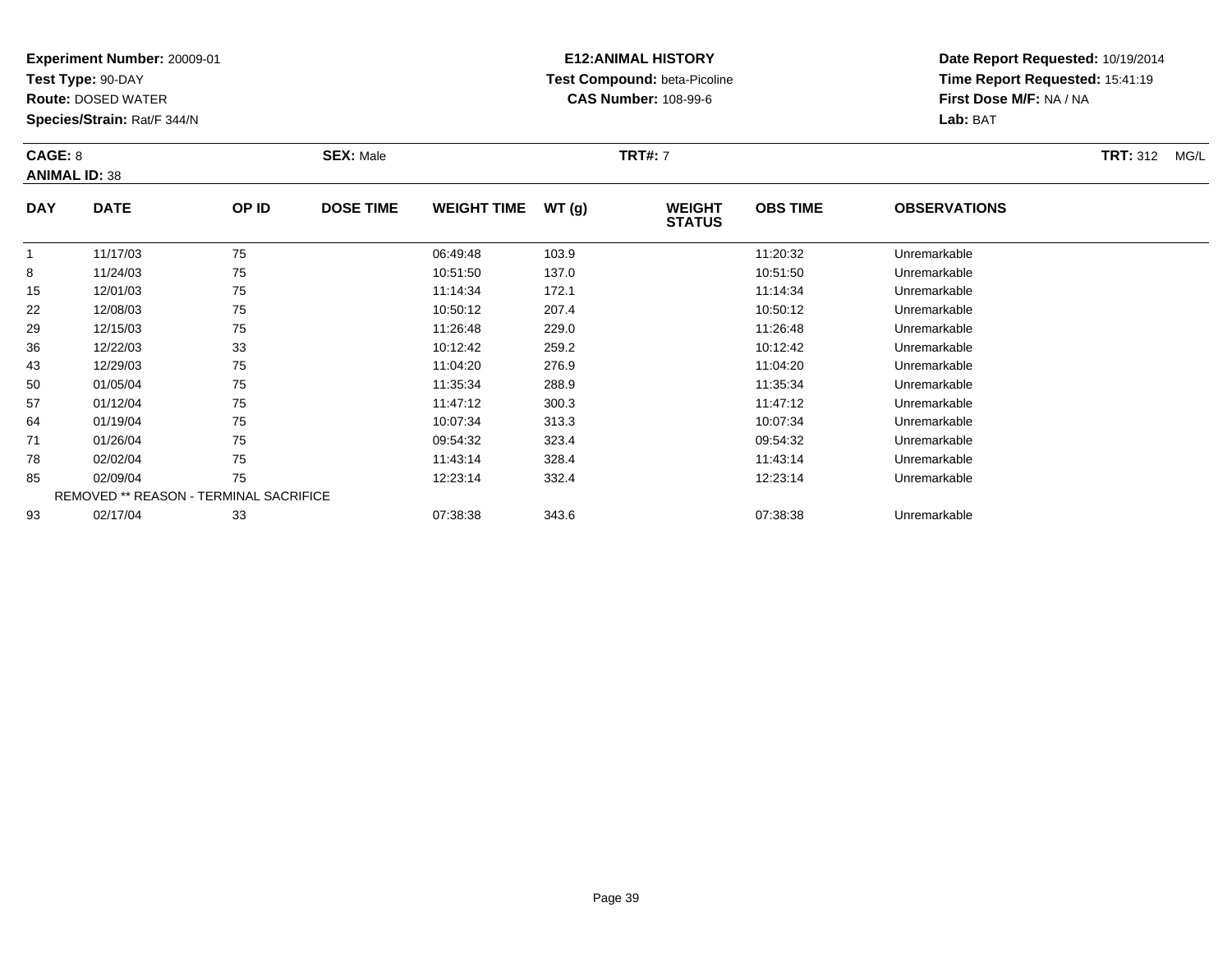**Test Type:** 90-DAY

64

71

78

85

93

**Route:** DOSED WATER

**Species/Strain:** Rat/F 344/N

REMOVED \*\* REASON - TERMINAL SACRIFICE

### **E12:ANIMAL HISTORY Test Compound:** beta-Picoline**CAS Number:** 108-99-6

**Date Report Requested:** 10/19/2014**Time Report Requested:** 15:41:19**First Dose M/F:** NA / NA**Lab:** BAT

| <b>CAGE: 8</b><br><b>ANIMAL ID: 39</b> |             |       | <b>SEX: Male</b> |                    |       | <b>TRT#: 7</b>                 | <b>TRT: 312</b><br>MG/L |                     |  |
|----------------------------------------|-------------|-------|------------------|--------------------|-------|--------------------------------|-------------------------|---------------------|--|
| <b>DAY</b>                             | <b>DATE</b> | OP ID | <b>DOSE TIME</b> | <b>WEIGHT TIME</b> | WT(g) | <b>WEIGHT</b><br><b>STATUS</b> | <b>OBS TIME</b>         | <b>OBSERVATIONS</b> |  |
|                                        | 11/17/03    | 75    |                  | 06:49:48           | 98.8  |                                | 11:20:32                | Unremarkable        |  |
| 8                                      | 11/24/03    | 75    |                  | 10:51:50           | 136.1 |                                | 10:51:50                | Unremarkable        |  |
| 15                                     | 12/01/03    | 75    |                  | 11:14:34           | 169.7 |                                | 11:14:34                | Unremarkable        |  |
| 22                                     | 12/08/03    | 75    |                  | 10:50:12           | 202.2 |                                | 10:50:12                | Unremarkable        |  |
| 29                                     | 12/15/03    | 75    |                  | 11:26:48           | 225.8 |                                | 11:26:48                | Unremarkable        |  |
| 36                                     | 12/22/03    | 33    |                  | 10:12:42           | 253.3 |                                | 10:12:42                | Unremarkable        |  |
| 43                                     | 12/29/03    | 75    |                  | 11:04:20           | 276.0 |                                | 11:04:20                | Unremarkable        |  |
| 50                                     | 01/05/04    | 75    |                  | 11:35:34           | 287.4 |                                | 11:35:34                | Unremarkable        |  |
| 57                                     | 01/12/04    | 75    |                  | 11:47:12           | 300.9 |                                | 11:47:12                | Unremarkable        |  |

01/19/04 <sup>75</sup> 10:07:34 312.6 10:07:34 Unremarkable

01/26/04 <sup>75</sup> 09:54:32 321.6 09:54:32 Unremarkable

8 02/02/04 75 75 11:43:14 334.8 11:43.14 1.43.14 Dhremarkable

02/09/04 <sup>75</sup> 12:23:14 342.8 12:23:14 Unremarkable

02/17/04 <sup>33</sup> 07:38:38 358.4 07:38:38 Unremarkable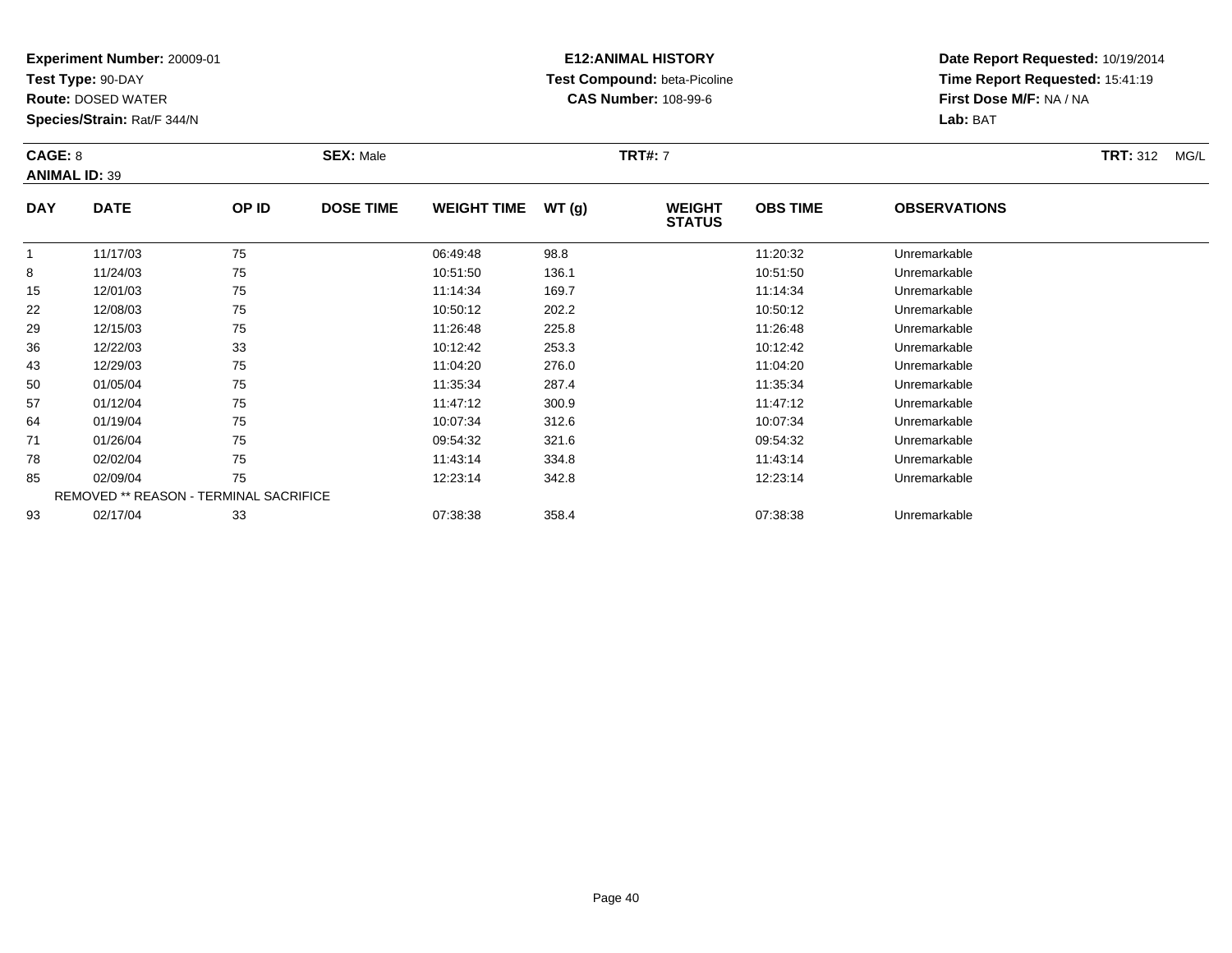**Test Type:** 90-DAY

50

57

64

71

78

85

93

**Route:** DOSED WATER

**Species/Strain:** Rat/F 344/N

REMOVED \*\* REASON - TERMINAL SACRIFICE

### **E12:ANIMAL HISTORY Test Compound:** beta-Picoline**CAS Number:** 108-99-6

**Date Report Requested:** 10/19/2014**Time Report Requested:** 15:41:19**First Dose M/F:** NA / NA**Lab:** BAT

| CAGE: 8<br><b>ANIMAL ID: 40</b> |             |       | <b>SEX: Male</b> |                    |       | <b>TRT#: 7</b>                 | <b>TRT: 312</b><br>MG/L |                     |  |
|---------------------------------|-------------|-------|------------------|--------------------|-------|--------------------------------|-------------------------|---------------------|--|
| <b>DAY</b>                      | <b>DATE</b> | OP ID | <b>DOSE TIME</b> | <b>WEIGHT TIME</b> | WT(g) | <b>WEIGHT</b><br><b>STATUS</b> | <b>OBS TIME</b>         | <b>OBSERVATIONS</b> |  |
|                                 | 11/17/03    | 75    |                  | 06:49:48           | 115.6 |                                | 11:20:32                | Unremarkable        |  |
| 8                               | 11/24/03    | 75    |                  | 10:51:50           | 150.5 |                                | 10:51:50                | Unremarkable        |  |
| 15                              | 12/01/03    | 75    |                  | 11:14:34           | 183.6 |                                | 11:14:34                | Unremarkable        |  |
| 22                              | 12/08/03    | 75    |                  | 10:50:12           | 213.0 |                                | 10:50:12                | Unremarkable        |  |
| 29                              | 12/15/03    | 75    |                  | 11:26:48           | 229.5 |                                | 11:26:48                | Unremarkable        |  |
| 36                              | 12/22/03    | 33    |                  | 10:12:42           | 255.4 |                                | 10:12:42                | Unremarkable        |  |
| 43                              | 12/29/03    | 75    |                  | 11:04:20           | 274.9 |                                | 11:04:20                | Unremarkable        |  |

0 01/05/04 75 75 11:35:34 285.2 11:35:34 11:35:34 Dhremarkable

01/12/04 <sup>75</sup> 11:47:12 298.6 11:47:12 Unremarkable

01/19/04 <sup>75</sup> 10:07:34 309.0 10:07:34 Unremarkable

01/26/04 <sup>75</sup> 09:54:32 317.1 09:54:32 Unremarkable

02/02/04 <sup>75</sup> 11:43:14 328.9 11:43:14 Unremarkable

02/09/04 <sup>75</sup> 12:23:14 334.6 12:23:14 Unremarkable

02/17/04 <sup>33</sup> 07:38:38 351.3 07:38:38 Unremarkable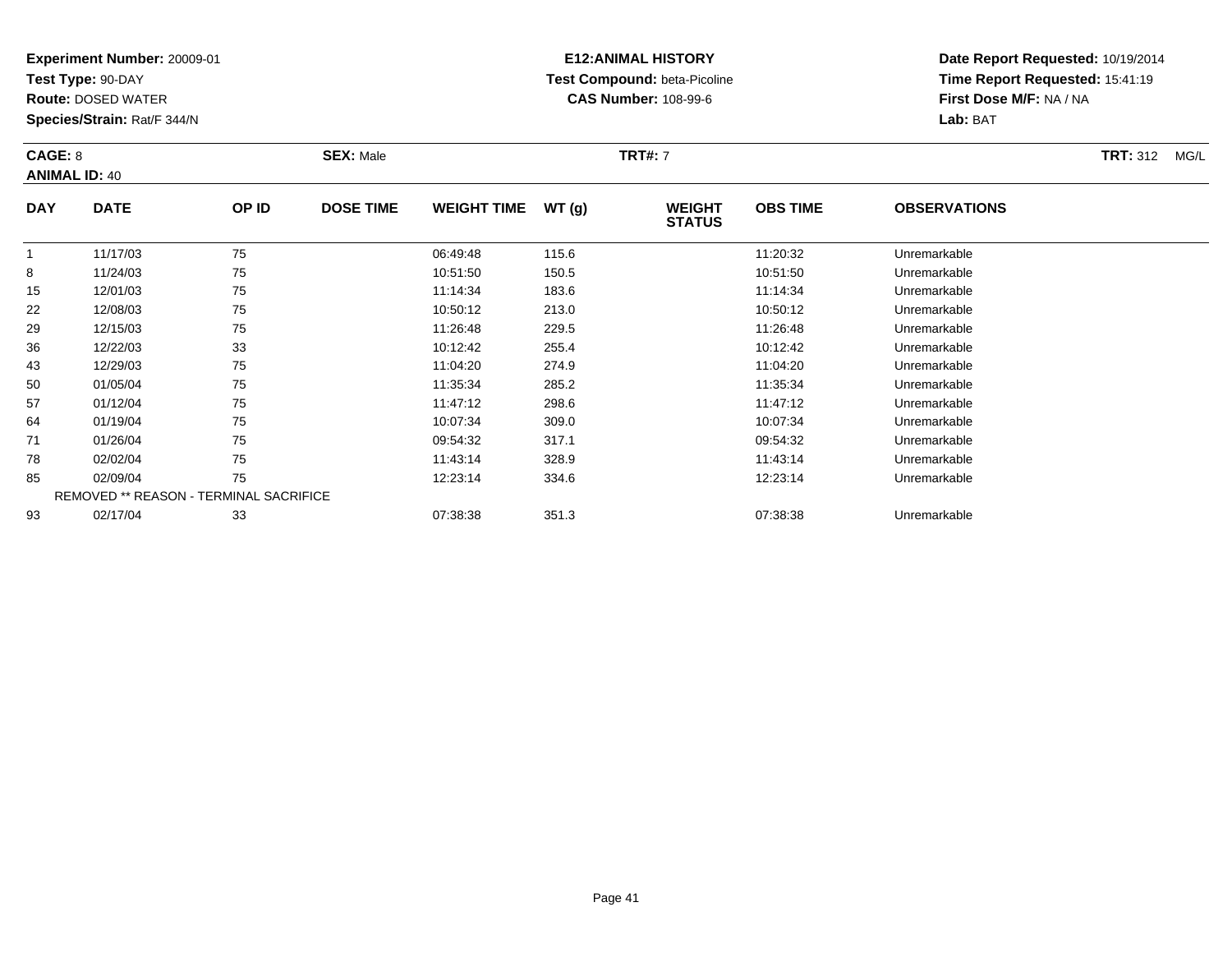**Test Type:** 90-DAY

**Route:** DOSED WATER

**Species/Strain:** Rat/F 344/N

### **E12:ANIMAL HISTORY Test Compound:** beta-Picoline**CAS Number:** 108-99-6

| <b>CAGE: 9</b><br><b>ANIMAL ID: 41</b> |             |       | <b>SEX: Male</b> |                    |       | <b>TRT#: 9</b>                 | <b>TRT: 625</b><br>MG/L |                     |  |
|----------------------------------------|-------------|-------|------------------|--------------------|-------|--------------------------------|-------------------------|---------------------|--|
| <b>DAY</b>                             | <b>DATE</b> | OP ID | <b>DOSE TIME</b> | <b>WEIGHT TIME</b> | WT(g) | <b>WEIGHT</b><br><b>STATUS</b> | <b>OBS TIME</b>         | <b>OBSERVATIONS</b> |  |
|                                        | 11/17/03    | 75    |                  | 06:52:54           | 98.6  |                                | 11:23:06                | Unremarkable        |  |
| 8                                      | 11/24/03    | 75    |                  | 10:55:00           | 125.9 |                                | 10:55:00                | Unremarkable        |  |
| 15                                     | 12/01/03    | 75    |                  | 11:21:40           | 154.7 |                                | 11:21:40                | Unremarkable        |  |
| 22                                     | 12/08/03    | 75    |                  | 10:54:42           | 181.4 |                                | 10:54:42                | Unremarkable        |  |
| 29                                     | 12/15/03    | 75    |                  | 11:30:20           | 207.2 |                                | 11:30:20                | Unremarkable        |  |
| 36                                     | 12/22/03    | 33    |                  | 10:21:44           | 222.6 |                                | 10:21:44                | Unremarkable        |  |

| 43 | 12/29/03 | 75                                            | 11:18:50 | 237.8 | 11:18:50 | Unremarkable |
|----|----------|-----------------------------------------------|----------|-------|----------|--------------|
| 50 | 01/05/04 | 75                                            | 11:39:34 | 254.3 | 11:39:34 | Unremarkable |
| 57 | 01/12/04 | 75                                            | 11:51:44 | 262.6 | 11:51:44 | Unremarkable |
| 64 | 01/19/04 | 75                                            | 10:13:04 | 276.9 | 10:13:04 | Unremarkable |
| 71 | 01/26/04 | 75                                            | 09:58:10 | 290.6 | 09:58:10 | Unremarkable |
| 78 | 02/02/04 | 75                                            | 11:47:28 | 301.3 | 11:47:28 | Unremarkable |
| 85 | 02/09/04 | 75                                            | 12:30:02 | 306.5 | 12:30:02 | Unremarkable |
|    |          | <b>REMOVED ** REASON - TERMINAL SACRIFICE</b> |          |       |          |              |
| 93 | 02/17/04 | 33                                            | 07:41:38 | 317.1 | 07:41:38 | Unremarkable |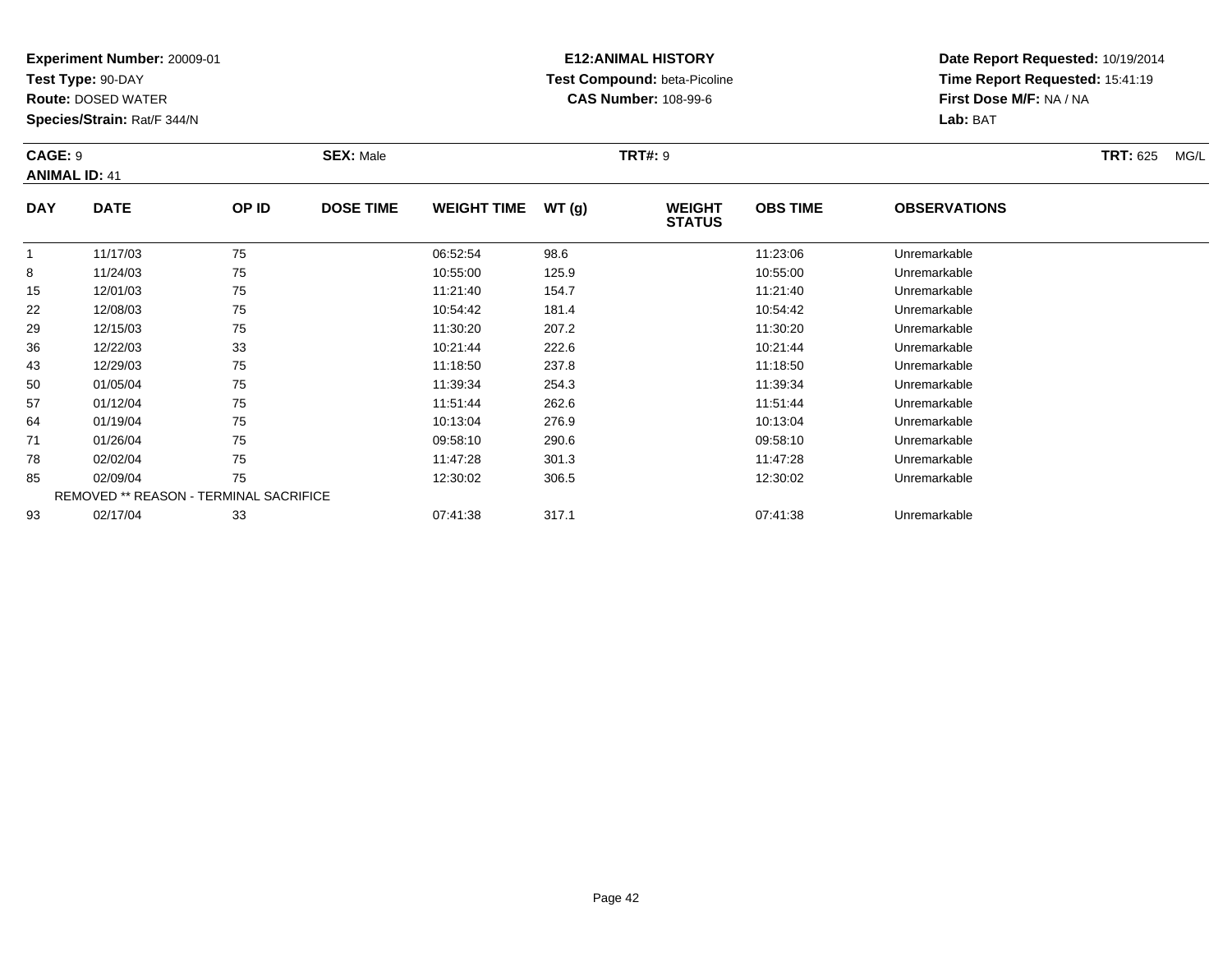**Test Type:** 90-DAY

**Route:** DOSED WATER

**Species/Strain:** Rat/F 344/N

# **E12:ANIMAL HISTORY Test Compound:** beta-Picoline**CAS Number:** 108-99-6

| CAGE: 9<br><b>ANIMAL ID: 42</b> |             |       | <b>SEX: Male</b> |                    |       | <b>TRT#: 9</b>                 | <b>TRT: 625</b><br>MG/L |                     |  |
|---------------------------------|-------------|-------|------------------|--------------------|-------|--------------------------------|-------------------------|---------------------|--|
| <b>DAY</b>                      | <b>DATE</b> | OP ID | <b>DOSE TIME</b> | <b>WEIGHT TIME</b> | WT(g) | <b>WEIGHT</b><br><b>STATUS</b> | <b>OBS TIME</b>         | <b>OBSERVATIONS</b> |  |
|                                 | 11/17/03    | 75    |                  | 06:52:54           | 113.1 |                                | 11:23:06                | Unremarkable        |  |
| 8                               | 11/24/03    | 75    |                  | 10:55:00           | 143.6 |                                | 10:55:00                | Unremarkable        |  |
| 15                              | 12/01/03    | 75    |                  | 11:21:40           | 172.2 |                                | 11:21:40                | Unremarkable        |  |
| 22                              | 12/08/03    | 75    |                  | 10:54:42           | 191.4 |                                | 10:54:42                | Unremarkable        |  |

| 8  | 11/24/03 | 75                                            | 10:55:00 | 143.6 | 10:55:00 | Unremarkable |  |
|----|----------|-----------------------------------------------|----------|-------|----------|--------------|--|
| 15 | 12/01/03 | 75                                            | 11:21:40 | 172.2 | 11:21:40 | Unremarkable |  |
| 22 | 12/08/03 | 75                                            | 10:54:42 | 191.4 | 10:54:42 | Unremarkable |  |
| 29 | 12/15/03 | 75                                            | 11:30:20 | 221.5 | 11:30:20 | Unremarkable |  |
| 36 | 12/22/03 | 33                                            | 10:21:44 | 239.6 | 10:21:44 | Unremarkable |  |
| 43 | 12/29/03 | 75                                            | 11:18:50 | 255.1 | 11:18:50 | Unremarkable |  |
| 50 | 01/05/04 | 75                                            | 11:39:34 | 275.2 | 11:39:34 | Unremarkable |  |
| 57 | 01/12/04 | 75                                            | 11:51:44 | 290.0 | 11:51:44 | Unremarkable |  |
| 64 | 01/19/04 | 75                                            | 10:13:04 | 292.6 | 10:13:04 | Unremarkable |  |
| 71 | 01/26/04 | 75                                            | 09:58:10 | 312.7 | 09:58:10 | Unremarkable |  |
| 78 | 02/02/04 | 75                                            | 11:47:28 | 328.2 | 11:47:28 | Unremarkable |  |
| 85 | 02/09/04 | 75                                            | 12:30:02 | 317.0 | 12:30:02 | Unremarkable |  |
|    |          | <b>REMOVED ** REASON - TERMINAL SACRIFICE</b> |          |       |          |              |  |
| 93 | 02/17/04 | 33                                            | 07:41:38 | 334.9 | 07:41:38 | Unremarkable |  |
|    |          |                                               |          |       |          |              |  |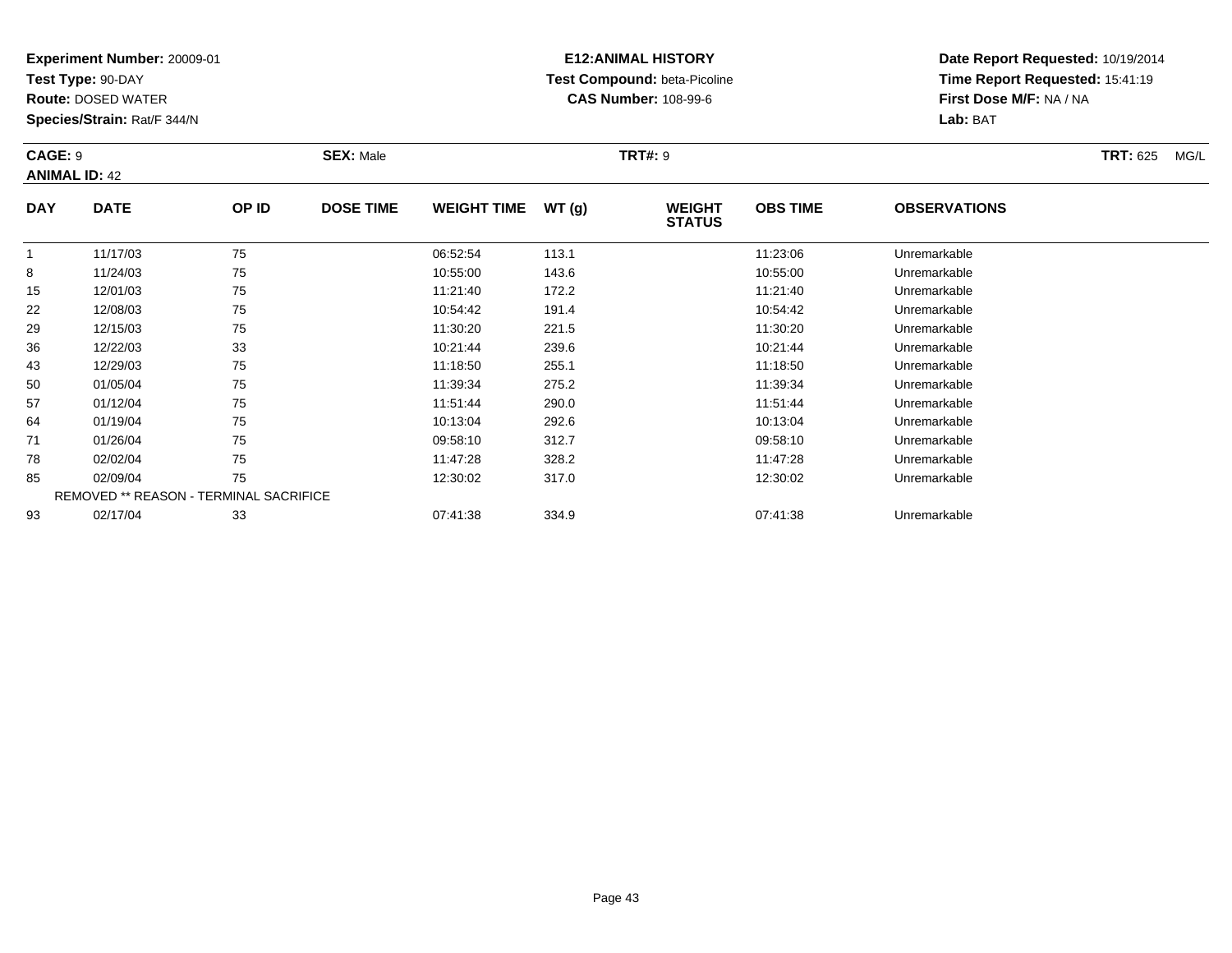**Test Type:** 90-DAY

43

50

57

64

71

78

85

93

**Route:** DOSED WATER

**Species/Strain:** Rat/F 344/N

REMOVED \*\* REASON - TERMINAL SACRIFICE

### **E12:ANIMAL HISTORY Test Compound:** beta-Picoline**CAS Number:** 108-99-6

**Date Report Requested:** 10/19/2014**Time Report Requested:** 15:41:19**First Dose M/F:** NA / NA**Lab:** BAT

| CAGE: 9<br><b>ANIMAL ID: 43</b> |             |       | <b>SEX: Male</b> |                    |       | <b>TRT#: 9</b>                 | <b>TRT: 625</b><br>MG/L |                     |  |
|---------------------------------|-------------|-------|------------------|--------------------|-------|--------------------------------|-------------------------|---------------------|--|
| <b>DAY</b>                      | <b>DATE</b> | OP ID | <b>DOSE TIME</b> | <b>WEIGHT TIME</b> | WT(g) | <b>WEIGHT</b><br><b>STATUS</b> | <b>OBS TIME</b>         | <b>OBSERVATIONS</b> |  |
|                                 | 11/17/03    | 75    |                  | 06:52:54           | 83.6  |                                | 11:23:06                | Unremarkable        |  |
| 8                               | 11/24/03    | 75    |                  | 10:55:00           | 118.7 |                                | 10:55:00                | Unremarkable        |  |
| 15                              | 12/01/03    | 75    |                  | 11:21:40           | 151.9 |                                | 11:21:40                | Unremarkable        |  |
| 22                              | 12/08/03    | 75    |                  | 10:54:42           | 183.2 |                                | 10:54:42                | Unremarkable        |  |
| 29                              | 12/15/03    | 75    |                  | 11:30:20           | 212.9 |                                | 11:30:20                | Unremarkable        |  |
| 36                              | 12/22/03    | 33    |                  | 10:21:44           | 233.7 |                                | 10:21:44                | Unremarkable        |  |

12/29/03 <sup>75</sup> 11:18:50 247.0 11:18:50 Unremarkable

01/05/04 <sup>75</sup> 11:39:34 261.9 11:39:34 Unremarkable

01/12/04 <sup>75</sup> 11:51:44 275.3 11:51:44 Unremarkable

01/19/04 <sup>75</sup> 10:13:04 284.7 10:13:04 Unremarkable

01/26/04 <sup>75</sup> 09:58:10 299.3 09:58:10 Unremarkable

02/02/04 <sup>75</sup> 11:47:28 307.2 11:47:28 Unremarkable

02/09/04 <sup>75</sup> 12:30:02 311.3 12:30:02 Unremarkable

02/17/04 <sup>33</sup> 07:41:38 323.5 07:41:38 Unremarkable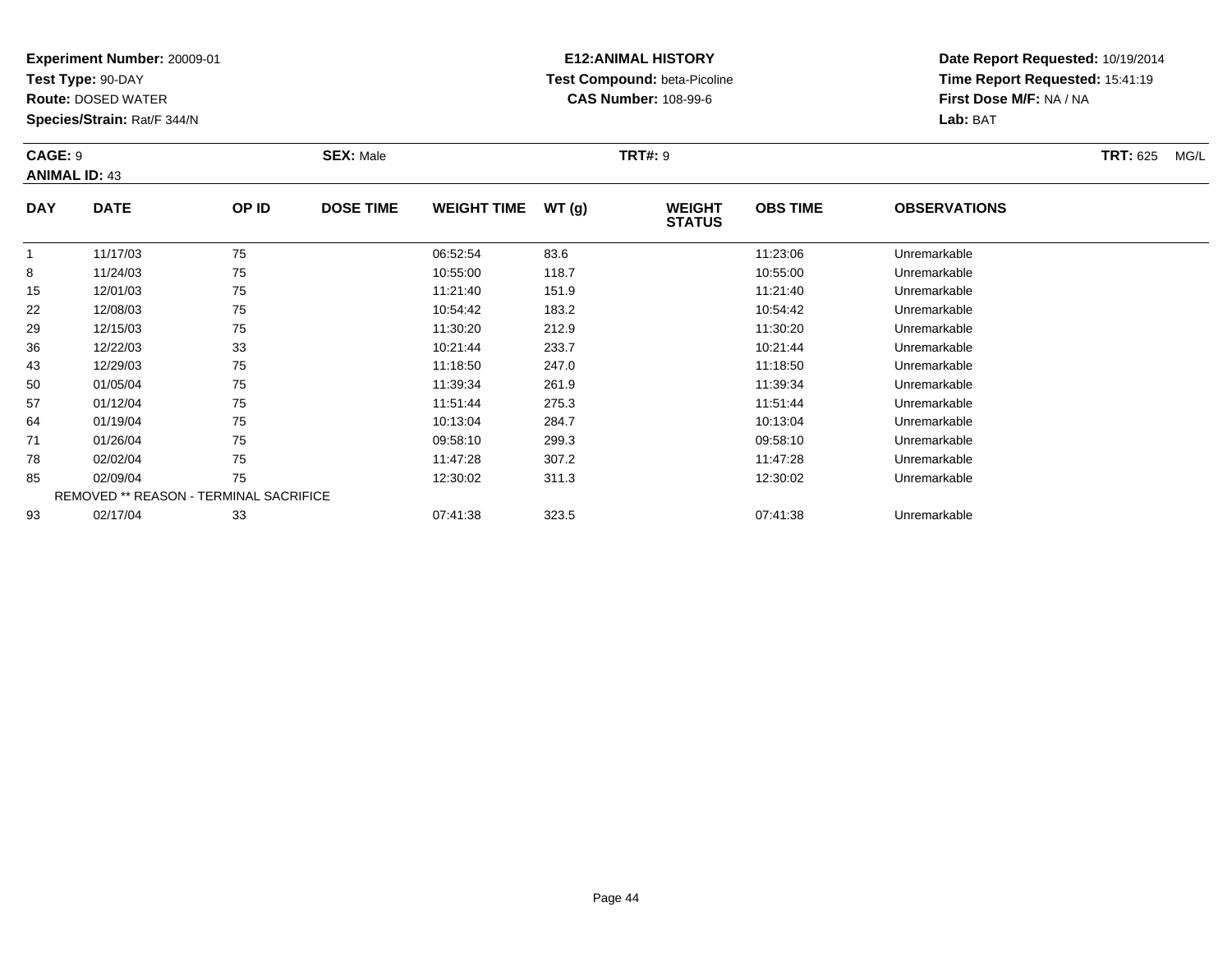**Test Type:** 90-DAY

57

64

71

78

85

93

**Route:** DOSED WATER

**Species/Strain:** Rat/F 344/N

REMOVED \*\* REASON - TERMINAL SACRIFICE

### **E12:ANIMAL HISTORY Test Compound:** beta-Picoline**CAS Number:** 108-99-6

**Date Report Requested:** 10/19/2014**Time Report Requested:** 15:41:19**First Dose M/F:** NA / NA**Lab:** BAT

| <b>CAGE: 9</b><br><b>ANIMAL ID: 44</b> |             |       | <b>SEX: Male</b> |                    |       | <b>TRT#: 9</b>                 | <b>TRT: 625</b><br>MG/L |                     |  |
|----------------------------------------|-------------|-------|------------------|--------------------|-------|--------------------------------|-------------------------|---------------------|--|
| <b>DAY</b>                             | <b>DATE</b> | OP ID | <b>DOSE TIME</b> | <b>WEIGHT TIME</b> | WT(g) | <b>WEIGHT</b><br><b>STATUS</b> | <b>OBS TIME</b>         | <b>OBSERVATIONS</b> |  |
|                                        | 11/17/03    | 75    |                  | 06:52:54           | 109.1 |                                | 11:23:06                | Unremarkable        |  |
| 8                                      | 11/24/03    | 75    |                  | 10:55:00           | 140.5 |                                | 10:55:00                | Unremarkable        |  |
| 15                                     | 12/01/03    | 75    |                  | 11:21:40           | 172.2 |                                | 11:21:40                | Unremarkable        |  |
| 22                                     | 12/08/03    | 75    |                  | 10:54:42           | 195.6 |                                | 10:54:42                | Unremarkable        |  |
| 29                                     | 12/15/03    | 75    |                  | 11:30:20           | 228.6 |                                | 11:30:20                | Unremarkable        |  |
| 36                                     | 12/22/03    | 33    |                  | 10:21:44           | 243.8 |                                | 10:21:44                | Unremarkable        |  |
| 43                                     | 12/29/03    | 75    |                  | 11:18:50           | 261.9 |                                | 11:18:50                | Unremarkable        |  |
| 50                                     | 01/05/04    | 75    |                  | 11:39:34           | 278.5 |                                | 11:39:34                | Unremarkable        |  |

01/12/04 <sup>75</sup> 11:51:44 290.3 11:51:44 Unremarkable

01/19/04 <sup>75</sup> 10:13:04 284.8 10:13:04 Unremarkable

01/26/04 <sup>75</sup> 09:58:10 305.2 09:58:10 Unremarkable

8 02/02/04 75 75 11:47:28 319.3 11:47.28 11:47:28 Dhremarkable

02/09/04 <sup>75</sup> 12:30:02 310.8 12:30:02 Unremarkable

02/17/04 <sup>33</sup> 07:41:38 334.1 07:41:38 Unremarkable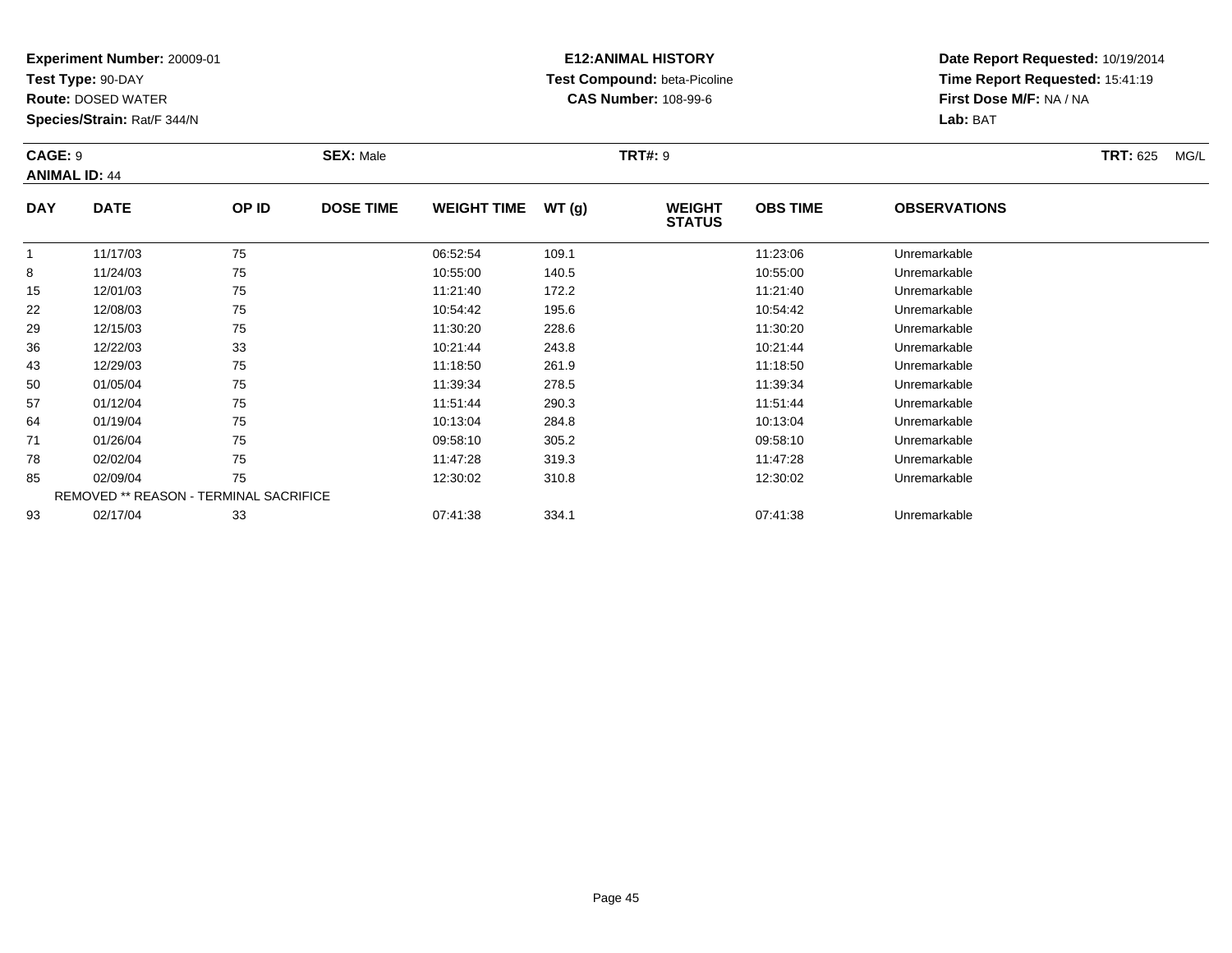**Test Type:** 90-DAY

71

78

85

93

**Route:** DOSED WATER

**Species/Strain:** Rat/F 344/N

REMOVED \*\* REASON - TERMINAL SACRIFICE

### **E12:ANIMAL HISTORY Test Compound:** beta-Picoline**CAS Number:** 108-99-6

**Date Report Requested:** 10/19/2014**Time Report Requested:** 15:41:19**First Dose M/F:** NA / NA**Lab:** BAT

| <b>CAGE: 9</b> | <b>ANIMAL ID: 45</b> |       | <b>SEX: Male</b> |                    |       | <b>TRT#: 9</b>                 | <b>TRT: 625</b><br>MG/L |                     |  |
|----------------|----------------------|-------|------------------|--------------------|-------|--------------------------------|-------------------------|---------------------|--|
| <b>DAY</b>     | <b>DATE</b>          | OP ID | <b>DOSE TIME</b> | <b>WEIGHT TIME</b> | WT(g) | <b>WEIGHT</b><br><b>STATUS</b> | <b>OBS TIME</b>         | <b>OBSERVATIONS</b> |  |
|                | 11/17/03             | 75    |                  | 06:52:54           | 103.2 |                                | 11:23:06                | Unremarkable        |  |
| 8              | 11/24/03             | 75    |                  | 10:55:00           | 132.4 |                                | 10:55:00                | Unremarkable        |  |
| 15             | 12/01/03             | 75    |                  | 11:21:40           | 165.5 |                                | 11:21:40                | Unremarkable        |  |
| 22             | 12/08/03             | 75    |                  | 10:54:42           | 196.3 |                                | 10:54:42                | Unremarkable        |  |
| 29             | 12/15/03             | 75    |                  | 11:30:20           | 218.6 |                                | 11:30:20                | Unremarkable        |  |
| 36             | 12/22/03             | 33    |                  | 10:21:44           | 235.8 |                                | 10:21:44                | Unremarkable        |  |
| 43             | 12/29/03             | 75    |                  | 11:18:50           | 250.4 |                                | 11:18:50                | Unremarkable        |  |
| 50             | 01/05/04             | 75    |                  | 11:39:34           | 266.5 |                                | 11:39:34                | Unremarkable        |  |
| 57             | 01/12/04             | 75    |                  | 11:51:44           | 274.9 |                                | 11:51:44                | Unremarkable        |  |
| 64             | 01/19/04             | 75    |                  | 10:13:04           | 285.9 |                                | 10:13:04                | Unremarkable        |  |

01/26/04 <sup>75</sup> 09:58:10 297.2 09:58:10 Unremarkable

02/02/04 <sup>75</sup> 11:47:28 304.5 11:47:28 Unremarkable

5 02/09/04 75 75 12:30:02 311.4 12:30 11.4 12:30:02 Unremarkable

02/17/04 <sup>33</sup> 07:41:38 315.9 07:41:38 Unremarkable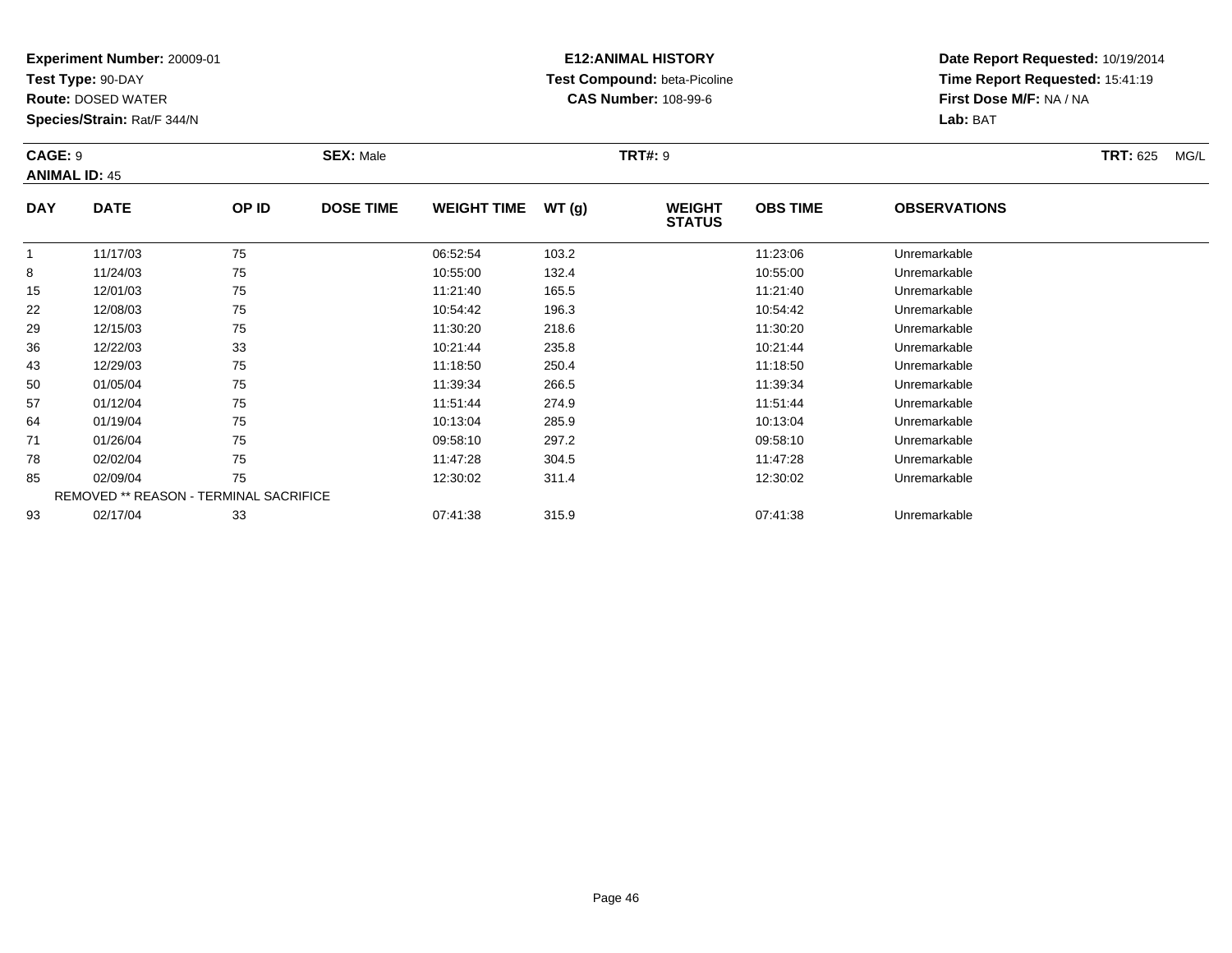**Test Type:** 90-DAY

93

**Route:** DOSED WATER

**Species/Strain:** Rat/F 344/N

REMOVED \*\* REASON - TERMINAL SACRIFICE

### **E12:ANIMAL HISTORY Test Compound:** beta-Picoline**CAS Number:** 108-99-6

**Date Report Requested:** 10/19/2014**Time Report Requested:** 15:41:19**First Dose M/F:** NA / NA**Lab:** BAT

| <b>CAGE: 10</b><br><b>ANIMAL ID: 46</b> |             |       | <b>SEX: Male</b> |                    |       | <b>TRT#: 9</b>                 |                 |                     | <b>TRT: 625</b> | MG/L |
|-----------------------------------------|-------------|-------|------------------|--------------------|-------|--------------------------------|-----------------|---------------------|-----------------|------|
| <b>DAY</b>                              | <b>DATE</b> | OP ID | <b>DOSE TIME</b> | <b>WEIGHT TIME</b> | WT(g) | <b>WEIGHT</b><br><b>STATUS</b> | <b>OBS TIME</b> | <b>OBSERVATIONS</b> |                 |      |
|                                         | 11/17/03    | 75    |                  | 06:55:10           | 109.1 |                                | 11:25:00        | Unremarkable        |                 |      |
| 8                                       | 11/24/03    | 75    |                  | 10:57:44           | 135.1 |                                | 10:57:44        | Unremarkable        |                 |      |
| 15                                      | 12/01/03    | 75    |                  | 11:24:50           | 167.0 |                                | 11:24:50        | Unremarkable        |                 |      |
| 22                                      | 12/08/03    | 75    |                  | 10:57:50           | 200.3 |                                | 10:57:50        | Unremarkable        |                 |      |
| 29                                      | 12/15/03    | 75    |                  | 11:34:06           | 225.0 |                                | 11:34:06        | Unremarkable        |                 |      |
| 36                                      | 12/22/03    | 33    |                  | 10:23:58           | 246.5 |                                | 10:23:58        | Unremarkable        |                 |      |
| 43                                      | 12/29/03    | 75    |                  | 11:22:46           | 262.6 |                                | 11:22:46        | Unremarkable        |                 |      |
| 50                                      | 01/05/04    | 75    |                  | 11:45:38           | 264.7 |                                | 11:45:38        | Unremarkable        |                 |      |
| 57                                      | 01/12/04    | 75    |                  | 11:56:40           | 282.9 |                                | 11:56:40        | Unremarkable        |                 |      |
| 64                                      | 01/19/04    | 75    |                  | 10:17:26           | 301.2 |                                | 10:17:26        | Unremarkable        |                 |      |
| 71                                      | 01/26/04    | 75    |                  | 10:01:42           | 307.6 |                                | 10:01:42        | Unremarkable        |                 |      |
| 78                                      | 02/02/04    | 75    |                  | 11:51:42           | 318.1 |                                | 11:51:42        | Unremarkable        |                 |      |
| 85                                      | 02/09/04    | 75    |                  | 12:34:12           | 326.2 |                                | 12:34:12        | Unremarkable        |                 |      |

02/17/04 <sup>33</sup> 07:44:26 335.8 07:44:26 Unremarkable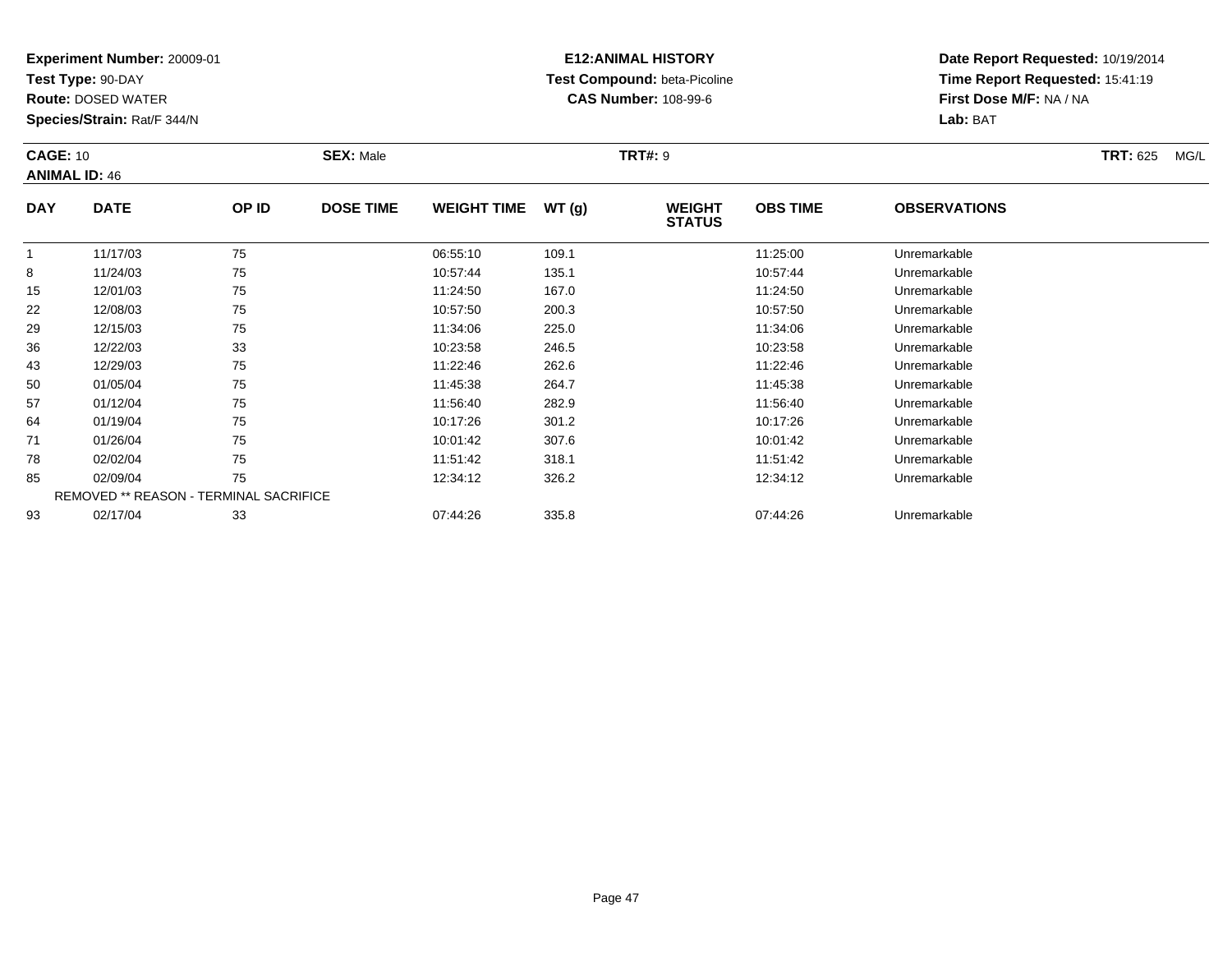**Test Type:** 90-DAY

50

57

64

71

78

85

93

**Route:** DOSED WATER

**Species/Strain:** Rat/F 344/N

REMOVED \*\* REASON - TERMINAL SACRIFICE

### **E12:ANIMAL HISTORY Test Compound:** beta-Picoline**CAS Number:** 108-99-6

**Date Report Requested:** 10/19/2014**Time Report Requested:** 15:41:19**First Dose M/F:** NA / NA**Lab:** BAT

| <b>CAGE: 10</b><br><b>ANIMAL ID: 47</b> |             |       | <b>SEX: Male</b> |                    |       | <b>TRT#: 9</b>                 | <b>TRT: 625</b><br>MG/L |                     |  |
|-----------------------------------------|-------------|-------|------------------|--------------------|-------|--------------------------------|-------------------------|---------------------|--|
| <b>DAY</b>                              | <b>DATE</b> | OP ID | <b>DOSE TIME</b> | <b>WEIGHT TIME</b> | WT(g) | <b>WEIGHT</b><br><b>STATUS</b> | <b>OBS TIME</b>         | <b>OBSERVATIONS</b> |  |
|                                         | 11/17/03    | 75    |                  | 06:55:10           | 106.6 |                                | 11:25:00                | Unremarkable        |  |
| 8                                       | 11/24/03    | 75    |                  | 10:57:44           | 129.9 |                                | 10:57:44                | Unremarkable        |  |
| 15                                      | 12/01/03    | 75    |                  | 11:24:50           | 164.7 |                                | 11:24:50                | Unremarkable        |  |
| 22                                      | 12/08/03    | 75    |                  | 10:57:50           | 192.0 |                                | 10:57:50                | Unremarkable        |  |
| 29                                      | 12/15/03    | 75    |                  | 11:34:06           | 218.9 |                                | 11:34:06                | Unremarkable        |  |
| 36                                      | 12/22/03    | 33    |                  | 10:23:58           | 238.5 |                                | 10:23:58                | Unremarkable        |  |
| 43                                      | 12/29/03    | 75    |                  | 11:22:46           | 250.6 |                                | 11:22:46                | Unremarkable        |  |

0 01/05/04 75 75 11:45:38 263.8 263.8 11:45:38 Dhremarkable

01/12/04 <sup>75</sup> 11:56:40 277.0 11:56:40 Unremarkable

01/19/04 <sup>75</sup> 10:17:26 296.6 10:17:26 Unremarkable

01/26/04 <sup>75</sup> 10:01:42 303.3 10:01:42 Unremarkable

8 02/02/04 75 75 11:51:42 314.9 314.9 11:51:42 Dhremarkable

02/09/04 <sup>75</sup> 12:34:12 324.7 12:34:12 Unremarkable

02/17/04 <sup>33</sup> 07:44:26 333.7 07:44:26 Unremarkable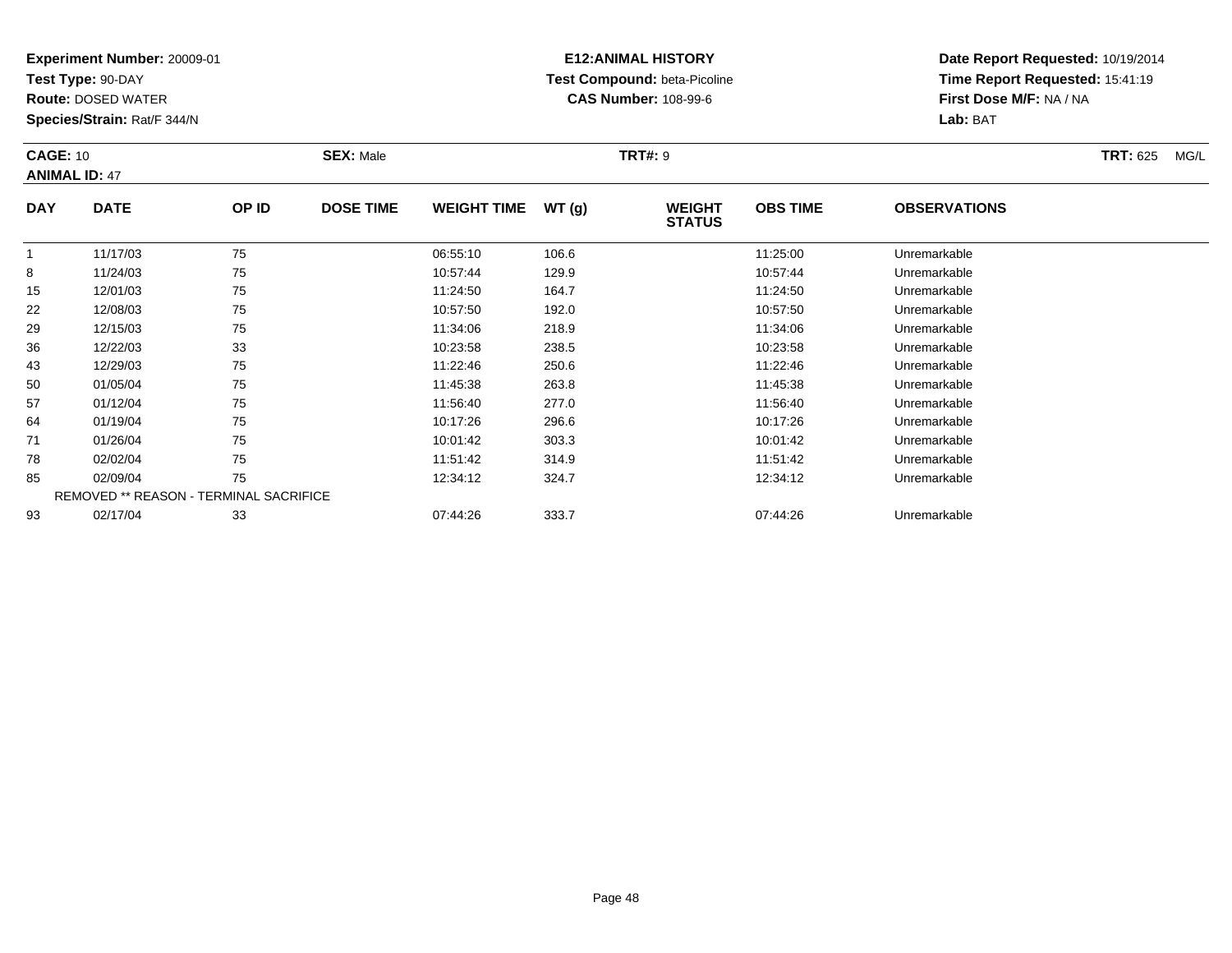**Test Type:** 90-DAY

93

**Route:** DOSED WATER

**Species/Strain:** Rat/F 344/N

REMOVED \*\* REASON - TERMINAL SACRIFICE

### **E12:ANIMAL HISTORY Test Compound:** beta-Picoline**CAS Number:** 108-99-6

**Date Report Requested:** 10/19/2014**Time Report Requested:** 15:41:19**First Dose M/F:** NA / NA**Lab:** BAT

| <b>CAGE: 10</b><br><b>ANIMAL ID: 48</b> |             |       | <b>SEX: Male</b> |                    |       | <b>TRT#: 9</b>                 |                 |                     | <b>TRT: 625</b><br>MG/L |
|-----------------------------------------|-------------|-------|------------------|--------------------|-------|--------------------------------|-----------------|---------------------|-------------------------|
| <b>DAY</b>                              | <b>DATE</b> | OP ID | <b>DOSE TIME</b> | <b>WEIGHT TIME</b> | WT(g) | <b>WEIGHT</b><br><b>STATUS</b> | <b>OBS TIME</b> | <b>OBSERVATIONS</b> |                         |
|                                         | 11/17/03    | 75    |                  | 06:55:10           | 87.6  |                                | 11:25:00        | Unremarkable        |                         |
| 8                                       | 11/24/03    | 75    |                  | 10:57:44           | 112.3 |                                | 10:57:44        | Unremarkable        |                         |
| 15                                      | 12/01/03    | 75    |                  | 11:24:50           | 152.0 |                                | 11:24:50        | Unremarkable        |                         |
| 22                                      | 12/08/03    | 75    |                  | 10:57:50           | 184.3 |                                | 10:57:50        | Unremarkable        |                         |
| 29                                      | 12/15/03    | 75    |                  | 11:34:06           | 207.5 |                                | 11:34:06        | Unremarkable        |                         |
| 36                                      | 12/22/03    | 33    |                  | 10:23:58           | 225.0 |                                | 10:23:58        | Unremarkable        |                         |
| 43                                      | 12/29/03    | 75    |                  | 11:22:46           | 240.6 |                                | 11:22:46        | Unremarkable        |                         |
| 50                                      | 01/05/04    | 75    |                  | 11:45:38           | 246.0 |                                | 11:45:38        | Unremarkable        |                         |
| 57                                      | 01/12/04    | 75    |                  | 11:56:40           | 268.5 |                                | 11:56:40        | Unremarkable        |                         |
| 64                                      | 01/19/04    | 75    |                  | 10:17:26           | 284.8 |                                | 10:17:26        | Unremarkable        |                         |
| 71                                      | 01/26/04    | 75    |                  | 10:01:42           | 291.0 |                                | 10:01:42        | Unremarkable        |                         |
| 78                                      | 02/02/04    | 75    |                  | 11:51:42           | 297.1 |                                | 11:51:42        | Unremarkable        |                         |
| 85                                      | 02/09/04    | 75    |                  | 12:34:12           | 306.9 |                                | 12:34:12        | Unremarkable        |                         |

02/17/04 <sup>33</sup> 07:44:26 319.9 07:44:26 Unremarkable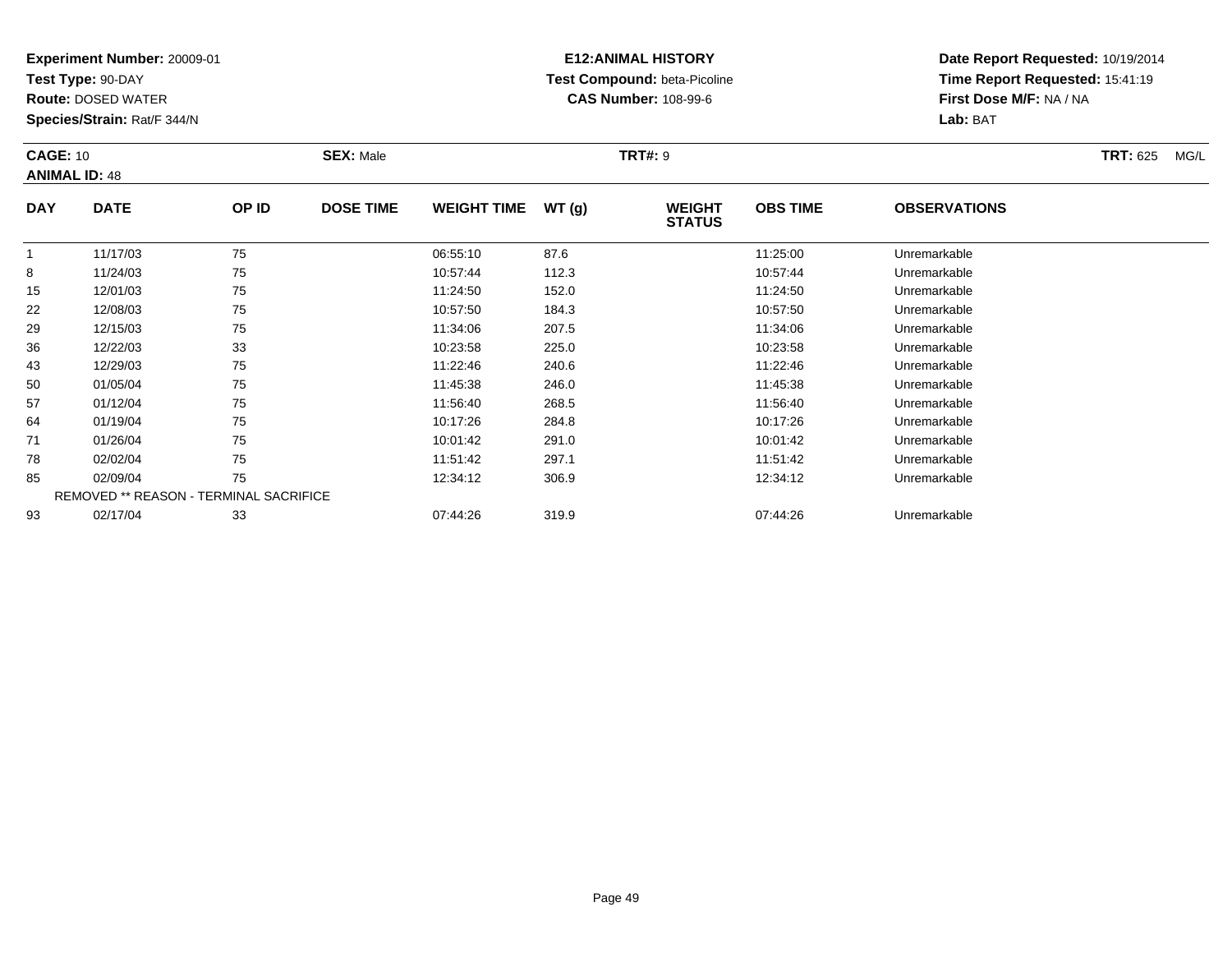**Test Type:** 90-DAY

78

85

93

**Route:** DOSED WATER

**Species/Strain:** Rat/F 344/N

### **E12:ANIMAL HISTORY Test Compound:** beta-Picoline**CAS Number:** 108-99-6

**Date Report Requested:** 10/19/2014**Time Report Requested:** 15:41:19**First Dose M/F:** NA / NA**Lab:** BAT

|            | <b>CAGE: 10</b><br><b>ANIMAL ID: 49</b> |       | <b>SEX: Male</b> |                    |       | <b>TRT#: 9</b>                 |                 | <b>TRT: 625</b><br>MG/L |  |
|------------|-----------------------------------------|-------|------------------|--------------------|-------|--------------------------------|-----------------|-------------------------|--|
| <b>DAY</b> | <b>DATE</b>                             | OP ID | <b>DOSE TIME</b> | <b>WEIGHT TIME</b> | WT(g) | <b>WEIGHT</b><br><b>STATUS</b> | <b>OBS TIME</b> | <b>OBSERVATIONS</b>     |  |
|            | 11/17/03                                | 75    |                  | 06:55:10           | 91.0  |                                | 11:25:00        | Unremarkable            |  |
| 8          | 11/24/03                                | 75    |                  | 10:57:44           | 115.4 |                                | 10:57:44        | Unremarkable            |  |
| 15         | 12/01/03                                | 75    |                  | 11:24:50           | 157.0 |                                | 11:24:50        | Unremarkable            |  |
| 22         | 12/08/03                                | 75    |                  | 10:57:50           | 192.0 |                                | 10:57:50        | Unremarkable            |  |
| 29         | 12/15/03                                | 75    |                  | 11:34:06           | 222.8 |                                | 11:34:06        | Unremarkable            |  |
| 36         | 12/22/03                                | 33    |                  | 10:23:58           | 244.3 |                                | 10:23:58        | Unremarkable            |  |
| 43         | 12/29/03                                | 75    |                  | 11:22:46           | 261.7 |                                | 11:22:46        | Unremarkable            |  |
| 50         | 01/05/04                                | 75    |                  | 11:45:38           | 273.6 |                                | 11:45:38        | Unremarkable            |  |
| 57         | 01/12/04                                | 75    |                  | 11:56:40           | 290.8 |                                | 11:56:40        | Unremarkable            |  |
| 64         | 01/19/04                                | 75    |                  | 10:17:26           | 308.9 |                                | 10:17:26        | Unremarkable            |  |
| 71         | 01/26/04                                | 75    |                  | 10:01:42           | 323.6 |                                | 10:01:42        | Unremarkable            |  |

8 02/02/04 75 75 11:51:42 327.1 11:51:42 11:51:42 Dhremarkable

02/09/04 <sup>75</sup> 12:34:12 337.0 12:34:12 Unremarkable

02/17/04 <sup>33</sup> 07:44:26 349.0 07:44:26 Unremarkable

REMOVED \*\* REASON - TERMINAL SACRIFICE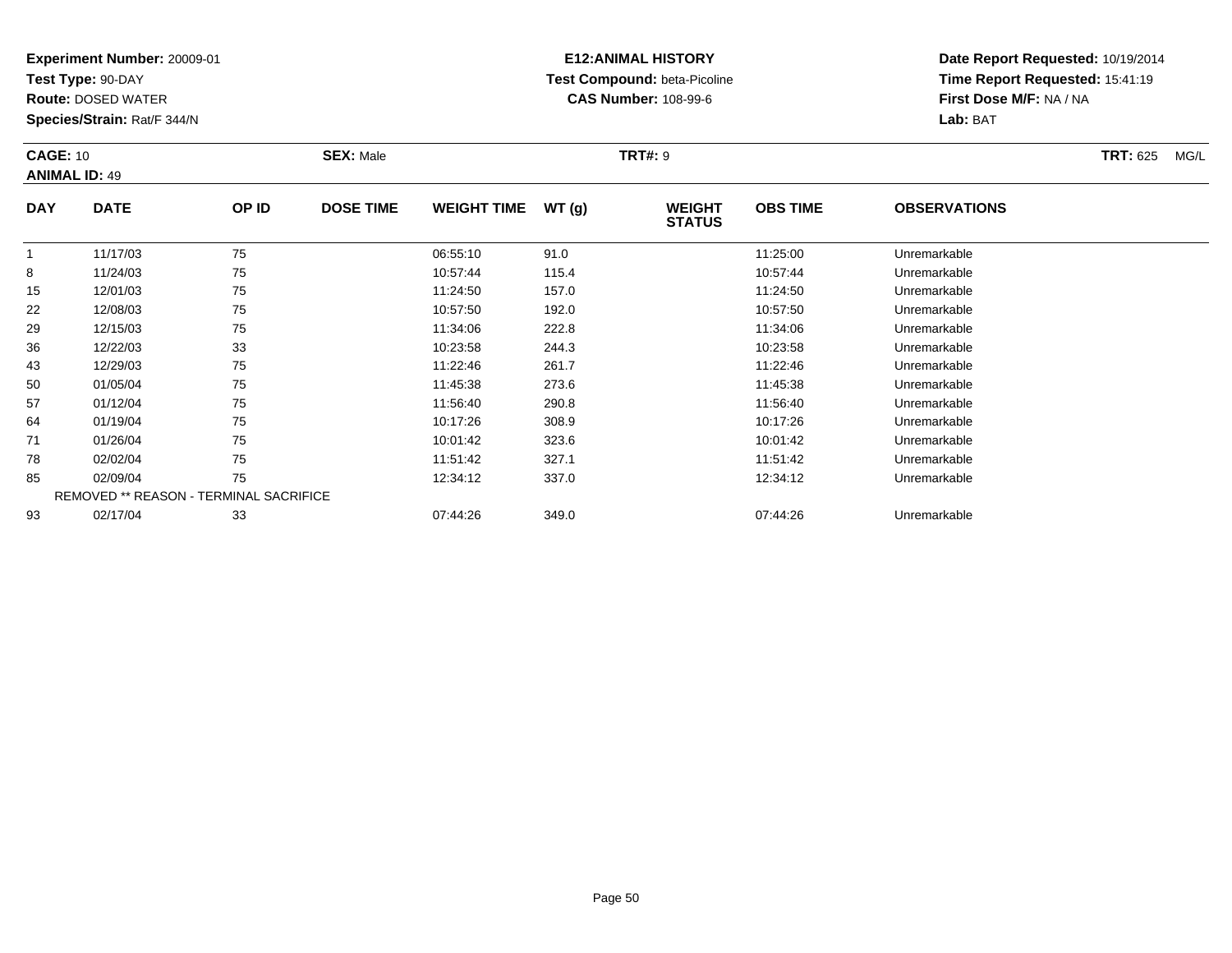**Test Type:** 90-DAY

85

93

**Route:** DOSED WATER

**Species/Strain:** Rat/F 344/N

REMOVED \*\* REASON - TERMINAL SACRIFICE

### **E12:ANIMAL HISTORY Test Compound:** beta-Picoline**CAS Number:** 108-99-6

**Date Report Requested:** 10/19/2014**Time Report Requested:** 15:41:19**First Dose M/F:** NA / NA**Lab:** BAT

| <b>CAGE: 10</b><br><b>ANIMAL ID: 50</b> |             |       | <b>SEX: Male</b> |                    |       | <b>TRT#: 9</b>                 |                 |                     | <b>TRT: 625</b> | MG/L |
|-----------------------------------------|-------------|-------|------------------|--------------------|-------|--------------------------------|-----------------|---------------------|-----------------|------|
| <b>DAY</b>                              | <b>DATE</b> | OP ID | <b>DOSE TIME</b> | <b>WEIGHT TIME</b> | WT(g) | <b>WEIGHT</b><br><b>STATUS</b> | <b>OBS TIME</b> | <b>OBSERVATIONS</b> |                 |      |
|                                         | 11/17/03    | 75    |                  | 06:55:10           | 100.6 |                                | 11:25:00        | Unremarkable        |                 |      |
| 8                                       | 11/24/03    | 75    |                  | 10:57:44           | 124.5 |                                | 10:57:44        | Unremarkable        |                 |      |
| 15                                      | 12/01/03    | 75    |                  | 11:24:50           | 170.0 |                                | 11:24:50        | Unremarkable        |                 |      |
| 22                                      | 12/08/03    | 75    |                  | 10:57:50           | 207.0 |                                | 10:57:50        | Unremarkable        |                 |      |
| 29                                      | 12/15/03    | 75    |                  | 11:34:06           | 233.1 |                                | 11:34:06        | Unremarkable        |                 |      |
| 36                                      | 12/22/03    | 33    |                  | 10:23:58           | 258.1 |                                | 10:23:58        | Unremarkable        |                 |      |
| 43                                      | 12/29/03    | 75    |                  | 11:22:46           | 276.8 |                                | 11:22:46        | Unremarkable        |                 |      |
| 50                                      | 01/05/04    | 75    |                  | 11:45:38           | 290.9 |                                | 11:45:38        | Unremarkable        |                 |      |
| 57                                      | 01/12/04    | 75    |                  | 11:56:40           | 303.6 |                                | 11:56:40        | Unremarkable        |                 |      |
| 64                                      | 01/19/04    | 75    |                  | 10:17:26           | 322.2 |                                | 10:17:26        | Unremarkable        |                 |      |
| 71                                      | 01/26/04    | 75    |                  | 10:01:42           | 326.7 |                                | 10:01:42        | Unremarkable        |                 |      |
| 78                                      | 02/02/04    | 75    |                  | 11:51:42           | 334.3 |                                | 11:51:42        | Unremarkable        |                 |      |

02/09/04 <sup>75</sup> 12:34:12 341.3 12:34:12 Unremarkable

02/17/04 <sup>33</sup> 07:44:26 350.9 07:44:26 Unremarkable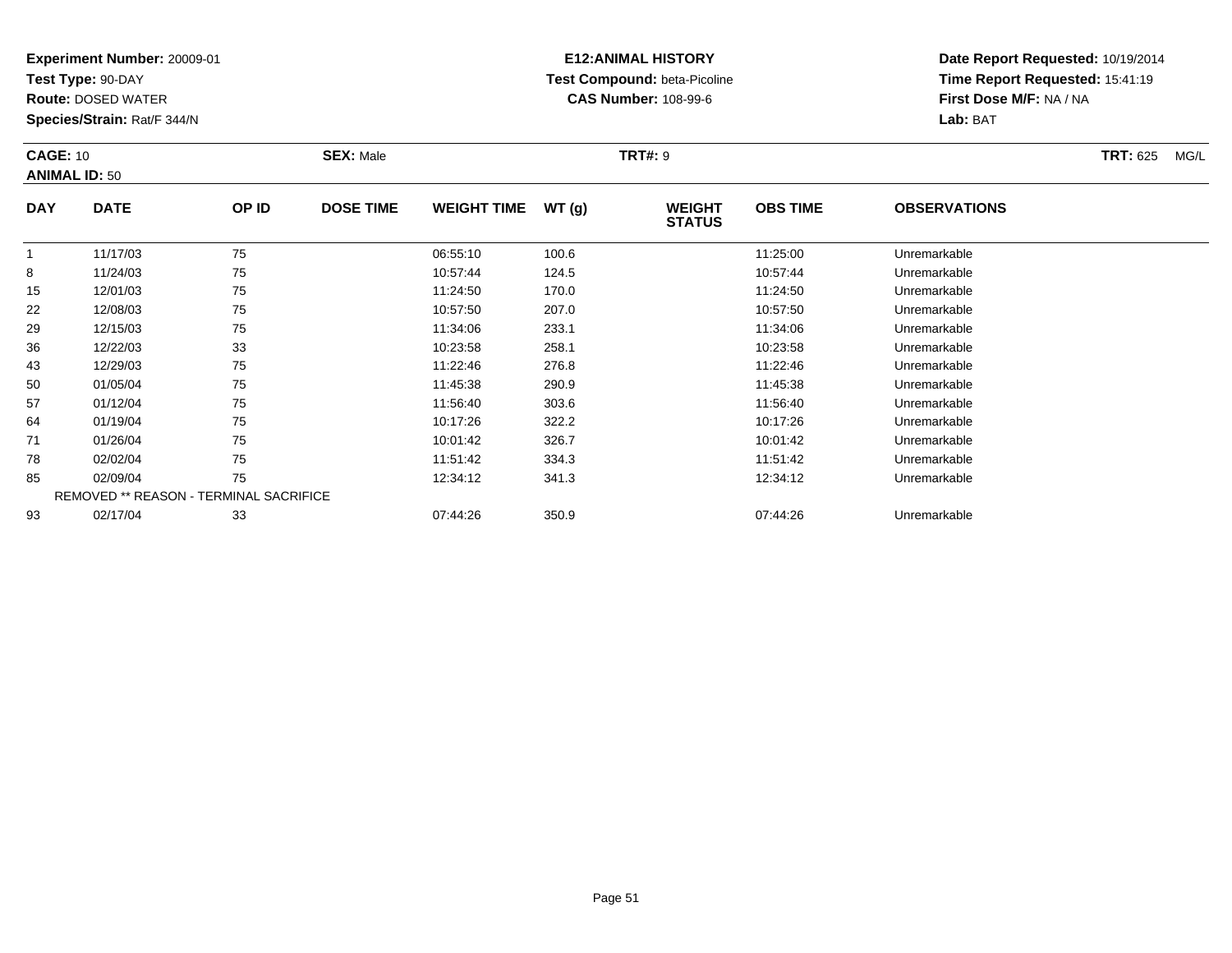**Test Type:** 90-DAY

15

22

29

36

43

50

57

64

71

78

85

93

**Route:** DOSED WATER

**Species/Strain:** Rat/F 344/N

REMOVED \*\* REASON - TERMINAL SACRIFICE

### **E12:ANIMAL HISTORY Test Compound:** beta-Picoline**CAS Number:** 108-99-6

**Date Report Requested:** 10/19/2014**Time Report Requested:** 15:41:19**First Dose M/F:** NA / NA**Lab:** BAT

| <b>CAGE: 11</b> | <b>ANIMAL ID: 51</b> |       | <b>SEX: Male</b> |                    |        | <b>TRT#: 11</b>                | <b>TRT: 1250</b><br>MG/L |                     |  |
|-----------------|----------------------|-------|------------------|--------------------|--------|--------------------------------|--------------------------|---------------------|--|
| <b>DAY</b>      | <b>DATE</b>          | OP ID | <b>DOSE TIME</b> | <b>WEIGHT TIME</b> | WT (g) | <b>WEIGHT</b><br><b>STATUS</b> | <b>OBS TIME</b>          | <b>OBSERVATIONS</b> |  |
|                 | 11/17/03             | 75    |                  | 06:57:54           | 89.6   |                                | 11:27:52                 | Unremarkable        |  |
| 8               | 11/24/03             | 75    |                  | 11:04:50           | 74.6   |                                | 11:04:50                 | Unremarkable        |  |

8 11/24/03 75 75 11:04:50 74.6 74.6 11:04:50 11:04:50 Dhremarkable

12/01/03 <sup>75</sup> 11:34:30 116.5 11:34:30 Unremarkable

12/08/03 <sup>75</sup> 11:01:10 141.0 11:01:10 Unremarkable

12/15/03 <sup>75</sup> 11:39:14 141.0 11:39:14 Unremarkable

12/22/03 <sup>33</sup> 11:18:22 178.9 11:18:22 Unremarkable

12/29/03 <sup>75</sup> 11:26:56 202.7 11:26:56 Unremarkable

0 01/05/04 75 75 11:49:30 221.7 11:49.30 11:49.30 11:49:30 Unremarkable

01/12/04 <sup>75</sup> 12:00:36 238.7 12:00:36 Unremarkable

01/19/04 <sup>75</sup> 10:21:30 250.3 10:21:30 Unremarkable

01/26/04 <sup>75</sup> 10:05:34 259.8 10:05:34 Unremarkable

02/02/04 <sup>75</sup> 11:56:10 263.9 11:56:10 Unremarkable

5 02/09/04 75 75 12:40:06 271.7 12:40.06 12:40:06 12:40:06 Dhremarkable

02/17/04 <sup>33</sup> 07:48:10 280.7 07:48:10 Unremarkable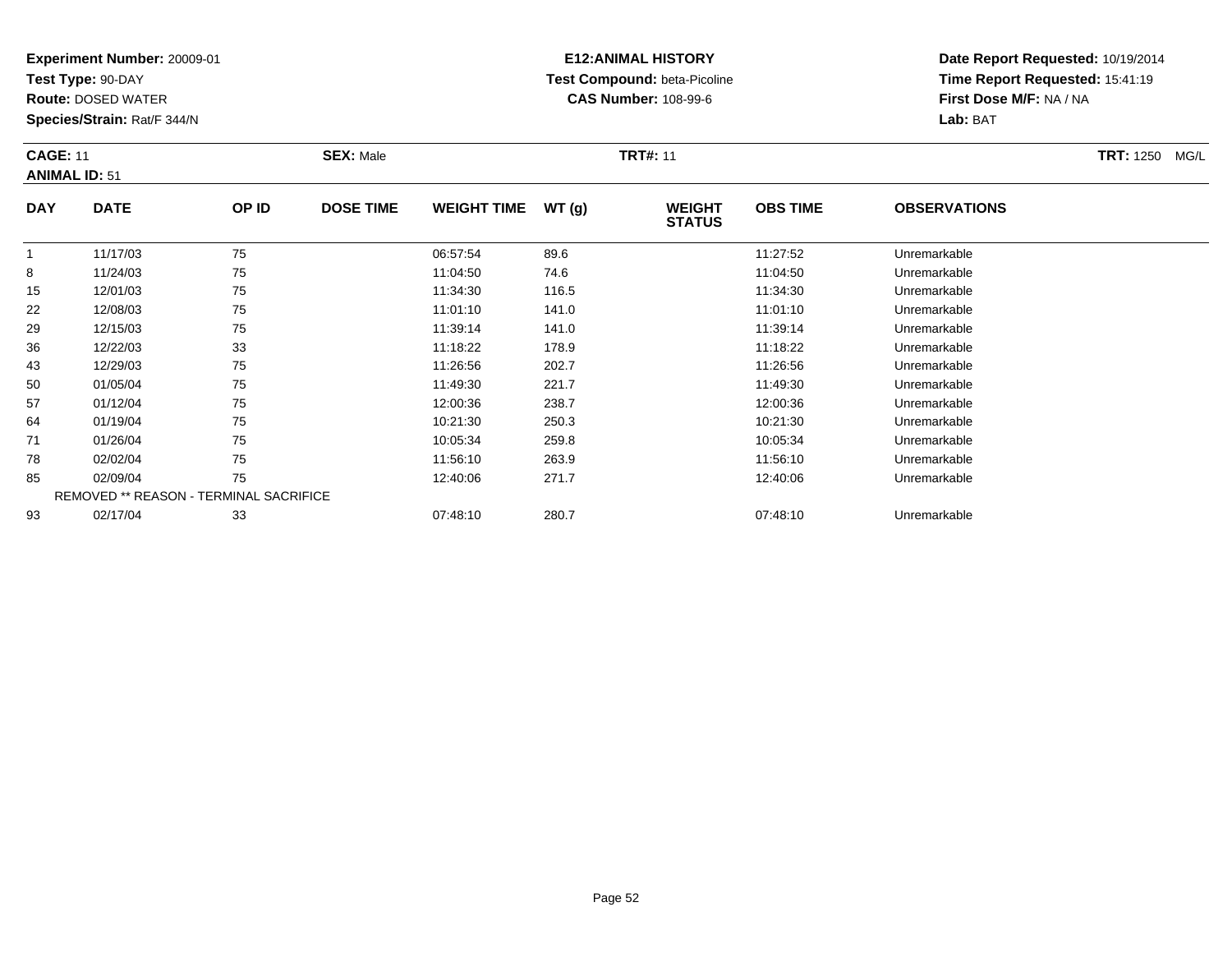**Test Type:** 90-DAY

**Route:** DOSED WATER

**Species/Strain:** Rat/F 344/N

# **E12:ANIMAL HISTORY Test Compound:** beta-Picoline**CAS Number:** 108-99-6

|            | <b>CAGE: 11</b><br><b>ANIMAL ID: 52</b> |       |                  | <b>SEX: Male</b>   |        |                                | <b>TRT#: 11</b> |                     |  |  |
|------------|-----------------------------------------|-------|------------------|--------------------|--------|--------------------------------|-----------------|---------------------|--|--|
| <b>DAY</b> | <b>DATE</b>                             | OP ID | <b>DOSE TIME</b> | <b>WEIGHT TIME</b> | WT (q) | <b>WEIGHT</b><br><b>STATUS</b> | <b>OBS TIME</b> | <b>OBSERVATIONS</b> |  |  |
|            | 11/17/03                                | 75    |                  | 06:57:54           | 115.1  |                                | 11:27:52        | Unremarkable        |  |  |
| 8          | 11/24/03                                | 75    |                  | 11:04:50           | 88.1   |                                | 11:04:50        | Unremarkable        |  |  |
| 15         | 12/01/03                                | 75    |                  | 11:34:30           | 131.6  |                                | 11:34:30        | Unremarkable        |  |  |

| 15 | 12/01/03 | 75                                            | 11:34:30 | 131.6 | 11:34:30 | Unremarkable |  |
|----|----------|-----------------------------------------------|----------|-------|----------|--------------|--|
| 22 | 12/08/03 | 75                                            | 11:01:10 | 155.5 | 11:01:10 | Unremarkable |  |
| 29 | 12/15/03 | 75                                            | 11:39:14 | 153.5 | 11:39:14 | Unremarkable |  |
| 36 | 12/22/03 | 33                                            | 11:18:22 | 201.2 | 11:18:22 | Unremarkable |  |
| 43 | 12/29/03 | 75                                            | 11:26:56 | 225.4 | 11:26:56 | Unremarkable |  |
| 50 | 01/05/04 | 75                                            | 11:49:30 | 244.8 | 11:49:30 | Unremarkable |  |
| 57 | 01/12/04 | 75                                            | 12:00:36 | 259.8 | 12:00:36 | Unremarkable |  |
| 64 | 01/19/04 | 75                                            | 10:21:30 | 270.6 | 10:21:30 | Unremarkable |  |
| 71 | 01/26/04 | 75                                            | 10:05:34 | 284.2 | 10:05:34 | Unremarkable |  |
| 78 | 02/02/04 | 75                                            | 11:56:10 | 294.2 | 11:56:10 | Unremarkable |  |
| 85 | 02/09/04 | 75                                            | 12:40:06 | 305.7 | 12:40:06 | Unremarkable |  |
|    |          | <b>REMOVED ** REASON - TERMINAL SACRIFICE</b> |          |       |          |              |  |
| 93 | 02/17/04 | 33                                            | 07:48:10 | 313.8 | 07:48:10 | Unremarkable |  |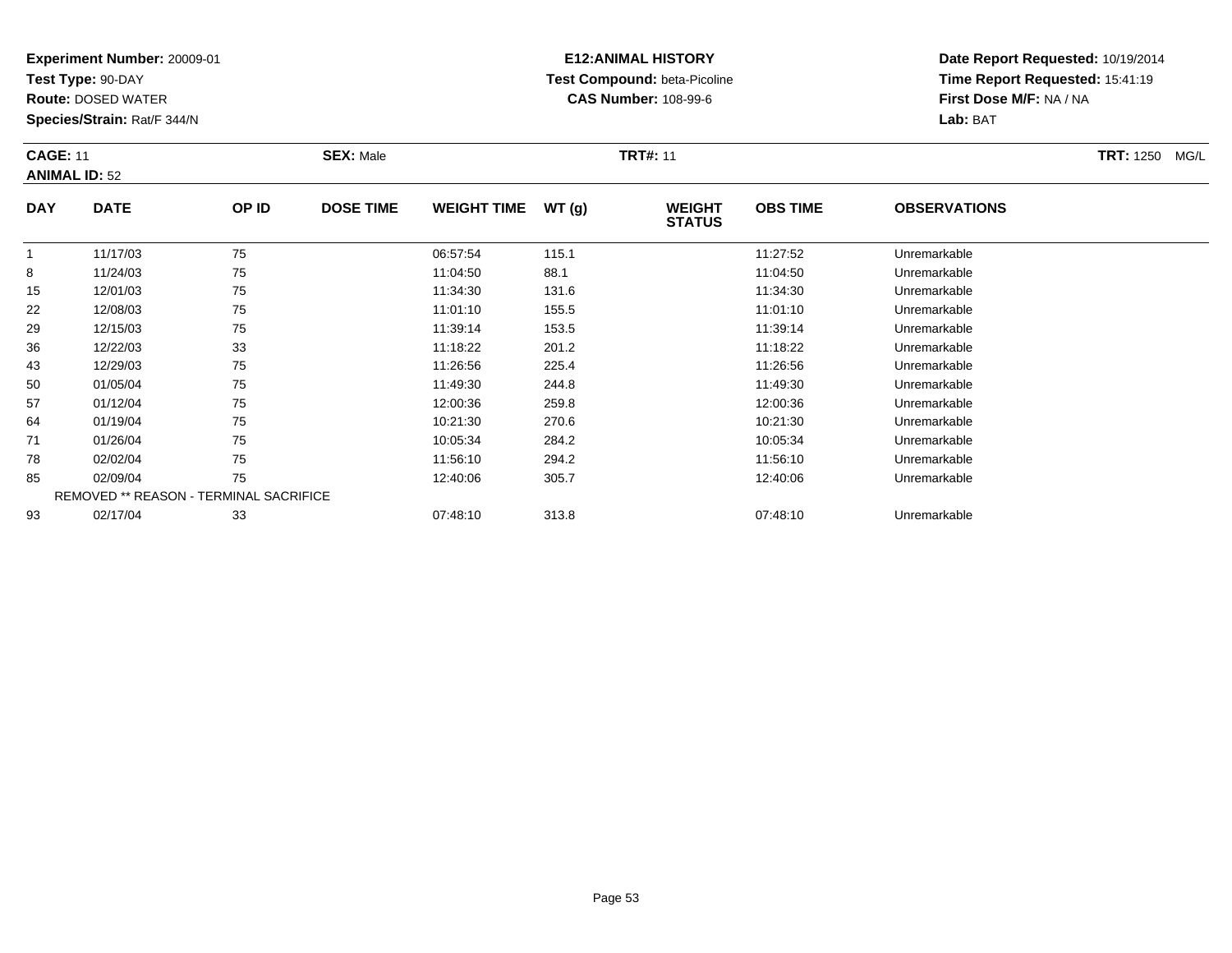**Test Type:** 90-DAY

**Route:** DOSED WATER

**Species/Strain:** Rat/F 344/N

# **E12:ANIMAL HISTORY Test Compound:** beta-Picoline**CAS Number:** 108-99-6

|            | <b>CAGE: 11</b><br><b>SEX: Male</b><br><b>ANIMAL ID: 53</b> |       |                  |                    |       | <b>TRT#: 11</b>                |                 | <b>TRT:</b> 1250 MG/L |  |
|------------|-------------------------------------------------------------|-------|------------------|--------------------|-------|--------------------------------|-----------------|-----------------------|--|
| <b>DAY</b> | <b>DATE</b>                                                 | OP ID | <b>DOSE TIME</b> | <b>WEIGHT TIME</b> | WT(g) | <b>WEIGHT</b><br><b>STATUS</b> | <b>OBS TIME</b> | <b>OBSERVATIONS</b>   |  |
|            | 11/17/03                                                    | 75    |                  | 06:57:54           | 97.1  |                                | 11:27:52        | Unremarkable          |  |
| 8          | 11/24/03                                                    | 75    |                  | 11:04:50           | 91.2  |                                | 11:04:50        | Unremarkable          |  |
| .          | $1 - 1 - 1 - 1 - 1$                                         | $- -$ |                  | .                  | .     |                                | .               |                       |  |

| 8  | 11/24/03 | 75                                            | 11:04:50 | 91.2  | 11:04:50 | Unremarkable |  |
|----|----------|-----------------------------------------------|----------|-------|----------|--------------|--|
| 15 | 12/01/03 | 75                                            | 11:34:30 | 134.3 | 11:34:30 | Unremarkable |  |
| 22 | 12/08/03 | 75                                            | 11:01:10 | 159.3 | 11:01:10 | Unremarkable |  |
| 29 | 12/15/03 | 75                                            | 11:39:14 | 156.0 | 11:39:14 | Unremarkable |  |
| 36 | 12/22/03 | 33                                            | 11:18:22 | 197.1 | 11:18:22 | Unremarkable |  |
| 43 | 12/29/03 | 75                                            | 11:26:56 | 219.1 | 11:26:56 | Unremarkable |  |
| 50 | 01/05/04 | 75                                            | 11:49:30 | 230.6 | 11:49:30 | Unremarkable |  |
| 57 | 01/12/04 | 75                                            | 12:00:36 | 243.9 | 12:00:36 | Unremarkable |  |
| 64 | 01/19/04 | 75                                            | 10:21:30 | 255.2 | 10:21:30 | Unremarkable |  |
| 71 | 01/26/04 | 75                                            | 10:05:34 | 260.4 | 10:05:34 | Unremarkable |  |
| 78 | 02/02/04 | 75                                            | 11:56:10 | 274.6 | 11:56:10 | Unremarkable |  |
| 85 | 02/09/04 | 75                                            | 12:40:06 | 279.8 | 12:40:06 | Unremarkable |  |
|    |          | <b>REMOVED ** REASON - TERMINAL SACRIFICE</b> |          |       |          |              |  |
| 93 | 02/17/04 | 33                                            | 07:48:10 | 285.9 | 07:48:10 | Unremarkable |  |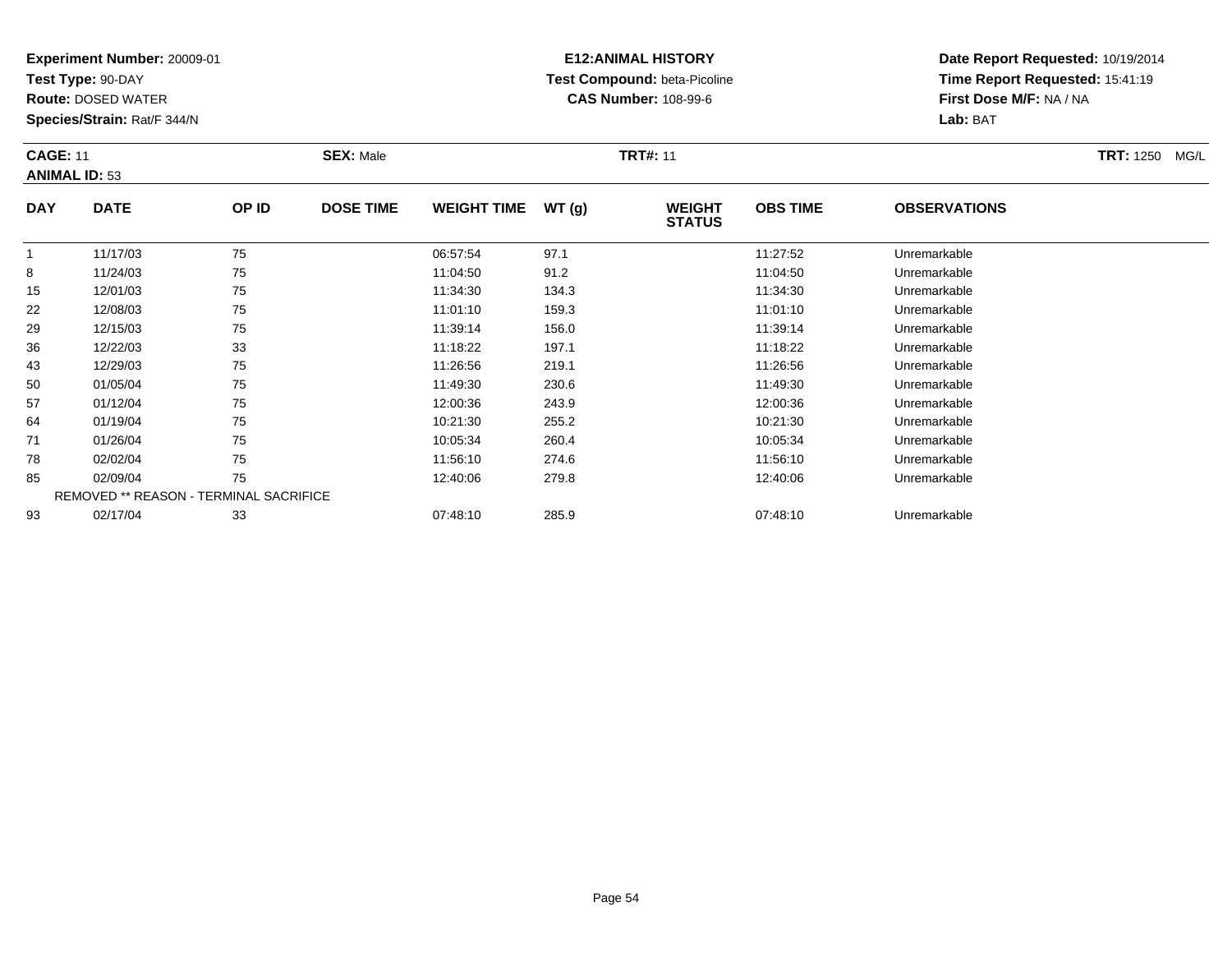**Test Type:** 90-DAY

**Route:** DOSED WATER

**Species/Strain:** Rat/F 344/N

# **E12:ANIMAL HISTORY Test Compound:** beta-Picoline**CAS Number:** 108-99-6

| <b>CAGE: 11</b> | <b>ANIMAL ID: 54</b> |       | <b>SEX: Male</b> |                    |       | <b>TRT#: 11</b>                |                 |                     | <b>TRT:</b> 1250 MG/L |
|-----------------|----------------------|-------|------------------|--------------------|-------|--------------------------------|-----------------|---------------------|-----------------------|
| <b>DAY</b>      | <b>DATE</b>          | OP ID | <b>DOSE TIME</b> | <b>WEIGHT TIME</b> | WT(g) | <b>WEIGHT</b><br><b>STATUS</b> | <b>OBS TIME</b> | <b>OBSERVATIONS</b> |                       |
|                 | 11/17/03             | 75    |                  | 06:57:54           | 107.4 |                                | 11:27:52        | Unremarkable        |                       |
| 8               | 11/24/03             | 75    |                  | 11:04:50           | 106.1 |                                | 11:04:50        | Unremarkable        |                       |
| 15              | 12/01/03             | 75    |                  | 11:34:30           | 150.4 |                                | 11:34:30        | Unremarkable        |                       |
| 22              | 12/08/03             | 75    |                  | 11:01:10           | 171.8 |                                | 11:01:10        | Unremarkable        |                       |
| 20              | 12/15/03             | 75    |                  | 11.30.14           | 102 N |                                | 11.30.14        | l Inromarkahlo      |                       |

|    | 11/17/03 | 75                                            | 06:57:54 | 107.4 | 11:27:52 | Unremarkable |  |
|----|----------|-----------------------------------------------|----------|-------|----------|--------------|--|
| 8  | 11/24/03 | 75                                            | 11:04:50 | 106.1 | 11:04:50 | Unremarkable |  |
| 15 | 12/01/03 | 75                                            | 11:34:30 | 150.4 | 11:34:30 | Unremarkable |  |
| 22 | 12/08/03 | 75                                            | 11:01:10 | 171.8 | 11:01:10 | Unremarkable |  |
| 29 | 12/15/03 | 75                                            | 11:39:14 | 192.0 | 11:39:14 | Unremarkable |  |
| 36 | 12/22/03 | 33                                            | 11:18:22 | 216.7 | 11:18:22 | Unremarkable |  |
| 43 | 12/29/03 | 75                                            | 11:26:56 | 234.2 | 11:26:56 | Unremarkable |  |
| 50 | 01/05/04 | 75                                            | 11:49:30 | 246.3 | 11:49:30 | Unremarkable |  |
| 57 | 01/12/04 | 75                                            | 12:00:36 | 257.2 | 12:00:36 | Unremarkable |  |
| 64 | 01/19/04 | 75                                            | 10:21:30 | 268.3 | 10:21:30 | Unremarkable |  |
| 71 | 01/26/04 | 75                                            | 10:05:34 | 277.3 | 10:05:34 | Unremarkable |  |
| 78 | 02/02/04 | 75                                            | 11:56:10 | 283.2 | 11:56:10 | Unremarkable |  |
| 85 | 02/09/04 | 75                                            | 12:40:06 | 291.2 | 12:40:06 | Unremarkable |  |
|    |          | <b>REMOVED ** REASON - TERMINAL SACRIFICE</b> |          |       |          |              |  |
| 93 | 02/17/04 | 33                                            | 07:48:10 | 303.0 | 07:48:10 | Unremarkable |  |
|    |          |                                               |          |       |          |              |  |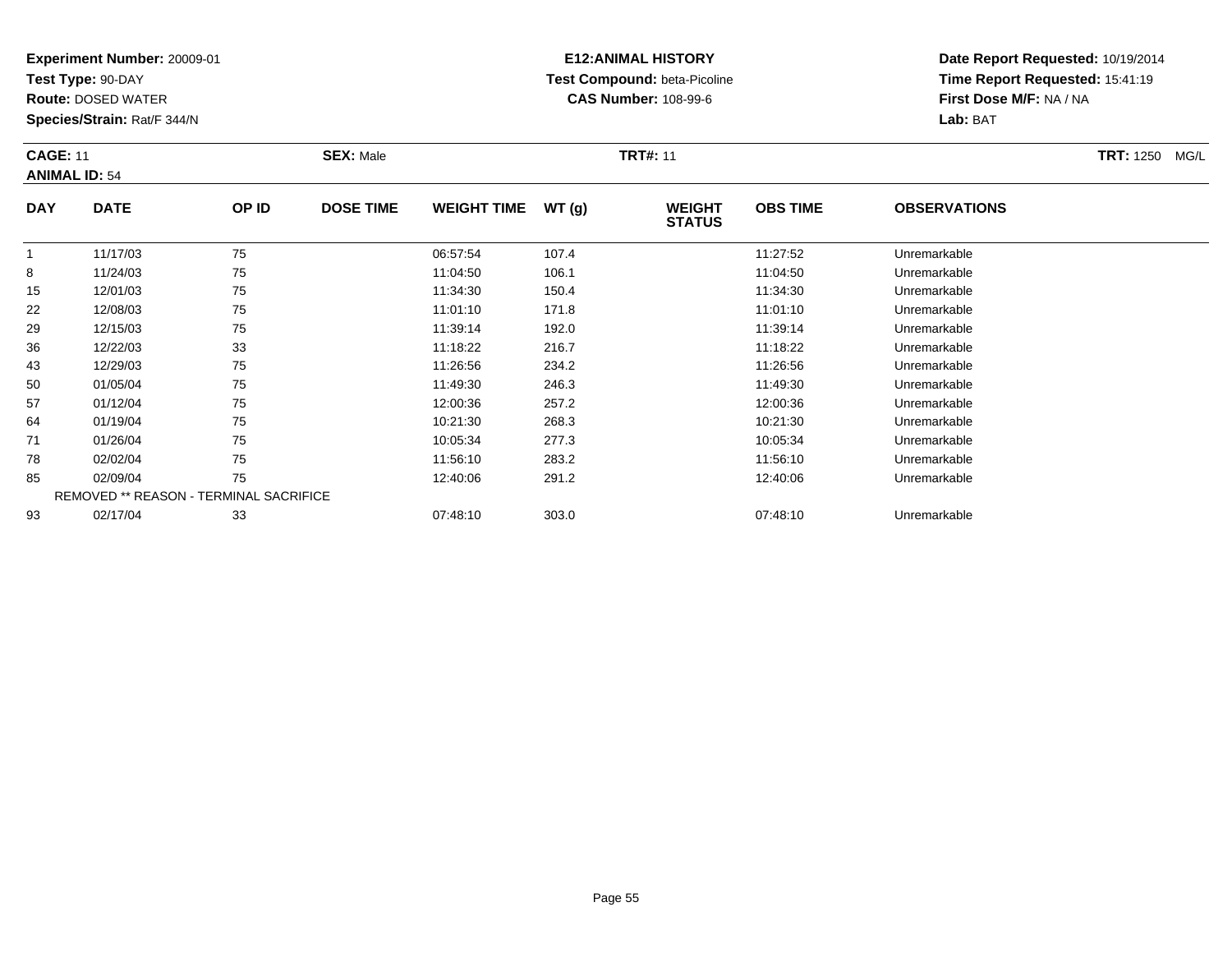**Test Type:** 90-DAY

**Route:** DOSED WATER

**Species/Strain:** Rat/F 344/N

# **E12:ANIMAL HISTORY Test Compound:** beta-Picoline**CAS Number:** 108-99-6

| <b>CAGE: 11</b><br><b>ANIMAL ID: 55</b> |             |       | <b>SEX: Male</b> |                    |       | <b>TRT#: 11</b>                | <b>TRT:</b> 1250 MG/L |                      |  |
|-----------------------------------------|-------------|-------|------------------|--------------------|-------|--------------------------------|-----------------------|----------------------|--|
| <b>DAY</b>                              | <b>DATE</b> | OP ID | <b>DOSE TIME</b> | <b>WEIGHT TIME</b> | WT(q) | <b>WEIGHT</b><br><b>STATUS</b> | <b>OBS TIME</b>       | <b>OBSERVATIONS</b>  |  |
|                                         | 11/17/03    | 75    |                  | 06:57:54           | 100.4 |                                | 11:27:52              | Unremarkable         |  |
| 8                                       | 11/24/03    | 75    |                  | 11:04:50           | 114.8 |                                | 11:04:50              | Unremarkable         |  |
| 15                                      | 12/01/03    | 75    |                  | 11:34:30           | 150.4 |                                | 11:34:30              | Unremarkable         |  |
| ົດດ                                     | 10/00/02    | 75    |                  | 11.01.10           | 477E  |                                | 44.04.40              | <b>Llaramarkahla</b> |  |

| 8  | 11/24/03 | 75                                            | 11:04:50 | 114.8 | 11:04:50 | Unremarkable |
|----|----------|-----------------------------------------------|----------|-------|----------|--------------|
| 15 | 12/01/03 | 75                                            | 11:34:30 | 150.4 | 11:34:30 | Unremarkable |
| 22 | 12/08/03 | 75                                            | 11:01:10 | 177.5 | 11:01:10 | Unremarkable |
| 29 | 12/15/03 | 75                                            | 11:39:14 | 193.4 | 11:39:14 | Unremarkable |
| 36 | 12/22/03 | 33                                            | 11:18:22 | 215.5 | 11:18:22 | Unremarkable |
| 43 | 12/29/03 | 75                                            | 11:26:56 | 232.6 | 11:26:56 | Unremarkable |
| 50 | 01/05/04 | 75                                            | 11:49:30 | 246.4 | 11:49:30 | Unremarkable |
| 57 | 01/12/04 | 75                                            | 12:00:36 | 257.9 | 12:00:36 | Unremarkable |
| 64 | 01/19/04 | 75                                            | 10:21:30 | 259.4 | 10:21:30 | Unremarkable |
| 71 | 01/26/04 | 75                                            | 10:05:34 | 270.9 | 10:05:34 | Unremarkable |
| 78 | 02/02/04 | 75                                            | 11:56:10 | 280.9 | 11:56:10 | Unremarkable |
| 85 | 02/09/04 | 75                                            | 12:40:06 | 287.5 | 12:40:06 | Unremarkable |
|    |          | <b>REMOVED ** REASON - TERMINAL SACRIFICE</b> |          |       |          |              |
| 93 | 02/17/04 | 33                                            | 07:48:10 | 294.2 | 07:48:10 | Unremarkable |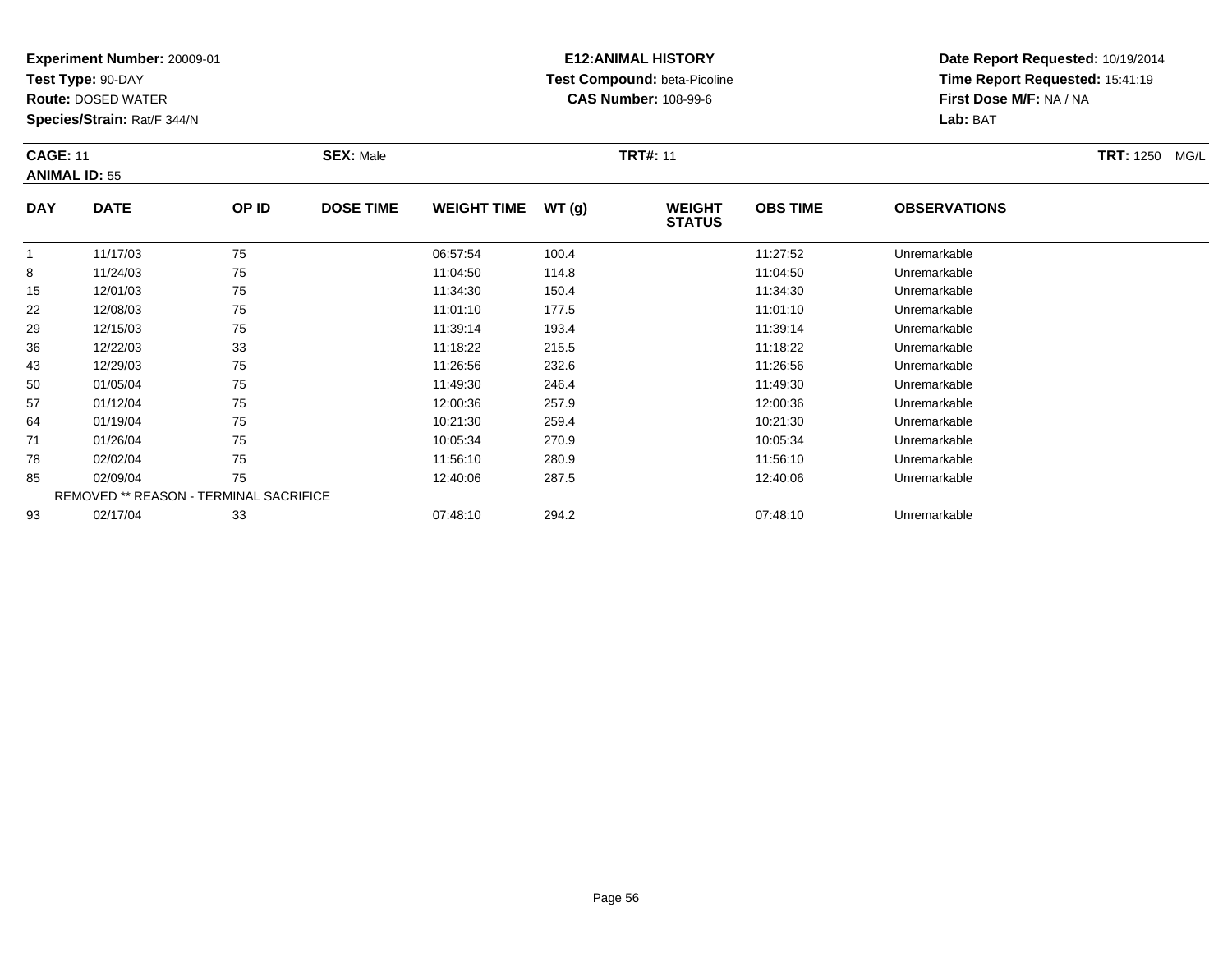**Test Type:** 90-DAY

64

71

78

85

93

**Route:** DOSED WATER

**Species/Strain:** Rat/F 344/N

REMOVED \*\* REASON - TERMINAL SACRIFICE

### **E12:ANIMAL HISTORY Test Compound:** beta-Picoline**CAS Number:** 108-99-6

**Date Report Requested:** 10/19/2014**Time Report Requested:** 15:41:19**First Dose M/F:** NA / NA**Lab:** BAT

| <b>CAGE: 12</b><br><b>ANIMAL ID: 56</b> |             |       | <b>SEX: Male</b> |                    |       | <b>TRT#: 11</b>                | <b>TRT: 1250</b><br>MG/L |                     |  |
|-----------------------------------------|-------------|-------|------------------|--------------------|-------|--------------------------------|--------------------------|---------------------|--|
| <b>DAY</b>                              | <b>DATE</b> | OP ID | <b>DOSE TIME</b> | <b>WEIGHT TIME</b> | WT(g) | <b>WEIGHT</b><br><b>STATUS</b> | <b>OBS TIME</b>          | <b>OBSERVATIONS</b> |  |
|                                         | 11/17/03    | 75    |                  | 07:00:24           | 93.5  |                                | 11:30:08                 | Unremarkable        |  |
| 8                                       | 11/24/03    | 75    |                  | 11:08:22           | 111.3 |                                | 11:08:22                 | Unremarkable        |  |
| 15                                      | 12/01/03    | 75    |                  | 11:38:28           | 140.1 |                                | 11:38:28                 | Unremarkable        |  |
| 22                                      | 12/08/03    | 75    |                  | 11:04:54           | 170.7 |                                | 11:04:54                 | Unremarkable        |  |
| 29                                      | 12/15/03    | 75    |                  | 11:42:48           | 200.0 |                                | 11:42:48                 | Unremarkable        |  |
| 36                                      | 12/22/03    | 33    |                  | 11:21:16           | 221.2 |                                | 11:21:16                 | Unremarkable        |  |
| 43                                      | 12/29/03    | 75    |                  | 11:32:20           | 235.7 |                                | 11:32:20                 | Unremarkable        |  |
| 50                                      | 01/05/04    | 75    |                  | 11:53:50           | 250.3 |                                | 11:53:50                 | Unremarkable        |  |
| 57                                      | 01/12/04    | 75    |                  | 12:04:52           | 258.4 |                                | 12:04:52                 | Unremarkable        |  |

01/19/04 <sup>75</sup> 10:27:00 269.9 10:27:00 Unremarkable

01/26/04 <sup>75</sup> 10:09:26 279.2 10:09:26 Unremarkable

8 02/02/04 75 75 12:01:18 285.1 12:03 13:03 13:01:18 285.1 12:01:18 Dhremarkable

02/09/04 <sup>75</sup> 12:44:58 292.8 12:44:58 Unremarkable

3 02/17/04 33 3 07:51:00 297.7 07:51:00 07:51:00 07:51:00 Dhremarkable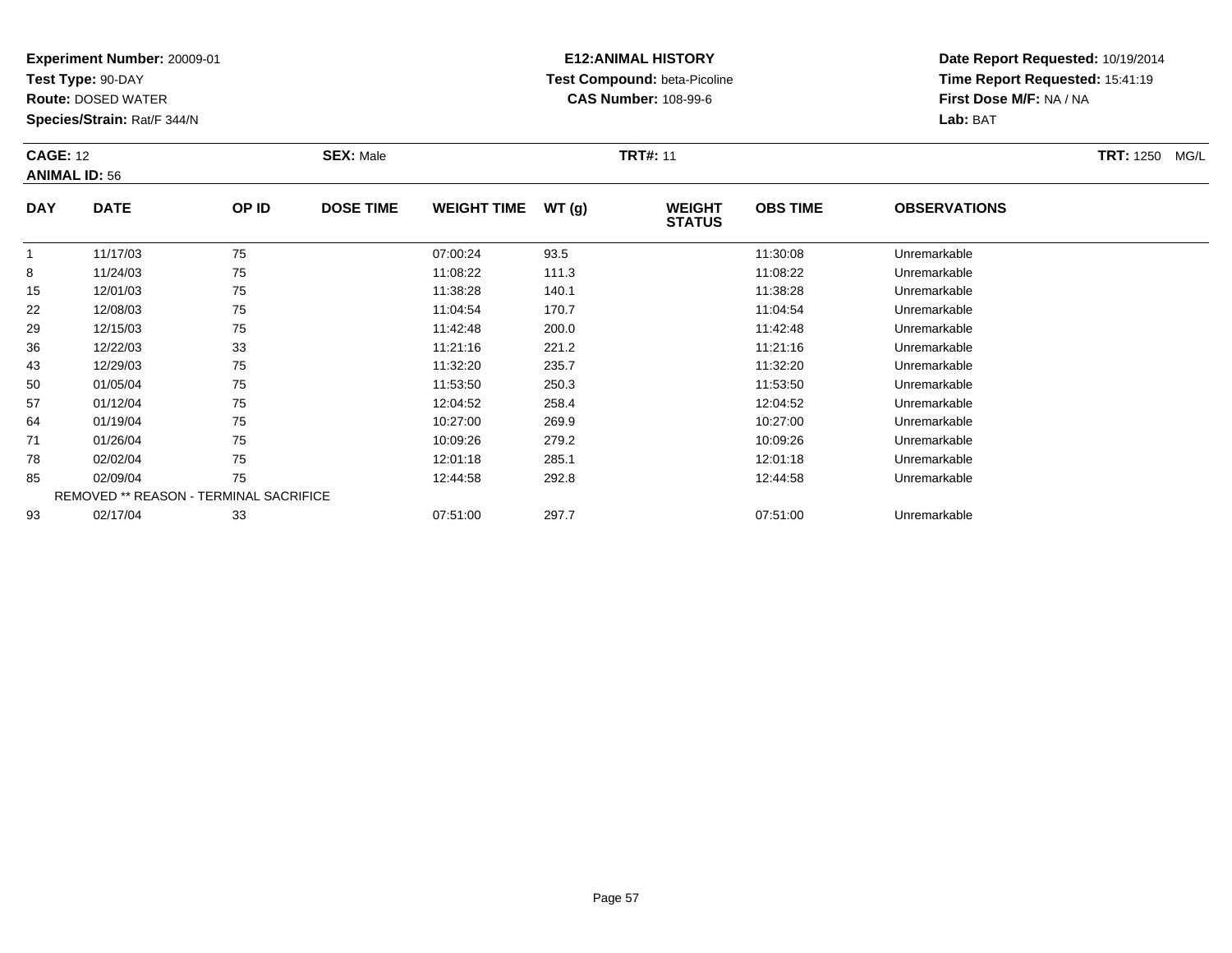**Test Type:** 90-DAY

**Route:** DOSED WATER

**Species/Strain:** Rat/F 344/N

# **E12:ANIMAL HISTORY Test Compound:** beta-Picoline**CAS Number:** 108-99-6

| <b>CAGE: 12</b><br><b>ANIMAL ID: 57</b> |             |       | <b>SEX: Male</b> |                    |       | <b>TRT#: 11</b>                | <b>TRT: 1250</b><br>MG/L |                     |  |
|-----------------------------------------|-------------|-------|------------------|--------------------|-------|--------------------------------|--------------------------|---------------------|--|
| <b>DAY</b>                              | <b>DATE</b> | OP ID | <b>DOSE TIME</b> | <b>WEIGHT TIME</b> | WT(g) | <b>WEIGHT</b><br><b>STATUS</b> | <b>OBS TIME</b>          | <b>OBSERVATIONS</b> |  |
|                                         | 11/17/03    | 75    |                  | 07:00:24           | 108.5 |                                | 11:30:08                 | Unremarkable        |  |
| 8                                       | 11/24/03    | 75    |                  | 11:08:22           | 124.2 |                                | 11:08:22                 | Unremarkable        |  |
| 15                                      | 12/01/03    | 75    |                  | 11:38:28           | 155.2 |                                | 11:38:28                 | Unremarkable        |  |

| 8  | 11/24/03 | 75                                            | 11:08:22 | 124.2 | 11:08:22 | Unremarkable |  |
|----|----------|-----------------------------------------------|----------|-------|----------|--------------|--|
| 15 | 12/01/03 | 75                                            | 11:38:28 | 155.2 | 11:38:28 | Unremarkable |  |
| 22 | 12/08/03 | 75                                            | 11:04:54 | 176.8 | 11:04:54 | Unremarkable |  |
| 29 | 12/15/03 | 75                                            | 11:42:48 | 200.5 | 11:42:48 | Unremarkable |  |
| 36 | 12/22/03 | 33                                            | 11:21:16 | 221.4 | 11:21:16 | Unremarkable |  |
| 43 | 12/29/03 | 75                                            | 11:32:20 | 224.7 | 11:32:20 | Unremarkable |  |
| 50 | 01/05/04 | 75                                            | 11:53:50 | 248.2 | 11:53:50 | Unremarkable |  |
| 57 | 01/12/04 | 75                                            | 12:04:52 | 249.6 | 12:04:52 | Unremarkable |  |
| 64 | 01/19/04 | 75                                            | 10:27:00 | 269.3 | 10:27:00 | Unremarkable |  |
| 71 | 01/26/04 | 75                                            | 10:09:26 | 289.5 | 10:09:26 | Unremarkable |  |
| 78 | 02/02/04 | 75                                            | 12:01:18 | 291.4 | 12:01:18 | Unremarkable |  |
| 85 | 02/09/04 | 75                                            | 12:44:58 | 305.8 | 12:44:58 | Unremarkable |  |
|    |          | <b>REMOVED ** REASON - TERMINAL SACRIFICE</b> |          |       |          |              |  |
| 93 | 02/17/04 | 33                                            | 07:51:00 | 317.3 | 07:51:00 | Unremarkable |  |
|    |          |                                               |          |       |          |              |  |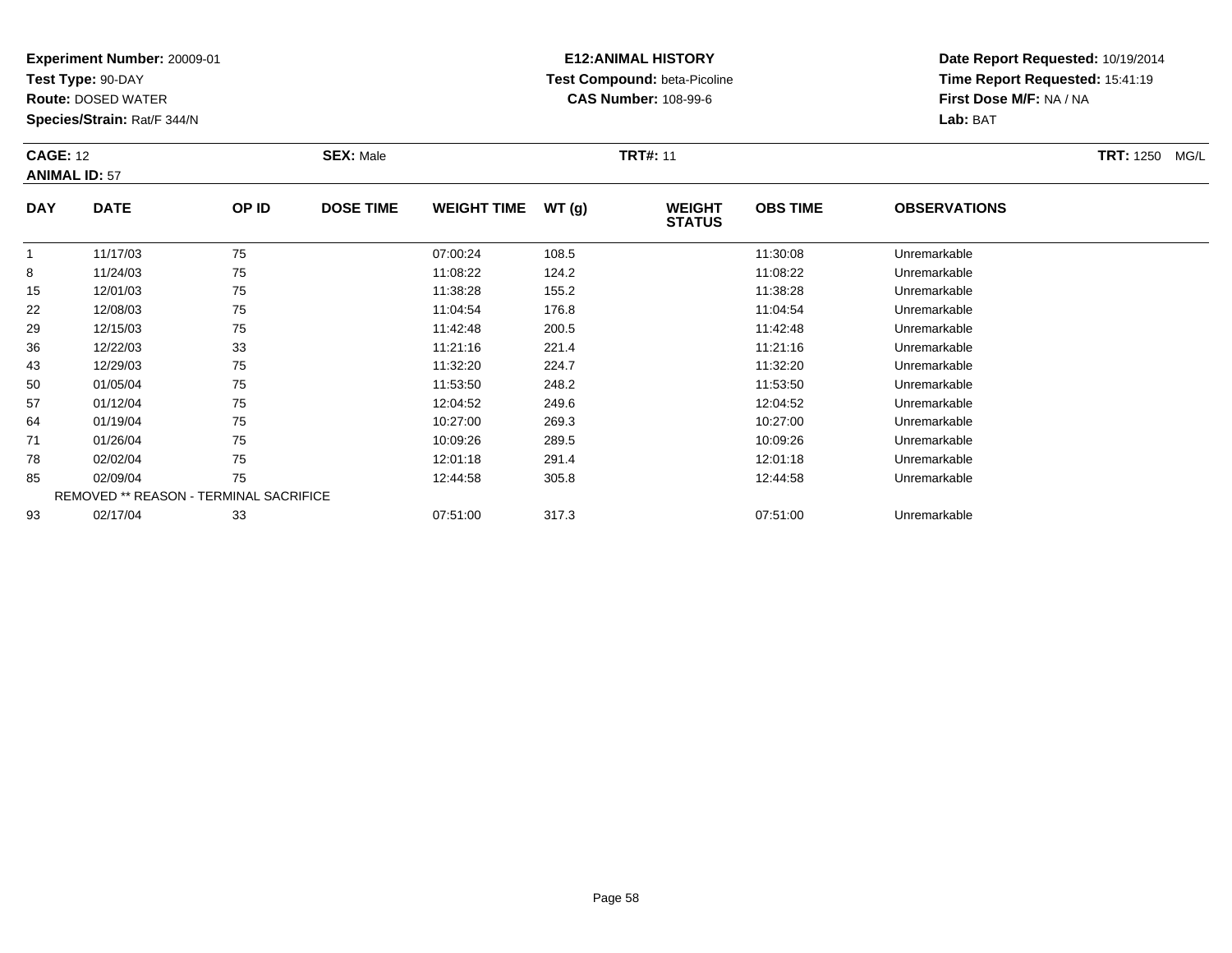**Test Type:** 90-DAY

57

64

71

78

85

93

**Route:** DOSED WATER

**Species/Strain:** Rat/F 344/N

REMOVED \*\* REASON - TERMINAL SACRIFICE

### **E12:ANIMAL HISTORY Test Compound:** beta-Picoline**CAS Number:** 108-99-6

**Date Report Requested:** 10/19/2014**Time Report Requested:** 15:41:19**First Dose M/F:** NA / NA**Lab:** BAT

| <b>CAGE: 12</b><br><b>ANIMAL ID: 58</b> |             |       | <b>SEX: Male</b> |                    |       | <b>TRT#: 11</b>                | <b>TRT: 1250</b><br>MG/L |                     |  |
|-----------------------------------------|-------------|-------|------------------|--------------------|-------|--------------------------------|--------------------------|---------------------|--|
| <b>DAY</b>                              | <b>DATE</b> | OP ID | <b>DOSE TIME</b> | <b>WEIGHT TIME</b> | WT(g) | <b>WEIGHT</b><br><b>STATUS</b> | <b>OBS TIME</b>          | <b>OBSERVATIONS</b> |  |
|                                         | 11/17/03    | 75    |                  | 07:00:24           | 109.3 |                                | 11:30:08                 | Unremarkable        |  |
| 8                                       | 11/24/03    | 75    |                  | 11:08:22           | 123.6 |                                | 11:08:22                 | Unremarkable        |  |
| 15                                      | 12/01/03    | 75    |                  | 11:38:28           | 152.2 |                                | 11:38:28                 | Unremarkable        |  |
| 22                                      | 12/08/03    | 75    |                  | 11:04:54           | 174.9 |                                | 11:04:54                 | Unremarkable        |  |
| 29                                      | 12/15/03    | 75    |                  | 11:42:48           | 199.7 |                                | 11:42:48                 | Unremarkable        |  |
| 36                                      | 12/22/03    | 33    |                  | 11:21:16           | 211.7 |                                | 11:21:16                 | Unremarkable        |  |
| 43                                      | 12/29/03    | 75    |                  | 11:32:20           | 227.2 |                                | 11:32:20                 | Unremarkable        |  |
| 50                                      | 01/05/04    | 75    |                  | 11:53:50           | 241.1 |                                | 11:53:50                 | Unremarkable        |  |

01/12/04 <sup>75</sup> 12:04:52 251.4 12:04:52 Unremarkable

01/19/04 <sup>75</sup> 10:27:00 264.0 10:27:00 Unremarkable

01/26/04 <sup>75</sup> 10:09:26 276.0 10:09:26 Unremarkable

02/02/04 <sup>75</sup> 12:01:18 278.6 12:01:18 Unremarkable

02/09/04 <sup>75</sup> 12:44:58 288.8 12:44:58 Unremarkable

02/17/04 <sup>33</sup> 07:51:00 297.5 07:51:00 Unremarkable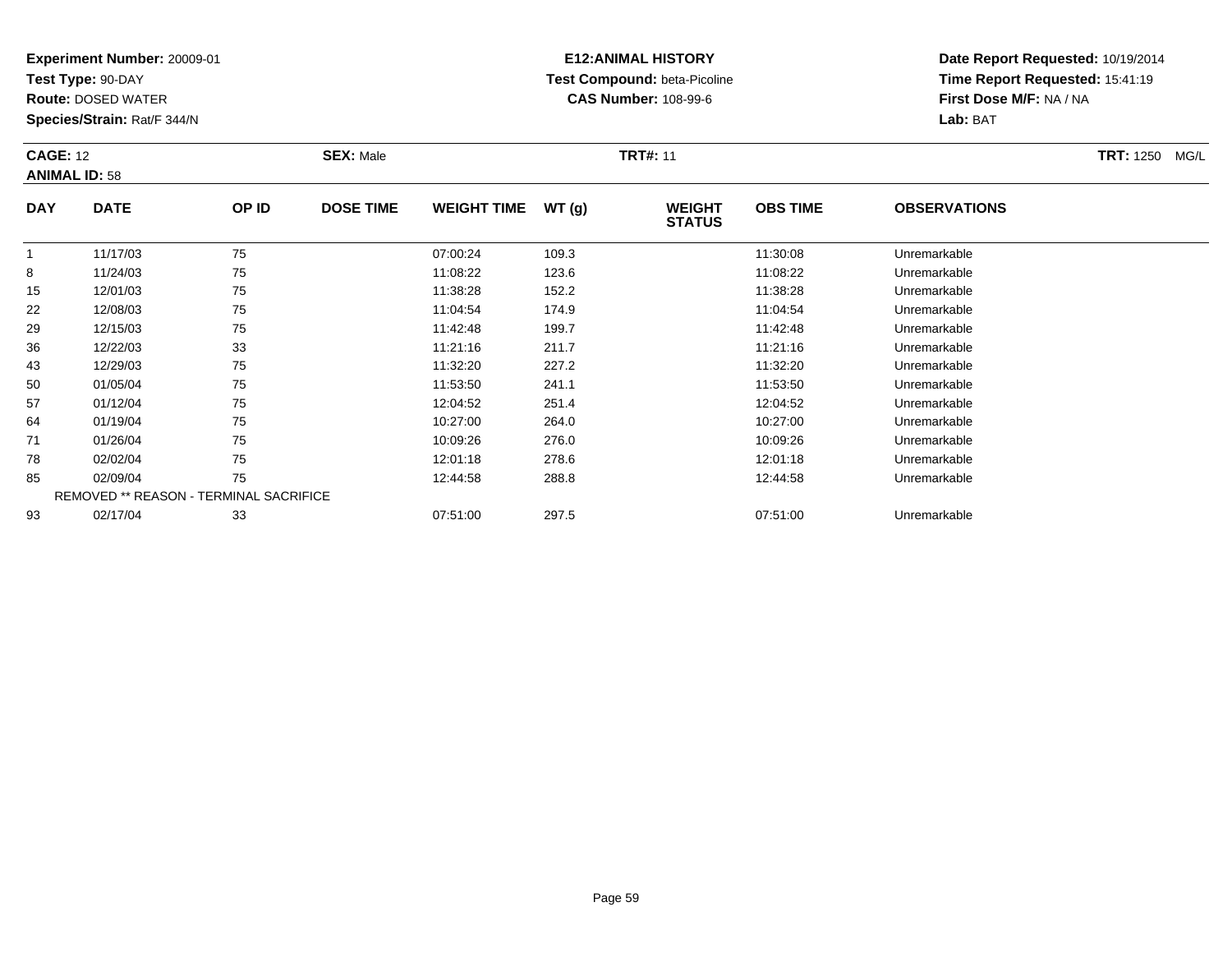**Test Type:** 90-DAY

85

93

**Route:** DOSED WATER

**Species/Strain:** Rat/F 344/N

REMOVED \*\* REASON - TERMINAL SACRIFICE

### **E12:ANIMAL HISTORY Test Compound:** beta-Picoline**CAS Number:** 108-99-6

**Date Report Requested:** 10/19/2014**Time Report Requested:** 15:41:19**First Dose M/F:** NA / NA**Lab:** BAT

| <b>CAGE: 12</b><br><b>ANIMAL ID: 59</b> |             |       | <b>SEX: Male</b> |                    | <b>TRT#: 11</b> |                                |                 |                     | <b>TRT: 1250</b><br>MG/L |
|-----------------------------------------|-------------|-------|------------------|--------------------|-----------------|--------------------------------|-----------------|---------------------|--------------------------|
| <b>DAY</b>                              | <b>DATE</b> | OP ID | <b>DOSE TIME</b> | <b>WEIGHT TIME</b> | WT(g)           | <b>WEIGHT</b><br><b>STATUS</b> | <b>OBS TIME</b> | <b>OBSERVATIONS</b> |                          |
|                                         | 11/17/03    | 75    |                  | 07:00:24           | 104.5           |                                | 11:30:08        | Unremarkable        |                          |
| 8                                       | 11/24/03    | 75    |                  | 11:08:22           | 126.8           |                                | 11:08:22        | Unremarkable        |                          |
| 15                                      | 12/01/03    | 75    |                  | 11:38:28           | 159.0           |                                | 11:38:28        | Unremarkable        |                          |
| 22                                      | 12/08/03    | 75    |                  | 11:04:54           | 188.2           |                                | 11:04:54        | Unremarkable        |                          |
| 29                                      | 12/15/03    | 75    |                  | 11:42:48           | 209.5           |                                | 11:42:48        | Unremarkable        |                          |
| 36                                      | 12/22/03    | 33    |                  | 11:21:16           | 225.6           |                                | 11:21:16        | Unremarkable        |                          |
| 43                                      | 12/29/03    | 75    |                  | 11:32:20           | 238.3           |                                | 11:32:20        | Unremarkable        |                          |
| 50                                      | 01/05/04    | 75    |                  | 11:53:50           | 252.8           |                                | 11:53:50        | Unremarkable        |                          |
| 57                                      | 01/12/04    | 75    |                  | 12:04:52           | 261.8           |                                | 12:04:52        | Unremarkable        |                          |
| 64                                      | 01/19/04    | 75    |                  | 10:27:00           | 278.1           |                                | 10:27:00        | Unremarkable        |                          |
| 71                                      | 01/26/04    | 75    |                  | 10:09:26           | 290.7           |                                | 10:09:26        | Unremarkable        |                          |
| 78                                      | 02/02/04    | 75    |                  | 12:01:18           | 296.3           |                                | 12:01:18        | Unremarkable        |                          |

02/02/04 <sup>75</sup> 12:01:18 296.3 12:01:18 Unremarkable

02/09/04 <sup>75</sup> 12:44:58 306.2 12:44:58 Unremarkable

02/17/04 <sup>33</sup> 07:51:00 319.4 07:51:00 Unremarkable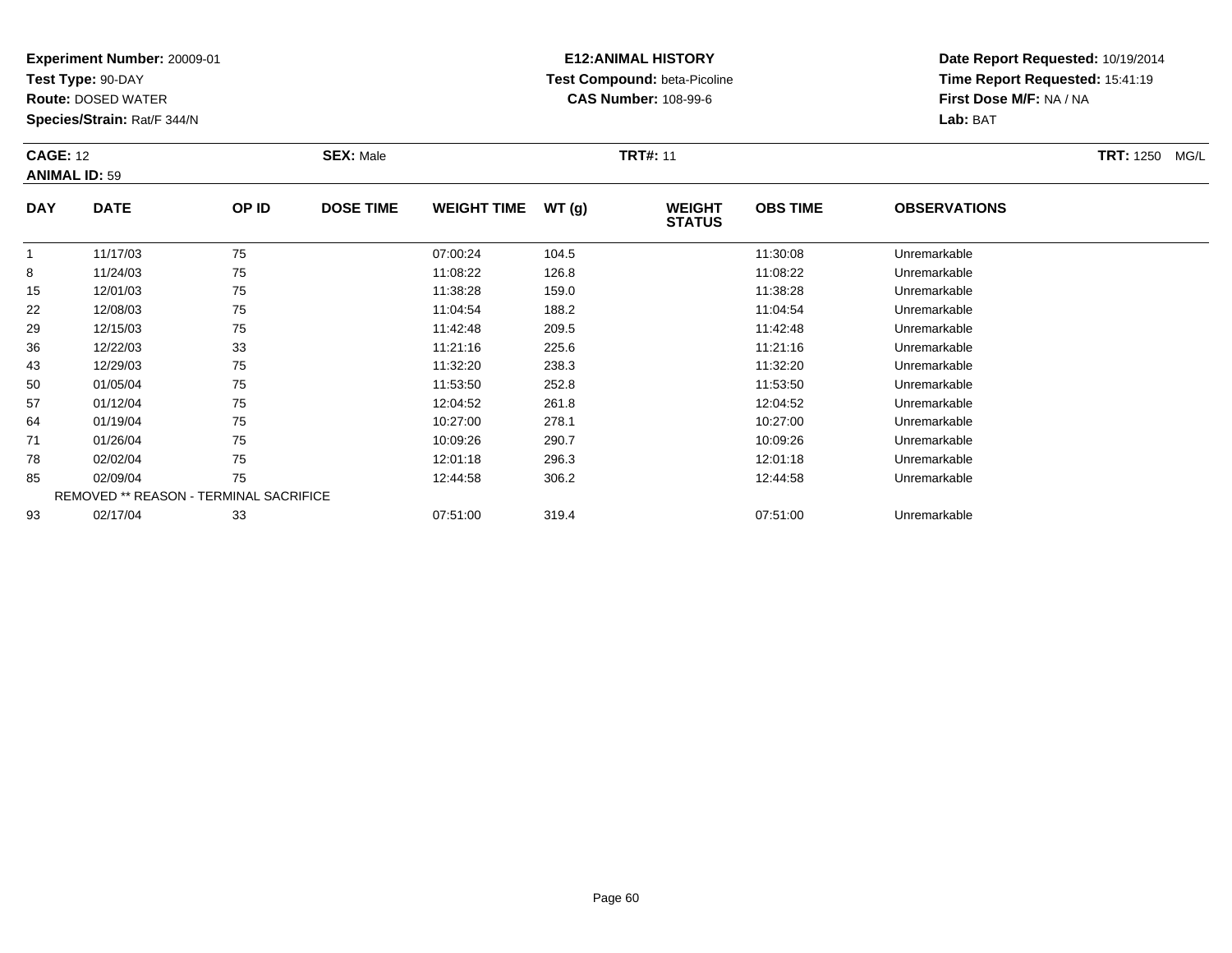**Test Type:** 90-DAY

43

50

57

64

71

78

85

93

**Route:** DOSED WATER

**Species/Strain:** Rat/F 344/N

### **E12:ANIMAL HISTORY Test Compound:** beta-Picoline**CAS Number:** 108-99-6

**Date Report Requested:** 10/19/2014**Time Report Requested:** 15:41:19**First Dose M/F:** NA / NA**Lab:** BAT

| <b>CAGE: 12</b><br><b>ANIMAL ID: 60</b> |             |       | <b>SEX: Male</b> |                    |       | <b>TRT#: 11</b>                |                 |                     | <b>TRT: 1250</b><br>MG/L |
|-----------------------------------------|-------------|-------|------------------|--------------------|-------|--------------------------------|-----------------|---------------------|--------------------------|
| <b>DAY</b>                              | <b>DATE</b> | OP ID | <b>DOSE TIME</b> | <b>WEIGHT TIME</b> | WT(g) | <b>WEIGHT</b><br><b>STATUS</b> | <b>OBS TIME</b> | <b>OBSERVATIONS</b> |                          |
|                                         | 11/17/03    | 75    |                  | 07:00:24           | 93.2  |                                | 11:30:08        | Unremarkable        |                          |
| 8                                       | 11/24/03    | 75    |                  | 11:08:22           | 111.0 |                                | 11:08:22        | Unremarkable        |                          |
| 15                                      | 12/01/03    | 75    |                  | 11:38:28           | 132.4 |                                | 11:38:28        | Unremarkable        |                          |
| 22                                      | 12/08/03    | 75    |                  | 11:04:54           | 154.3 |                                | 11:04:54        | Unremarkable        |                          |
| 29                                      | 12/15/03    | 75    |                  | 11:42:48           | 173.8 |                                | 11:42:48        | Unremarkable        |                          |
| 36                                      | 12/22/03    | 33    |                  | 11:21:16           | 189.5 |                                | 11:21:16        | Unremarkable        |                          |

| 01/26/04 | 75                                     | 10:09:26 | 248.2 | 10:09:26 | Unremarkable |
|----------|----------------------------------------|----------|-------|----------|--------------|
| 02/02/04 | 75                                     | 12:01:18 | 252.5 | 12:01:18 | Unremarkable |
| 02/09/04 | 75                                     | 12:44:58 | 259.2 | 12:44:58 | Unremarkable |
|          | REMOVED ** REASON - TERMINAL SACRIFICE |          |       |          |              |
| 02/17/04 | 33                                     | 07:51:00 | 265.2 | 07:51:00 | Unremarkable |

12/29/03 <sup>75</sup> 11:32:20 191.8 11:32:20 Unremarkable

0 01/05/04 75 75 11:53:50 212.4 121.53.50 11:53:50 Dhremarkable

01/12/04 <sup>75</sup> 12:04:52 221.6 12:04:52 Unremarkable

01/19/04 <sup>75</sup> 10:27:00 236.8 10:27:00 Unremarkable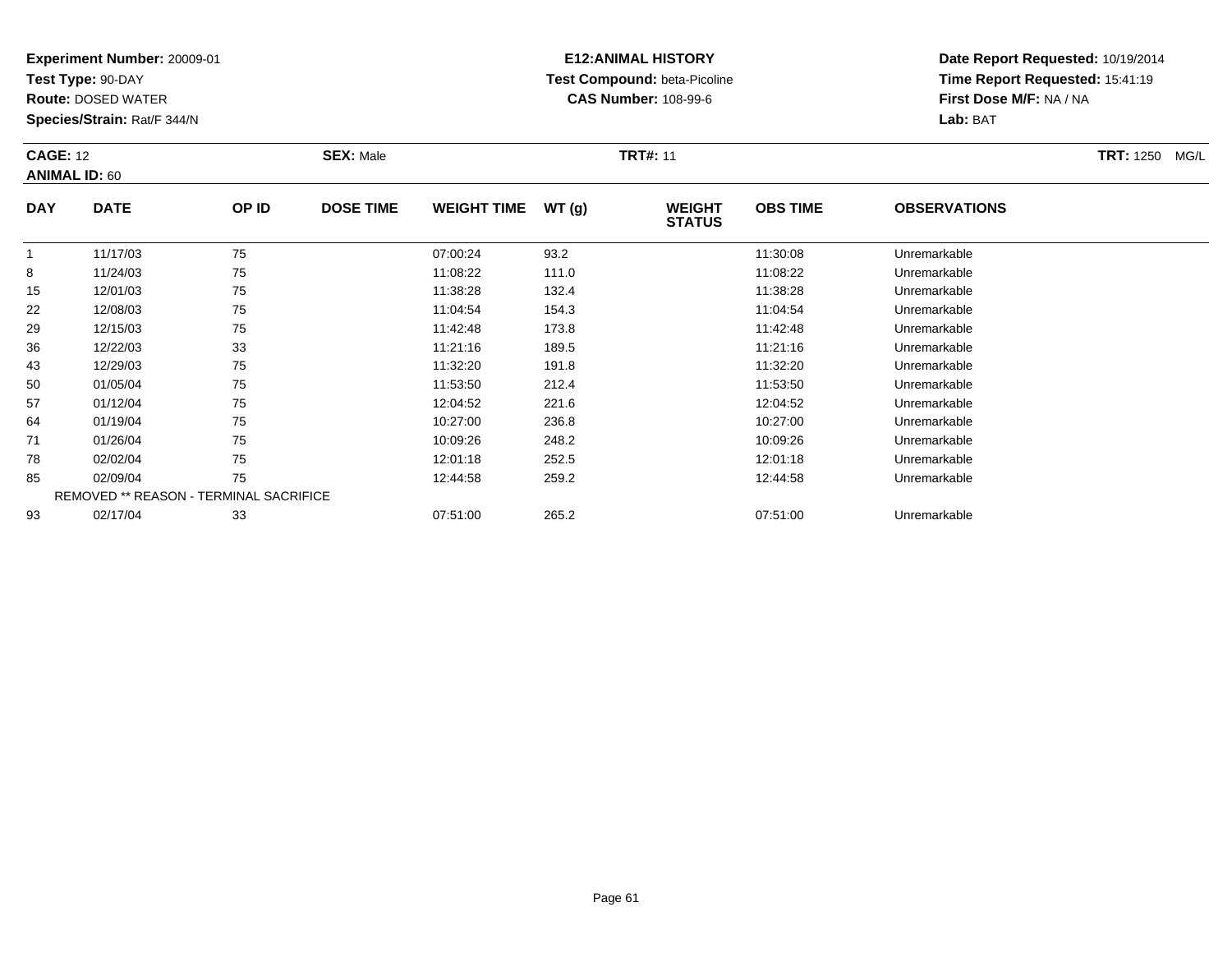**Test Type:** 90-DAY

**Route:** DOSED WATER

**Species/Strain:** Rat/F 344/N

# **E12:ANIMAL HISTORY Test Compound:** beta-Picoline**CAS Number:** 108-99-6

|            | <b>CAGE: 13</b><br><b>ANIMAL ID: 61</b>       |       | <b>SEX: Female</b> |                    |       | <b>TRT#: 2</b>                 | TRT: 0<br>MG/L  |                     |  |
|------------|-----------------------------------------------|-------|--------------------|--------------------|-------|--------------------------------|-----------------|---------------------|--|
| <b>DAY</b> | <b>DATE</b>                                   | OP ID | <b>DOSE TIME</b>   | <b>WEIGHT TIME</b> | WT(g) | <b>WEIGHT</b><br><b>STATUS</b> | <b>OBS TIME</b> | <b>OBSERVATIONS</b> |  |
|            | 11/18/03                                      | 75    |                    | 06:45:32           | 89.6  |                                | 10:23:02        | Unremarkable        |  |
| 8          | 11/25/03                                      | 75    |                    | 13:27:34           | 113.6 |                                | 13:27:34        | Unremarkable        |  |
| 15         | 12/02/03                                      | 33    |                    | 11:00:46           | 129.8 |                                | 11:00:46        | Unremarkable        |  |
| 22         | 12/09/03                                      | 75    |                    | 12:44:32           | 143.5 |                                | 12:44:32        | Unremarkable        |  |
| 29         | 12/16/03                                      | 75    |                    | 12:03:48           | 159.1 |                                | 12:03:48        | Unremarkable        |  |
| 36         | 12/23/03                                      | 33    |                    | 10:22:56           | 167.3 |                                | 10:22:56        | Unremarkable        |  |
| 43         | 12/30/03                                      | 75    |                    | 11:30:30           | 177.8 |                                | 11:30:30        | Unremarkable        |  |
| 50         | 01/06/04                                      | 75    |                    | 13:01:34           | 184.6 |                                | 13:01:34        | Unremarkable        |  |
| 57         | 01/13/04                                      | 75    |                    | 11:33:08           | 188.9 |                                | 11:33:08        | Unremarkable        |  |
| 64         | 01/20/04                                      | 75    |                    | 12:21:56           | 197.6 |                                | 12:21:56        | Unremarkable        |  |
| 71         | 01/27/04                                      | 75    |                    | 13:09:08           | 198.6 |                                | 13:09:08        | Unremarkable        |  |
| 78         | 02/03/04                                      | 75    |                    | 11:44:00           | 204.4 |                                | 11:44:00        | Unremarkable        |  |
| 85         | 02/10/04                                      | 102   |                    | 10:55:20           | 214.0 |                                | 10:55:20        | Unremarkable        |  |
|            | <b>REMOVED ** REASON - TERMINAL SACRIFICE</b> |       |                    |                    |       |                                |                 |                     |  |
| 93         | 02/18/04                                      | 33    |                    | 07:50:44           | 223.8 |                                | 07:50:44        | Unremarkable        |  |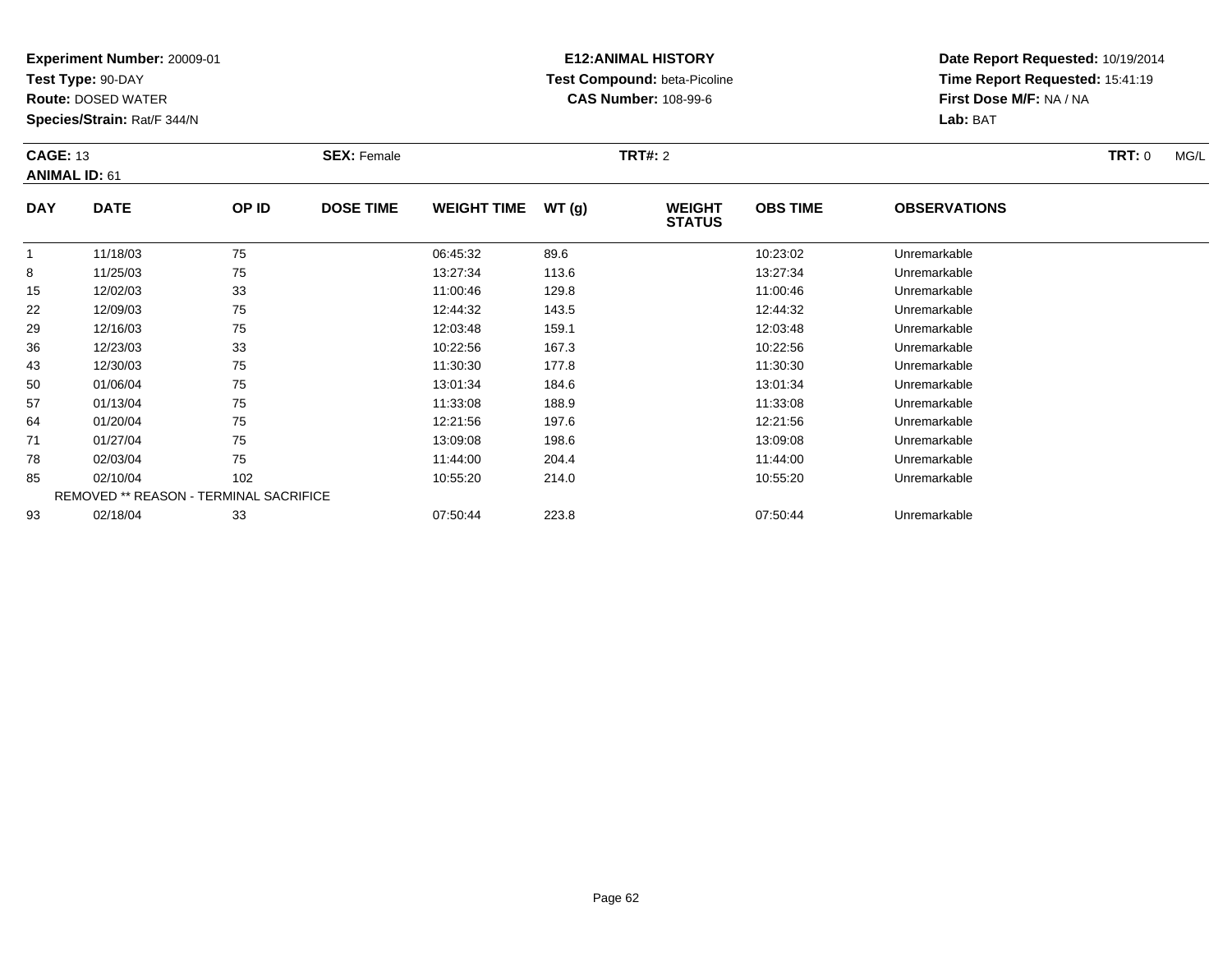**Test Type:** 90-DAY

**Route:** DOSED WATER

**Species/Strain:** Rat/F 344/N

# **E12:ANIMAL HISTORY Test Compound:** beta-Picoline**CAS Number:** 108-99-6

|            | <b>CAGE: 13</b><br><b>ANIMAL ID: 62</b>       |       | <b>SEX: Female</b> |                    |       | <b>TRT#: 2</b>                 | TRT: 0<br>MG/L  |                     |  |
|------------|-----------------------------------------------|-------|--------------------|--------------------|-------|--------------------------------|-----------------|---------------------|--|
| <b>DAY</b> | <b>DATE</b>                                   | OP ID | <b>DOSE TIME</b>   | <b>WEIGHT TIME</b> | WT(g) | <b>WEIGHT</b><br><b>STATUS</b> | <b>OBS TIME</b> | <b>OBSERVATIONS</b> |  |
|            | 11/18/03                                      | 75    |                    | 06:45:32           | 98.4  |                                | 10:23:02        | Unremarkable        |  |
| 8          | 11/25/03                                      | 75    |                    | 13:27:34           | 115.0 |                                | 13:27:34        | Unremarkable        |  |
| 15         | 12/02/03                                      | 33    |                    | 11:00:46           | 134.5 |                                | 11:00:46        | Unremarkable        |  |
| 22         | 12/09/03                                      | 75    |                    | 12:44:32           | 145.5 |                                | 12:44:32        | Unremarkable        |  |
| 29         | 12/16/03                                      | 75    |                    | 12:03:48           | 158.5 |                                | 12:03:48        | Unremarkable        |  |
| 36         | 12/23/03                                      | 33    |                    | 10:22:56           | 170.3 |                                | 10:22:56        | Unremarkable        |  |
| 43         | 12/30/03                                      | 75    |                    | 11:30:30           | 178.4 |                                | 11:30:30        | Unremarkable        |  |
| 50         | 01/06/04                                      | 75    |                    | 13:01:34           | 187.7 |                                | 13:01:34        | Unremarkable        |  |
| 57         | 01/13/04                                      | 75    |                    | 11:33:08           | 188.7 |                                | 11:33:08        | Unremarkable        |  |
| 64         | 01/20/04                                      | 75    |                    | 12:21:56           | 193.1 |                                | 12:21:56        | Unremarkable        |  |
| 71         | 01/27/04                                      | 75    |                    | 13:09:08           | 194.9 |                                | 13:09:08        | Unremarkable        |  |
| 78         | 02/03/04                                      | 75    |                    | 11:44:00           | 200.1 |                                | 11:44:00        | Unremarkable        |  |
| 85         | 02/10/04                                      | 102   |                    | 10:55:20           | 205.2 |                                | 10:55:20        | Unremarkable        |  |
|            | <b>REMOVED ** REASON - TERMINAL SACRIFICE</b> |       |                    |                    |       |                                |                 |                     |  |
| 93         | 02/18/04                                      | 33    |                    | 07:50:44           | 211.7 |                                | 07:50:44        | Unremarkable        |  |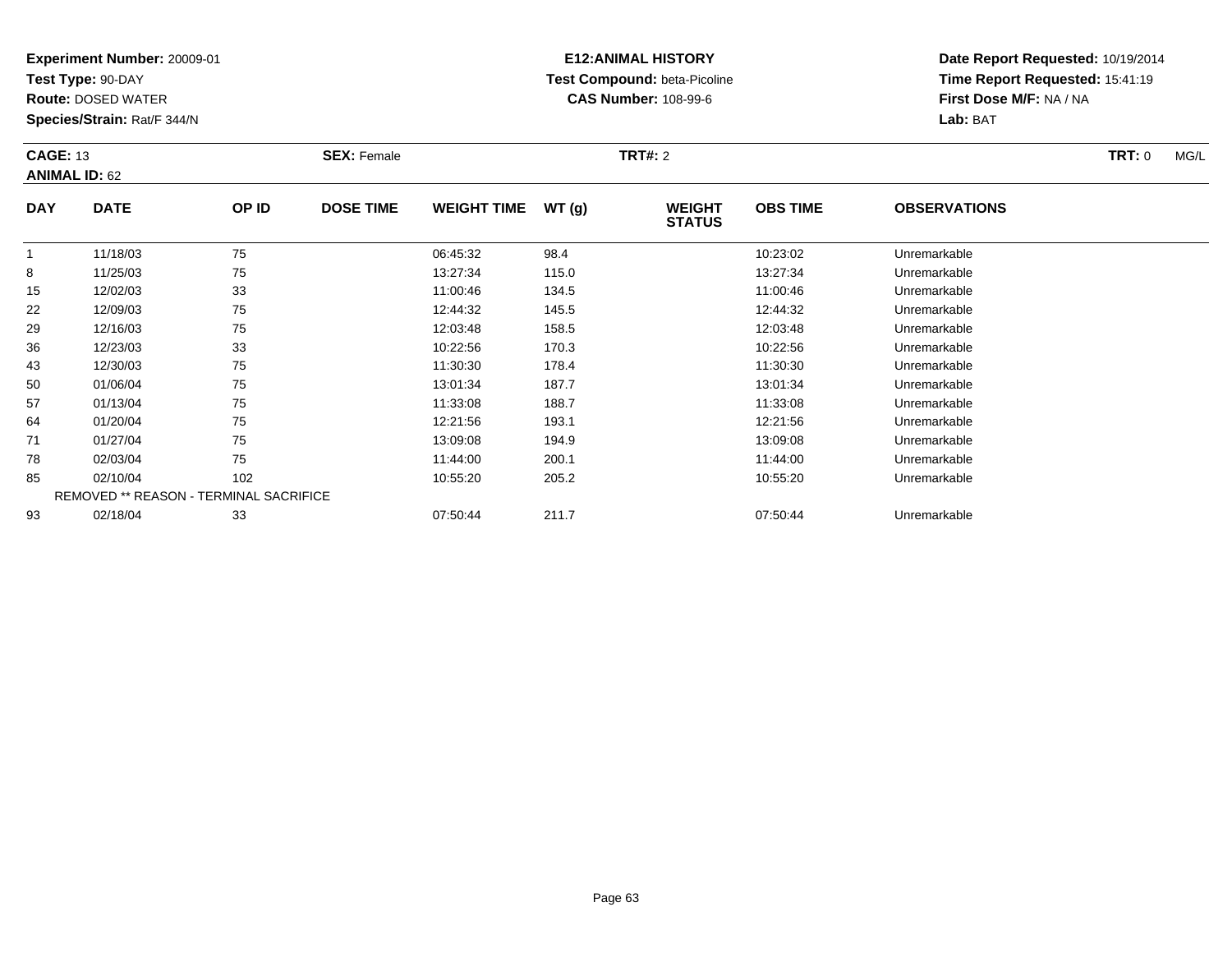**Test Type:** 90-DAY

**Route:** DOSED WATER

**Species/Strain:** Rat/F 344/N

# **E12:ANIMAL HISTORY Test Compound:** beta-Picoline**CAS Number:** 108-99-6

|            | <b>CAGE: 13</b><br><b>ANIMAL ID: 63</b> |       | <b>SEX: Female</b> |                    |       | <b>TRT#: 2</b>                 |                 |                     |  |  |  |
|------------|-----------------------------------------|-------|--------------------|--------------------|-------|--------------------------------|-----------------|---------------------|--|--|--|
| <b>DAY</b> | <b>DATE</b>                             | OP ID | <b>DOSE TIME</b>   | <b>WEIGHT TIME</b> | WT(g) | <b>WEIGHT</b><br><b>STATUS</b> | <b>OBS TIME</b> | <b>OBSERVATIONS</b> |  |  |  |
|            | 11/18/03                                | 75    |                    | 06:45:32           | 96.8  |                                | 10:23:02        | Unremarkable        |  |  |  |
| 8          | 11/25/03                                | 75    |                    | 13:27:34           | 117.7 |                                | 13:27:34        | Unremarkable        |  |  |  |
| 15         | 12/02/03                                | 33    |                    | 11:00:46           | 138.2 |                                | 11:00:46        | Unremarkable        |  |  |  |
| 22         | 12/09/03                                | 75    |                    | 12:44:32           | 149.1 |                                | 12:44:32        | Unremarkable        |  |  |  |
| 29         | 12/16/03                                | 75    |                    | 12:03:48           | 169.1 |                                | 12:03:48        | Unremarkable        |  |  |  |
| 36         | 12/23/03                                | 33    |                    | 10:22:56           | 182.4 |                                | 10:22:56        | Unremarkable        |  |  |  |
| 43         | 12/30/03                                | 75    |                    | 11:30:30           | 186.9 |                                | 11:30:30        | Unremarkable        |  |  |  |
| 50         | 01/06/04                                | 75    |                    | 13:01:34           | 196.0 |                                | 13:01:34        | Unremarkable        |  |  |  |
| 57         | 01/13/04                                | 75    |                    | 11:33:08           | 196.8 |                                | 11:33:08        | Unremarkable        |  |  |  |
| 64         | 01/20/04                                | 75    |                    | 12:21:56           | 198.9 |                                | 12:21:56        | Unremarkable        |  |  |  |
| 71         | 01/27/04                                | 75    |                    | 13:09:08           | 198.2 |                                | 13:09:08        | Unremarkable        |  |  |  |
| 78         | 02/03/04                                | 75    |                    | 11:44:00           | 204.9 |                                | 11:44:00        | Unremarkable        |  |  |  |
| 85         | 02/10/04                                | 102   |                    | 10:55:20           | 214.2 |                                | 10:55:20        | Unremarkable        |  |  |  |
|            | REMOVED ** REASON - TERMINAL SACRIFICE  |       |                    |                    |       |                                |                 |                     |  |  |  |
| 93         | 02/18/04                                | 33    |                    | 07:50:44           | 229.4 |                                | 07:50:44        | Unremarkable        |  |  |  |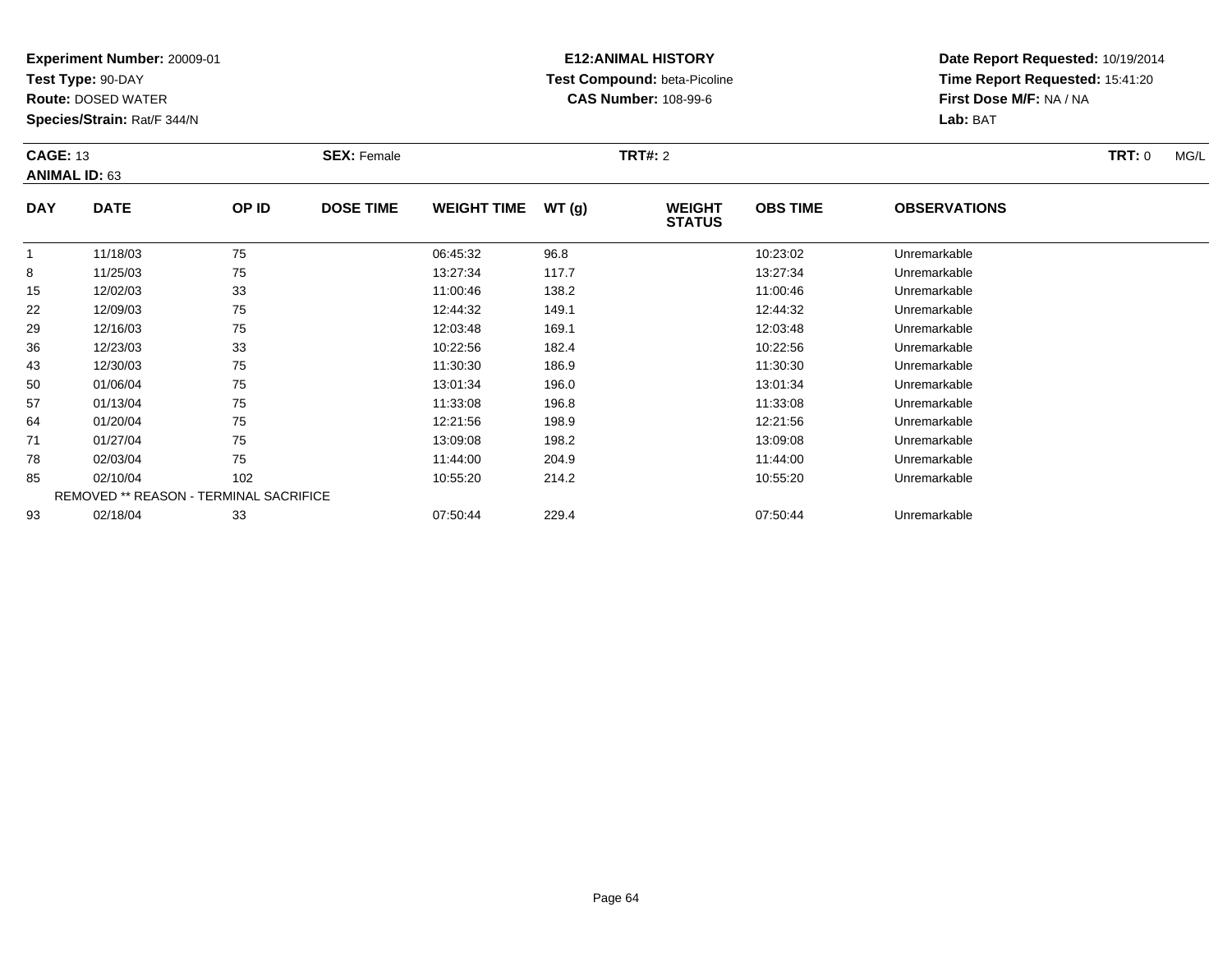**Test Type:** 90-DAY

**Route:** DOSED WATER

**Species/Strain:** Rat/F 344/N

# **E12:ANIMAL HISTORY Test Compound:** beta-Picoline**CAS Number:** 108-99-6

|              | <b>CAGE: 13</b><br><b>ANIMAL ID: 64</b> |       | <b>SEX: Female</b> |                    |       | <b>TRT#: 2</b>                 |                 | <b>TRT: 0</b><br>MG/L |  |
|--------------|-----------------------------------------|-------|--------------------|--------------------|-------|--------------------------------|-----------------|-----------------------|--|
| <b>DAY</b>   | <b>DATE</b>                             | OP ID | <b>DOSE TIME</b>   | <b>WEIGHT TIME</b> | WT(g) | <b>WEIGHT</b><br><b>STATUS</b> | <b>OBS TIME</b> | <b>OBSERVATIONS</b>   |  |
| $\mathbf{1}$ | 11/18/03                                | 75    |                    | 06:45:32           | 93.5  |                                | 10:23:02        | Unremarkable          |  |
| 8            | 11/25/03                                | 75    |                    | 13:27:34           | 109.6 |                                | 13:27:34        | Unremarkable          |  |
| 15           | 12/02/03                                | 33    |                    | 11:00:46           | 129.2 |                                | 11:00:46        | Unremarkable          |  |
| 22           | 12/09/03                                | 75    |                    | 12:44:32           | 136.8 |                                | 12:44:32        | Unremarkable          |  |
| 29           | 12/16/03                                | 75    |                    | 12:03:48           | 148.6 |                                | 12:03:48        | Unremarkable          |  |
| 36           | 12/23/03                                | 33    |                    | 10:22:56           | 158.7 |                                | 10:22:56        | Unremarkable          |  |
| 43           | 12/30/03                                | 75    |                    | 11:30:30           | 166.3 |                                | 11:30:30        | Unremarkable          |  |
| 50           | 01/06/04                                | 75    |                    | 13:01:34           | 175.3 |                                | 13:01:34        | Unremarkable          |  |
| 57           | 01/13/04                                | 75    |                    | 11:33:08           | 180.1 |                                | 11:33:08        | Unremarkable          |  |
| 64           | 01/20/04                                | 75    |                    | 12:21:56           | 182.3 |                                | 12:21:56        | Unremarkable          |  |
| 71           | 01/27/04                                | 75    |                    | 13:09:08           | 182.9 |                                | 13:09:08        | Unremarkable          |  |
| 78           | 02/03/04                                | 75    |                    | 11:44:00           | 186.6 |                                | 11:44:00        | Unremarkable          |  |
| 85           | 02/10/04                                | 102   |                    | 10:55:20           | 190.7 |                                | 10:55:20        | Unremarkable          |  |
|              | REMOVED ** REASON - TERMINAL SACRIFICE  |       |                    |                    |       |                                |                 |                       |  |
| 93           | 02/18/04                                | 33    |                    | 07:50:44           | 191.4 |                                | 07:50:44        | Unremarkable          |  |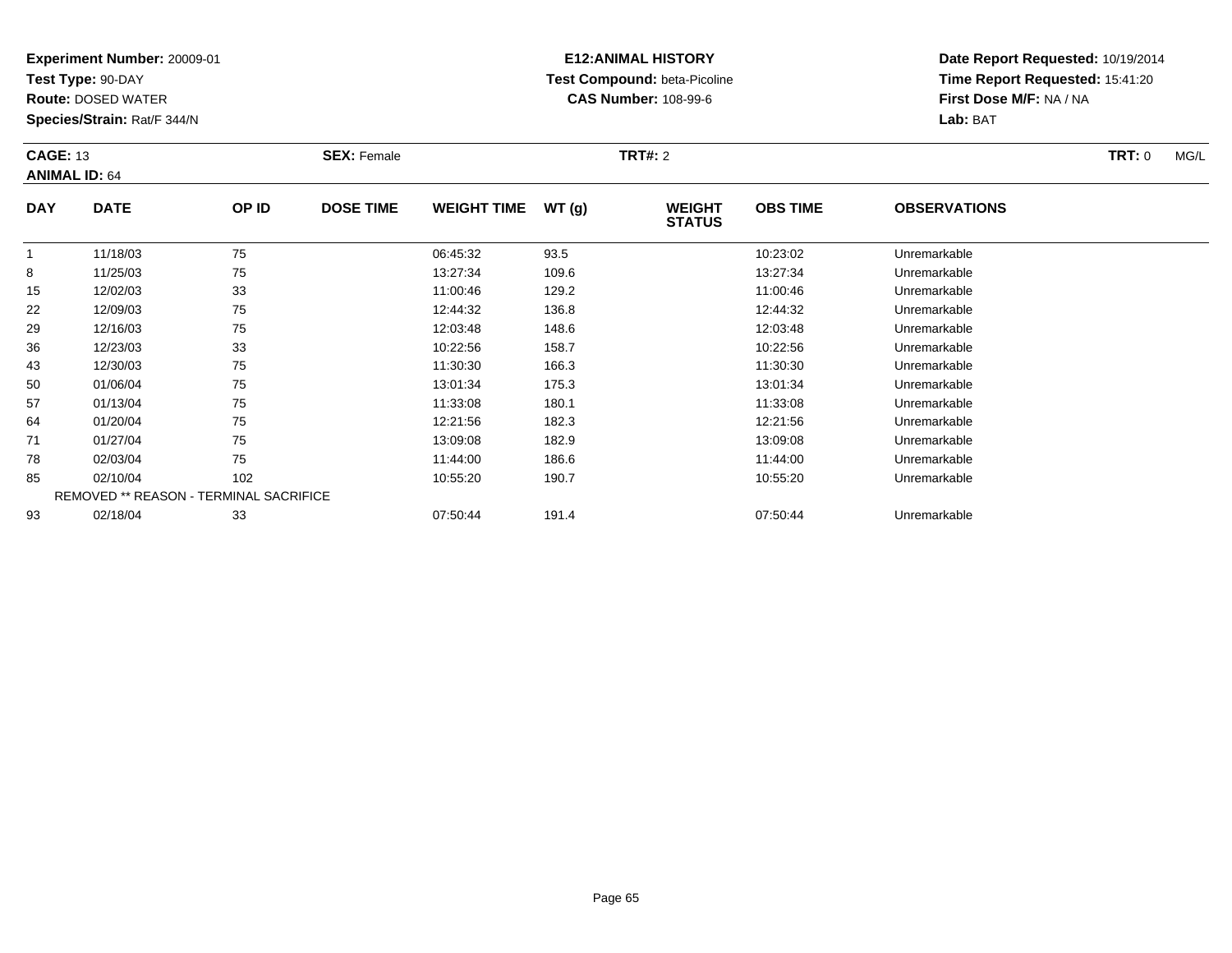**Test Type:** 90-DAY

**Route:** DOSED WATER

**Species/Strain:** Rat/F 344/N

# **E12:ANIMAL HISTORY Test Compound:** beta-Picoline**CAS Number:** 108-99-6

|              | <b>CAGE: 13</b><br><b>ANIMAL ID: 65</b> |       | <b>SEX: Female</b> |                    |       | <b>TRT#: 2</b>                 | <b>TRT: 0</b><br>MG/L |                     |  |
|--------------|-----------------------------------------|-------|--------------------|--------------------|-------|--------------------------------|-----------------------|---------------------|--|
| <b>DAY</b>   | <b>DATE</b>                             | OP ID | <b>DOSE TIME</b>   | <b>WEIGHT TIME</b> | WT(g) | <b>WEIGHT</b><br><b>STATUS</b> | <b>OBS TIME</b>       | <b>OBSERVATIONS</b> |  |
| $\mathbf{1}$ | 11/18/03                                | 75    |                    | 06:45:32           | 89.3  |                                | 10:23:02              | Unremarkable        |  |
| 8            | 11/25/03                                | 75    |                    | 13:27:34           | 105.8 |                                | 13:27:34              | Unremarkable        |  |
| 15           | 12/02/03                                | 33    |                    | 11:00:46           | 123.5 |                                | 11:00:46              | Unremarkable        |  |
| 22           | 12/09/03                                | 75    |                    | 12:44:32           | 134.8 |                                | 12:44:32              | Unremarkable        |  |
| 29           | 12/16/03                                | 75    |                    | 12:03:48           | 146.6 |                                | 12:03:48              | Unremarkable        |  |
| 36           | 12/23/03                                | 33    |                    | 10:22:56           | 159.4 |                                | 10:22:56              | Unremarkable        |  |
| 43           | 12/30/03                                | 75    |                    | 11:30:30           | 167.0 |                                | 11:30:30              | Unremarkable        |  |
| 50           | 01/06/04                                | 75    |                    | 13:01:34           | 176.4 |                                | 13:01:34              | Unremarkable        |  |
| 57           | 01/13/04                                | 75    |                    | 11:33:08           | 175.8 |                                | 11:33:08              | Unremarkable        |  |
| 64           | 01/20/04                                | 75    |                    | 12:21:56           | 181.5 |                                | 12:21:56              | Unremarkable        |  |
| 71           | 01/27/04                                | 75    |                    | 13:09:08           | 182.7 |                                | 13:09:08              | Unremarkable        |  |
| 78           | 02/03/04                                | 75    |                    | 11:44:00           | 185.1 |                                | 11:44:00              | Unremarkable        |  |
| 85           | 02/10/04                                | 102   |                    | 10:55:20           | 188.9 |                                | 10:55:20              | Unremarkable        |  |
|              | REMOVED ** REASON - TERMINAL SACRIFICE  |       |                    |                    |       |                                |                       |                     |  |
| 93           | 02/18/04                                | 33    |                    | 07:50:44           | 186.5 |                                | 07:50:44              | Unremarkable        |  |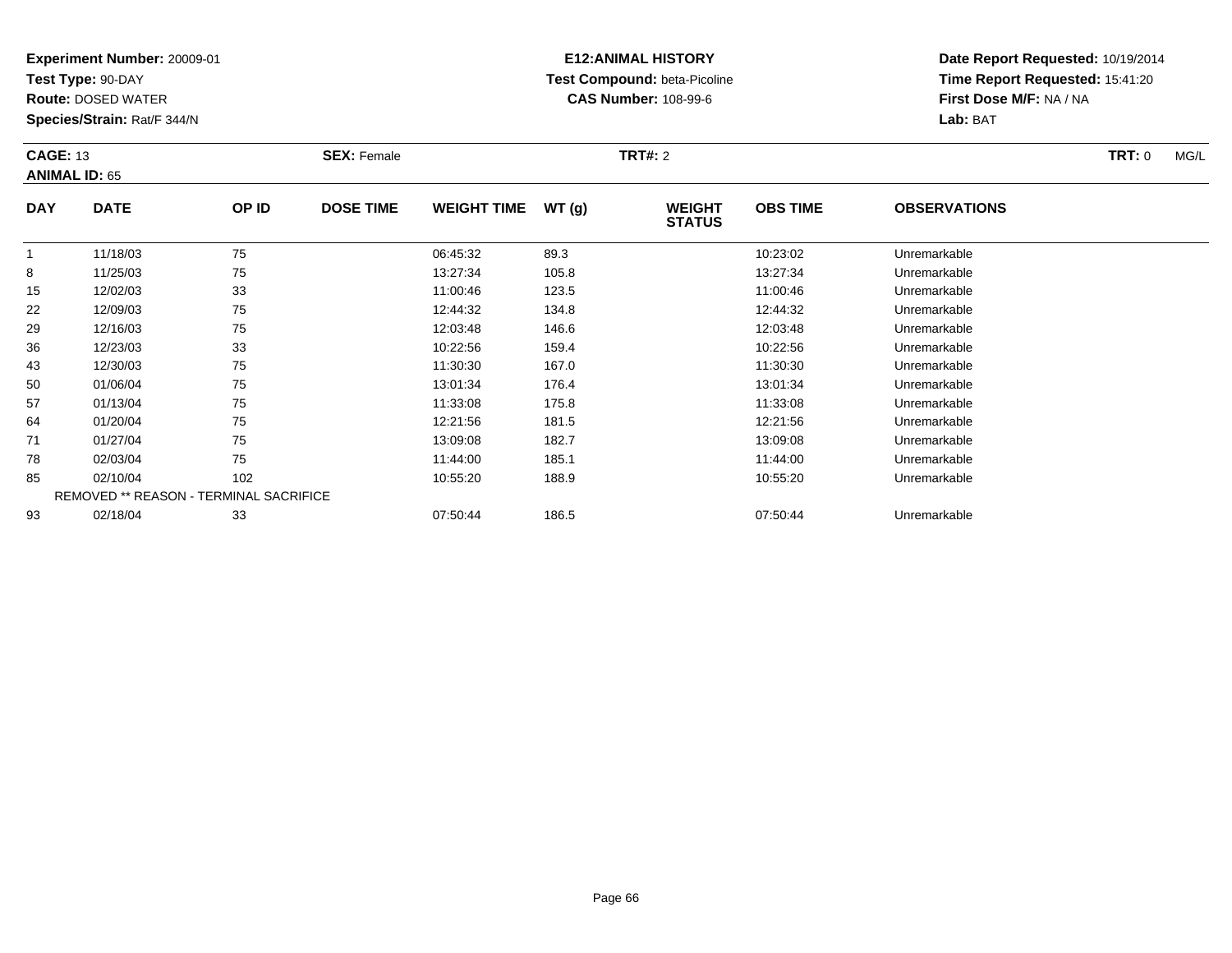**Test Type:** 90-DAY

**Route:** DOSED WATER

**Species/Strain:** Rat/F 344/N

# **E12:ANIMAL HISTORY Test Compound:** beta-Picoline**CAS Number:** 108-99-6

|            | <b>CAGE: 14</b><br><b>ANIMAL ID: 66</b>       |       | <b>SEX: Female</b> |                    |       | <b>TRT#:</b> 2                 |                 | <b>TRT:</b> 0<br>MG/L |  |
|------------|-----------------------------------------------|-------|--------------------|--------------------|-------|--------------------------------|-----------------|-----------------------|--|
| <b>DAY</b> | <b>DATE</b>                                   | OP ID | <b>DOSE TIME</b>   | <b>WEIGHT TIME</b> | WT(g) | <b>WEIGHT</b><br><b>STATUS</b> | <b>OBS TIME</b> | <b>OBSERVATIONS</b>   |  |
|            | 11/18/03                                      | 75    |                    | 06:47:54           | 103.6 |                                | 10:23:28        | Unremarkable          |  |
| 8          | 11/25/03                                      | 75    |                    | 13:30:18           | 120.8 |                                | 13:30:18        | Unremarkable          |  |
| 15         | 12/02/03                                      | 33    |                    | 11:06:26           | 139.5 |                                | 11:06:26        | Unremarkable          |  |
| 22         | 12/09/03                                      | 75    |                    | 12:48:26           | 151.4 |                                | 12:48:26        | Unremarkable          |  |
| 29         | 12/16/03                                      | 75    |                    | 12:07:46           | 161.6 |                                | 12:07:46        | Unremarkable          |  |
| 36         | 12/23/03                                      | 33    |                    | 10:26:14           | 176.0 |                                | 10:26:14        | Unremarkable          |  |
| 43         | 12/30/03                                      | 75    |                    | 11:33:42           | 181.8 |                                | 11:33:42        | Unremarkable          |  |
| 50         | 01/06/04                                      | 75    |                    | 13:05:48           | 186.8 |                                | 13:05:48        | Unremarkable          |  |
| 57         | 01/13/04                                      | 75    |                    | 11:36:36           | 196.4 |                                | 11:36:36        | Unremarkable          |  |
| 64         | 01/20/04                                      | 75    |                    | 12:25:34           | 197.6 |                                | 12:25:34        | Unremarkable          |  |
| 71         | 01/27/04                                      | 75    |                    | 13:12:14           | 195.6 |                                | 13:12:14        | Unremarkable          |  |
| 78         | 02/03/04                                      | 75    |                    | 11:47:34           | 199.1 |                                | 11:47:34        | Unremarkable          |  |
| 85         | 02/10/04                                      | 102   |                    | 10:57:40           | 207.1 |                                | 10:57:40        | Unremarkable          |  |
|            | <b>REMOVED ** REASON - TERMINAL SACRIFICE</b> |       |                    |                    |       |                                |                 |                       |  |
| 93         | 02/18/04                                      | 33    |                    | 07:52:48           | 218.5 |                                | 07:52:48        | Unremarkable          |  |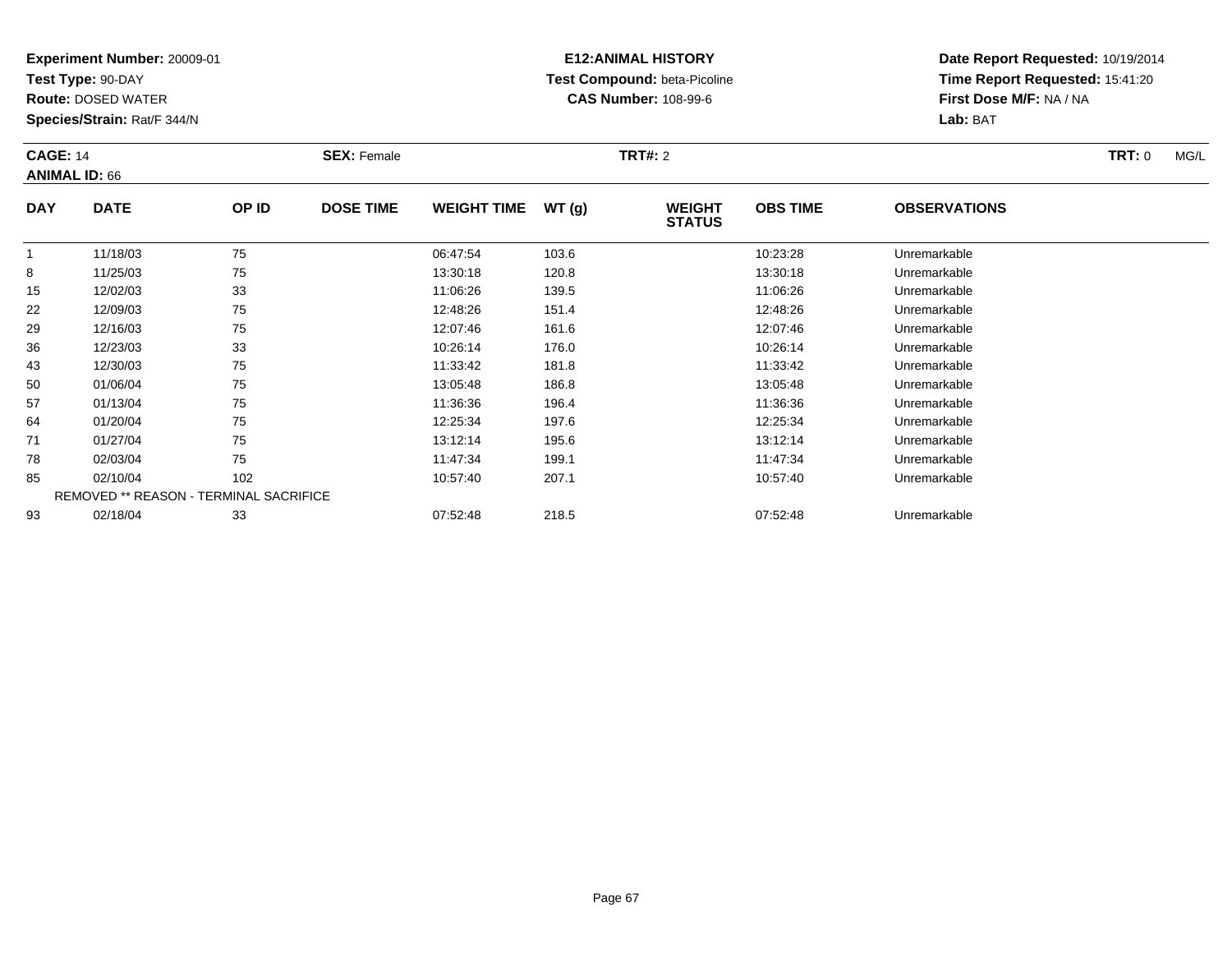**Test Type:** 90-DAY

**Route:** DOSED WATER

**Species/Strain:** Rat/F 344/N

### **E12:ANIMAL HISTORY Test Compound:** beta-Picoline**CAS Number:** 108-99-6

|                | <b>CAGE: 14</b><br><b>ANIMAL ID: 67</b> |       | <b>SEX: Female</b> |                    |       | <b>TRT#: 2</b>                 |                 | <b>TRT: 0</b><br>MG/L |  |
|----------------|-----------------------------------------|-------|--------------------|--------------------|-------|--------------------------------|-----------------|-----------------------|--|
| <b>DAY</b>     | <b>DATE</b>                             | OP ID | <b>DOSE TIME</b>   | <b>WEIGHT TIME</b> | WT(g) | <b>WEIGHT</b><br><b>STATUS</b> | <b>OBS TIME</b> | <b>OBSERVATIONS</b>   |  |
| $\overline{1}$ | 11/18/03                                | 75    |                    | 06:47:54           | 96.1  |                                | 10:23:28        | Unremarkable          |  |
| 8              | 11/25/03                                | 75    |                    | 13:30:18           | 111.7 |                                | 13:30:18        | Unremarkable          |  |
| 15             | 12/02/03                                | 33    |                    | 11:06:26           | 133.4 |                                | 11:06:26        | Unremarkable          |  |
| 22             | 12/09/03                                | 75    |                    | 12:48:26           | 145.3 |                                | 12:48:26        | Unremarkable          |  |
| 29             | 12/16/03                                | 75    |                    | 12:07:46           | 159.7 |                                | 12:07:46        | Unremarkable          |  |
| 36             | 12/23/03                                | 33    |                    | 10:26:14           | 166.3 |                                | 10:26:14        | Unremarkable          |  |
| 43             | 12/30/03                                | 75    |                    | 11:33:42           | 173.5 |                                | 11:33:42        | Unremarkable          |  |
| 50             | 01/06/04                                | 75    |                    | 13:05:48           | 175.9 |                                | 13:05:48        | Unremarkable          |  |
| 57             | 01/13/04                                | 75    |                    | 11:36:36           | 186.9 |                                | 11:36:36        | Unremarkable          |  |
| 64             | 01/20/04                                | 75    |                    | 12:25:34           | 189.0 |                                | 12:25:34        | Unremarkable          |  |
| 71             | 01/27/04                                | 75    |                    | 13:12:14           | 192.4 |                                | 13:12:14        | Unremarkable          |  |
| 78             | 02/03/04                                | 75    |                    | 11:47:34           | 195.4 |                                | 11:47:34        | Unremarkable          |  |
| 85             | 02/10/04                                | 102   |                    | 10:57:40           | 201.1 |                                | 10:57:40        | Unremarkable          |  |
|                | REMOVED ** REASON - TERMINAL SACRIFICE  |       |                    |                    |       |                                |                 |                       |  |
| 93             | 02/18/04                                | 33    |                    | 07:52:48           | 207.0 |                                | 07:52:48        | Unremarkable          |  |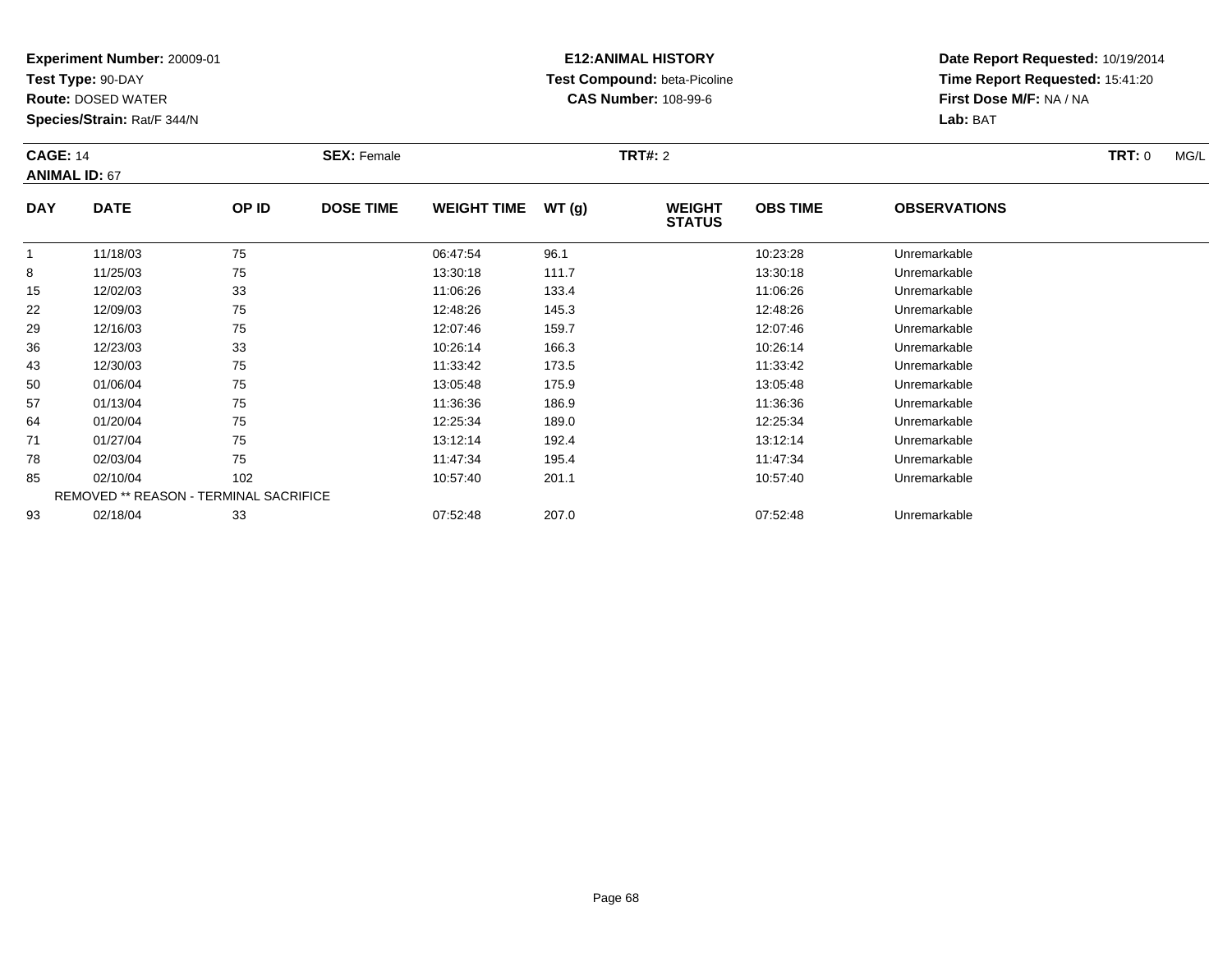**Test Type:** 90-DAY

**Route:** DOSED WATER

**Species/Strain:** Rat/F 344/N

# **E12:ANIMAL HISTORY Test Compound:** beta-Picoline**CAS Number:** 108-99-6

|              | <b>CAGE: 14</b><br><b>ANIMAL ID: 68</b> |       | <b>SEX: Female</b> |                    |       |                                | <b>TRT#:</b> 2  |                     |  |  |  |
|--------------|-----------------------------------------|-------|--------------------|--------------------|-------|--------------------------------|-----------------|---------------------|--|--|--|
| <b>DAY</b>   | <b>DATE</b>                             | OP ID | <b>DOSE TIME</b>   | <b>WEIGHT TIME</b> | WT(g) | <b>WEIGHT</b><br><b>STATUS</b> | <b>OBS TIME</b> | <b>OBSERVATIONS</b> |  |  |  |
| $\mathbf{1}$ | 11/18/03                                | 75    |                    | 06:47:54           | 93.9  |                                | 10:23:28        | Unremarkable        |  |  |  |
| 8            | 11/25/03                                | 75    |                    | 13:30:18           | 112.6 |                                | 13:30:18        | Unremarkable        |  |  |  |
| 15           | 12/02/03                                | 33    |                    | 11:06:26           | 129.4 |                                | 11:06:26        | Unremarkable        |  |  |  |
| 22           | 12/09/03                                | 75    |                    | 12:48:26           | 139.8 |                                | 12:48:26        | Unremarkable        |  |  |  |
| 29           | 12/16/03                                | 75    |                    | 12:07:46           | 152.8 |                                | 12:07:46        | Unremarkable        |  |  |  |
| 36           | 12/23/03                                | 33    |                    | 10:26:14           | 163.4 |                                | 10:26:14        | Unremarkable        |  |  |  |
| 43           | 12/30/03                                | 75    |                    | 11:33:42           | 170.8 |                                | 11:33:42        | Unremarkable        |  |  |  |
| 50           | 01/06/04                                | 75    |                    | 13:05:48           | 172.6 |                                | 13:05:48        | Unremarkable        |  |  |  |
| 57           | 01/13/04                                | 75    |                    | 11:36:36           | 181.8 |                                | 11:36:36        | Unremarkable        |  |  |  |
| 64           | 01/20/04                                | 75    |                    | 12:25:34           | 184.2 |                                | 12:25:34        | Unremarkable        |  |  |  |
| 71           | 01/27/04                                | 75    |                    | 13:12:14           | 189.7 |                                | 13:12:14        | Unremarkable        |  |  |  |
| 78           | 02/03/04                                | 75    |                    | 11:47:34           | 191.4 |                                | 11:47:34        | Unremarkable        |  |  |  |
| 85           | 02/10/04                                | 102   |                    | 10:57:40           | 195.7 |                                | 10:57:40        | Unremarkable        |  |  |  |
|              | REMOVED ** REASON - TERMINAL SACRIFICE  |       |                    |                    |       |                                |                 |                     |  |  |  |
| 93           | 02/18/04                                | 33    |                    | 07:52:48           | 210.5 |                                | 07:52:48        | Unremarkable        |  |  |  |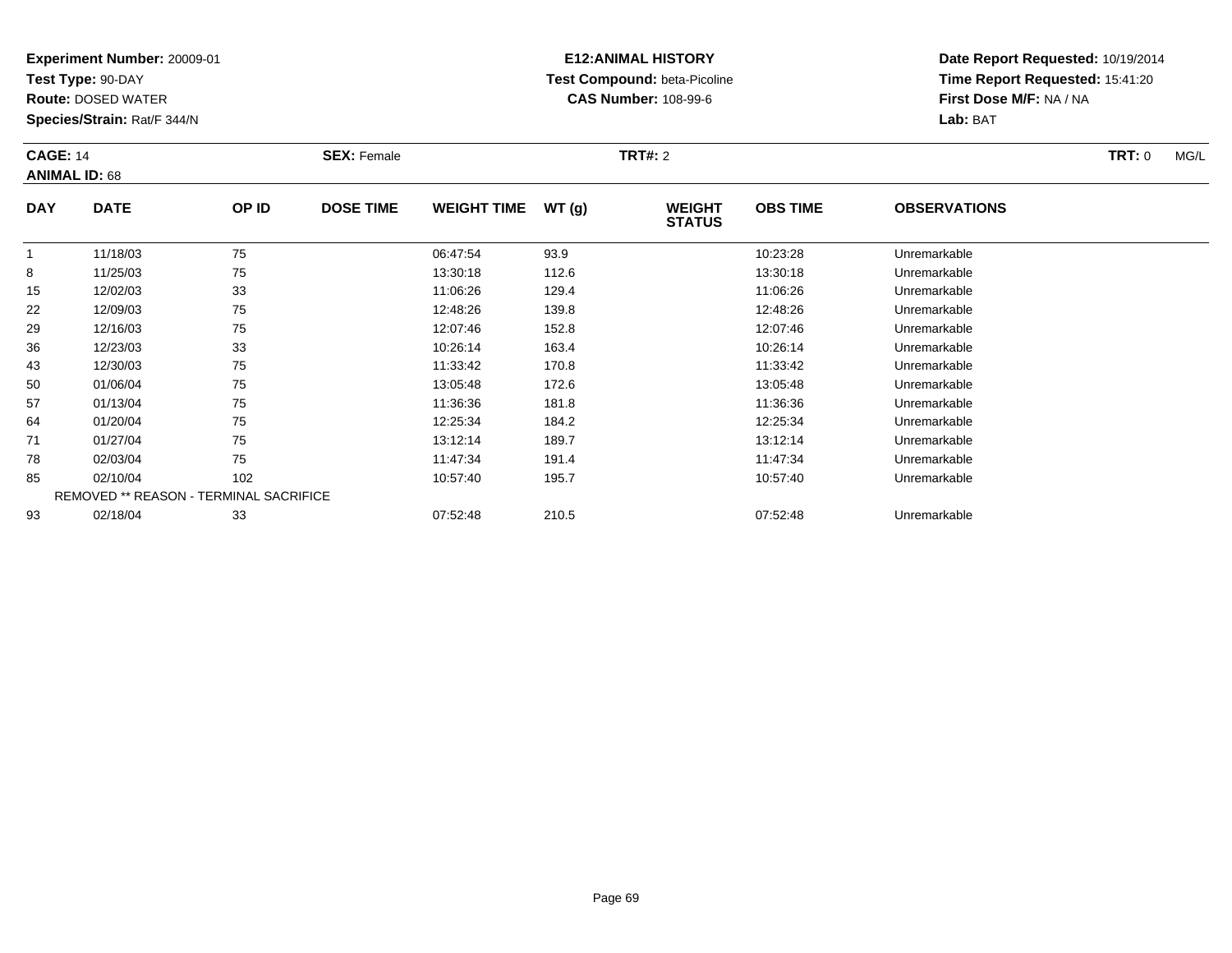**Test Type:** 90-DAY

**Route:** DOSED WATER

**Species/Strain:** Rat/F 344/N

# **E12:ANIMAL HISTORY Test Compound:** beta-Picoline**CAS Number:** 108-99-6

|            | <b>CAGE: 14</b>                        |       | <b>SEX: Female</b> |                    |       |                                |                 |                     | <b>TRT: 0</b><br>MG/L |  |  |
|------------|----------------------------------------|-------|--------------------|--------------------|-------|--------------------------------|-----------------|---------------------|-----------------------|--|--|
|            | <b>ANIMAL ID: 69</b>                   |       |                    |                    |       |                                |                 |                     |                       |  |  |
| <b>DAY</b> | <b>DATE</b>                            | OP ID | <b>DOSE TIME</b>   | <b>WEIGHT TIME</b> | WT(g) | <b>WEIGHT</b><br><b>STATUS</b> | <b>OBS TIME</b> | <b>OBSERVATIONS</b> |                       |  |  |
|            | 11/18/03                               | 75    |                    | 06:47:54           | 99.7  |                                | 10:23:28        | Unremarkable        |                       |  |  |
| 8          | 11/25/03                               | 75    |                    | 13:30:18           | 112.9 |                                | 13:30:18        | Unremarkable        |                       |  |  |
| 15         | 12/02/03                               | 33    |                    | 11:06:26           | 130.2 |                                | 11:06:26        | Unremarkable        |                       |  |  |
| 22         | 12/09/03                               | 75    |                    | 12:48:26           | 143.6 |                                | 12:48:26        | Unremarkable        |                       |  |  |
| 29         | 12/16/03                               | 75    |                    | 12:07:46           | 154.2 |                                | 12:07:46        | Unremarkable        |                       |  |  |
| 36         | 12/23/03                               | 33    |                    | 10:26:14           | 162.2 |                                | 10:26:14        | Unremarkable        |                       |  |  |
| 43         | 12/30/03                               | 75    |                    | 11:33:42           | 170.5 |                                | 11:33:42        | Unremarkable        |                       |  |  |
| 50         | 01/06/04                               | 75    |                    | 13:05:48           | 180.8 |                                | 13:05:48        | Unremarkable        |                       |  |  |
| 57         | 01/13/04                               | 75    |                    | 11:36:36           | 186.1 |                                | 11:36:36        | Unremarkable        |                       |  |  |
| 64         | 01/20/04                               | 75    |                    | 12:25:34           | 183.3 |                                | 12:25:34        | Unremarkable        |                       |  |  |
| 71         | 01/27/04                               | 75    |                    | 13:12:14           | 188.8 |                                | 13:12:14        | Unremarkable        |                       |  |  |
| 78         | 02/03/04                               | 75    |                    | 11:47:34           | 193.4 |                                | 11:47:34        | Unremarkable        |                       |  |  |
| 85         | 02/10/04                               | 102   |                    | 10:57:40           | 196.1 |                                | 10:57:40        | Unremarkable        |                       |  |  |
|            | REMOVED ** REASON - TERMINAL SACRIFICE |       |                    |                    |       |                                |                 |                     |                       |  |  |
| 93         | 02/18/04                               | 33    |                    | 07:52:48           | 199.4 |                                | 07:52:48        | Unremarkable        |                       |  |  |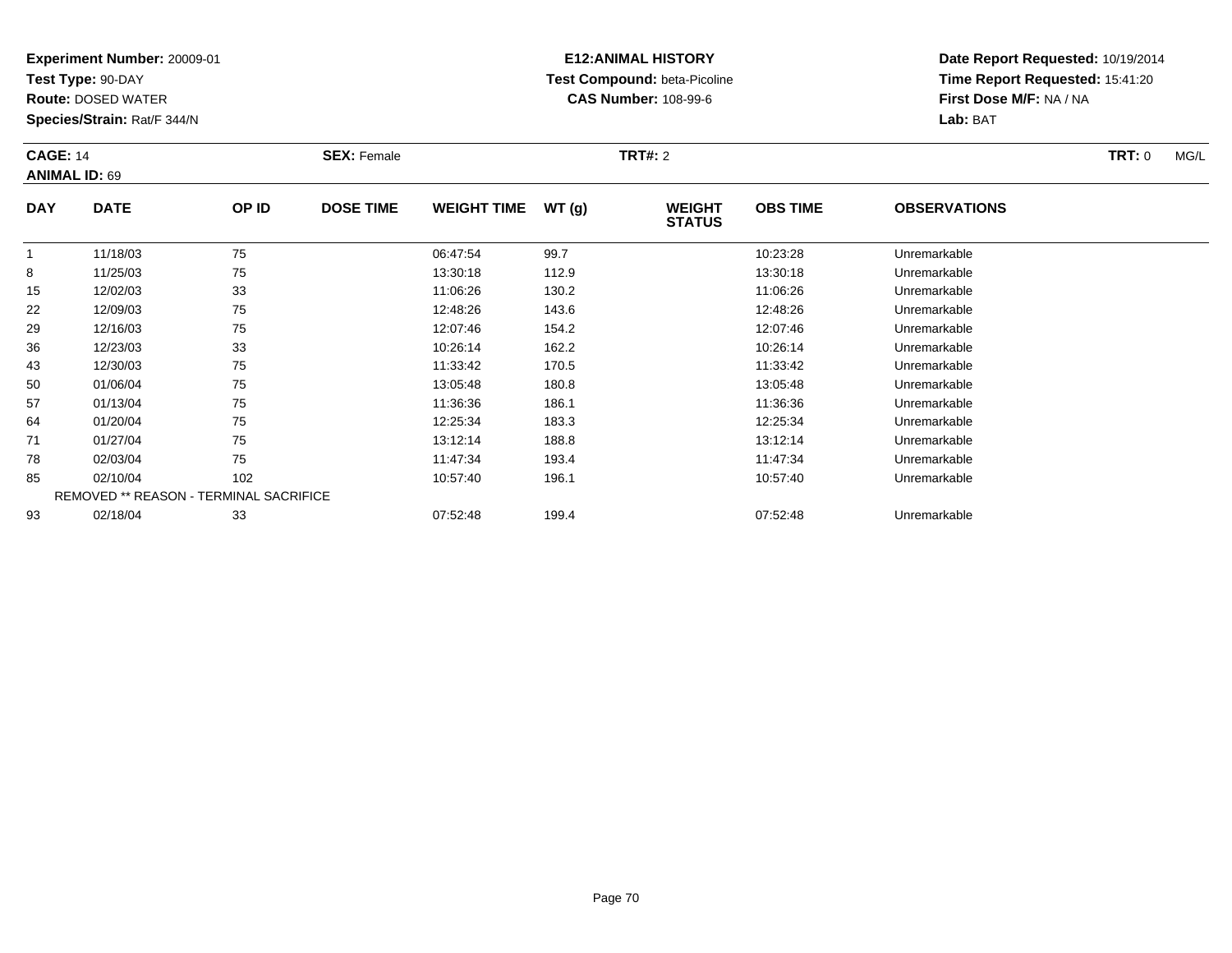**Test Type:** 90-DAY

**Route:** DOSED WATER

**Species/Strain:** Rat/F 344/N

### **E12:ANIMAL HISTORY Test Compound:** beta-Picoline**CAS Number:** 108-99-6

|              | <b>CAGE: 14</b><br><b>ANIMAL ID: 70</b> |       | <b>SEX: Female</b> |                    |       | <b>TRT#:</b> 2                 |                 |                     |  |  |
|--------------|-----------------------------------------|-------|--------------------|--------------------|-------|--------------------------------|-----------------|---------------------|--|--|
| <b>DAY</b>   | <b>DATE</b>                             | OP ID | <b>DOSE TIME</b>   | <b>WEIGHT TIME</b> | WT(g) | <b>WEIGHT</b><br><b>STATUS</b> | <b>OBS TIME</b> | <b>OBSERVATIONS</b> |  |  |
| $\mathbf{1}$ | 11/18/03                                | 75    |                    | 06:47:54           | 87.0  |                                | 10:23:28        | Unremarkable        |  |  |
| 8            | 11/25/03                                | 75    |                    | 13:30:18           | 105.0 |                                | 13:30:18        | Unremarkable        |  |  |
| 15           | 12/02/03                                | 33    |                    | 11:06:26           | 122.9 |                                | 11:06:26        | Unremarkable        |  |  |
| 22           | 12/09/03                                | 75    |                    | 12:48:26           | 135.6 |                                | 12:48:26        | Unremarkable        |  |  |
| 29           | 12/16/03                                | 75    |                    | 12:07:46           | 149.9 |                                | 12:07:46        | Unremarkable        |  |  |
| 36           | 12/23/03                                | 33    |                    | 10:26:14           | 154.6 |                                | 10:26:14        | Unremarkable        |  |  |
| 43           | 12/30/03                                | 75    |                    | 11:33:42           | 159.1 |                                | 11:33:42        | Unremarkable        |  |  |
| 50           | 01/06/04                                | 75    |                    | 13:05:48           | 165.7 |                                | 13:05:48        | Unremarkable        |  |  |
| 57           | 01/13/04                                | 75    |                    | 11:36:36           | 175.3 |                                | 11:36:36        | Unremarkable        |  |  |
| 64           | 01/20/04                                | 75    |                    | 12:25:34           | 175.0 |                                | 12:25:34        | Unremarkable        |  |  |
| 71           | 01/27/04                                | 75    |                    | 13:12:14           | 176.9 |                                | 13:12:14        | Unremarkable        |  |  |
| 78           | 02/03/04                                | 75    |                    | 11:47:34           | 183.4 |                                | 11:47:34        | Unremarkable        |  |  |
| 85           | 02/10/04                                | 102   |                    | 10:57:40           | 187.5 |                                | 10:57:40        | Unremarkable        |  |  |
|              | REMOVED ** REASON - TERMINAL SACRIFICE  |       |                    |                    |       |                                |                 |                     |  |  |
| 93           | 02/18/04                                | 33    |                    | 07:52:48           | 189.6 |                                | 07:52:48        | Unremarkable        |  |  |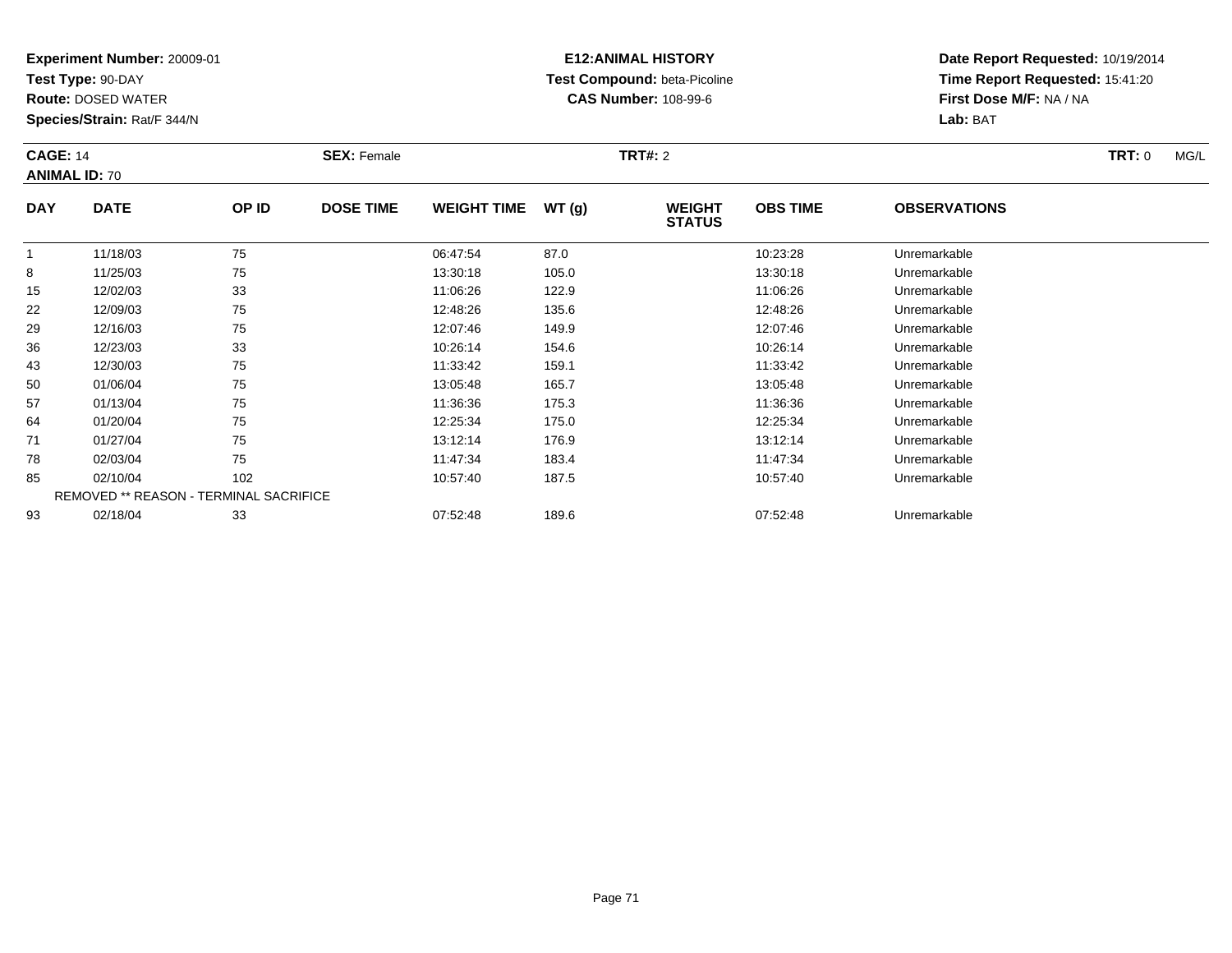**Test Type:** 90-DAY

93

**Route:** DOSED WATER

**Species/Strain:** Rat/F 344/N

# **E12:ANIMAL HISTORY Test Compound:** beta-Picoline**CAS Number:** 108-99-6

**Date Report Requested:** 10/19/2014**Time Report Requested:** 15:41:20**First Dose M/F:** NA / NA**Lab:** BAT

| <b>CAGE: 15</b><br><b>ANIMAL ID: 71</b> |                                               | <b>SEX: Female</b> |                  |                    | <b>TRT#: 4</b> |                                | <b>TRT:</b> 78  | MG/L                |  |  |
|-----------------------------------------|-----------------------------------------------|--------------------|------------------|--------------------|----------------|--------------------------------|-----------------|---------------------|--|--|
| <b>DAY</b>                              | <b>DATE</b>                                   | OP ID              | <b>DOSE TIME</b> | <b>WEIGHT TIME</b> | WT(g)          | <b>WEIGHT</b><br><b>STATUS</b> | <b>OBS TIME</b> | <b>OBSERVATIONS</b> |  |  |
| $\mathbf{1}$                            | 11/18/03                                      | 75                 |                  | 06:50:30           | 95.2           |                                | 10:25:32        | Unremarkable        |  |  |
| 8                                       | 11/25/03                                      | 75                 |                  | 13:36:58           | 116.1          |                                | 13:36:58        | Unremarkable        |  |  |
| 15                                      | 12/02/03                                      | 33                 |                  | 11:09:14           | 132.4          |                                | 11:09:14        | Unremarkable        |  |  |
| 22                                      | 12/09/03                                      | 75                 |                  | 12:53:44           | 150.6          |                                | 12:53:44        | Unremarkable        |  |  |
| 29                                      | 12/16/03                                      | 75                 |                  | 12:12:24           | 159.1          |                                | 12:12:24        | Unremarkable        |  |  |
| 36                                      | 12/23/03                                      | 33                 |                  | 10:28:50           | 173.5          |                                | 10:28:50        | Unremarkable        |  |  |
| 43                                      | 12/30/03                                      | 75                 |                  | 11:37:04           | 179.1          |                                | 11:37:04        | Unremarkable        |  |  |
| 50                                      | 01/06/04                                      | 75                 |                  | 13:11:02           | 188.2          |                                | 13:11:02        | Unremarkable        |  |  |
| 57                                      | 01/13/04                                      | 75                 |                  | 11:41:06           | 190.2          |                                | 11:41:06        | Unremarkable        |  |  |
| 64                                      | 01/20/04                                      | 75                 |                  | 12:29:06           | 197.6          |                                | 12:29:06        | Unremarkable        |  |  |
| 71                                      | 01/27/04                                      | 75                 |                  | 13:15:22           | 199.8          |                                | 13:15:22        | Unremarkable        |  |  |
| 78                                      | 02/03/04                                      | 75                 |                  | 11:51:20           | 204.2          |                                | 11:51:20        | Unremarkable        |  |  |
| 85                                      | 02/10/04                                      | 102                |                  | 11:20:12           | 214.0          |                                | 11:20:12        | Unremarkable        |  |  |
|                                         | <b>REMOVED ** REASON - TERMINAL SACRIFICE</b> |                    |                  |                    |                |                                |                 |                     |  |  |

02/18/04 <sup>33</sup> 07:54:52 216.7 07:54:52 Unremarkable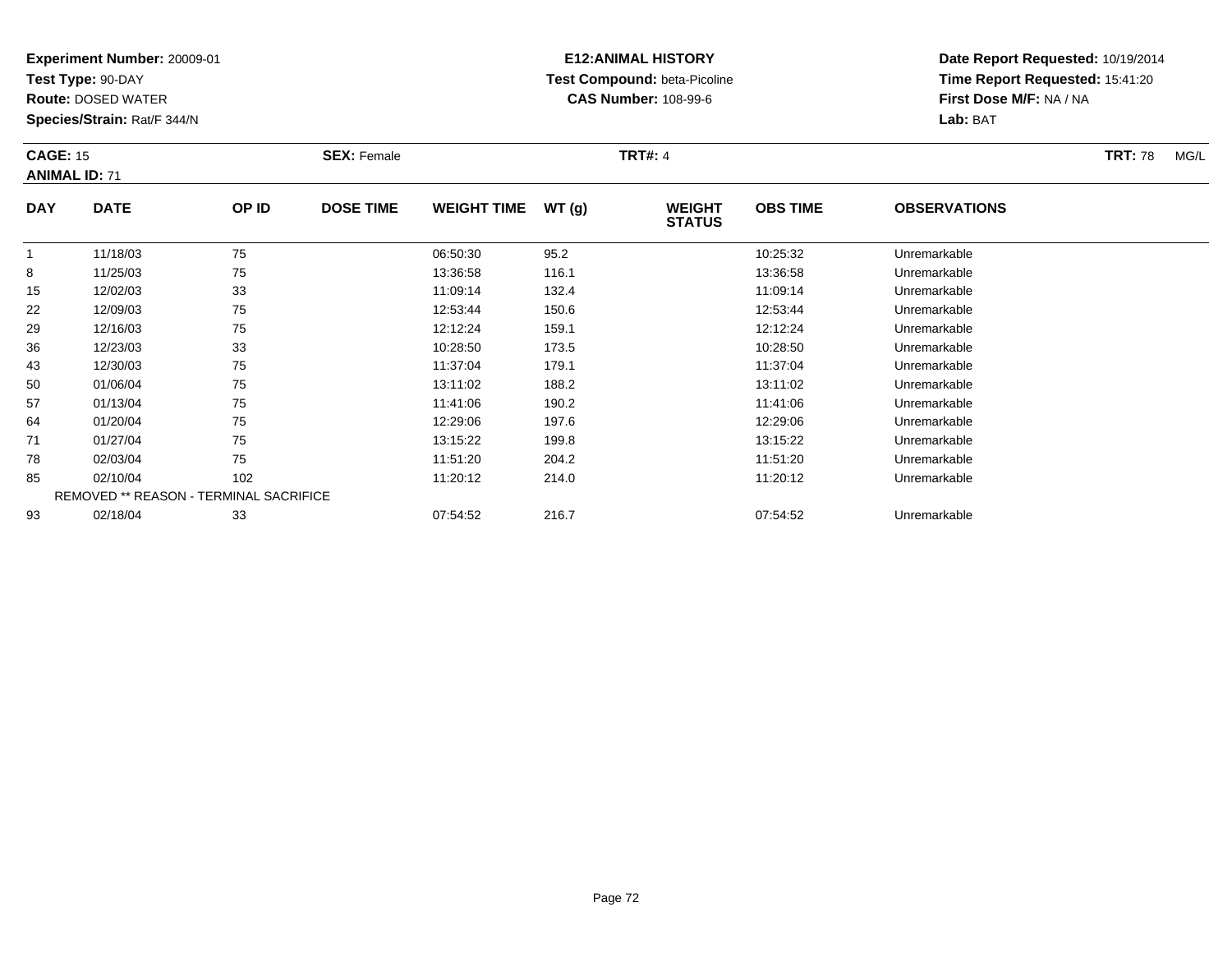**Test Type:** 90-DAY

93

**Route:** DOSED WATER

**Species/Strain:** Rat/F 344/N

# **E12:ANIMAL HISTORY Test Compound:** beta-Picoline**CAS Number:** 108-99-6

**Date Report Requested:** 10/19/2014**Time Report Requested:** 15:41:20**First Dose M/F:** NA / NA**Lab:** BAT

|              | <b>CAGE: 15</b><br><b>ANIMAL ID: 72</b>       |       | <b>SEX: Female</b> |                    |       | <b>TRT#: 4</b>                 |                 | <b>TRT: 78</b>      | MG/L |  |
|--------------|-----------------------------------------------|-------|--------------------|--------------------|-------|--------------------------------|-----------------|---------------------|------|--|
| <b>DAY</b>   | <b>DATE</b>                                   | OP ID | <b>DOSE TIME</b>   | <b>WEIGHT TIME</b> | WT(g) | <b>WEIGHT</b><br><b>STATUS</b> | <b>OBS TIME</b> | <b>OBSERVATIONS</b> |      |  |
| $\mathbf{1}$ | 11/18/03                                      | 75    |                    | 06:50:30           | 90.6  |                                | 10:25:32        | Unremarkable        |      |  |
| 8            | 11/25/03                                      | 75    |                    | 13:36:58           | 110.9 |                                | 13:36:58        | Unremarkable        |      |  |
| 15           | 12/02/03                                      | 33    |                    | 11:09:14           | 127.8 |                                | 11:09:14        | Unremarkable        |      |  |
| 22           | 12/09/03                                      | 75    |                    | 12:53:44           | 143.6 |                                | 12:53:44        | Unremarkable        |      |  |
| 29           | 12/16/03                                      | 75    |                    | 12:12:24           | 153.3 |                                | 12:12:24        | Unremarkable        |      |  |
| 36           | 12/23/03                                      | 33    |                    | 10:28:50           | 162.5 |                                | 10:28:50        | Unremarkable        |      |  |
| 43           | 12/30/03                                      | 75    |                    | 11:37:04           | 170.9 |                                | 11:37:04        | Unremarkable        |      |  |
| 50           | 01/06/04                                      | 75    |                    | 13:11:02           | 172.3 |                                | 13:11:02        | Unremarkable        |      |  |
| 57           | 01/13/04                                      | 75    |                    | 11:41:06           | 181.5 |                                | 11:41:06        | Unremarkable        |      |  |
| 64           | 01/20/04                                      | 75    |                    | 12:29:06           | 181.2 |                                | 12:29:06        | Unremarkable        |      |  |
| 71           | 01/27/04                                      | 75    |                    | 13:15:22           | 188.4 |                                | 13:15:22        | Unremarkable        |      |  |
| 78           | 02/03/04                                      | 75    |                    | 11:51:20           | 190.2 |                                | 11:51:20        | Unremarkable        |      |  |
| 85           | 02/10/04                                      | 102   |                    | 11:20:12           | 197.5 |                                | 11:20:12        | Unremarkable        |      |  |
|              | <b>REMOVED ** REASON - TERMINAL SACRIFICE</b> |       |                    |                    |       |                                |                 |                     |      |  |

02/18/04 <sup>33</sup> 07:54:52 205.7 07:54:52 Unremarkable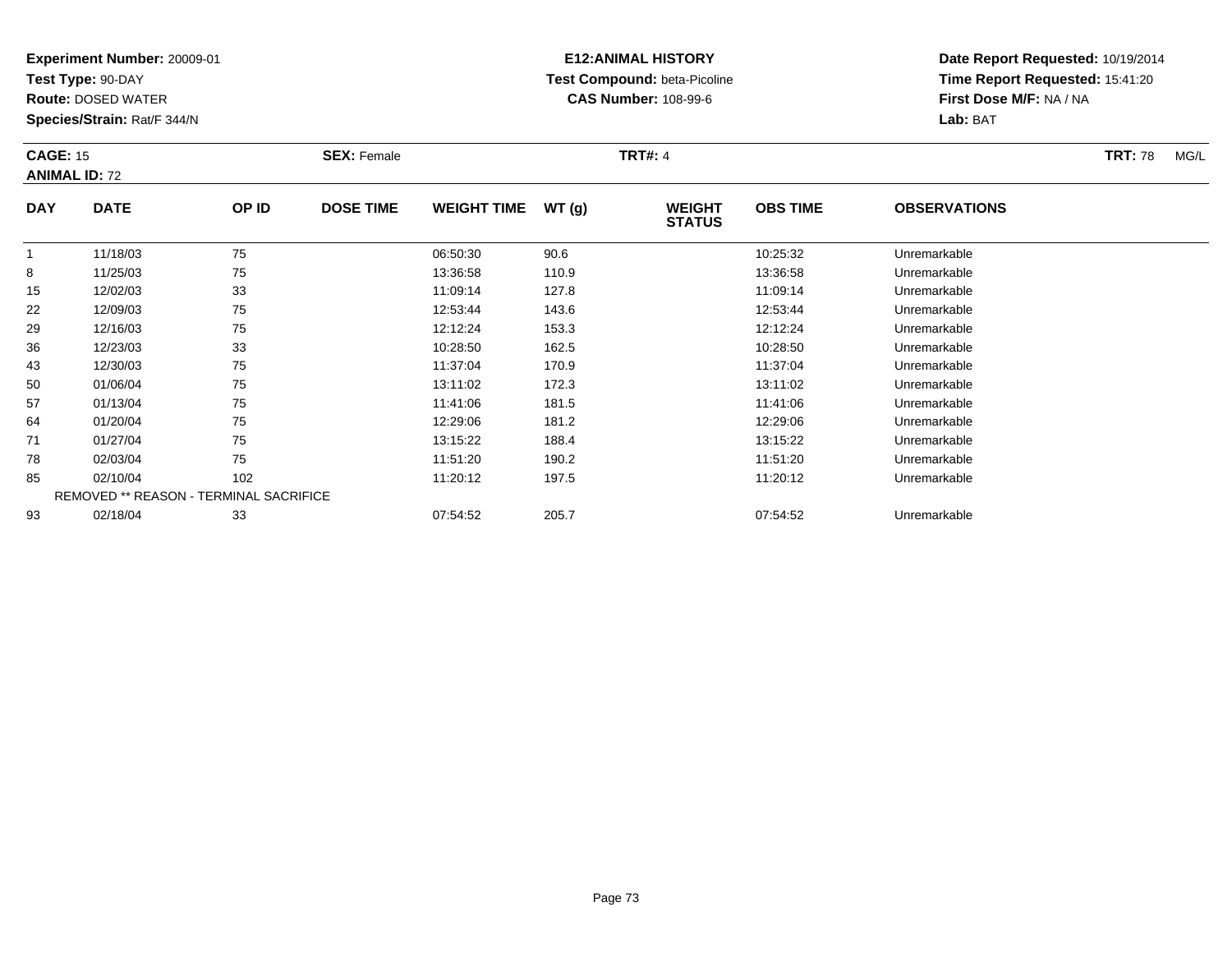**Test Type:** 90-DAY

**Route:** DOSED WATER

**Species/Strain:** Rat/F 344/N

# **E12:ANIMAL HISTORY Test Compound:** beta-Picoline**CAS Number:** 108-99-6

| <b>CAGE: 15</b> | <b>ANIMAL ID: 73</b>                   |       | <b>SEX: Female</b> | <b>TRT#: 4</b>     |       |                                |                 |                     |  |
|-----------------|----------------------------------------|-------|--------------------|--------------------|-------|--------------------------------|-----------------|---------------------|--|
| <b>DAY</b>      | <b>DATE</b>                            | OP ID | <b>DOSE TIME</b>   | <b>WEIGHT TIME</b> | WT(g) | <b>WEIGHT</b><br><b>STATUS</b> | <b>OBS TIME</b> | <b>OBSERVATIONS</b> |  |
|                 | 11/18/03                               | 75    |                    | 06:50:30           | 96.8  |                                | 10:25:32        | Unremarkable        |  |
| 8               | 11/25/03                               | 75    |                    | 13:36:58           | 116.5 |                                | 13:36:58        | Unremarkable        |  |
| 15              | 12/02/03                               | 33    |                    | 11:09:14           | 129.4 |                                | 11:09:14        | Unremarkable        |  |
| 22              | 12/09/03                               | 75    |                    | 12:53:44           | 144.2 |                                | 12:53:44        | Unremarkable        |  |
| 29              | 12/16/03                               | 75    |                    | 12:12:24           | 157.3 |                                | 12:12:24        | Unremarkable        |  |
| 36              | 12/23/03                               | 33    |                    | 10:28:50           | 170.5 |                                | 10:28:50        | Unremarkable        |  |
| 43              | 12/30/03                               | 75    |                    | 11:37:04           | 173.0 |                                | 11:37:04        | Unremarkable        |  |
| 50              | 01/06/04                               | 75    |                    | 13:11:02           | 178.2 |                                | 13:11:02        | Unremarkable        |  |
| 57              | 01/13/04                               | 75    |                    | 11:41:06           | 181.4 |                                | 11:41:06        | Unremarkable        |  |
| 64              | 01/20/04                               | 75    |                    | 12:29:06           | 188.8 |                                | 12:29:06        | Unremarkable        |  |
| 71              | 01/27/04                               | 75    |                    | 13:15:22           | 192.2 |                                | 13:15:22        | Unremarkable        |  |
| 78              | 02/03/04                               | 75    |                    | 11:51:20           | 198.1 |                                | 11:51:20        | Unremarkable        |  |
| 85              | 02/10/04                               | 102   |                    | 11:20:12           | 203.2 |                                | 11:20:12        | Unremarkable        |  |
|                 | REMOVED ** REASON - TERMINAL SACRIFICE |       |                    |                    |       |                                |                 |                     |  |
| 93              | 02/18/04                               | 33    |                    | 07:54:52           | 206.5 |                                | 07:54:52        | Unremarkable        |  |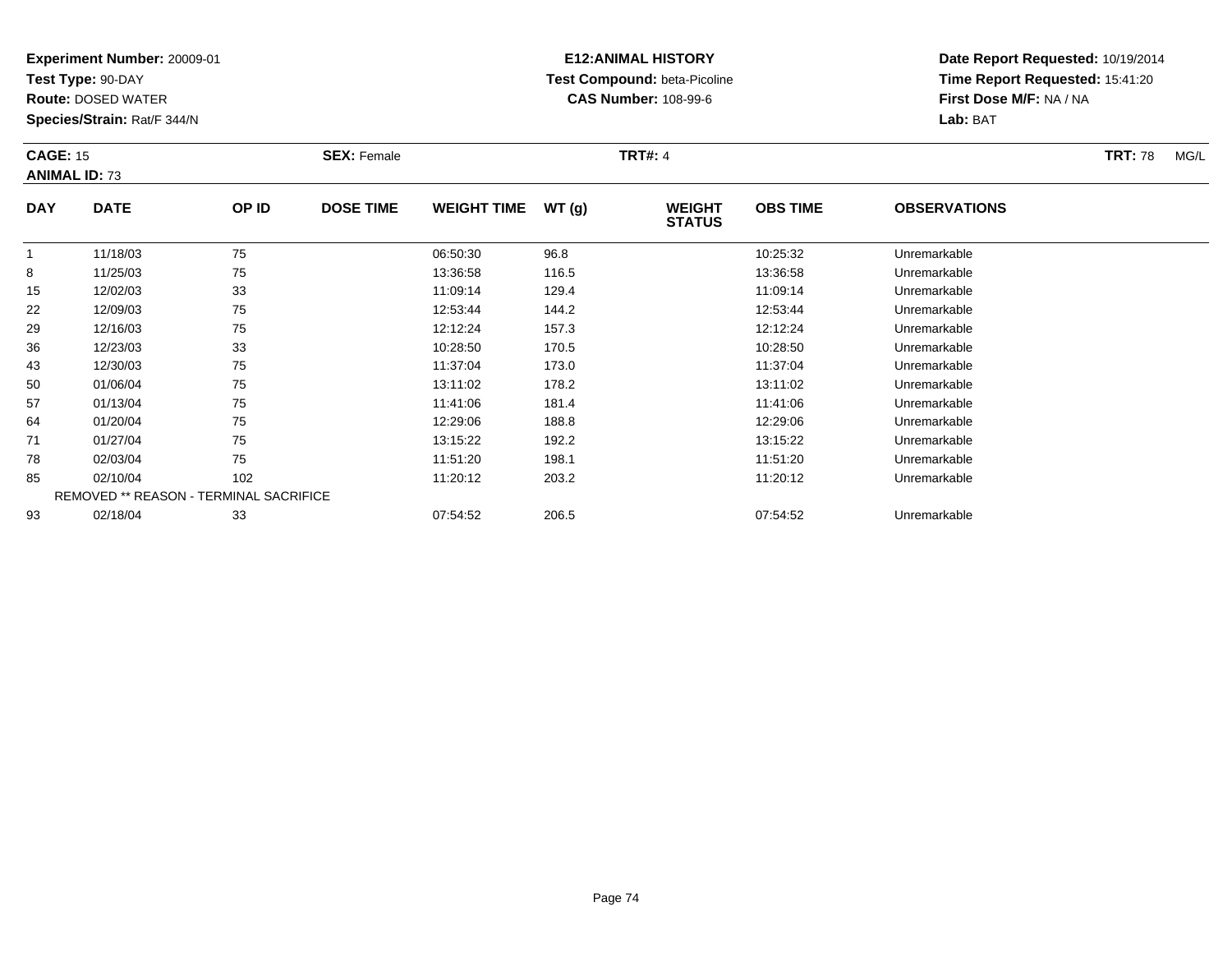**Test Type:** 90-DAY

93

**Route:** DOSED WATER

**Species/Strain:** Rat/F 344/N

# **E12:ANIMAL HISTORY Test Compound:** beta-Picoline**CAS Number:** 108-99-6

**Date Report Requested:** 10/19/2014**Time Report Requested:** 15:41:20**First Dose M/F:** NA / NA**Lab:** BAT

|              | <b>CAGE: 15</b><br><b>ANIMAL ID: 74</b>       |       | <b>SEX: Female</b> |                    |       | <b>TRT#: 4</b>                 |                 | <b>TRT: 78</b>      | MG/L |  |
|--------------|-----------------------------------------------|-------|--------------------|--------------------|-------|--------------------------------|-----------------|---------------------|------|--|
| <b>DAY</b>   | <b>DATE</b>                                   | OP ID | <b>DOSE TIME</b>   | <b>WEIGHT TIME</b> | WT(g) | <b>WEIGHT</b><br><b>STATUS</b> | <b>OBS TIME</b> | <b>OBSERVATIONS</b> |      |  |
| $\mathbf{1}$ | 11/18/03                                      | 75    |                    | 06:50:30           | 97.3  |                                | 10:25:32        | Unremarkable        |      |  |
| 8            | 11/25/03                                      | 75    |                    | 13:36:58           | 113.2 |                                | 13:36:58        | Unremarkable        |      |  |
| 15           | 12/02/03                                      | 33    |                    | 11:09:14           | 129.3 |                                | 11:09:14        | Unremarkable        |      |  |
| 22           | 12/09/03                                      | 75    |                    | 12:53:44           | 142.1 |                                | 12:53:44        | Unremarkable        |      |  |
| 29           | 12/16/03                                      | 75    |                    | 12:12:24           | 153.0 |                                | 12:12:24        | Unremarkable        |      |  |
| 36           | 12/23/03                                      | 33    |                    | 10:28:50           | 163.2 |                                | 10:28:50        | Unremarkable        |      |  |
| 43           | 12/30/03                                      | 75    |                    | 11:37:04           | 171.5 |                                | 11:37:04        | Unremarkable        |      |  |
| 50           | 01/06/04                                      | 75    |                    | 13:11:02           | 173.7 |                                | 13:11:02        | Unremarkable        |      |  |
| 57           | 01/13/04                                      | 75    |                    | 11:41:06           | 180.5 |                                | 11:41:06        | Unremarkable        |      |  |
| 64           | 01/20/04                                      | 75    |                    | 12:29:06           | 182.7 |                                | 12:29:06        | Unremarkable        |      |  |
| 71           | 01/27/04                                      | 75    |                    | 13:15:22           | 186.7 |                                | 13:15:22        | Unremarkable        |      |  |
| 78           | 02/03/04                                      | 75    |                    | 11:51:20           | 190.6 |                                | 11:51:20        | Unremarkable        |      |  |
| 85           | 02/10/04                                      | 102   |                    | 11:20:12           | 198.7 |                                | 11:20:12        | Unremarkable        |      |  |
|              | <b>REMOVED ** REASON - TERMINAL SACRIFICE</b> |       |                    |                    |       |                                |                 |                     |      |  |

02/18/04 <sup>33</sup> 07:54:52 202.5 07:54:52 Unremarkable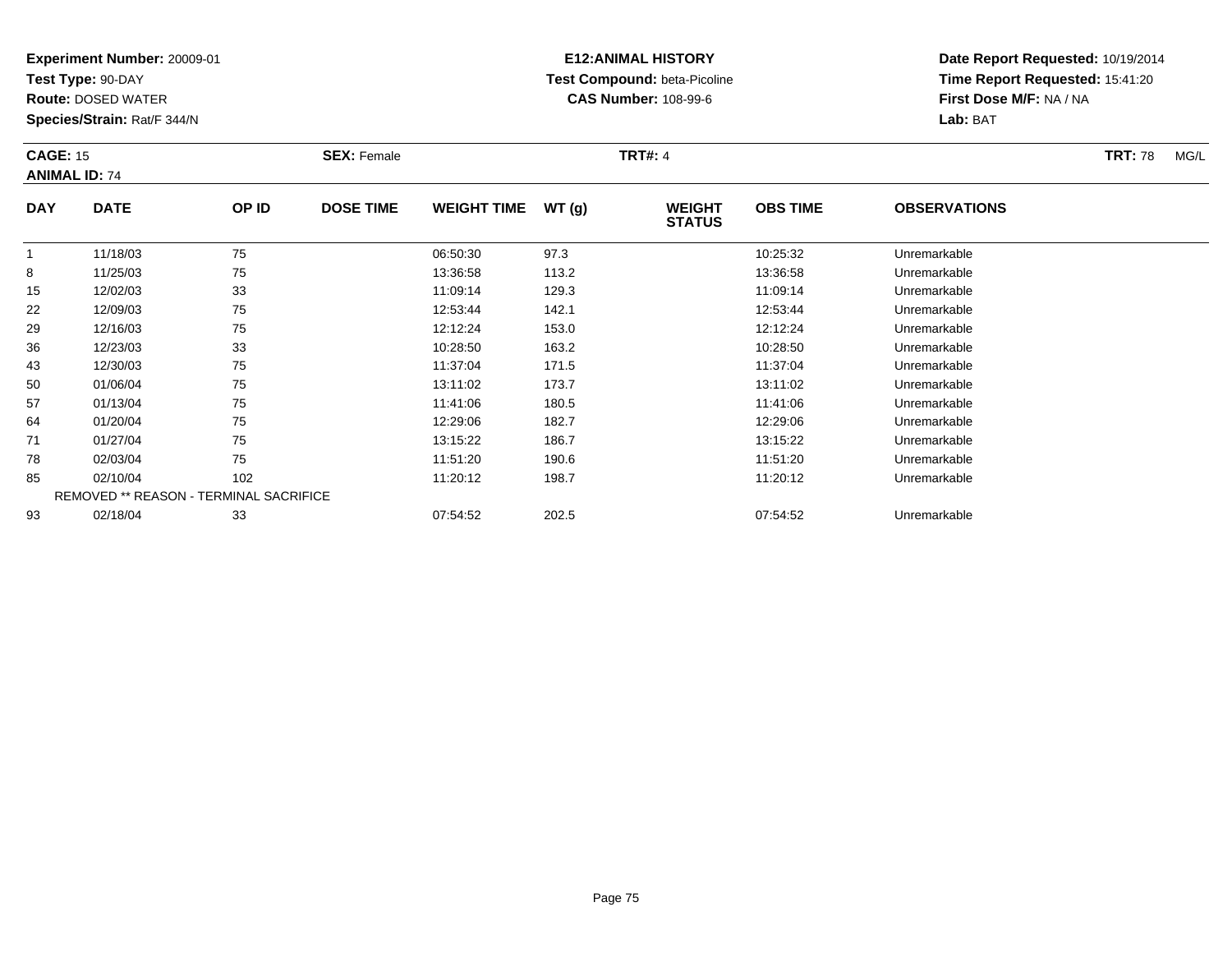**Test Type:** 90-DAY

**Route:** DOSED WATER

**Species/Strain:** Rat/F 344/N

# **E12:ANIMAL HISTORY Test Compound:** beta-Picoline**CAS Number:** 108-99-6

| <b>CAGE: 15</b> | <b>ANIMAL ID: 75</b>                   |       | <b>SEX: Female</b> |                    |       | <b>TRT#: 4</b>                 |                 |                     | <b>TRT: 78</b><br>MG/L |
|-----------------|----------------------------------------|-------|--------------------|--------------------|-------|--------------------------------|-----------------|---------------------|------------------------|
| <b>DAY</b>      | <b>DATE</b>                            | OP ID | <b>DOSE TIME</b>   | <b>WEIGHT TIME</b> | WT(g) | <b>WEIGHT</b><br><b>STATUS</b> | <b>OBS TIME</b> | <b>OBSERVATIONS</b> |                        |
| $\mathbf{1}$    | 11/18/03                               | 75    |                    | 06:50:30           | 87.4  |                                | 10:25:32        | Unremarkable        |                        |
| 8               | 11/25/03                               | 75    |                    | 13:36:58           | 112.1 |                                | 13:36:58        | Unremarkable        |                        |
| 15              | 12/02/03                               | 33    |                    | 11:09:14           | 130.2 |                                | 11:09:14        | Unremarkable        |                        |
| 22              | 12/09/03                               | 75    |                    | 12:53:44           | 143.2 |                                | 12:53:44        | Unremarkable        |                        |
| 29              | 12/16/03                               | 75    |                    | 12:12:24           | 155.0 |                                | 12:12:24        | Unremarkable        |                        |
| 36              | 12/23/03                               | 33    |                    | 10:28:50           | 165.0 |                                | 10:28:50        | Unremarkable        |                        |
| 43              | 12/30/03                               | 75    |                    | 11:37:04           | 174.7 |                                | 11:37:04        | Unremarkable        |                        |
| 50              | 01/06/04                               | 75    |                    | 13:11:02           | 180.3 |                                | 13:11:02        | Unremarkable        |                        |
| 57              | 01/13/04                               | 75    |                    | 11:41:06           | 187.0 |                                | 11:41:06        | Unremarkable        |                        |
| 64              | 01/20/04                               | 75    |                    | 12:29:06           | 186.1 |                                | 12:29:06        | Unremarkable        |                        |
| 71              | 01/27/04                               | 75    |                    | 13:15:22           | 188.8 |                                | 13:15:22        | Unremarkable        |                        |
| 78              | 02/03/04                               | 75    |                    | 11:51:20           | 192.6 |                                | 11:51:20        | Unremarkable        |                        |
| 85              | 02/10/04                               | 102   |                    | 11:20:12           | 197.2 |                                | 11:20:12        | Unremarkable        |                        |
|                 | REMOVED ** REASON - TERMINAL SACRIFICE |       |                    |                    |       |                                |                 |                     |                        |
| 93              | 02/18/04                               | 33    |                    | 07:54:52           | 203.8 |                                | 07:54:52        | Unremarkable        |                        |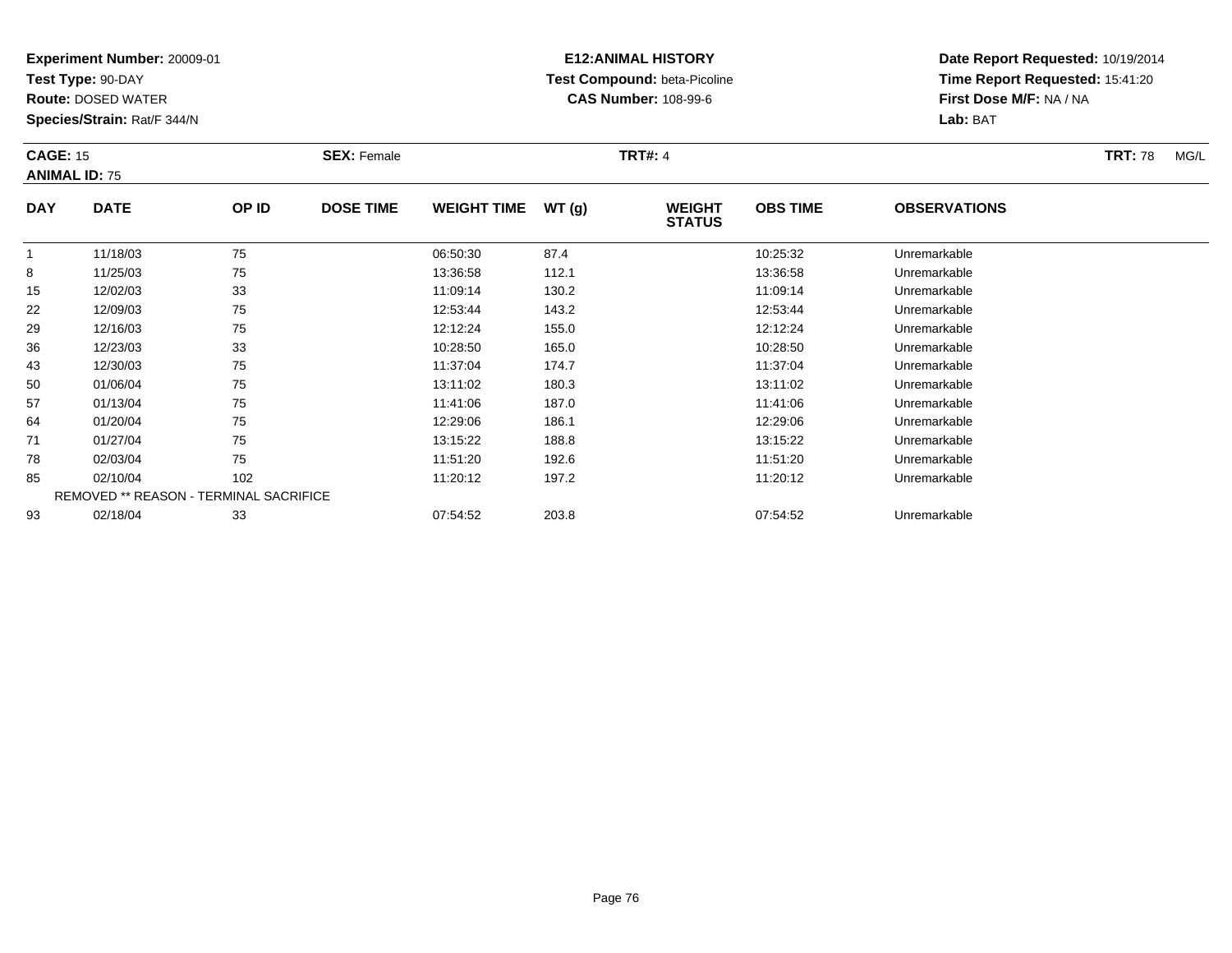**Test Type:** 90-DAY

**Route:** DOSED WATER

**Species/Strain:** Rat/F 344/N

# **E12:ANIMAL HISTORY Test Compound:** beta-Picoline**CAS Number:** 108-99-6

| <b>CAGE: 16</b> | <b>ANIMAL ID: 76</b>                   |       | <b>SEX: Female</b> |                    |       | <b>TRT#: 4</b>                 |                 |                     | <b>TRT: 78</b><br>MG/L |
|-----------------|----------------------------------------|-------|--------------------|--------------------|-------|--------------------------------|-----------------|---------------------|------------------------|
| <b>DAY</b>      | <b>DATE</b>                            | OP ID | <b>DOSE TIME</b>   | <b>WEIGHT TIME</b> | WT(g) | <b>WEIGHT</b><br><b>STATUS</b> | <b>OBS TIME</b> | <b>OBSERVATIONS</b> |                        |
| $\mathbf{1}$    | 11/18/03                               | 75    |                    | 06:52:38           | 101.8 |                                | 10:26:08        | Unremarkable        |                        |
| 8               | 11/25/03                               | 75    |                    | 13:39:40           | 117.2 |                                | 13:39:40        | Unremarkable        |                        |
| 15              | 12/02/03                               | 33    |                    | 11:12:28           | 132.9 |                                | 11:12:28        | Unremarkable        |                        |
| 22              | 12/09/03                               | 75    |                    | 12:57:08           | 149.3 |                                | 12:57:08        | Unremarkable        |                        |
| 29              | 12/16/03                               | 75    |                    | 12:16:12           | 159.0 |                                | 12:16:12        | Unremarkable        |                        |
| 36              | 12/23/03                               | 33    |                    | 10:31:10           | 169.6 |                                | 10:31:10        | Unremarkable        |                        |
| 43              | 12/30/03                               | 75    |                    | 11:40:16           | 176.5 |                                | 11:40:16        | Unremarkable        |                        |
| 50              | 01/06/04                               | 75    |                    | 13:13:50           | 180.8 |                                | 13:13:50        | Unremarkable        |                        |
| 57              | 01/13/04                               | 75    |                    | 11:44:40           | 188.3 |                                | 11:44:40        | Unremarkable        |                        |
| 64              | 01/20/04                               | 75    |                    | 12:32:14           | 192.6 |                                | 12:32:14        | Unremarkable        |                        |
| 71              | 01/27/04                               | 75    |                    | 13:17:52           | 199.2 |                                | 13:17:52        | Unremarkable        |                        |
| 78              | 02/03/04                               | 75    |                    | 11:55:08           | 202.5 |                                | 11:55:08        | Unremarkable        |                        |
| 85              | 02/10/04                               | 102   |                    | 11:24:28           | 212.5 |                                | 11:24:28        | Unremarkable        |                        |
|                 | REMOVED ** REASON - TERMINAL SACRIFICE |       |                    |                    |       |                                |                 |                     |                        |
| 93              | 02/18/04                               | 33    |                    | 07:56:56           | 216.3 |                                | 07:56:56        | Unremarkable        |                        |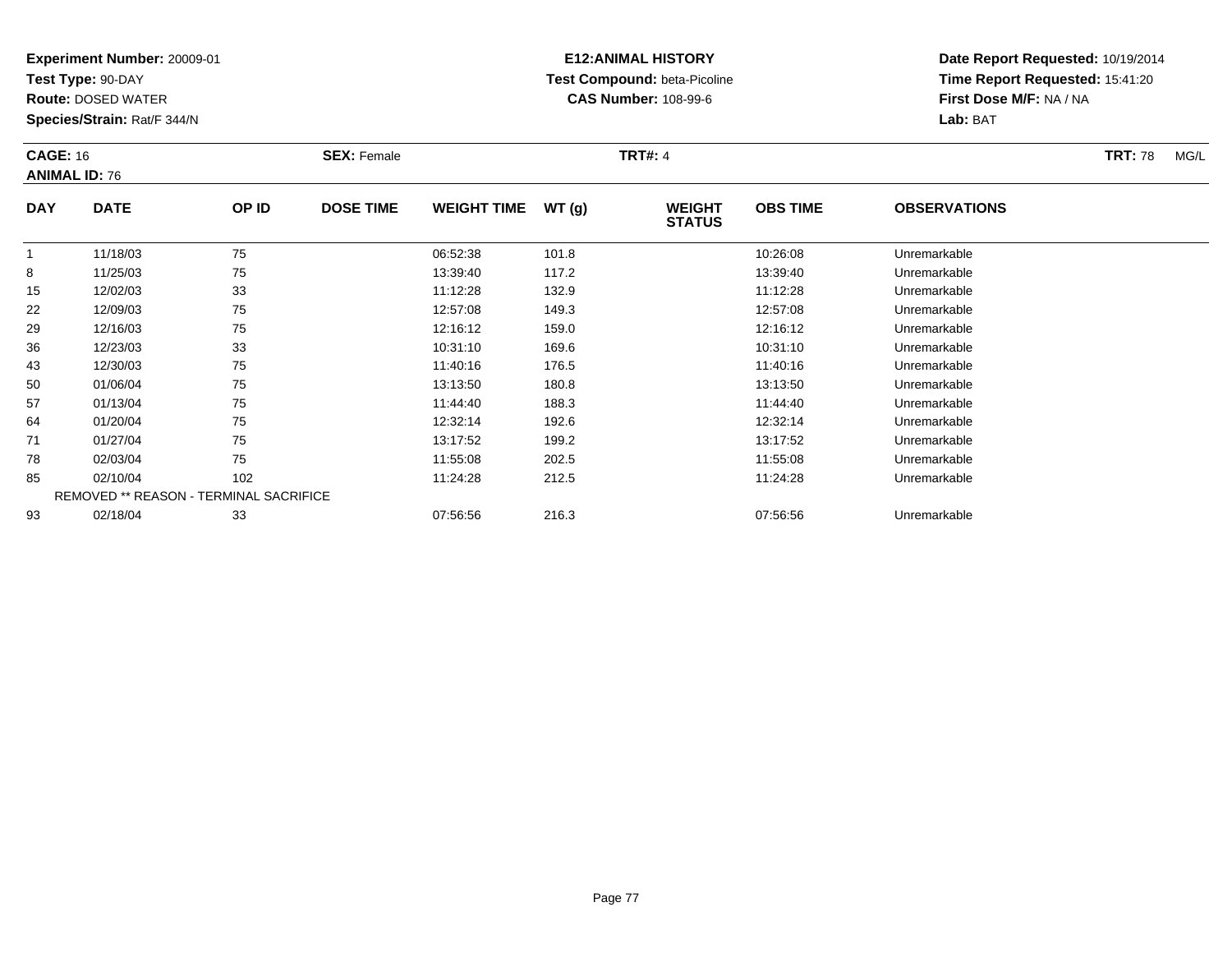**Test Type:** 90-DAY

93

**Route:** DOSED WATER

**Species/Strain:** Rat/F 344/N

# **E12:ANIMAL HISTORY Test Compound:** beta-Picoline**CAS Number:** 108-99-6

**Date Report Requested:** 10/19/2014**Time Report Requested:** 15:41:20**First Dose M/F:** NA / NA**Lab:** BAT

|              | <b>CAGE: 16</b><br><b>ANIMAL ID: 77</b>       |       | <b>SEX: Female</b> |                    |       | <b>TRT#: 4</b>                 |                 | <b>TRT: 78</b>      | MG/L |  |
|--------------|-----------------------------------------------|-------|--------------------|--------------------|-------|--------------------------------|-----------------|---------------------|------|--|
| <b>DAY</b>   | <b>DATE</b>                                   | OP ID | <b>DOSE TIME</b>   | <b>WEIGHT TIME</b> | WT(g) | <b>WEIGHT</b><br><b>STATUS</b> | <b>OBS TIME</b> | <b>OBSERVATIONS</b> |      |  |
| $\mathbf{1}$ | 11/18/03                                      | 75    |                    | 06:52:38           | 98.1  |                                | 10:26:08        | Unremarkable        |      |  |
| 8            | 11/25/03                                      | 75    |                    | 13:39:40           | 113.4 |                                | 13:39:40        | Unremarkable        |      |  |
| 15           | 12/02/03                                      | 33    |                    | 11:12:28           | 133.8 |                                | 11:12:28        | Unremarkable        |      |  |
| 22           | 12/09/03                                      | 75    |                    | 12:57:08           | 144.5 |                                | 12:57:08        | Unremarkable        |      |  |
| 29           | 12/16/03                                      | 75    |                    | 12:16:12           | 151.6 |                                | 12:16:12        | Unremarkable        |      |  |
| 36           | 12/23/03                                      | 33    |                    | 10:31:10           | 164.9 |                                | 10:31:10        | Unremarkable        |      |  |
| 43           | 12/30/03                                      | 75    |                    | 11:40:16           | 173.7 |                                | 11:40:16        | Unremarkable        |      |  |
| 50           | 01/06/04                                      | 75    |                    | 13:13:50           | 179.5 |                                | 13:13:50        | Unremarkable        |      |  |
| 57           | 01/13/04                                      | 75    |                    | 11:44:40           | 184.7 |                                | 11:44:40        | Unremarkable        |      |  |
| 64           | 01/20/04                                      | 75    |                    | 12:32:14           | 188.6 |                                | 12:32:14        | Unremarkable        |      |  |
| 71           | 01/27/04                                      | 75    |                    | 13:17:52           | 193.3 |                                | 13:17:52        | Unremarkable        |      |  |
| 78           | 02/03/04                                      | 75    |                    | 11:55:08           | 194.4 |                                | 11:55:08        | Unremarkable        |      |  |
| 85           | 02/10/04                                      | 102   |                    | 11:24:28           | 200.8 |                                | 11:24:28        | Unremarkable        |      |  |
|              | <b>REMOVED ** REASON - TERMINAL SACRIFICE</b> |       |                    |                    |       |                                |                 |                     |      |  |

02/18/04 <sup>33</sup> 07:56:56 199.2 07:56:56 Unremarkable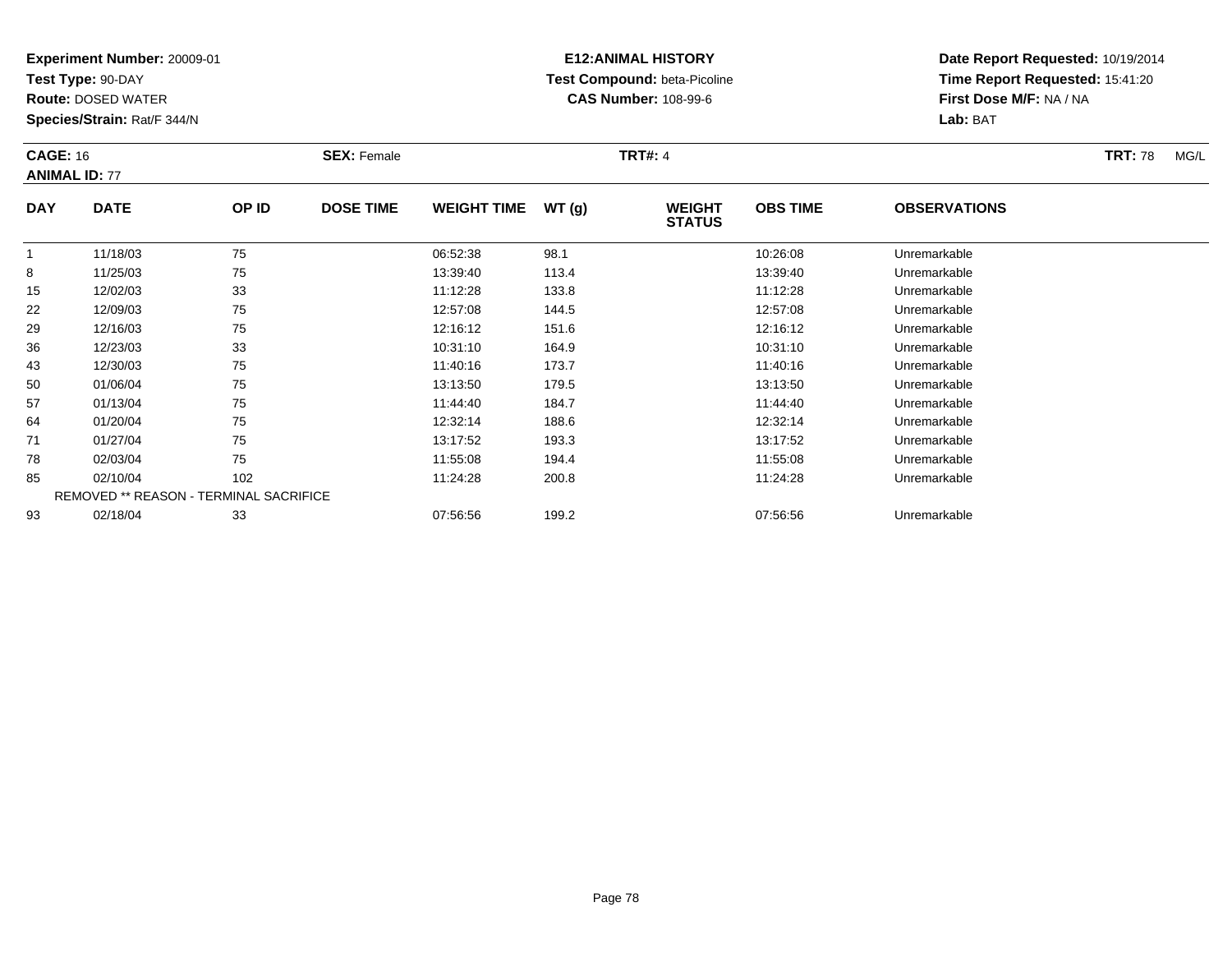**Test Type:** 90-DAY

**Route:** DOSED WATER

**Species/Strain:** Rat/F 344/N

## **E12:ANIMAL HISTORY Test Compound:** beta-Picoline**CAS Number:** 108-99-6

| <b>CAGE: 16</b> | <b>ANIMAL ID: 78</b>                   |       | <b>SEX: Female</b> |                    |       | <b>TRT#: 4</b>                 |                 |                     | <b>TRT: 78</b><br>MG/L |
|-----------------|----------------------------------------|-------|--------------------|--------------------|-------|--------------------------------|-----------------|---------------------|------------------------|
| <b>DAY</b>      | <b>DATE</b>                            | OP ID | <b>DOSE TIME</b>   | <b>WEIGHT TIME</b> | WT(g) | <b>WEIGHT</b><br><b>STATUS</b> | <b>OBS TIME</b> | <b>OBSERVATIONS</b> |                        |
| $\mathbf{1}$    | 11/18/03                               | 75    |                    | 06:52:38           | 103.5 |                                | 10:26:08        | Unremarkable        |                        |
| 8               | 11/25/03                               | 75    |                    | 13:39:40           | 117.7 |                                | 13:39:40        | Unremarkable        |                        |
| 15              | 12/02/03                               | 33    |                    | 11:12:28           | 138.6 |                                | 11:12:28        | Unremarkable        |                        |
| 22              | 12/09/03                               | 75    |                    | 12:57:08           | 150.1 |                                | 12:57:08        | Unremarkable        |                        |
| 29              | 12/16/03                               | 75    |                    | 12:16:12           | 160.4 |                                | 12:16:12        | Unremarkable        |                        |
| 36              | 12/23/03                               | 33    |                    | 10:31:10           | 171.7 |                                | 10:31:10        | Unremarkable        |                        |
| 43              | 12/30/03                               | 75    |                    | 11:40:16           | 180.6 |                                | 11:40:16        | Unremarkable        |                        |
| 50              | 01/06/04                               | 75    |                    | 13:13:50           | 185.8 |                                | 13:13:50        | Unremarkable        |                        |
| 57              | 01/13/04                               | 75    |                    | 11:44:40           | 195.7 |                                | 11:44:40        | Unremarkable        |                        |
| 64              | 01/20/04                               | 75    |                    | 12:32:14           | 194.4 |                                | 12:32:14        | Unremarkable        |                        |
| 71              | 01/27/04                               | 75    |                    | 13:17:52           | 203.3 |                                | 13:17:52        | Unremarkable        |                        |
| 78              | 02/03/04                               | 75    |                    | 11:55:08           | 205.4 |                                | 11:55:08        | Unremarkable        |                        |
| 85              | 02/10/04                               | 102   |                    | 11:24:28           | 213.8 |                                | 11:24:28        | Unremarkable        |                        |
|                 | REMOVED ** REASON - TERMINAL SACRIFICE |       |                    |                    |       |                                |                 |                     |                        |
| 93              | 02/18/04                               | 33    |                    | 07:56:56           | 215.4 |                                | 07:56:56        | Unremarkable        |                        |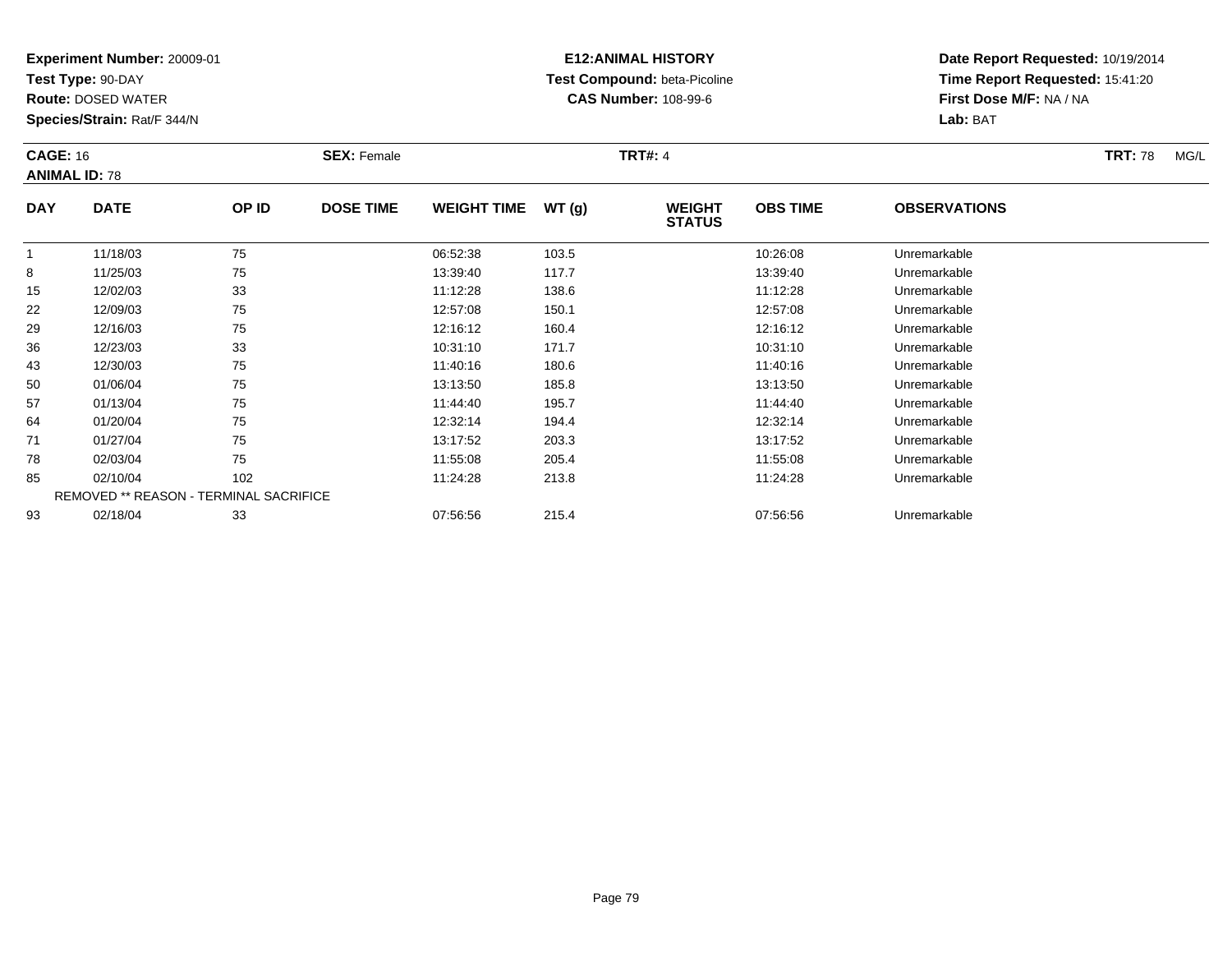**Test Type:** 90-DAY

**Route:** DOSED WATER

**Species/Strain:** Rat/F 344/N

# **E12:ANIMAL HISTORY Test Compound:** beta-Picoline**CAS Number:** 108-99-6

| <b>CAGE: 16</b> |                                               |       | <b>SEX: Female</b> |                    |       | <b>TRT#: 4</b>                 |                 |                     | <b>TRT: 78</b><br>MG/L |
|-----------------|-----------------------------------------------|-------|--------------------|--------------------|-------|--------------------------------|-----------------|---------------------|------------------------|
|                 | <b>ANIMAL ID: 79</b>                          |       |                    |                    |       |                                |                 |                     |                        |
| <b>DAY</b>      | <b>DATE</b>                                   | OP ID | <b>DOSE TIME</b>   | <b>WEIGHT TIME</b> | WT(g) | <b>WEIGHT</b><br><b>STATUS</b> | <b>OBS TIME</b> | <b>OBSERVATIONS</b> |                        |
| $\mathbf{1}$    | 11/18/03                                      | 75    |                    | 06:52:38           | 104.4 |                                | 10:26:08        | Unremarkable        |                        |
| 8               | 11/25/03                                      | 75    |                    | 13:39:40           | 117.8 |                                | 13:39:40        | Unremarkable        |                        |
| 15              | 12/02/03                                      | 33    |                    | 11:12:28           | 134.6 |                                | 11:12:28        | Unremarkable        |                        |
| 22              | 12/09/03                                      | 75    |                    | 12:57:08           | 142.9 |                                | 12:57:08        | Unremarkable        |                        |
| 29              | 12/16/03                                      | 75    |                    | 12:16:12           | 154.6 |                                | 12:16:12        | Unremarkable        |                        |
| 36              | 12/23/03                                      | 33    |                    | 10:31:10           | 161.6 |                                | 10:31:10        | Unremarkable        |                        |
| 43              | 12/30/03                                      | 75    |                    | 11:40:16           | 169.6 |                                | 11:40:16        | Unremarkable        |                        |
| 50              | 01/06/04                                      | 75    |                    | 13:13:50           | 174.0 |                                | 13:13:50        | Unremarkable        |                        |
| 57              | 01/13/04                                      | 75    |                    | 11:44:40           | 182.6 |                                | 11:44:40        | Unremarkable        |                        |
| 64              | 01/20/04                                      | 75    |                    | 12:32:14           | 182.0 |                                | 12:32:14        | Unremarkable        |                        |
| 71              | 01/27/04                                      | 75    |                    | 13:17:52           | 185.3 |                                | 13:17:52        | Unremarkable        |                        |
| 78              | 02/03/04                                      | 75    |                    | 11:55:08           | 189.8 |                                | 11:55:08        | Unremarkable        |                        |
| 85              | 02/10/04                                      | 102   |                    | 11:24:28           | 195.5 |                                | 11:24:28        | Unremarkable        |                        |
|                 | <b>REMOVED ** REASON - TERMINAL SACRIFICE</b> |       |                    |                    |       |                                |                 |                     |                        |
| 93              | 02/18/04                                      | 33    |                    | 07:56:56           | 198.8 |                                | 07:56:56        | Unremarkable        |                        |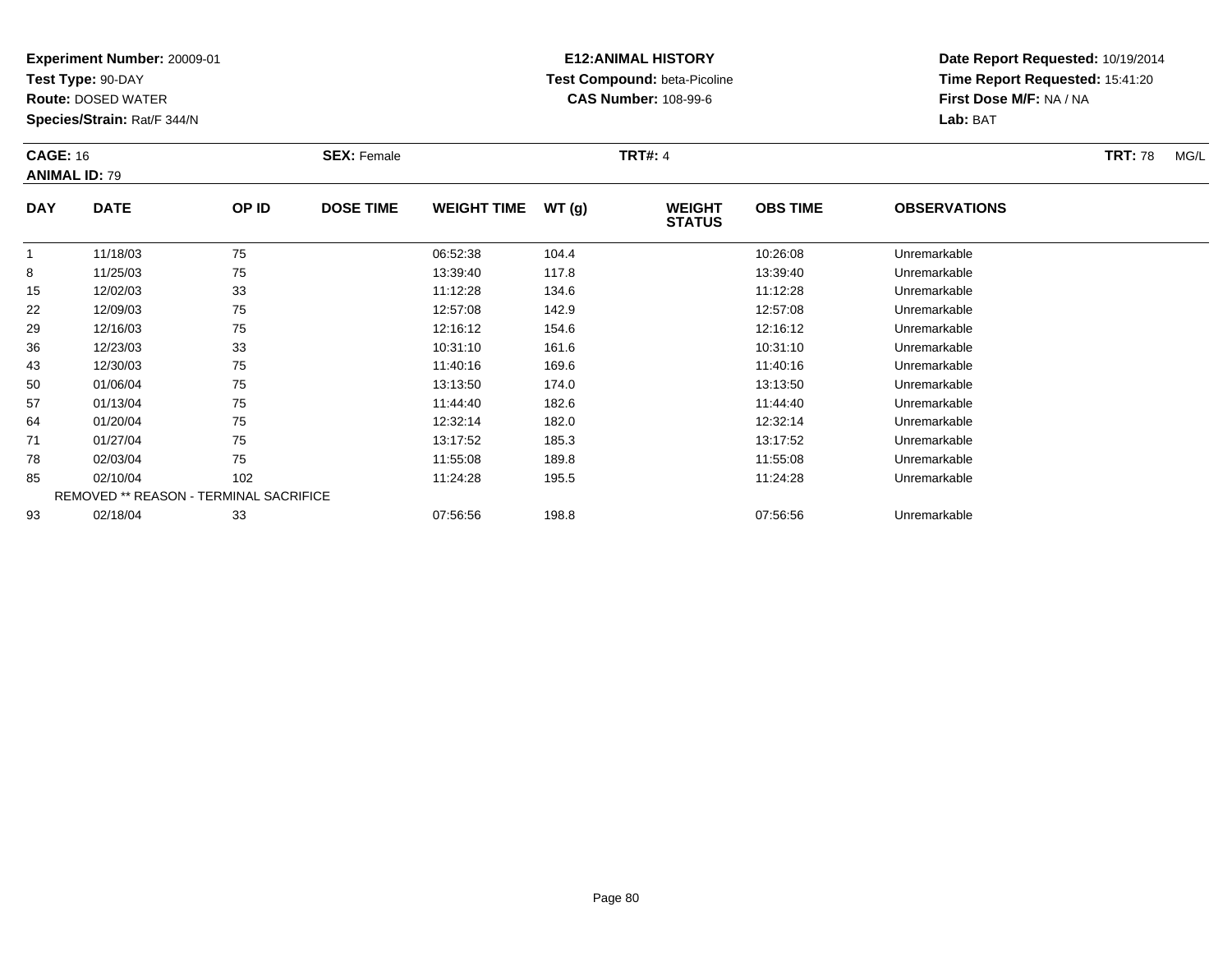**Test Type:** 90-DAY

**Route:** DOSED WATER

**Species/Strain:** Rat/F 344/N

# **E12:ANIMAL HISTORY Test Compound:** beta-Picoline**CAS Number:** 108-99-6

| <b>CAGE: 16</b> | <b>ANIMAL ID: 80</b>                   |       | <b>SEX: Female</b> |                    |       | <b>TRT#: 4</b>                 |                 |                     | <b>TRT: 78</b><br>MG/L |
|-----------------|----------------------------------------|-------|--------------------|--------------------|-------|--------------------------------|-----------------|---------------------|------------------------|
| <b>DAY</b>      | <b>DATE</b>                            | OP ID | <b>DOSE TIME</b>   | <b>WEIGHT TIME</b> | WT(g) | <b>WEIGHT</b><br><b>STATUS</b> | <b>OBS TIME</b> | <b>OBSERVATIONS</b> |                        |
| $\mathbf{1}$    | 11/18/03                               | 75    |                    | 06:52:38           | 95.7  |                                | 10:26:08        | Unremarkable        |                        |
| 8               | 11/25/03                               | 75    |                    | 13:39:40           | 112.2 |                                | 13:39:40        | Unremarkable        |                        |
| 15              | 12/02/03                               | 33    |                    | 11:12:28           | 127.6 |                                | 11:12:28        | Unremarkable        |                        |
| 22              | 12/09/03                               | 75    |                    | 12:57:08           | 140.5 |                                | 12:57:08        | Unremarkable        |                        |
| 29              | 12/16/03                               | 75    |                    | 12:16:12           | 147.7 |                                | 12:16:12        | Unremarkable        |                        |
| 36              | 12/23/03                               | 33    |                    | 10:31:10           | 155.7 |                                | 10:31:10        | Unremarkable        |                        |
| 43              | 12/30/03                               | 75    |                    | 11:40:16           | 163.9 |                                | 11:40:16        | Unremarkable        |                        |
| 50              | 01/06/04                               | 75    |                    | 13:13:50           | 170.4 |                                | 13:13:50        | Unremarkable        |                        |
| 57              | 01/13/04                               | 75    |                    | 11:44:40           | 178.2 |                                | 11:44:40        | Unremarkable        |                        |
| 64              | 01/20/04                               | 75    |                    | 12:32:14           | 180.5 |                                | 12:32:14        | Unremarkable        |                        |
| 71              | 01/27/04                               | 75    |                    | 13:17:52           | 185.8 |                                | 13:17:52        | Unremarkable        |                        |
| 78              | 02/03/04                               | 75    |                    | 11:55:08           | 184.7 |                                | 11:55:08        | Unremarkable        |                        |
| 85              | 02/10/04                               | 102   |                    | 11:24:28           | 193.7 |                                | 11:24:28        | Unremarkable        |                        |
|                 | REMOVED ** REASON - TERMINAL SACRIFICE |       |                    |                    |       |                                |                 |                     |                        |
| 93              | 02/18/04                               | 33    |                    | 07:56:56           | 196.3 |                                | 07:56:56        | Unremarkable        |                        |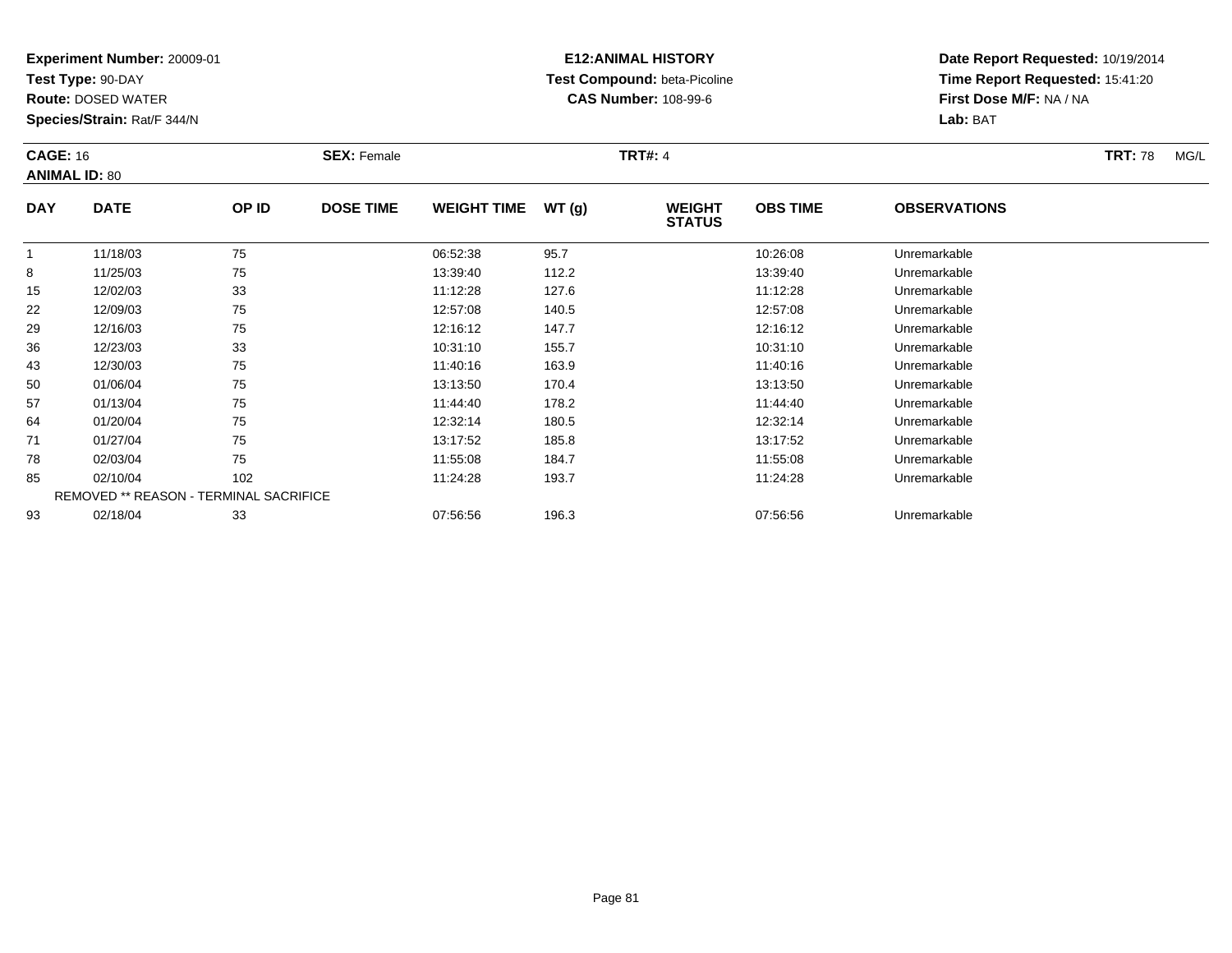**Test Type:** 90-DAY

**Route:** DOSED WATER

**Species/Strain:** Rat/F 344/N

# **E12:ANIMAL HISTORY Test Compound:** beta-Picoline**CAS Number:** 108-99-6

| <b>CAGE: 17</b> | <b>ANIMAL ID: 81</b>                   |       | <b>SEX: Female</b> |                    |       | <b>TRT#: 6</b>                 |                 |                     | <b>TRT: 156</b><br>MG/L |
|-----------------|----------------------------------------|-------|--------------------|--------------------|-------|--------------------------------|-----------------|---------------------|-------------------------|
| <b>DAY</b>      | <b>DATE</b>                            | OP ID | <b>DOSE TIME</b>   | <b>WEIGHT TIME</b> | WT(g) | <b>WEIGHT</b><br><b>STATUS</b> | <b>OBS TIME</b> | <b>OBSERVATIONS</b> |                         |
| $\mathbf{1}$    | 11/18/03                               | 75    |                    | 06:55:16           | 100.7 |                                | 10:26:58        | Unremarkable        |                         |
| 8               | 11/25/03                               | 75    |                    | 13:43:48           | 116.7 |                                | 13:43:48        | Unremarkable        |                         |
| 15              | 12/02/03                               | 33    |                    | 11:23:32           | 131.9 |                                | 11:23:32        | Unremarkable        |                         |
| 22              | 12/09/03                               | 75    |                    | 13:01:08           | 144.3 |                                | 13:01:08        | Unremarkable        |                         |
| 29              | 12/16/03                               | 75    |                    | 12:19:50           | 152.8 |                                | 12:19:50        | Unremarkable        |                         |
| 36              | 12/23/03                               | 33    |                    | 10:38:38           | 165.8 |                                | 10:38:38        | Unremarkable        |                         |
| 43              | 12/30/03                               | 75    |                    | 11:43:40           | 169.2 |                                | 11:43:40        | Unremarkable        |                         |
| 50              | 01/06/04                               | 75    |                    | 13:17:16           | 170.1 |                                | 13:17:16        | Unremarkable        |                         |
| 57              | 01/13/04                               | 75    |                    | 11:49:32           | 173.6 |                                | 11:49:32        | Unremarkable        |                         |
| 64              | 01/20/04                               | 75    |                    | 12:36:02           | 177.5 |                                | 12:36:02        | Unremarkable        |                         |
| 71              | 01/27/04                               | 75    |                    | 13:21:02           | 182.1 |                                | 13:21:02        | Unremarkable        |                         |
| 78              | 02/03/04                               | 75    |                    | 11:58:56           | 186.4 |                                | 11:58:56        | Unremarkable        |                         |
| 85              | 02/10/04                               | 102   |                    | 11:01:38           | 195.6 |                                | 11:01:38        | Unremarkable        |                         |
|                 | REMOVED ** REASON - TERMINAL SACRIFICE |       |                    |                    |       |                                |                 |                     |                         |
| 93              | 02/18/04                               | 33    |                    | 07:59:20           | 198.3 |                                | 07:59:20        | Unremarkable        |                         |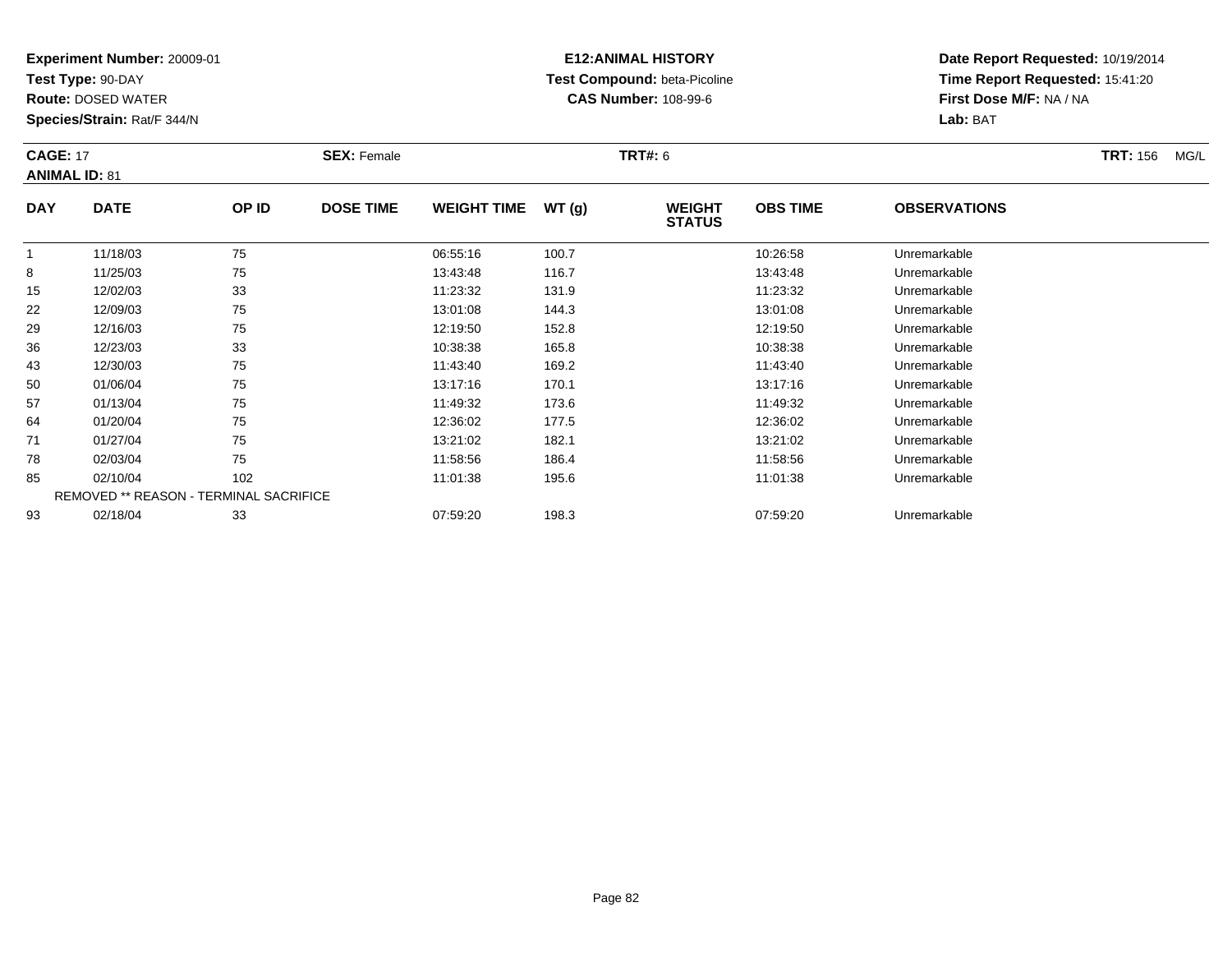**Test Type:** 90-DAY

**Route:** DOSED WATER

**Species/Strain:** Rat/F 344/N

## **E12:ANIMAL HISTORY Test Compound:** beta-Picoline**CAS Number:** 108-99-6

| <b>CAGE: 17</b><br><b>ANIMAL ID: 82</b> |                                        |       | <b>SEX: Female</b> |                    |       | <b>TRT: 156</b><br>MG/L        |                 |                     |  |
|-----------------------------------------|----------------------------------------|-------|--------------------|--------------------|-------|--------------------------------|-----------------|---------------------|--|
| <b>DAY</b>                              | <b>DATE</b>                            | OP ID | <b>DOSE TIME</b>   | <b>WEIGHT TIME</b> | WT(g) | <b>WEIGHT</b><br><b>STATUS</b> | <b>OBS TIME</b> | <b>OBSERVATIONS</b> |  |
|                                         | 11/18/03                               | 75    |                    | 06:55:16           | 86.9  |                                | 10:26:58        | Unremarkable        |  |
| 8                                       | 11/25/03                               | 75    |                    | 13:43:48           | 102.8 |                                | 13:43:48        | Unremarkable        |  |
| 15                                      | 12/02/03                               | 33    |                    | 11:23:32           | 118.6 |                                | 11:23:32        | Unremarkable        |  |
| 22                                      | 12/09/03                               | 75    |                    | 13:01:08           | 130.5 |                                | 13:01:08        | Unremarkable        |  |
| 29                                      | 12/16/03                               | 75    |                    | 12:19:50           | 143.4 |                                | 12:19:50        | Unremarkable        |  |
| 36                                      | 12/23/03                               | 33    |                    | 10:38:38           | 152.5 |                                | 10:38:38        | Unremarkable        |  |
| 43                                      | 12/30/03                               | 75    |                    | 11:43:40           | 159.2 |                                | 11:43:40        | Unremarkable        |  |
| 50                                      | 01/06/04                               | 75    |                    | 13:17:16           | 161.5 |                                | 13:17:16        | Unremarkable        |  |
| 57                                      | 01/13/04                               | 75    |                    | 11:49:32           | 169.4 |                                | 11:49:32        | Unremarkable        |  |
| 64                                      | 01/20/04                               | 75    |                    | 12:36:02           | 173.3 |                                | 12:36:02        | Unremarkable        |  |
| 71                                      | 01/27/04                               | 75    |                    | 13:21:02           | 175.2 |                                | 13:21:02        | Unremarkable        |  |
| 78                                      | 02/03/04                               | 75    |                    | 11:58:56           | 180.6 |                                | 11:58:56        | Unremarkable        |  |
| 85                                      | 02/10/04                               | 102   |                    | 11:01:38           | 189.0 |                                | 11:01:38        | Unremarkable        |  |
|                                         | REMOVED ** REASON - TERMINAL SACRIFICE |       |                    |                    |       |                                |                 |                     |  |
| 93                                      | 02/18/04                               | 33    |                    | 07:59:20           | 190.3 |                                | 07:59:20        | Unremarkable        |  |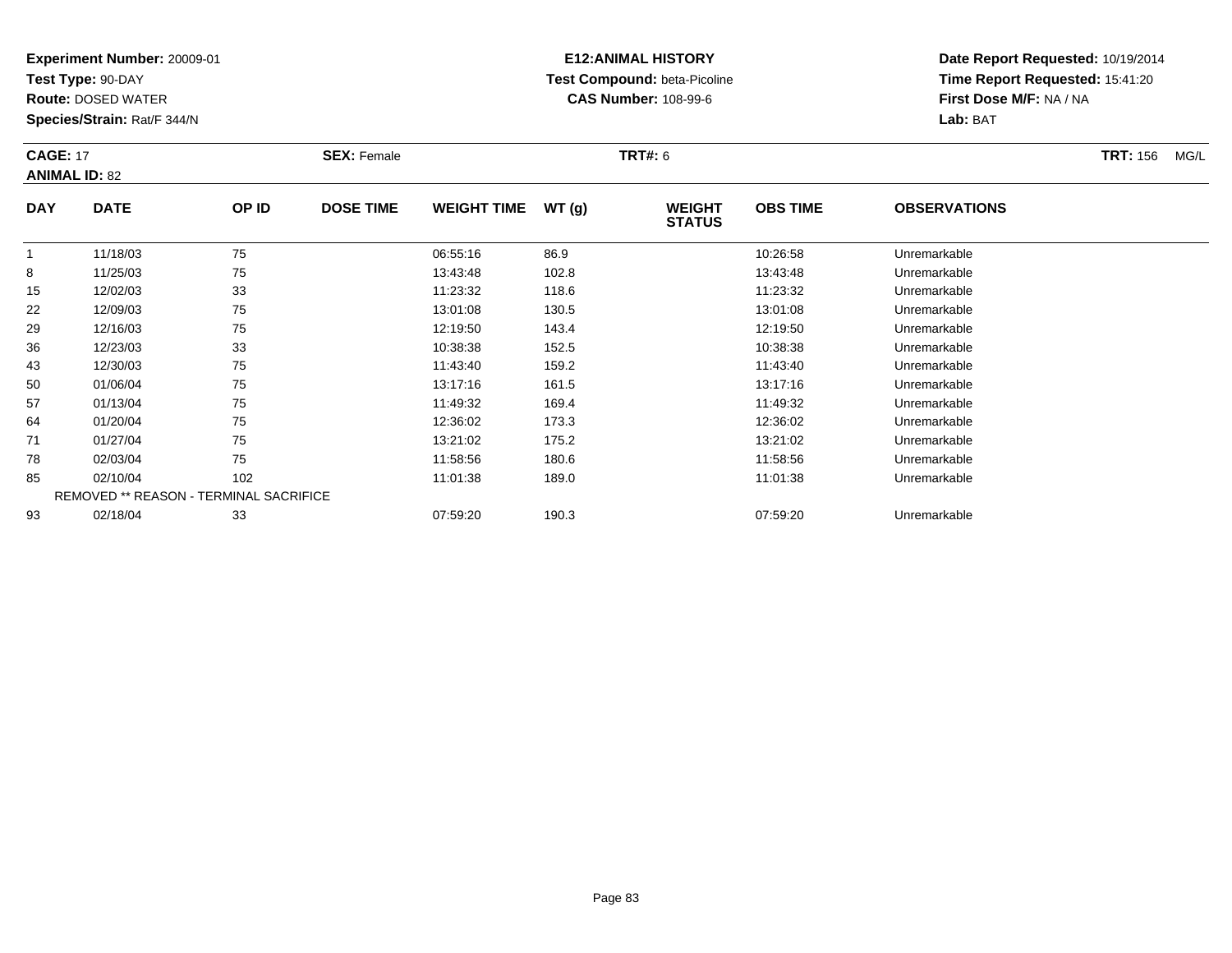**Test Type:** 90-DAY

**Route:** DOSED WATER

**Species/Strain:** Rat/F 344/N

# **E12:ANIMAL HISTORY Test Compound:** beta-Picoline**CAS Number:** 108-99-6

| <b>CAGE: 17</b> | <b>ANIMAL ID: 83</b>                   |       | <b>SEX: Female</b> |                    |       | <b>TRT#:</b> 6                 |                 |                     | <b>TRT: 156</b><br>MG/L |
|-----------------|----------------------------------------|-------|--------------------|--------------------|-------|--------------------------------|-----------------|---------------------|-------------------------|
| <b>DAY</b>      | <b>DATE</b>                            | OP ID | <b>DOSE TIME</b>   | <b>WEIGHT TIME</b> | WT(g) | <b>WEIGHT</b><br><b>STATUS</b> | <b>OBS TIME</b> | <b>OBSERVATIONS</b> |                         |
| $\mathbf{1}$    | 11/18/03                               | 75    |                    | 06:55:16           | 88.1  |                                | 10:26:58        | Unremarkable        |                         |
| 8               | 11/25/03                               | 75    |                    | 13:43:48           | 105.0 |                                | 13:43:48        | Unremarkable        |                         |
| 15              | 12/02/03                               | 33    |                    | 11:23:32           | 123.7 |                                | 11:23:32        | Unremarkable        |                         |
| 22              | 12/09/03                               | 75    |                    | 13:01:08           | 135.7 |                                | 13:01:08        | Unremarkable        |                         |
| 29              | 12/16/03                               | 75    |                    | 12:19:50           | 145.3 |                                | 12:19:50        | Unremarkable        |                         |
| 36              | 12/23/03                               | 33    |                    | 10:38:38           | 159.0 |                                | 10:38:38        | Unremarkable        |                         |
| 43              | 12/30/03                               | 75    |                    | 11:43:40           | 170.3 |                                | 11:43:40        | Unremarkable        |                         |
| 50              | 01/06/04                               | 75    |                    | 13:17:16           | 173.2 |                                | 13:17:16        | Nasal/Eye Discharge |                         |
| 57              | 01/13/04                               | 75    |                    | 11:49:32           | 178.0 |                                | 11:49:32        | Unremarkable        |                         |
| 64              | 01/20/04                               | 75    |                    | 12:36:02           | 181.8 |                                | 12:36:02        | Unremarkable        |                         |
| 71              | 01/27/04                               | 75    |                    | 13:21:02           | 188.2 |                                | 13:21:02        | Unremarkable        |                         |
| 78              | 02/03/04                               | 75    |                    | 11:58:56           | 189.5 |                                | 11:58:56        | Unremarkable        |                         |
| 85              | 02/10/04                               | 102   |                    | 11:01:38           | 195.7 |                                | 11:01:38        | Unremarkable        |                         |
|                 | REMOVED ** REASON - TERMINAL SACRIFICE |       |                    |                    |       |                                |                 |                     |                         |
| 93              | 02/18/04                               | 33    |                    | 07:59:20           | 211.6 |                                | 07:59:20        | Unremarkable        |                         |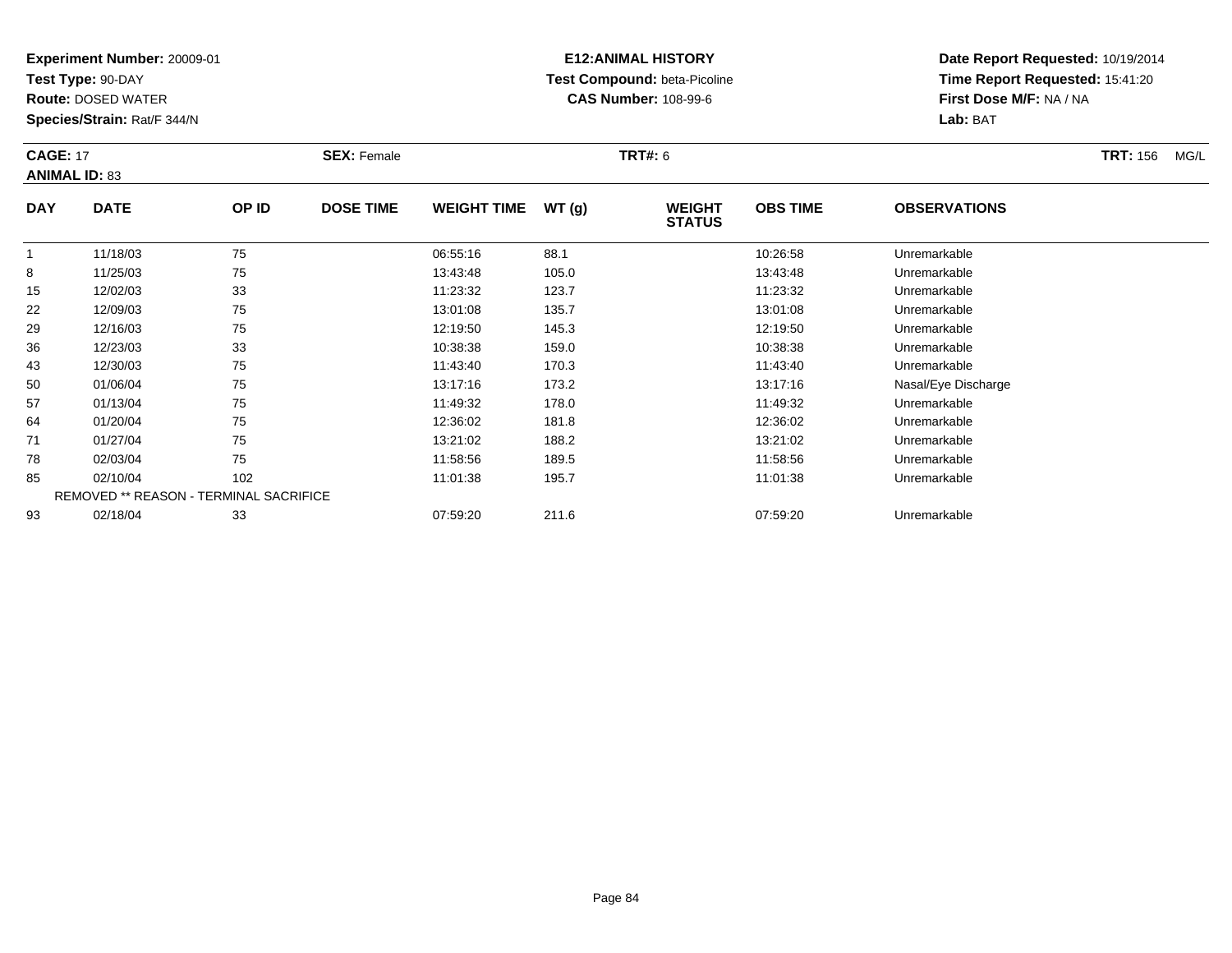**Test Type:** 90-DAY

**Route:** DOSED WATER

**Species/Strain:** Rat/F 344/N

# **E12:ANIMAL HISTORY Test Compound:** beta-Picoline**CAS Number:** 108-99-6

| <b>CAGE: 17</b> | <b>ANIMAL ID: 84</b>                   |       | <b>SEX: Female</b> |                    |       | <b>TRT#: 6</b>                 |                 |                     | <b>TRT: 156</b><br>MG/L |
|-----------------|----------------------------------------|-------|--------------------|--------------------|-------|--------------------------------|-----------------|---------------------|-------------------------|
| <b>DAY</b>      | <b>DATE</b>                            | OP ID | <b>DOSE TIME</b>   | <b>WEIGHT TIME</b> | WT(g) | <b>WEIGHT</b><br><b>STATUS</b> | <b>OBS TIME</b> | <b>OBSERVATIONS</b> |                         |
| $\overline{1}$  | 11/18/03                               | 75    |                    | 06:55:16           | 95.3  |                                | 10:26:58        | Unremarkable        |                         |
| 8               | 11/25/03                               | 75    |                    | 13:43:48           | 110.0 |                                | 13:43:48        | Unremarkable        |                         |
| 15              | 12/02/03                               | 33    |                    | 11:23:32           | 129.3 |                                | 11:23:32        | Unremarkable        |                         |
| 22              | 12/09/03                               | 75    |                    | 13:01:08           | 141.0 |                                | 13:01:08        | Unremarkable        |                         |
| 29              | 12/16/03                               | 75    |                    | 12:19:50           | 150.2 |                                | 12:19:50        | Unremarkable        |                         |
| 36              | 12/23/03                               | 33    |                    | 10:38:38           | 163.8 |                                | 10:38:38        | Unremarkable        |                         |
| 43              | 12/30/03                               | 75    |                    | 11:43:40           | 170.6 |                                | 11:43:40        | Unremarkable        |                         |
| 50              | 01/06/04                               | 75    |                    | 13:17:16           | 175.5 |                                | 13:17:16        | Unremarkable        |                         |
| 57              | 01/13/04                               | 75    |                    | 11:49:32           | 179.7 |                                | 11:49:32        | Unremarkable        |                         |
| 64              | 01/20/04                               | 75    |                    | 12:36:02           | 186.7 |                                | 12:36:02        | Unremarkable        |                         |
| 71              | 01/27/04                               | 75    |                    | 13:21:02           | 189.8 |                                | 13:21:02        | Unremarkable        |                         |
| 78              | 02/03/04                               | 75    |                    | 11:58:56           | 196.4 |                                | 11:58:56        | Unremarkable        |                         |
| 85              | 02/10/04                               | 102   |                    | 11:01:38           | 196.6 |                                | 11:01:38        | Unremarkable        |                         |
|                 | REMOVED ** REASON - TERMINAL SACRIFICE |       |                    |                    |       |                                |                 |                     |                         |
| 93              | 02/18/04                               | 33    |                    | 07:59:20           | 202.5 |                                | 07:59:20        | Unremarkable        |                         |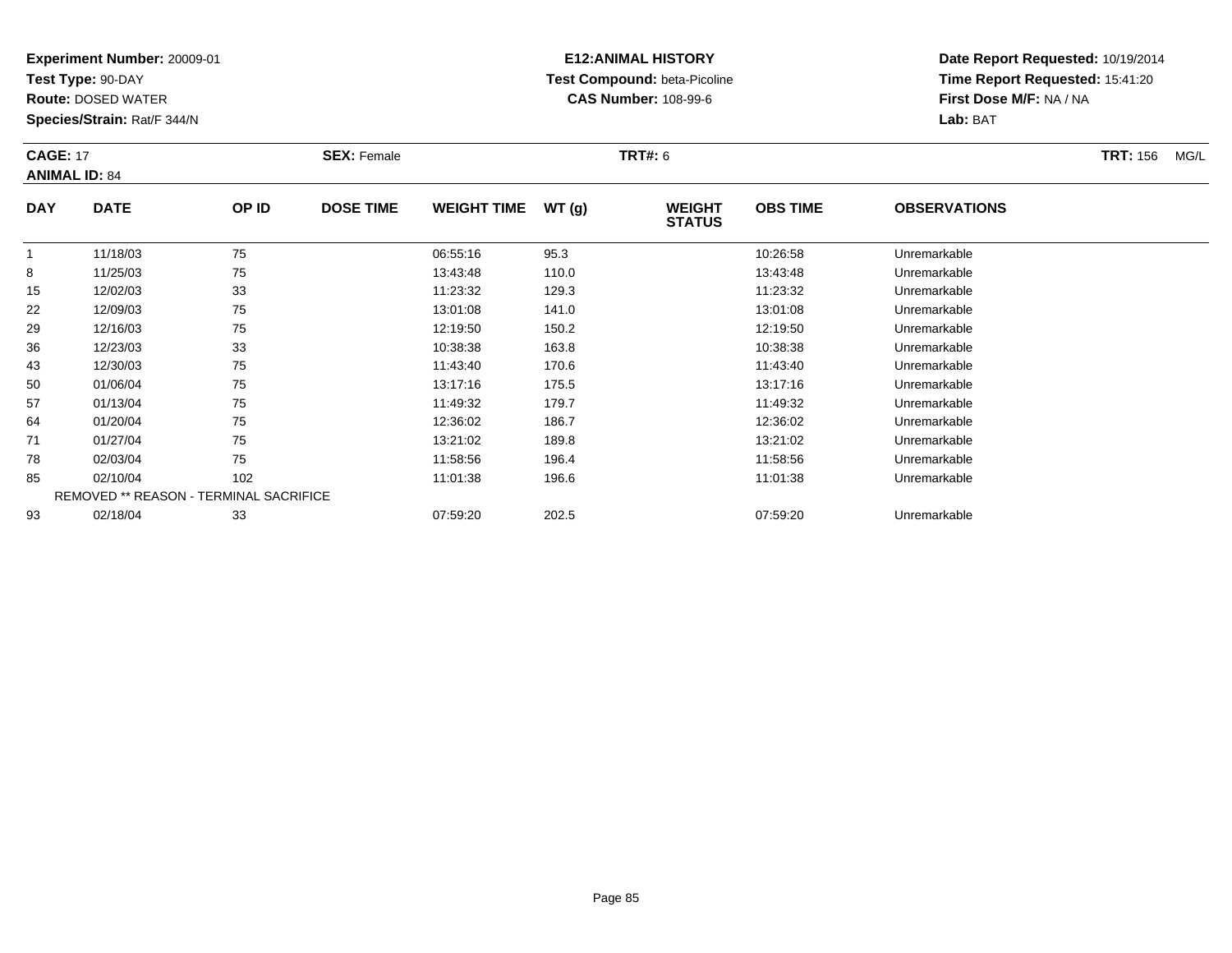**Test Type:** 90-DAY

**Route:** DOSED WATER

**Species/Strain:** Rat/F 344/N

## **E12:ANIMAL HISTORY Test Compound:** beta-Picoline**CAS Number:** 108-99-6

| <b>CAGE: 17</b> | <b>ANIMAL ID: 85</b>                   |       | <b>SEX: Female</b> |                    |       | <b>TRT#: 6</b>                 |                 |                     | <b>TRT: 156</b><br>MG/L |
|-----------------|----------------------------------------|-------|--------------------|--------------------|-------|--------------------------------|-----------------|---------------------|-------------------------|
| <b>DAY</b>      | <b>DATE</b>                            | OP ID | <b>DOSE TIME</b>   | <b>WEIGHT TIME</b> | WT(g) | <b>WEIGHT</b><br><b>STATUS</b> | <b>OBS TIME</b> | <b>OBSERVATIONS</b> |                         |
|                 | 11/18/03                               | 75    |                    | 06:55:16           | 90.0  |                                | 10:26:58        | Unremarkable        |                         |
| 8               | 11/25/03                               | 75    |                    | 13:43:48           | 107.9 |                                | 13:43:48        | Unremarkable        |                         |
| 15              | 12/02/03                               | 33    |                    | 11:23:32           | 127.6 |                                | 11:23:32        | Unremarkable        |                         |
| 22              | 12/09/03                               | 75    |                    | 13:01:08           | 138.8 |                                | 13:01:08        | Unremarkable        |                         |
| 29              | 12/16/03                               | 75    |                    | 12:19:50           | 148.6 |                                | 12:19:50        | Unremarkable        |                         |
| 36              | 12/23/03                               | 33    |                    | 10:38:38           | 160.4 |                                | 10:38:38        | Unremarkable        |                         |
| 43              | 12/30/03                               | 75    |                    | 11:43:40           | 167.3 |                                | 11:43:40        | Unremarkable        |                         |
| 50              | 01/06/04                               | 75    |                    | 13:17:16           | 173.6 |                                | 13:17:16        | Unremarkable        |                         |
| 57              | 01/13/04                               | 75    |                    | 11:49:32           | 179.3 |                                | 11:49:32        | Unremarkable        |                         |
| 64              | 01/20/04                               | 75    |                    | 12:36:02           | 181.9 |                                | 12:36:02        | Unremarkable        |                         |
| 71              | 01/27/04                               | 75    |                    | 13:21:02           | 186.4 |                                | 13:21:02        | Unremarkable        |                         |
| 78              | 02/03/04                               | 75    |                    | 11:58:56           | 187.1 |                                | 11:58:56        | Unremarkable        |                         |
| 85              | 02/10/04                               | 102   |                    | 11:01:38           | 189.2 |                                | 11:01:38        | Unremarkable        |                         |
|                 | REMOVED ** REASON - TERMINAL SACRIFICE |       |                    |                    |       |                                |                 |                     |                         |
| 93              | 02/18/04                               | 33    |                    | 07:59:20           | 189.4 |                                | 07:59:20        | Unremarkable        |                         |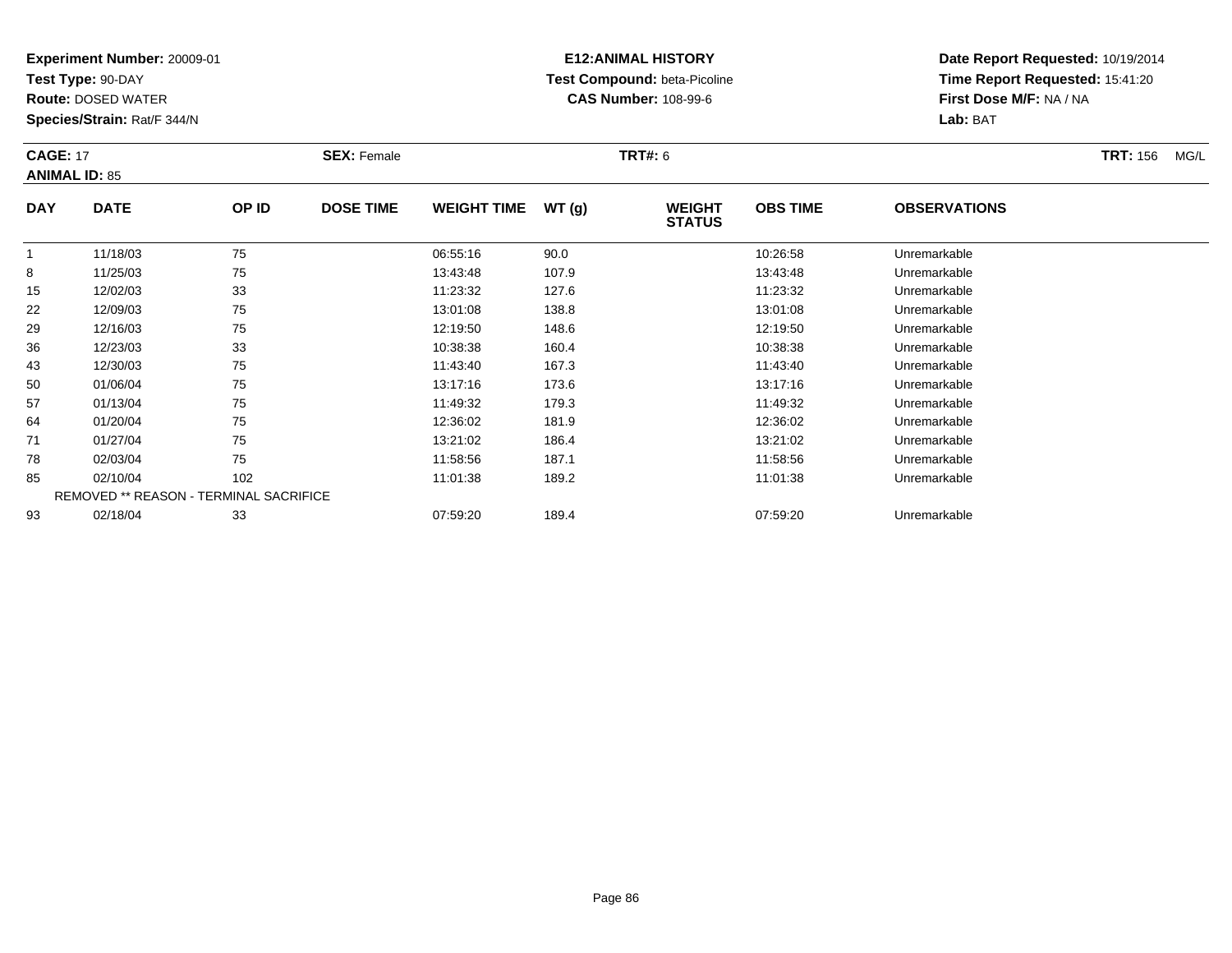**Test Type:** 90-DAY

**Route:** DOSED WATER

**Species/Strain:** Rat/F 344/N

# **E12:ANIMAL HISTORY Test Compound:** beta-Picoline**CAS Number:** 108-99-6

| <b>CAGE: 18</b> | <b>ANIMAL ID: 86</b>                          |       | <b>SEX: Female</b> |                    |       | <b>TRT#: 6</b>                 |                 |                     | <b>TRT: 156</b><br>MG/L |
|-----------------|-----------------------------------------------|-------|--------------------|--------------------|-------|--------------------------------|-----------------|---------------------|-------------------------|
| <b>DAY</b>      | <b>DATE</b>                                   | OP ID | <b>DOSE TIME</b>   | <b>WEIGHT TIME</b> | WT(g) | <b>WEIGHT</b><br><b>STATUS</b> | <b>OBS TIME</b> | <b>OBSERVATIONS</b> |                         |
|                 | 11/18/03                                      | 75    |                    | 06:57:18           | 94.8  |                                | 10:27:58        | Unremarkable        |                         |
| 8               | 11/25/03                                      | 75    |                    | 13:47:18           | 112.5 |                                | 13:47:18        | Unremarkable        |                         |
| 15              | 12/02/03                                      | 33    |                    | 11:26:56           | 131.3 |                                | 11:26:56        | Unremarkable        |                         |
| 22              | 12/09/03                                      | 75    |                    | 13:04:18           | 143.5 |                                | 13:04:18        | Unremarkable        |                         |
| 29              | 12/16/03                                      | 75    |                    | 12:22:58           | 155.7 |                                | 12:22:58        | Unremarkable        |                         |
| 36              | 12/23/03                                      | 33    |                    | 10:41:02           | 161.3 |                                | 10:41:02        | Unremarkable        |                         |
| 43              | 12/30/03                                      | 75    |                    | 11:47:18           | 171.8 |                                | 11:47:18        | Unremarkable        |                         |
| 50              | 01/06/04                                      | 75    |                    | 13:20:18           | 182.8 |                                | 13:20:18        | Unremarkable        |                         |
| 57              | 01/13/04                                      | 75    |                    | 11:52:58           | 184.5 |                                | 11:52:58        | Unremarkable        |                         |
| 64              | 01/20/04                                      | 75    |                    | 12:39:46           | 190.2 |                                | 12:39:46        | Unremarkable        |                         |
| 71              | 01/27/04                                      | 75    |                    | 13:24:02           | 196.5 |                                | 13:24:02        | Unremarkable        |                         |
| 78              | 02/03/04                                      | 75    |                    | 12:02:38           | 195.7 |                                | 12:02:38        | Unremarkable        |                         |
| 85              | 02/10/04                                      | 102   |                    | 11:03:44           | 207.0 |                                | 11:03:44        | Unremarkable        |                         |
|                 | <b>REMOVED ** REASON - TERMINAL SACRIFICE</b> |       |                    |                    |       |                                |                 |                     |                         |
| 93              | 02/18/04                                      | 33    |                    | 08:01:34           | 205.6 |                                | 08:01:34        | Unremarkable        |                         |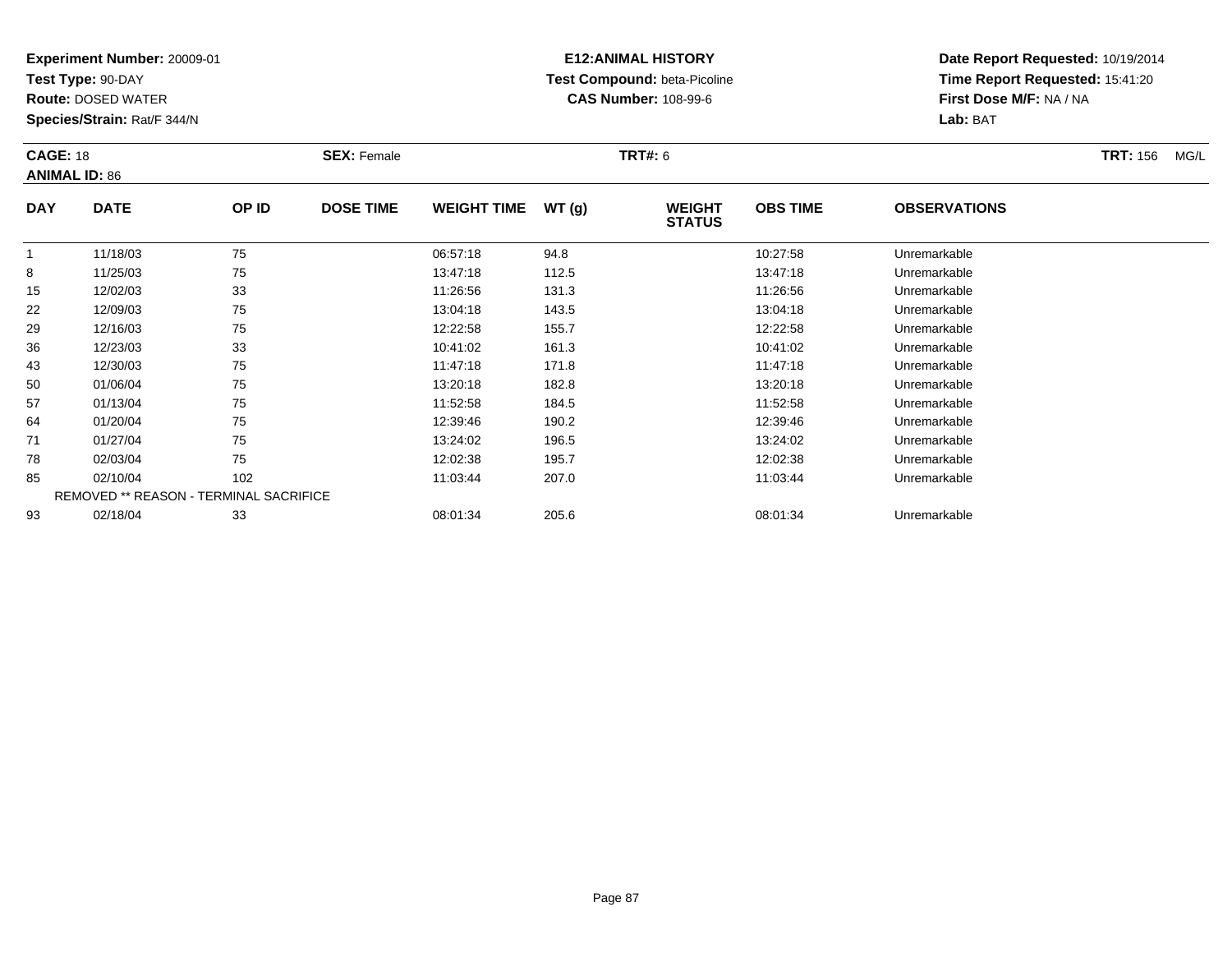**Test Type:** 90-DAY

**Route:** DOSED WATER

**Species/Strain:** Rat/F 344/N

# **E12:ANIMAL HISTORY Test Compound:** beta-Picoline**CAS Number:** 108-99-6

| <b>CAGE: 18</b> | <b>ANIMAL ID: 87</b>                          |       | <b>SEX: Female</b> |                    |       | <b>TRT#:</b> 6                 |                 |                     | <b>TRT:</b> 156<br>MG/L |
|-----------------|-----------------------------------------------|-------|--------------------|--------------------|-------|--------------------------------|-----------------|---------------------|-------------------------|
| <b>DAY</b>      | <b>DATE</b>                                   | OP ID | <b>DOSE TIME</b>   | <b>WEIGHT TIME</b> | WT(g) | <b>WEIGHT</b><br><b>STATUS</b> | <b>OBS TIME</b> | <b>OBSERVATIONS</b> |                         |
|                 | 11/18/03                                      | 75    |                    | 06:57:18           | 101.7 |                                | 10:27:58        | Unremarkable        |                         |
| 8               | 11/25/03                                      | 75    |                    | 13:47:18           | 120.9 |                                | 13:47:18        | Unremarkable        |                         |
| 15              | 12/02/03                                      | 33    |                    | 11:26:56           | 136.3 |                                | 11:26:56        | Unremarkable        |                         |
| 22              | 12/09/03                                      | 75    |                    | 13:04:18           | 150.1 |                                | 13:04:18        | Unremarkable        |                         |
| 29              | 12/16/03                                      | 75    |                    | 12:22:58           | 162.4 |                                | 12:22:58        | Unremarkable        |                         |
| 36              | 12/23/03                                      | 33    |                    | 10:41:02           | 169.5 |                                | 10:41:02        | Unremarkable        |                         |
| 43              | 12/30/03                                      | 75    |                    | 11:47:18           | 175.1 |                                | 11:47:18        | Unremarkable        |                         |
| 50              | 01/06/04                                      | 75    |                    | 13:20:18           | 182.3 |                                | 13:20:18        | Unremarkable        |                         |
| 57              | 01/13/04                                      | 75    |                    | 11:52:58           | 182.9 |                                | 11:52:58        | Unremarkable        |                         |
| 64              | 01/20/04                                      | 75    |                    | 12:39:46           | 190.9 |                                | 12:39:46        | Unremarkable        |                         |
| 71              | 01/27/04                                      | 75    |                    | 13:24:02           | 193.0 |                                | 13:24:02        | Unremarkable        |                         |
| 78              | 02/03/04                                      | 75    |                    | 12:02:38           | 195.0 |                                | 12:02:38        | Unremarkable        |                         |
| 85              | 02/10/04                                      | 102   |                    | 11:03:44           | 202.8 |                                | 11:03:44        | Unremarkable        |                         |
|                 | <b>REMOVED ** REASON - TERMINAL SACRIFICE</b> |       |                    |                    |       |                                |                 |                     |                         |
| 93              | 02/18/04                                      | 33    |                    | 08:01:34           | 211.0 |                                | 08:01:34        | Unremarkable        |                         |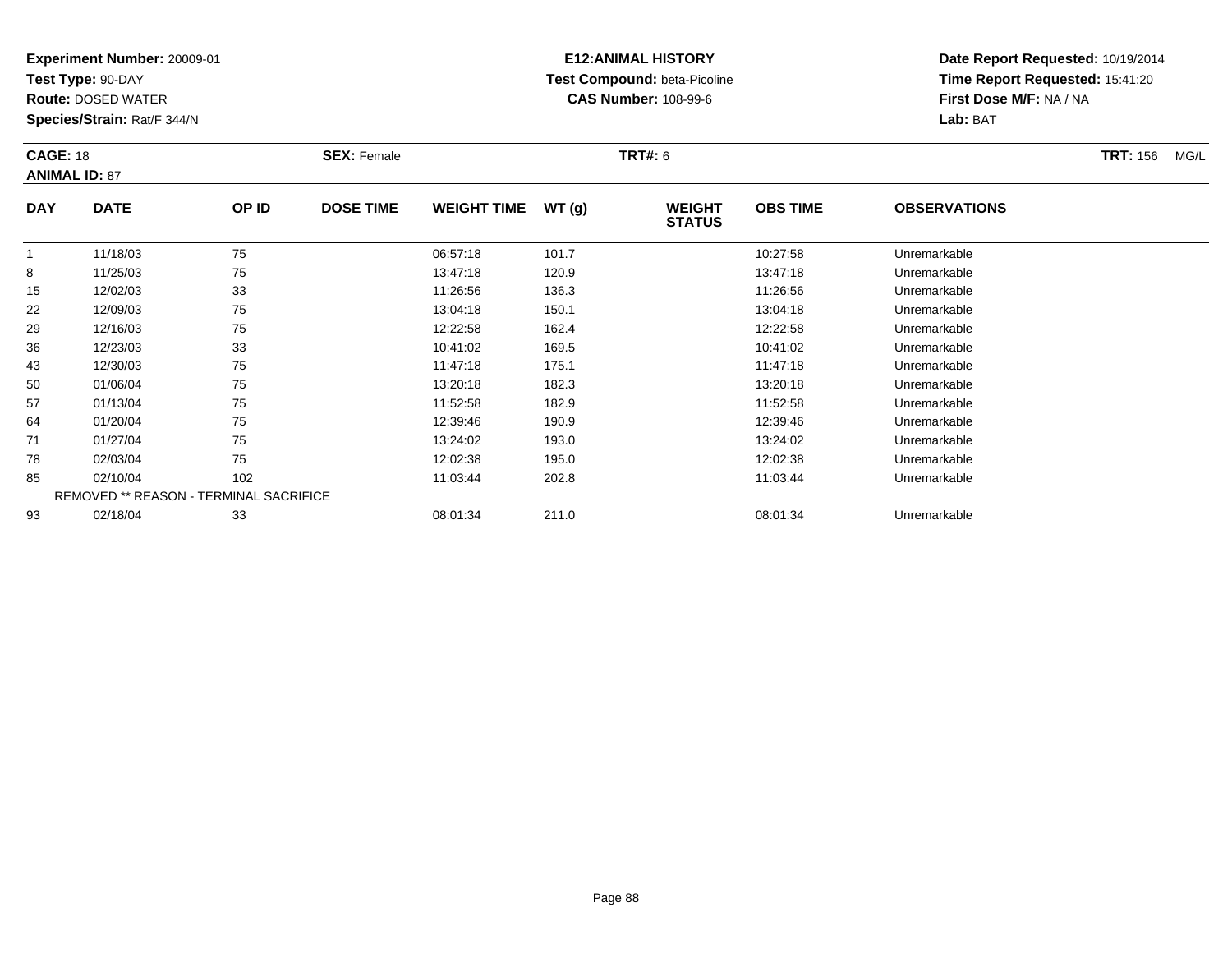**Test Type:** 90-DAY

**Route:** DOSED WATER

**Species/Strain:** Rat/F 344/N

# **E12:ANIMAL HISTORY Test Compound:** beta-Picoline**CAS Number:** 108-99-6

| <b>CAGE: 18</b> | <b>ANIMAL ID: 88</b>                          |       | <b>SEX: Female</b> |                    |       | TRT#: 6                        |                 |                     | <b>TRT:</b> 156<br>MG/L |
|-----------------|-----------------------------------------------|-------|--------------------|--------------------|-------|--------------------------------|-----------------|---------------------|-------------------------|
| <b>DAY</b>      | <b>DATE</b>                                   | OP ID | <b>DOSE TIME</b>   | <b>WEIGHT TIME</b> | WT(g) | <b>WEIGHT</b><br><b>STATUS</b> | <b>OBS TIME</b> | <b>OBSERVATIONS</b> |                         |
| $\mathbf{1}$    | 11/18/03                                      | 75    |                    | 06:57:18           | 109.0 |                                | 10:27:58        | Unremarkable        |                         |
| 8               | 11/25/03                                      | 75    |                    | 13:47:18           | 126.7 |                                | 13:47:18        | Unremarkable        |                         |
| 15              | 12/02/03                                      | 33    |                    | 11:26:56           | 146.4 |                                | 11:26:56        | Unremarkable        |                         |
| 22              | 12/09/03                                      | 75    |                    | 13:04:18           | 156.3 |                                | 13:04:18        | Unremarkable        |                         |
| 29              | 12/16/03                                      | 75    |                    | 12:22:58           | 167.3 |                                | 12:22:58        | Unremarkable        |                         |
| 36              | 12/23/03                                      | 33    |                    | 10:41:02           | 177.4 |                                | 10:41:02        | Unremarkable        |                         |
| 43              | 12/30/03                                      | 75    |                    | 11:47:18           | 190.8 |                                | 11:47:18        | Unremarkable        |                         |
| 50              | 01/06/04                                      | 75    |                    | 13:20:18           | 199.2 |                                | 13:20:18        | Unremarkable        |                         |
| 57              | 01/13/04                                      | 75    |                    | 11:52:58           | 201.9 |                                | 11:52:58        | Unremarkable        |                         |
| 64              | 01/20/04                                      | 75    |                    | 12:39:46           | 206.5 |                                | 12:39:46        | Unremarkable        |                         |
| 71              | 01/27/04                                      | 75    |                    | 13:24:02           | 210.1 |                                | 13:24:02        | Unremarkable        |                         |
| 78              | 02/03/04                                      | 75    |                    | 12:02:38           | 212.3 |                                | 12:02:38        | Unremarkable        |                         |
| 85              | 02/10/04                                      | 102   |                    | 11:03:44           | 215.5 |                                | 11:03:44        | Unremarkable        |                         |
|                 | <b>REMOVED ** REASON - TERMINAL SACRIFICE</b> |       |                    |                    |       |                                |                 |                     |                         |
| 93              | 02/18/04                                      | 33    |                    | 08:01:34           | 223.9 |                                | 08:01:34        | Unremarkable        |                         |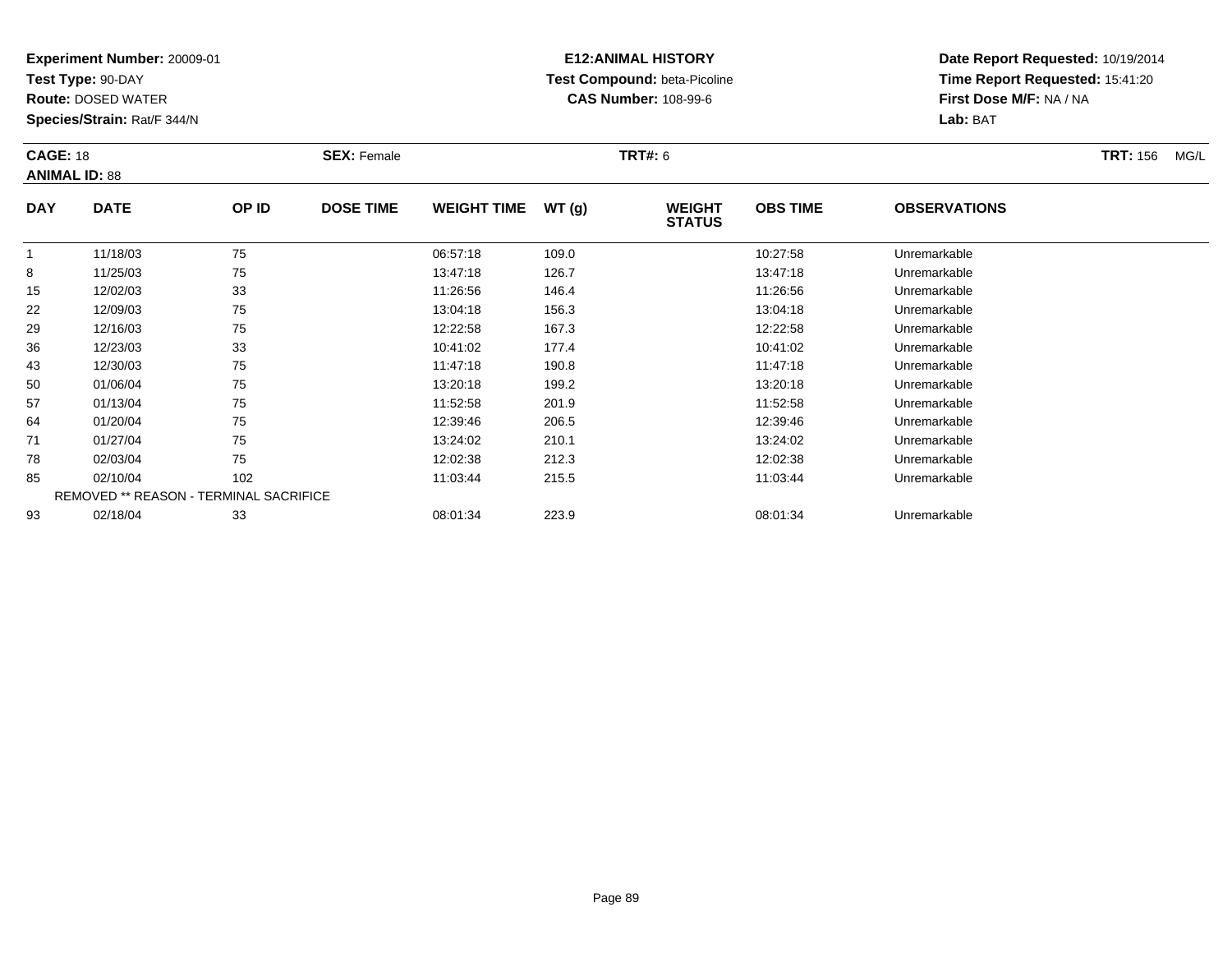**Test Type:** 90-DAY

**Route:** DOSED WATER

**Species/Strain:** Rat/F 344/N

# **E12:ANIMAL HISTORY Test Compound:** beta-Picoline**CAS Number:** 108-99-6

| <b>CAGE: 18</b> | <b>ANIMAL ID: 89</b>                          |       | <b>SEX: Female</b> |                    |       | <b>TRT#: 6</b>                 |                 |                     | <b>TRT: 156</b><br>MG/L |
|-----------------|-----------------------------------------------|-------|--------------------|--------------------|-------|--------------------------------|-----------------|---------------------|-------------------------|
| <b>DAY</b>      | <b>DATE</b>                                   | OP ID | <b>DOSE TIME</b>   | <b>WEIGHT TIME</b> | WT(g) | <b>WEIGHT</b><br><b>STATUS</b> | <b>OBS TIME</b> | <b>OBSERVATIONS</b> |                         |
|                 | 11/18/03                                      | 75    |                    | 06:57:18           | 99.7  |                                | 10:27:58        | Unremarkable        |                         |
| 8               | 11/25/03                                      | 75    |                    | 13:47:18           | 118.1 |                                | 13:47:18        | Unremarkable        |                         |
| 15              | 12/02/03                                      | 33    |                    | 11:26:56           | 134.7 |                                | 11:26:56        | Unremarkable        |                         |
| 22              | 12/09/03                                      | 75    |                    | 13:04:18           | 145.4 |                                | 13:04:18        | Unremarkable        |                         |
| 29              | 12/16/03                                      | 75    |                    | 12:22:58           | 159.5 |                                | 12:22:58        | Unremarkable        |                         |
| 36              | 12/23/03                                      | 33    |                    | 10:41:02           | 166.9 |                                | 10:41:02        | Unremarkable        |                         |
| 43              | 12/30/03                                      | 75    |                    | 11:47:18           | 175.2 |                                | 11:47:18        | Unremarkable        |                         |
| 50              | 01/06/04                                      | 75    |                    | 13:20:18           | 180.6 |                                | 13:20:18        | Unremarkable        |                         |
| 57              | 01/13/04                                      | 75    |                    | 11:52:58           | 186.1 |                                | 11:52:58        | Unremarkable        |                         |
| 64              | 01/20/04                                      | 75    |                    | 12:39:46           | 189.2 |                                | 12:39:46        | Unremarkable        |                         |
| 71              | 01/27/04                                      | 75    |                    | 13:24:02           | 191.5 |                                | 13:24:02        | Unremarkable        |                         |
| 78              | 02/03/04                                      | 75    |                    | 12:02:38           | 195.6 |                                | 12:02:38        | Unremarkable        |                         |
| 85              | 02/10/04                                      | 102   |                    | 11:03:44           | 207.0 |                                | 11:03:44        | Unremarkable        |                         |
|                 | <b>REMOVED ** REASON - TERMINAL SACRIFICE</b> |       |                    |                    |       |                                |                 |                     |                         |
| 93              | 02/18/04                                      | 33    |                    | 08:01:34           | 217.6 |                                | 08:01:34        | Unremarkable        |                         |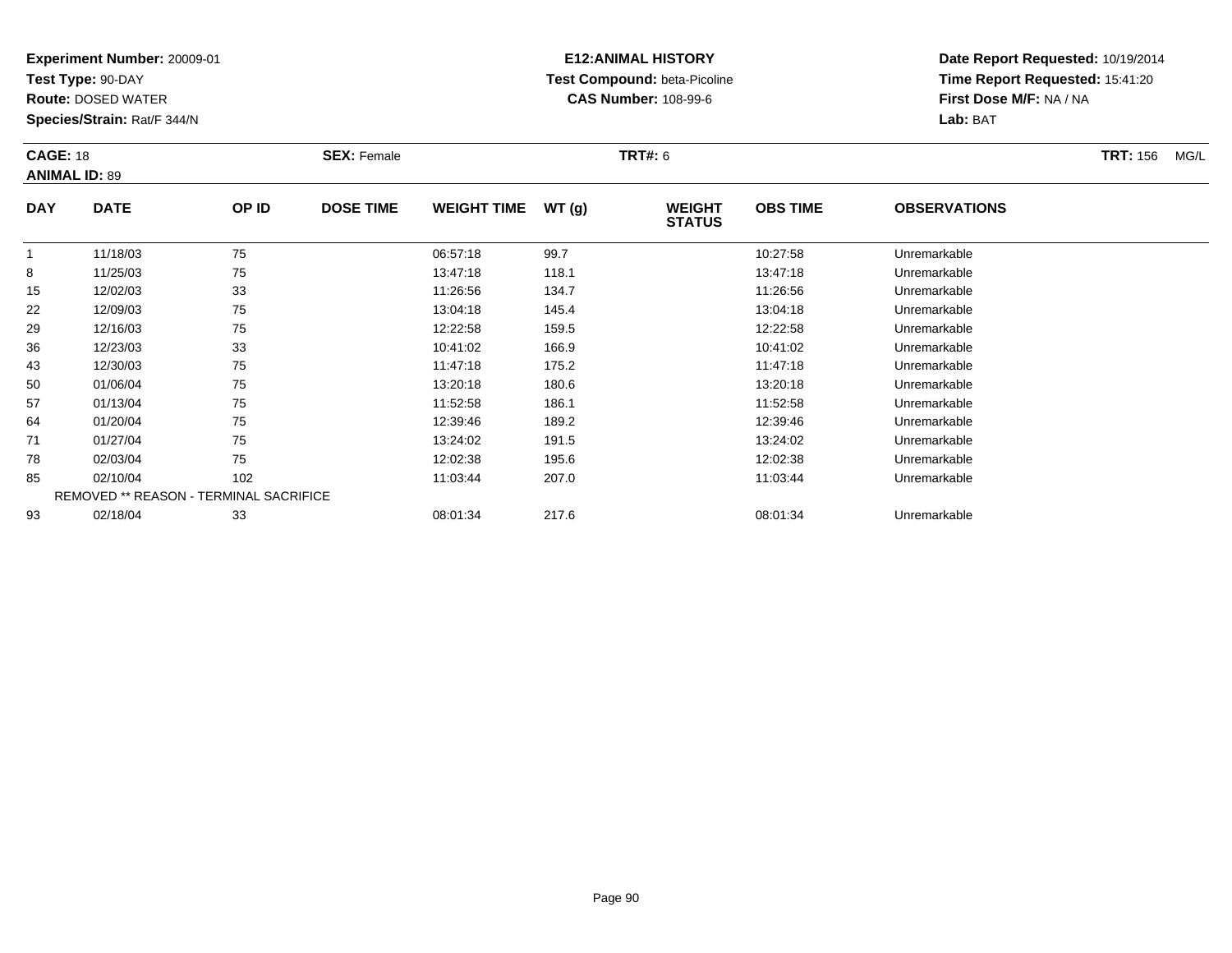**Test Type:** 90-DAY

**Route:** DOSED WATER

**Species/Strain:** Rat/F 344/N

# **E12:ANIMAL HISTORY Test Compound:** beta-Picoline**CAS Number:** 108-99-6

| <b>CAGE: 18</b> | <b>ANIMAL ID: 90</b>                          |       | <b>SEX: Female</b> |                    |       | <b>TRT#: 6</b>                 |                 |                     | <b>TRT: 156</b><br>MG/L |
|-----------------|-----------------------------------------------|-------|--------------------|--------------------|-------|--------------------------------|-----------------|---------------------|-------------------------|
| <b>DAY</b>      | <b>DATE</b>                                   | OP ID | <b>DOSE TIME</b>   | <b>WEIGHT TIME</b> | WT(g) | <b>WEIGHT</b><br><b>STATUS</b> | <b>OBS TIME</b> | <b>OBSERVATIONS</b> |                         |
|                 | 11/18/03                                      | 75    |                    | 06:57:18           | 98.5  |                                | 10:27:58        | Unremarkable        |                         |
| 8               | 11/25/03                                      | 75    |                    | 13:47:18           | 114.0 |                                | 13:47:18        | Unremarkable        |                         |
| 15              | 12/02/03                                      | 33    |                    | 11:26:56           | 131.7 |                                | 11:26:56        | Unremarkable        |                         |
| 22              | 12/09/03                                      | 75    |                    | 13:04:18           | 142.5 |                                | 13:04:18        | Unremarkable        |                         |
| 29              | 12/16/03                                      | 75    |                    | 12:22:58           | 156.4 |                                | 12:22:58        | Unremarkable        |                         |
| 36              | 12/23/03                                      | 33    |                    | 10:41:02           | 163.2 |                                | 10:41:02        | Unremarkable        |                         |
| 43              | 12/30/03                                      | 75    |                    | 11:47:18           | 170.7 |                                | 11:47:18        | Unremarkable        |                         |
| 50              | 01/06/04                                      | 75    |                    | 13:20:18           | 178.1 |                                | 13:20:18        | Unremarkable        |                         |
| 57              | 01/13/04                                      | 75    |                    | 11:52:58           | 181.8 |                                | 11:52:58        | Unremarkable        |                         |
| 64              | 01/20/04                                      | 75    |                    | 12:39:46           | 181.9 |                                | 12:39:46        | Unremarkable        |                         |
| 71              | 01/27/04                                      | 75    |                    | 13:24:02           | 188.9 |                                | 13:24:02        | Unremarkable        |                         |
| 78              | 02/03/04                                      | 75    |                    | 12:02:38           | 189.5 |                                | 12:02:38        | Unremarkable        |                         |
| 85              | 02/10/04                                      | 102   |                    | 11:03:44           | 196.5 |                                | 11:03:44        | Unremarkable        |                         |
|                 | <b>REMOVED ** REASON - TERMINAL SACRIFICE</b> |       |                    |                    |       |                                |                 |                     |                         |
| 93              | 02/18/04                                      | 33    |                    | 08:01:34           | 199.6 |                                | 08:01:34        | Unremarkable        |                         |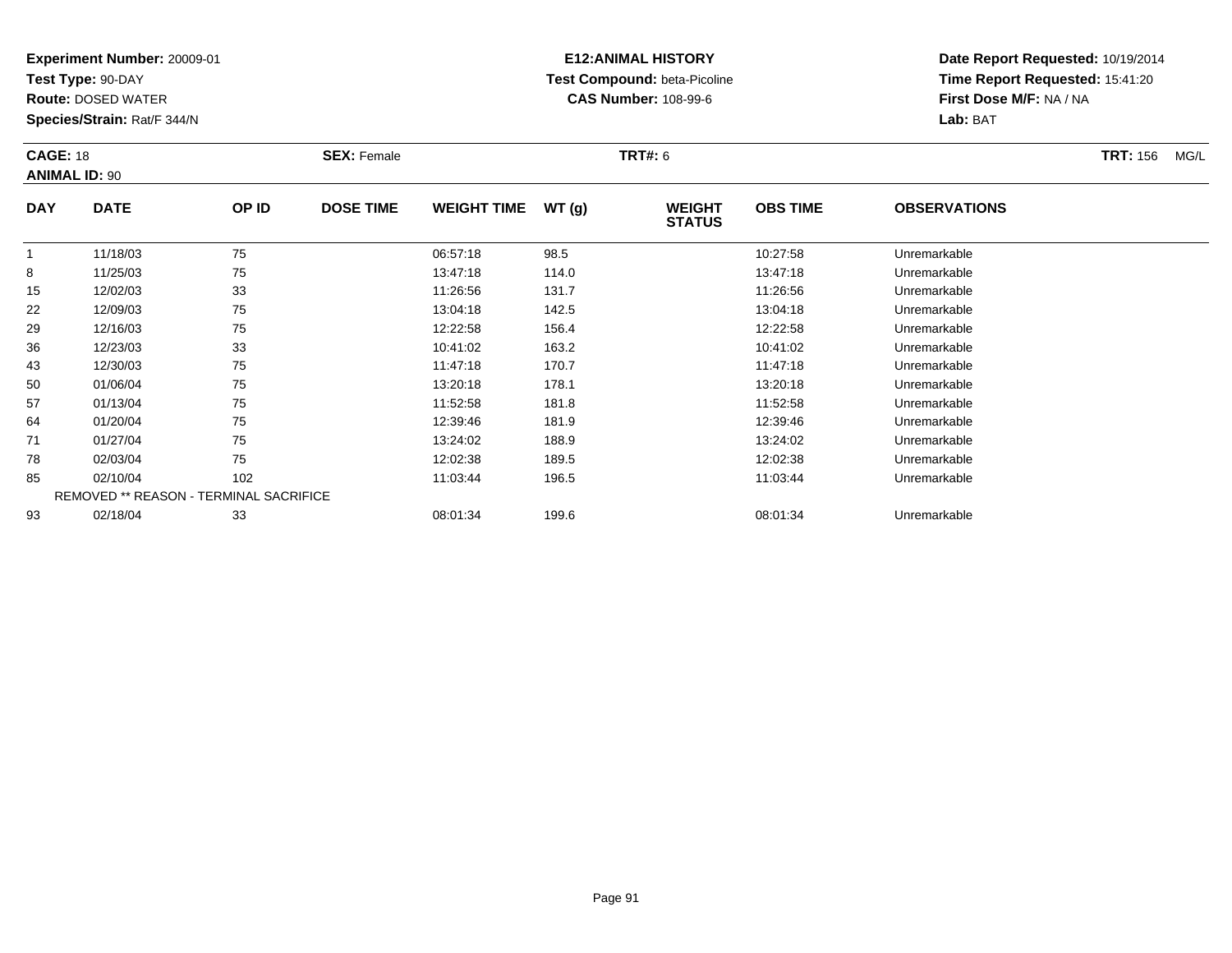**Test Type:** 90-DAY

**Route:** DOSED WATER

**Species/Strain:** Rat/F 344/N

# **E12:ANIMAL HISTORY Test Compound:** beta-Picoline**CAS Number:** 108-99-6

| <b>CAGE: 19</b> | <b>ANIMAL ID: 91</b>                   |       | <b>SEX: Female</b> |                    |       | <b>TRT#: 8</b>                 |                 |                     | <b>TRT: 312</b><br>MG/L |
|-----------------|----------------------------------------|-------|--------------------|--------------------|-------|--------------------------------|-----------------|---------------------|-------------------------|
| <b>DAY</b>      | <b>DATE</b>                            | OP ID | <b>DOSE TIME</b>   | <b>WEIGHT TIME</b> | WT(g) | <b>WEIGHT</b><br><b>STATUS</b> | <b>OBS TIME</b> | <b>OBSERVATIONS</b> |                         |
|                 | 11/18/03                               | 75    |                    | 06:59:52           | 101.5 |                                | 10:28:18        | Unremarkable        |                         |
| 8               | 11/25/03                               | 75    |                    | 13:52:34           | 117.3 |                                | 13:52:34        | Unremarkable        |                         |
| 15              | 12/02/03                               | 33    |                    | 11:15:58           | 132.6 |                                | 11:15:58        | Unremarkable        |                         |
| 22              | 12/09/03                               | 75    |                    | 13:07:52           | 143.2 |                                | 13:07:52        | Unremarkable        |                         |
| 29              | 12/16/03                               | 75    |                    | 12:27:44           | 155.8 |                                | 12:27:44        | Unremarkable        |                         |
| 36              | 12/23/03                               | 33    |                    | 10:33:42           | 167.9 |                                | 10:33:42        | Unremarkable        |                         |
| 43              | 12/30/03                               | 75    |                    | 11:50:30           | 173.0 |                                | 11:50:30        | Unremarkable        |                         |
| 50              | 01/06/04                               | 75    |                    | 13:23:22           | 181.8 |                                | 13:23:22        | Unremarkable        |                         |
| 57              | 01/13/04                               | 75    |                    | 11:56:48           | 191.9 |                                | 11:56:48        | Unremarkable        |                         |
| 64              | 01/20/04                               | 75    |                    | 12:43:50           | 192.0 |                                | 12:43:50        | Unremarkable        |                         |
| 71              | 01/27/04                               | 75    |                    | 13:27:06           | 192.8 |                                | 13:27:06        | Unremarkable        |                         |
| 78              | 02/03/04                               | 75    |                    | 12:06:22           | 198.2 |                                | 12:06:22        | Unremarkable        |                         |
| 85              | 02/10/04                               | 102   |                    | 11:27:24           | 208.5 |                                | 11:27:24        | Unremarkable        |                         |
|                 | REMOVED ** REASON - TERMINAL SACRIFICE |       |                    |                    |       |                                |                 |                     |                         |
| 93              | 02/18/04                               | 33    |                    | 08:03:52           | 204.7 |                                | 08:03:52        | Unremarkable        |                         |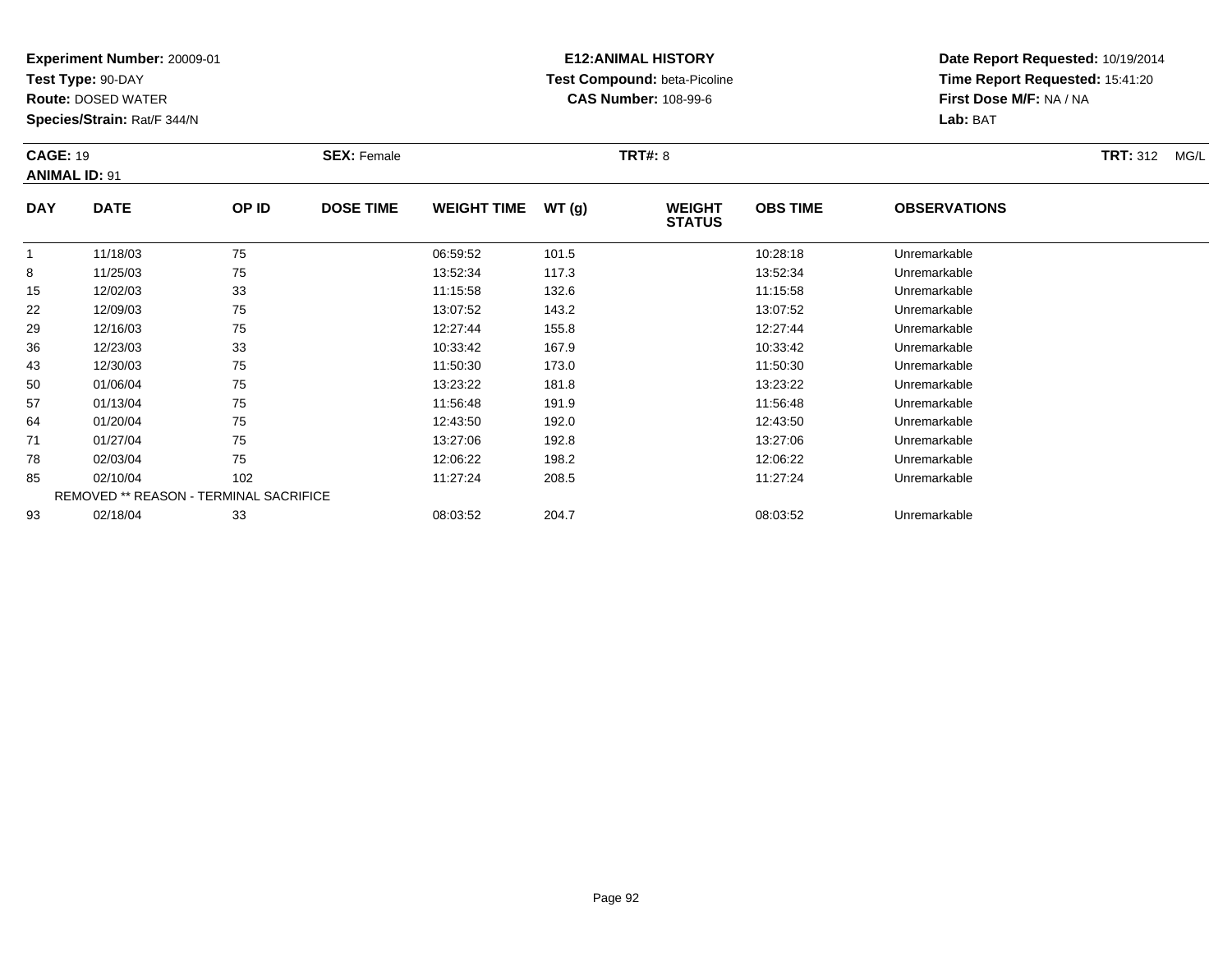**Test Type:** 90-DAY

**Route:** DOSED WATER

**Species/Strain:** Rat/F 344/N

# **E12:ANIMAL HISTORY Test Compound:** beta-Picoline**CAS Number:** 108-99-6

**Date Report Requested:** 10/19/2014**Time Report Requested:** 15:41:20**First Dose M/F:** NA / NA**Lab:** BAT

|              | <b>CAGE: 19</b><br><b>ANIMAL ID: 92</b> |       | <b>SEX: Female</b> |                    |       | <b>TRT#: 8</b>                 | <b>TRT: 312</b><br>MG/L |                     |  |
|--------------|-----------------------------------------|-------|--------------------|--------------------|-------|--------------------------------|-------------------------|---------------------|--|
| <b>DAY</b>   | <b>DATE</b>                             | OP ID | <b>DOSE TIME</b>   | <b>WEIGHT TIME</b> | WT(g) | <b>WEIGHT</b><br><b>STATUS</b> | <b>OBS TIME</b>         | <b>OBSERVATIONS</b> |  |
| $\mathbf{1}$ | 11/18/03                                | 75    |                    | 06:59:52           | 106.6 |                                | 10:28:18                | Unremarkable        |  |
| 8            | 11/25/03                                | 75    |                    | 13:52:34           | 121.6 |                                | 13.52.34                | Unremarkable        |  |
| 15           | 12/02/03                                | 33    |                    | 11:15:58           | 140.1 |                                | 11:15:58                | Unremarkable        |  |
| 22           | 12/09/03                                | 75    |                    | 13:07:52           | 153.0 |                                | 13:07:52                | Unremarkable        |  |
| 29           | 12/16/03                                | 75    |                    | 12:27:44           | 170.6 |                                | 12:27:44                | Unremarkable        |  |
| 36           | 12/23/03                                | 33    |                    | 10:33:42           | 177.6 |                                | 10:33:42                | Unremarkable        |  |
| 43           | 12/30/03                                | 75    |                    | 11:50:30           | 188.4 |                                | 11:50:30                | Unremarkable        |  |
| 50           | 01/06/04                                | 75    |                    | 13:23:22           | 187.2 |                                | 13:23:22                | Unremarkable        |  |
| 57           | 01/13/04                                | 75    |                    | 11:56:48           | 198.6 |                                | 11:56:48                | Unremarkable        |  |
| 64           | 01/20/04                                | 75    |                    | 12:43:50           | 203.6 |                                | 12:43:50                | Unremarkable        |  |
| 71           | 01/27/04                                | 75    |                    | 13:27:06           | 206.3 |                                | 13:27:06                | Unremarkable        |  |
| 78           | 02/03/04                                | 75    |                    | 12:06:22           | 211.7 |                                | 12:06:22                | Unremarkable        |  |
| 85           | 02/10/04                                | 102   |                    | 11:27:24           | 213.1 |                                | 11:27:24                | Unremarkable        |  |
|              | REMOVED ** REASON - TERMINAL SACRIFICE  |       |                    |                    |       |                                |                         |                     |  |
| 93           | 02/18/04                                | 33    |                    | 08:03:52           | 216.8 |                                | 08:03:52                | Unremarkable        |  |

02/18/04 <sup>33</sup> 08:03:52 216.8 08:03:52 Unremarkable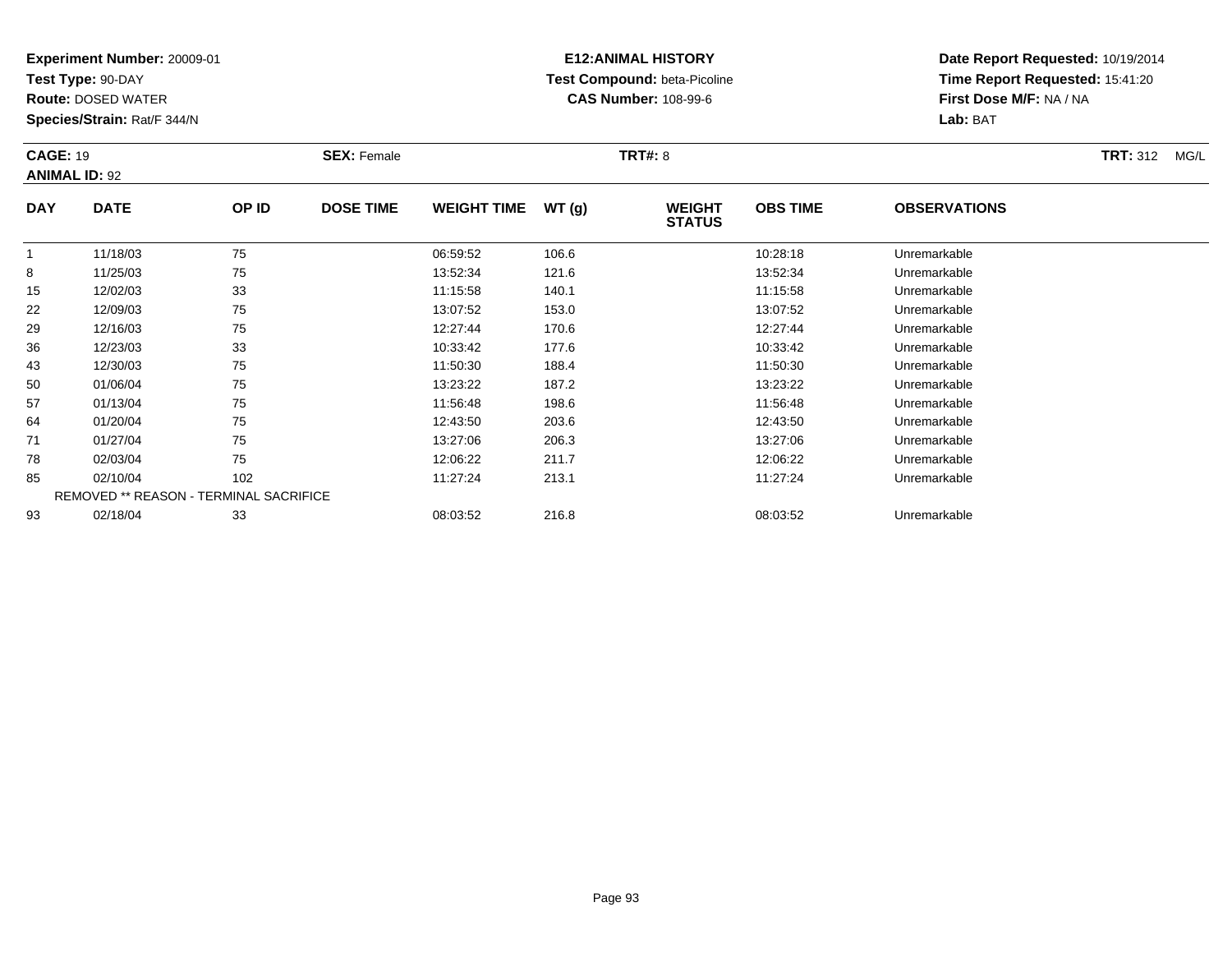**Test Type:** 90-DAY

**Route:** DOSED WATER

**Species/Strain:** Rat/F 344/N

# **E12:ANIMAL HISTORY Test Compound:** beta-Picoline**CAS Number:** 108-99-6

**Date Report Requested:** 10/19/2014**Time Report Requested:** 15:41:20**First Dose M/F:** NA / NA**Lab:** BAT

| <b>CAGE: 19</b> | <b>ANIMAL ID: 93</b>                   |       | <b>SEX: Female</b> |                    |       | <b>TRT#: 8</b>                 |                 |                     | <b>TRT: 312</b><br>MG/L |
|-----------------|----------------------------------------|-------|--------------------|--------------------|-------|--------------------------------|-----------------|---------------------|-------------------------|
| <b>DAY</b>      | <b>DATE</b>                            | OP ID | <b>DOSE TIME</b>   | <b>WEIGHT TIME</b> | WT(g) | <b>WEIGHT</b><br><b>STATUS</b> | <b>OBS TIME</b> | <b>OBSERVATIONS</b> |                         |
| 1               | 11/18/03                               | 75    |                    | 06:59:52           | 94.7  |                                | 10:28:18        | Unremarkable        |                         |
| 8               | 11/25/03                               | 75    |                    | 13:52:34           | 107.6 |                                | 13:52:34        | Unremarkable        |                         |
| 15              | 12/02/03                               | 33    |                    | 11:15:58           | 124.5 |                                | 11:15:58        | Unremarkable        |                         |
| 22              | 12/09/03                               | 75    |                    | 13:07:52           | 136.7 |                                | 13:07:52        | Unremarkable        |                         |
| 29              | 12/16/03                               | 75    |                    | 12:27:44           | 150.5 |                                | 12:27:44        | Unremarkable        |                         |
| 36              | 12/23/03                               | 33    |                    | 10:33:42           | 159.7 |                                | 10:33:42        | Unremarkable        |                         |
| 43              | 12/30/03                               | 75    |                    | 11:50:30           | 168.3 |                                | 11:50:30        | Unremarkable        |                         |
| 50              | 01/06/04                               | 75    |                    | 13:23:22           | 172.6 |                                | 13:23:22        | Unremarkable        |                         |
| 57              | 01/13/04                               | 75    |                    | 11:56:48           | 176.6 |                                | 11:56:48        | Unremarkable        |                         |
| 64              | 01/20/04                               | 75    |                    | 12:43:50           | 183.5 |                                | 12:43:50        | Unremarkable        |                         |
| 71              | 01/27/04                               | 75    |                    | 13:27:06           | 185.7 |                                | 13:27:06        | Unremarkable        |                         |
| 78              | 02/03/04                               | 75    |                    | 12:06:22           | 195.3 |                                | 12:06:22        | Unremarkable        |                         |
| 85              | 02/10/04                               | 102   |                    | 11:27:24           | 199.8 |                                | 11:27:24        | Unremarkable        |                         |
|                 | REMOVED ** REASON - TERMINAL SACRIFICE |       |                    |                    |       |                                |                 |                     |                         |
| 93              | 02/18/04                               | 33    |                    | 08:03:52           | 208.1 |                                | 08:03:52        | Unremarkable        |                         |

02/18/04 <sup>33</sup> 08:03:52 208.1 08:03:52 Unremarkable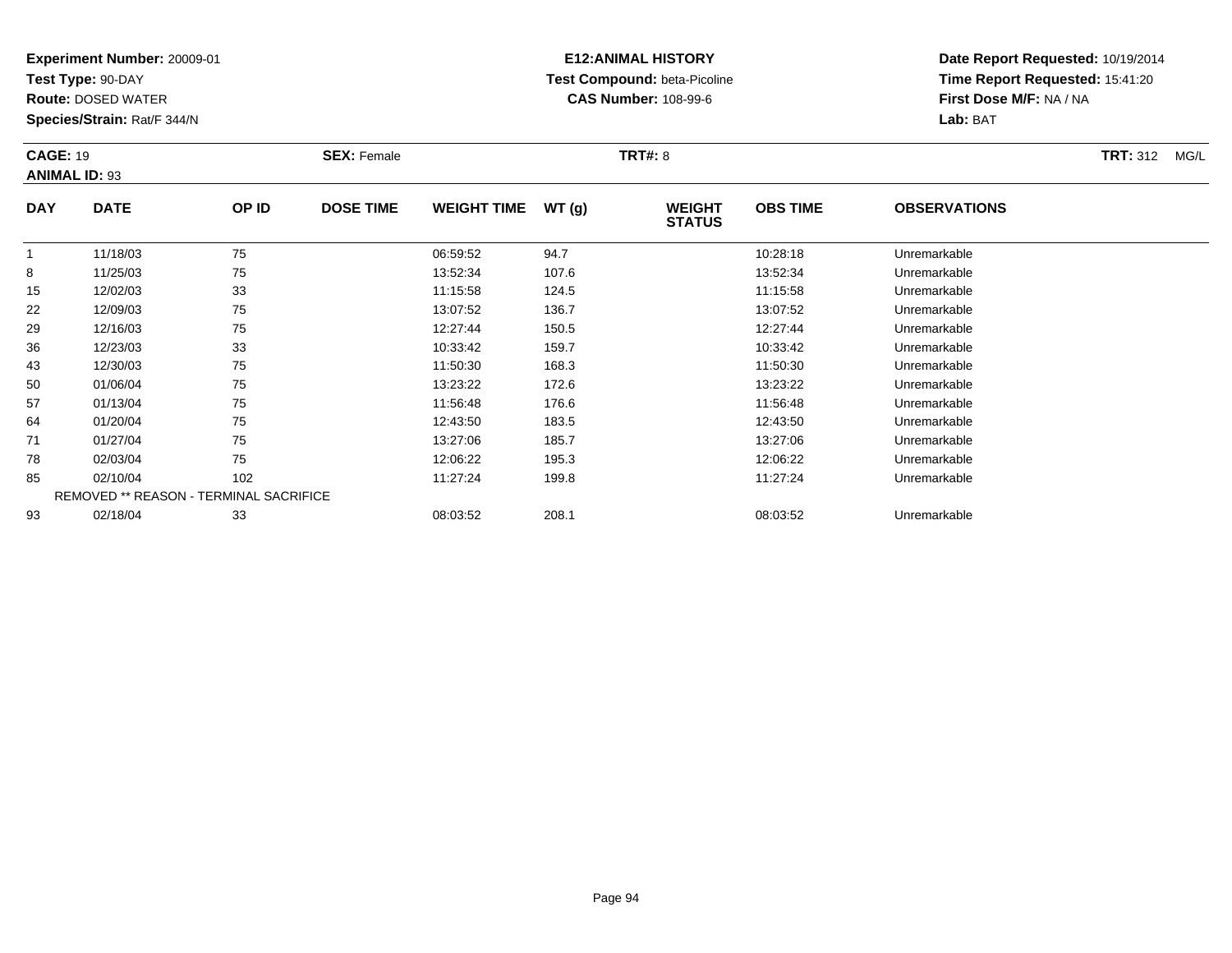**Test Type:** 90-DAY

**Route:** DOSED WATER

**Species/Strain:** Rat/F 344/N

# **E12:ANIMAL HISTORY Test Compound:** beta-Picoline**CAS Number:** 108-99-6

| <b>CAGE: 19</b> | <b>ANIMAL ID: 94</b>                   |       | <b>SEX: Female</b> |                    |        | TRT#: 8                        |                 |                     | <b>TRT:</b> 312<br>MG/L |
|-----------------|----------------------------------------|-------|--------------------|--------------------|--------|--------------------------------|-----------------|---------------------|-------------------------|
| <b>DAY</b>      | <b>DATE</b>                            | OP ID | <b>DOSE TIME</b>   | <b>WEIGHT TIME</b> | WT (g) | <b>WEIGHT</b><br><b>STATUS</b> | <b>OBS TIME</b> | <b>OBSERVATIONS</b> |                         |
| $\mathbf 1$     | 11/18/03                               | 75    |                    | 06:59:52           | 100.6  |                                | 10:28:18        | Unremarkable        |                         |
| 8               | 11/25/03                               | 75    |                    | 13:52:34           | 117.8  |                                | 13:52:34        | Unremarkable        |                         |
| 15              | 12/02/03                               | 33    |                    | 11:15:58           | 137.2  |                                | 11:15:58        | Unremarkable        |                         |
| 22              | 12/09/03                               | 75    |                    | 13:07:52           | 146.6  |                                | 13:07:52        | Unremarkable        |                         |
| 29              | 12/16/03                               | 75    |                    | 12:27:44           | 161.4  |                                | 12:27:44        | Unremarkable        |                         |
| 36              | 12/23/03                               | 33    |                    | 10:33:42           | 169.5  |                                | 10:33:42        | Unremarkable        |                         |
| 43              | 12/30/03                               | 75    |                    | 11:50:30           | 177.8  |                                | 11:50:30        | Unremarkable        |                         |
| 50              | 01/06/04                               | 75    |                    | 13:23:22           | 179.9  |                                | 13:23:22        | Unremarkable        |                         |
| 57              | 01/13/04                               | 75    |                    | 11:56:48           | 190.0  |                                | 11:56:48        | Unremarkable        |                         |
| 64              | 01/20/04                               | 75    |                    | 12:43:50           | 190.5  |                                | 12:43:50        | Unremarkable        |                         |
| 71              | 01/27/04                               | 75    |                    | 13:27:06           | 194.2  |                                | 13:27:06        | Unremarkable        |                         |
| 78              | 02/03/04                               | 75    |                    | 12:06:22           | 194.8  |                                | 12:06:22        | Unremarkable        |                         |
| 85              | 02/10/04                               | 102   |                    | 11:27:24           | 200.9  |                                | 11:27:24        | Unremarkable        |                         |
|                 | REMOVED ** REASON - TERMINAL SACRIFICE |       |                    |                    |        |                                |                 |                     |                         |
| 93              | 02/18/04                               | 33    |                    | 08:03:52           | 200.4  |                                | 08:03:52        | Unremarkable        |                         |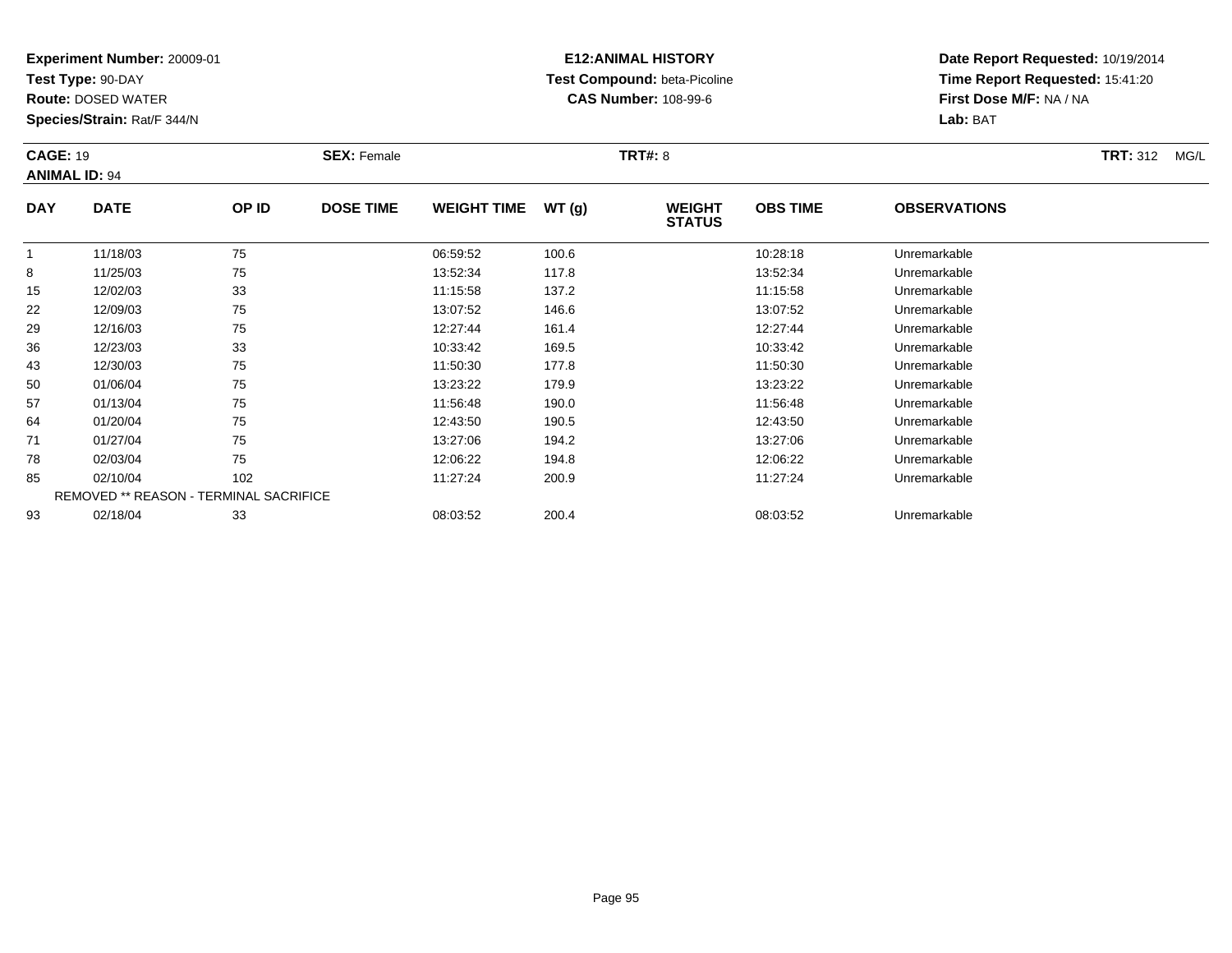**Test Type:** 90-DAY

**Route:** DOSED WATER

**Species/Strain:** Rat/F 344/N

# **E12:ANIMAL HISTORY Test Compound:** beta-Picoline**CAS Number:** 108-99-6

| <b>CAGE: 19</b> | <b>ANIMAL ID: 95</b>                   |       | <b>SEX: Female</b> |                    |       | <b>TRT#: 8</b>                 |                 |                     | <b>TRT: 312</b><br>MG/L |
|-----------------|----------------------------------------|-------|--------------------|--------------------|-------|--------------------------------|-----------------|---------------------|-------------------------|
| <b>DAY</b>      | <b>DATE</b>                            | OP ID | <b>DOSE TIME</b>   | <b>WEIGHT TIME</b> | WT(g) | <b>WEIGHT</b><br><b>STATUS</b> | <b>OBS TIME</b> | <b>OBSERVATIONS</b> |                         |
|                 | 11/18/03                               | 75    |                    | 06:59:52           | 91.4  |                                | 10:28:18        | Unremarkable        |                         |
| 8               | 11/25/03                               | 75    |                    | 13:52:34           | 111.0 |                                | 13:52:34        | Unremarkable        |                         |
| 15              | 12/02/03                               | 33    |                    | 11:15:58           | 129.2 |                                | 11:15:58        | Unremarkable        |                         |
| 22              | 12/09/03                               | 75    |                    | 13:07:52           | 142.7 |                                | 13:07:52        | Unremarkable        |                         |
| 29              | 12/16/03                               | 75    |                    | 12:27:44           | 154.5 |                                | 12:27:44        | Unremarkable        |                         |
| 36              | 12/23/03                               | 33    |                    | 10:33:42           | 163.5 |                                | 10:33:42        | Unremarkable        |                         |
| 43              | 12/30/03                               | 75    |                    | 11:50:30           | 167.8 |                                | 11:50:30        | Unremarkable        |                         |
| 50              | 01/06/04                               | 75    |                    | 13:23:22           | 171.6 |                                | 13:23:22        | Unremarkable        |                         |
| 57              | 01/13/04                               | 75    |                    | 11:56:48           | 179.2 |                                | 11:56:48        | Unremarkable        |                         |
| 64              | 01/20/04                               | 75    |                    | 12:43:50           | 180.9 |                                | 12:43:50        | Unremarkable        |                         |
| 71              | 01/27/04                               | 75    |                    | 13:27:06           | 184.9 |                                | 13:27:06        | Unremarkable        |                         |
| 78              | 02/03/04                               | 75    |                    | 12:06:22           | 187.7 |                                | 12:06:22        | Unremarkable        |                         |
| 85              | 02/10/04                               | 102   |                    | 11:27:24           | 192.3 |                                | 11:27:24        | Unremarkable        |                         |
|                 | REMOVED ** REASON - TERMINAL SACRIFICE |       |                    |                    |       |                                |                 |                     |                         |
| 93              | 02/18/04                               | 33    |                    | 08:03:52           | 204.0 |                                | 08:03:52        | Unremarkable        |                         |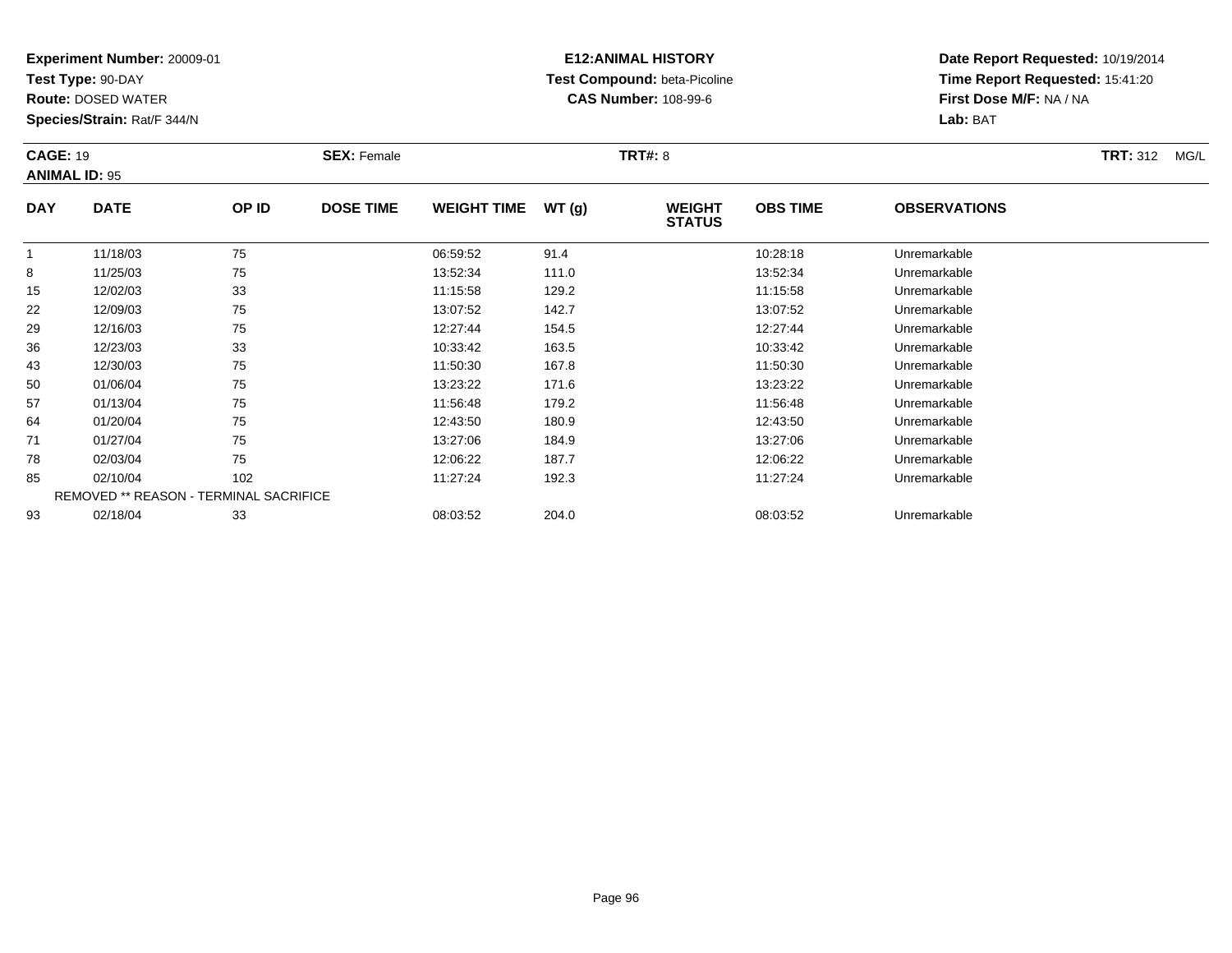**Test Type:** 90-DAY

**Route:** DOSED WATER

**Species/Strain:** Rat/F 344/N

# **E12:ANIMAL HISTORY Test Compound:** beta-Picoline**CAS Number:** 108-99-6

| <b>CAGE: 20</b> | <b>ANIMAL ID: 96</b>                          |       | <b>SEX: Female</b> |                    |       | <b>TRT#: 8</b>                 |                 |                     | <b>TRT:</b> 312<br>MG/L |
|-----------------|-----------------------------------------------|-------|--------------------|--------------------|-------|--------------------------------|-----------------|---------------------|-------------------------|
| <b>DAY</b>      | <b>DATE</b>                                   | OP ID | <b>DOSE TIME</b>   | <b>WEIGHT TIME</b> | WT(g) | <b>WEIGHT</b><br><b>STATUS</b> | <b>OBS TIME</b> | <b>OBSERVATIONS</b> |                         |
|                 | 11/18/03                                      | 75    |                    | 07:01:58           | 96.6  |                                | 10:28:44        | Unremarkable        |                         |
| 8               | 11/25/03                                      | 75    |                    | 13:54:56           | 112.0 |                                | 13:54:56        | Unremarkable        |                         |
| 15              | 12/02/03                                      | 33    |                    | 11:20:18           | 127.9 |                                | 11:20:18        | Unremarkable        |                         |
| 22              | 12/09/03                                      | 75    |                    | 13:11:04           | 136.2 |                                | 13:11:04        | Unremarkable        |                         |
| 29              | 12/16/03                                      | 75    |                    | 12:31:02           | 145.5 |                                | 12:31:02        | Unremarkable        |                         |
| 36              | 12/23/03                                      | 33    |                    | 10:36:00           | 155.4 |                                | 10:36:00        | Unremarkable        |                         |
| 43              | 12/30/03                                      | 75    |                    | 11:53:52           | 162.6 |                                | 11:53:52        | Unremarkable        |                         |
| 50              | 01/06/04                                      | 75    |                    | 13:26:54           | 171.0 |                                | 13:26:54        | Unremarkable        |                         |
| 57              | 01/13/04                                      | 75    |                    | 12:00:32           | 171.3 |                                | 12:00:32        | Unremarkable        |                         |
| 64              | 01/20/04                                      | 75    |                    | 12:47:30           | 177.7 |                                | 12:47:30        | Unremarkable        |                         |
| 71              | 01/27/04                                      | 75    |                    | 13:30:14           | 177.9 |                                | 13:30:14        | Unremarkable        |                         |
| 78              | 02/03/04                                      | 75    |                    | 12:10:00           | 181.2 |                                | 12:10:00        | Unremarkable        |                         |
| 85              | 02/10/04                                      | 102   |                    | 11:29:46           | 189.9 |                                | 11:29:46        | Unremarkable        |                         |
|                 | <b>REMOVED ** REASON - TERMINAL SACRIFICE</b> |       |                    |                    |       |                                |                 |                     |                         |
| 93              | 02/18/04                                      | 33    |                    | 08:05:48           | 192.1 |                                | 08:05:48        | Unremarkable        |                         |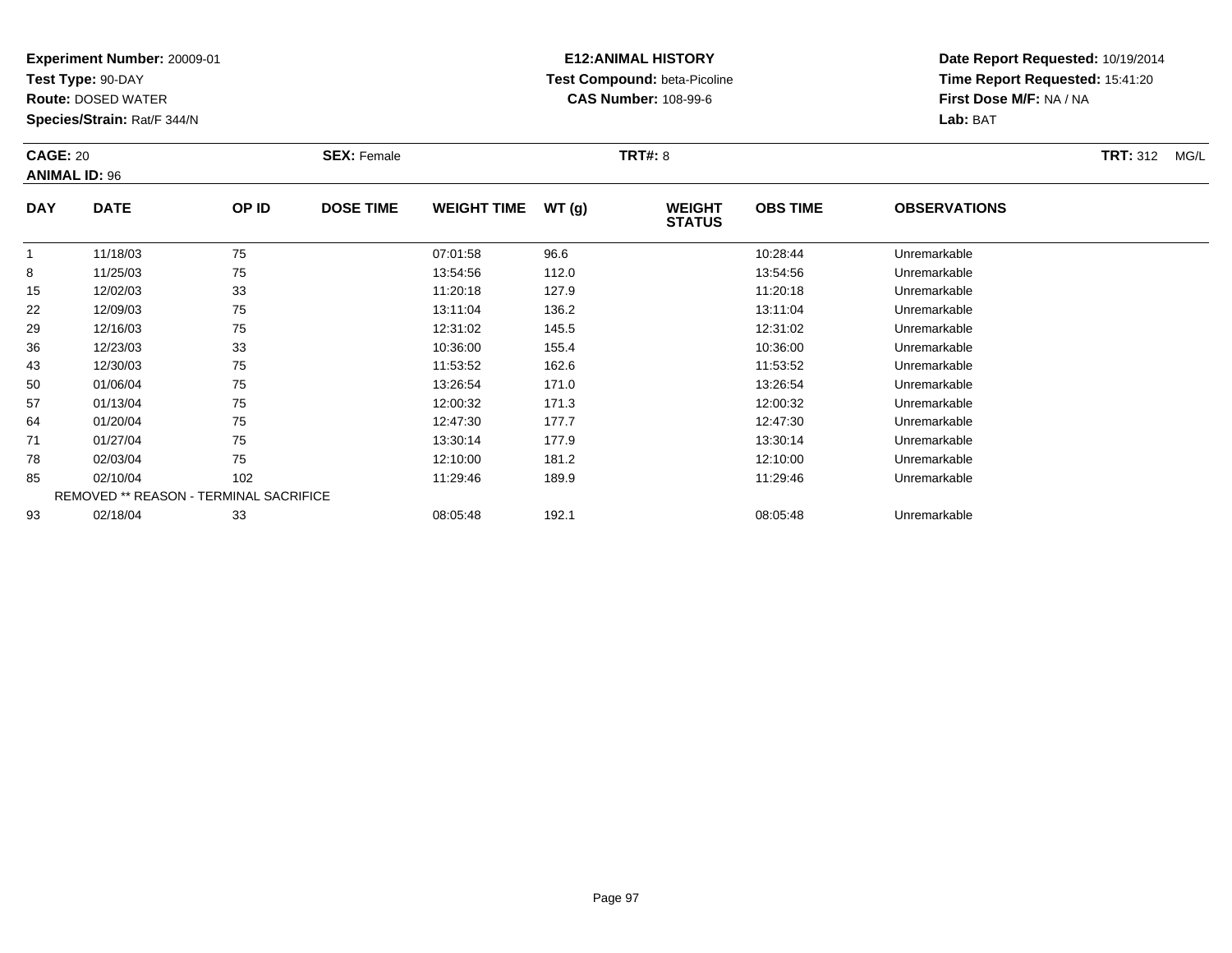**Test Type:** 90-DAY

**Route:** DOSED WATER

**Species/Strain:** Rat/F 344/N

# **E12:ANIMAL HISTORY Test Compound:** beta-Picoline**CAS Number:** 108-99-6

| <b>CAGE: 20</b> |                                        |       | <b>SEX: Female</b> |                    |       | <b>TRT#: 8</b>                 |                 |                     | <b>TRT: 312</b><br>MG/L |
|-----------------|----------------------------------------|-------|--------------------|--------------------|-------|--------------------------------|-----------------|---------------------|-------------------------|
|                 | <b>ANIMAL ID: 97</b>                   |       |                    |                    |       |                                |                 |                     |                         |
| <b>DAY</b>      | <b>DATE</b>                            | OP ID | <b>DOSE TIME</b>   | <b>WEIGHT TIME</b> | WT(g) | <b>WEIGHT</b><br><b>STATUS</b> | <b>OBS TIME</b> | <b>OBSERVATIONS</b> |                         |
| $\mathbf{1}$    | 11/18/03                               | 75    |                    | 07:01:58           | 107.9 |                                | 10:28:44        | Unremarkable        |                         |
| 8               | 11/25/03                               | 75    |                    | 13:54:56           | 127.7 |                                | 13:54:56        | Unremarkable        |                         |
| 15              | 12/02/03                               | 33    |                    | 11:20:18           | 147.1 |                                | 11:20:18        | Unremarkable        |                         |
| 22              | 12/09/03                               | 75    |                    | 13:11:04           | 158.2 |                                | 13:11:04        | Unremarkable        |                         |
| 29              | 12/16/03                               | 75    |                    | 12:31:02           | 170.8 |                                | 12:31:02        | Unremarkable        |                         |
| 36              | 12/23/03                               | 33    |                    | 10:36:00           | 184.6 |                                | 10:36:00        | Unremarkable        |                         |
| 43              | 12/30/03                               | 75    |                    | 11:53:52           | 196.0 |                                | 11:53:52        | Unremarkable        |                         |
| 50              | 01/06/04                               | 75    |                    | 13:26:54           | 202.6 |                                | 13:26:54        | Unremarkable        |                         |
| 57              | 01/13/04                               | 75    |                    | 12:00:32           | 202.7 |                                | 12:00:32        | Unremarkable        |                         |
| 64              | 01/20/04                               | 75    |                    | 12:47:30           | 206.5 |                                | 12:47:30        | Unremarkable        |                         |
| 71              | 01/27/04                               | 75    |                    | 13:30:14           | 206.8 |                                | 13:30:14        | Unremarkable        |                         |
| 78              | 02/03/04                               | 75    |                    | 12:10:00           | 213.5 |                                | 12:10:00        | Unremarkable        |                         |
| 85              | 02/10/04                               | 102   |                    | 11:29:46           | 216.4 |                                | 11:29:46        | Unremarkable        |                         |
|                 | REMOVED ** REASON - TERMINAL SACRIFICE |       |                    |                    |       |                                |                 |                     |                         |
| 93              | 02/18/04                               | 33    |                    | 08:05:48           | 220.8 |                                | 08:05:48        | Unremarkable        |                         |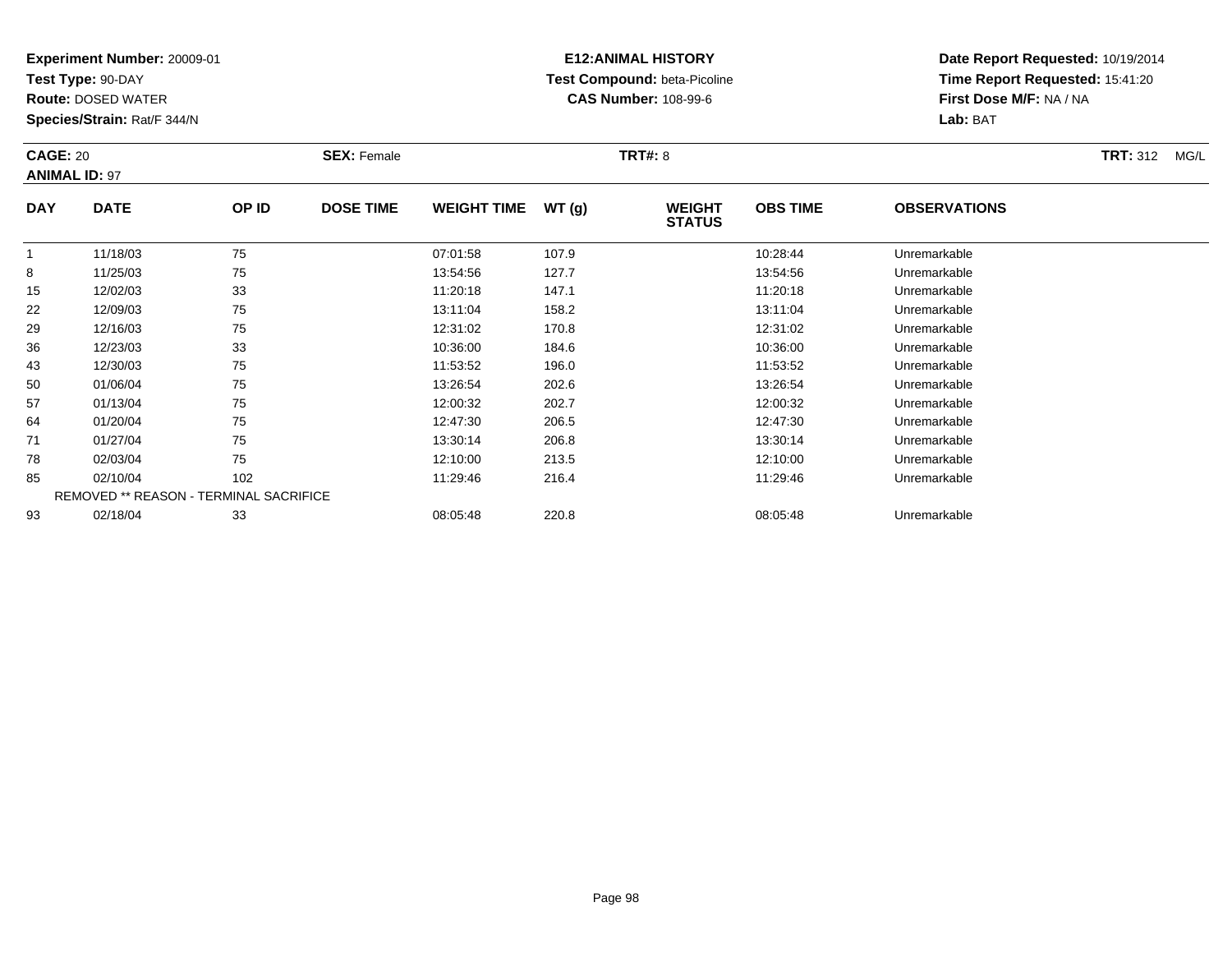**Test Type:** 90-DAY

**Route:** DOSED WATER

**Species/Strain:** Rat/F 344/N

# **E12:ANIMAL HISTORY Test Compound:** beta-Picoline**CAS Number:** 108-99-6

| <b>CAGE: 20</b> | <b>ANIMAL ID: 98</b>                   |       | <b>SEX: Female</b> |                    |       | <b>TRT#: 8</b>                 |                 |                     | <b>TRT:</b> 312<br>MG/L |
|-----------------|----------------------------------------|-------|--------------------|--------------------|-------|--------------------------------|-----------------|---------------------|-------------------------|
| <b>DAY</b>      | <b>DATE</b>                            | OP ID | <b>DOSE TIME</b>   | <b>WEIGHT TIME</b> | WT(g) | <b>WEIGHT</b><br><b>STATUS</b> | <b>OBS TIME</b> | <b>OBSERVATIONS</b> |                         |
| -1              | 11/18/03                               | 75    |                    | 07:01:58           | 88.4  |                                | 10:28:44        | Unremarkable        |                         |
| 8               | 11/25/03                               | 75    |                    | 13:54:56           | 106.4 |                                | 13:54:56        | Unremarkable        |                         |
| 15              | 12/02/03                               | 33    |                    | 11:20:18           | 122.9 |                                | 11:20:18        | Unremarkable        |                         |
| 22              | 12/09/03                               | 75    |                    | 13:11:04           | 134.1 |                                | 13:11:04        | Unremarkable        |                         |
| 29              | 12/16/03                               | 75    |                    | 12:31:02           | 144.9 |                                | 12:31:02        | Unremarkable        |                         |
| 36              | 12/23/03                               | 33    |                    | 10:36:00           | 157.8 |                                | 10:36:00        | Unremarkable        |                         |
| 43              | 12/30/03                               | 75    |                    | 11:53:52           | 165.0 |                                | 11:53:52        | Unremarkable        |                         |
| 50              | 01/06/04                               | 75    |                    | 13:26:54           | 174.7 |                                | 13:26:54        | Unremarkable        |                         |
| 57              | 01/13/04                               | 75    |                    | 12:00:32           | 174.0 |                                | 12:00:32        | Unremarkable        |                         |
| 64              | 01/20/04                               | 75    |                    | 12:47:30           | 180.4 |                                | 12:47:30        | Unremarkable        |                         |
| 71              | 01/27/04                               | 75    |                    | 13:30:14           | 180.9 |                                | 13:30:14        | Unremarkable        |                         |
| 78              | 02/03/04                               | 75    |                    | 12:10:00           | 190.6 |                                | 12:10:00        | Unremarkable        |                         |
| 85              | 02/10/04                               | 102   |                    | 11:29:46           | 192.8 |                                | 11:29:46        | Unremarkable        |                         |
|                 | REMOVED ** REASON - TERMINAL SACRIFICE |       |                    |                    |       |                                |                 |                     |                         |
| 93              | 02/18/04                               | 33    |                    | 08:05:48           | 192.2 |                                | 08:05:48        | Unremarkable        |                         |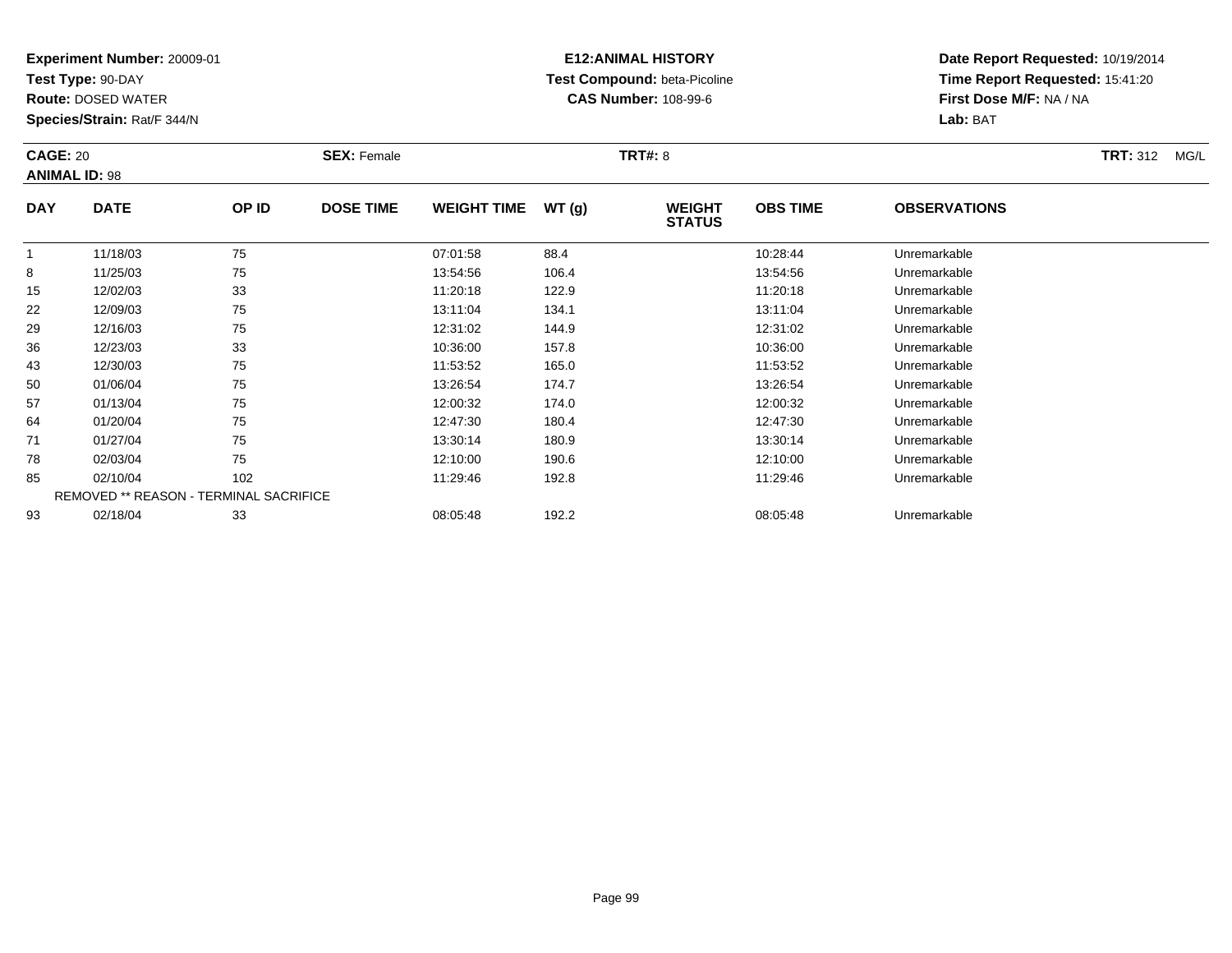**Test Type:** 90-DAY

**Route:** DOSED WATER

**Species/Strain:** Rat/F 344/N

# **E12:ANIMAL HISTORY Test Compound:** beta-Picoline**CAS Number:** 108-99-6

| <b>CAGE: 20</b> | <b>ANIMAL ID: 99</b>                   |                  | <b>SEX: Female</b> |          |                                | <b>TRT#: 8</b>  |                     |              | <b>TRT: 312</b><br>MG/L |
|-----------------|----------------------------------------|------------------|--------------------|----------|--------------------------------|-----------------|---------------------|--------------|-------------------------|
| <b>DAY</b>      | <b>DATE</b><br>OP ID<br>75<br>11/18/03 | <b>DOSE TIME</b> | <b>WEIGHT TIME</b> | WT(g)    | <b>WEIGHT</b><br><b>STATUS</b> | <b>OBS TIME</b> | <b>OBSERVATIONS</b> |              |                         |
| $\mathbf{1}$    |                                        |                  |                    | 07:01:58 | 97.7                           |                 | 10:28:44            | Unremarkable |                         |
| 8               | 11/25/03                               | 75               |                    | 13:54:56 | 117.0                          |                 | 13:54:56            | Unremarkable |                         |
| 15              | 12/02/03                               | 33               |                    | 11:20:18 | 136.2                          |                 | 11:20:18            | Unremarkable |                         |
| 22              | 12/09/03                               | 75               |                    | 13:11:04 | 149.4                          |                 | 13:11:04            | Unremarkable |                         |
| 29              | 12/16/03                               | 75               |                    | 12:31:02 | 157.8                          |                 | 12:31:02            | Unremarkable |                         |
| 36              | 12/23/03                               | 33               |                    | 10:36:00 | 174.4                          |                 | 10:36:00            | Unremarkable |                         |
| 43              | 12/30/03                               | 75               |                    | 11:53:52 | 182.9                          |                 | 11:53:52            | Unremarkable |                         |
| 50              | 01/06/04                               | 75               |                    | 13:26:54 | 192.0                          |                 | 13:26:54            | Unremarkable |                         |
| 57              | 01/13/04                               | 75               |                    | 12:00:32 | 190.9                          |                 | 12:00:32            | Unremarkable |                         |
| 64              | 01/20/04                               | 75               |                    | 12:47:30 | 196.5                          |                 | 12:47:30            | Unremarkable |                         |
| 71              | 01/27/04                               | 75               |                    | 13:30:14 | 199.3                          |                 | 13:30:14            | Unremarkable |                         |
| 78              | 02/03/04                               | 75               |                    | 12:10:00 | 205.8                          |                 | 12:10:00            | Unremarkable |                         |
| 85              | 02/10/04                               | 102              |                    | 11:29:46 | 211.9                          |                 | 11:29:46            | Unremarkable |                         |
|                 | REMOVED ** REASON - TERMINAL SACRIFICE |                  |                    |          |                                |                 |                     |              |                         |
| 93              | 02/18/04                               | 33               |                    | 08:05:48 | 212.6                          |                 | 08:05:48            | Unremarkable |                         |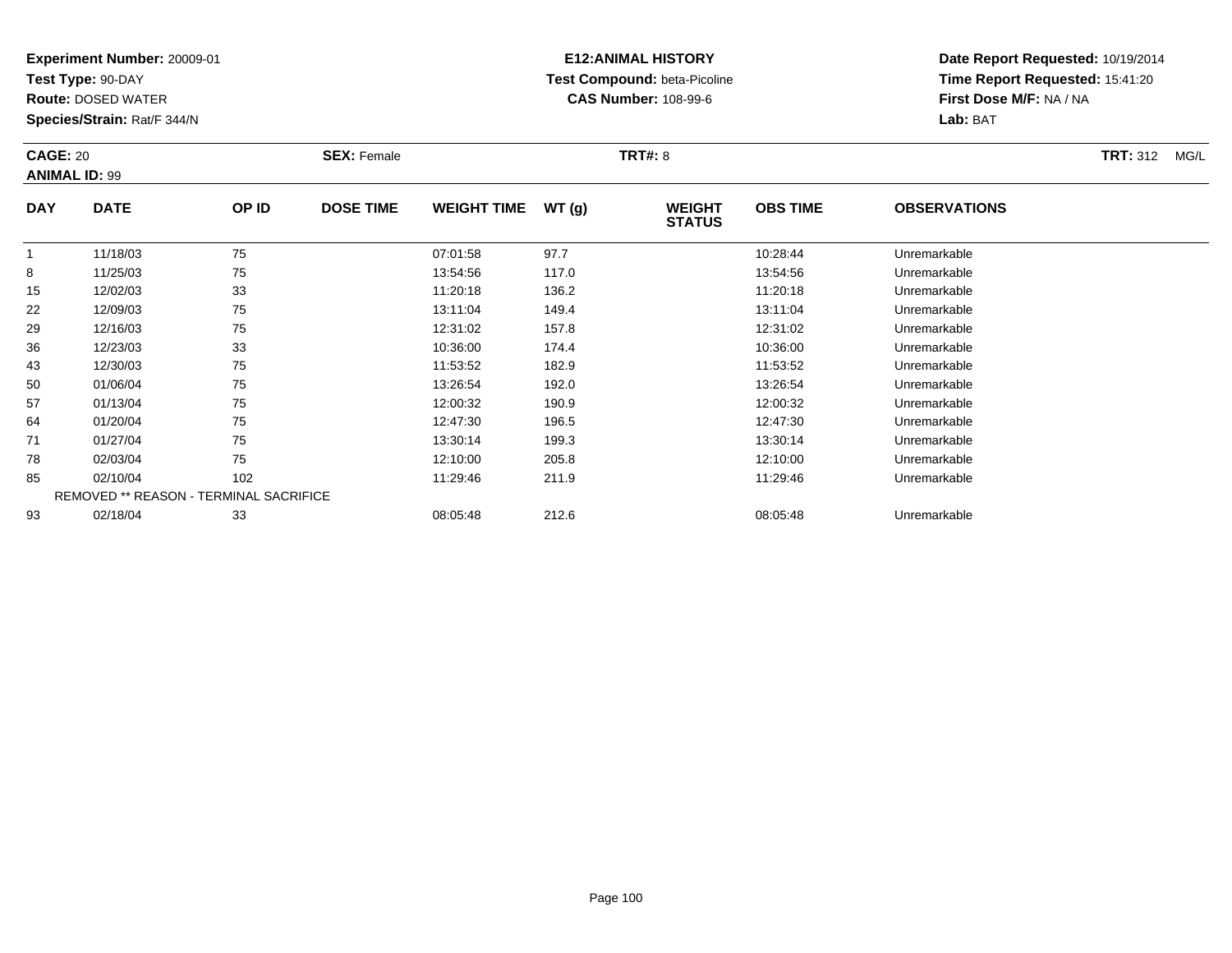**Test Type:** 90-DAY

**Route:** DOSED WATER

**Species/Strain:** Rat/F 344/N

# **E12:ANIMAL HISTORY Test Compound:** beta-Picoline**CAS Number:** 108-99-6

| <b>CAGE: 20</b> | <b>ANIMAL ID: 100</b>                  |       | <b>SEX: Female</b> |                    |       | <b>TRT#:</b> 8                 |                 |                     | <b>TRT:</b> 312<br>MG/L |
|-----------------|----------------------------------------|-------|--------------------|--------------------|-------|--------------------------------|-----------------|---------------------|-------------------------|
| <b>DAY</b>      | <b>DATE</b>                            | OP ID | <b>DOSE TIME</b>   | <b>WEIGHT TIME</b> | WT(g) | <b>WEIGHT</b><br><b>STATUS</b> | <b>OBS TIME</b> | <b>OBSERVATIONS</b> |                         |
| -1              | 11/18/03                               | 75    |                    | 07:01:58           | 98.0  |                                | 10:28:44        | Unremarkable        |                         |
| 8               | 11/25/03                               | 75    |                    | 13:54:56           | 114.9 |                                | 13:54:56        | Unremarkable        |                         |
| 15              | 12/02/03                               | 33    |                    | 11:20:18           | 133.1 |                                | 11:20:18        | Unremarkable        |                         |
| 22              | 12/09/03                               | 75    |                    | 13:11:04           | 143.9 |                                | 13:11:04        | Unremarkable        |                         |
| 29              | 12/16/03                               | 75    |                    | 12:31:02           | 154.1 |                                | 12:31:02        | Unremarkable        |                         |
| 36              | 12/23/03                               | 33    |                    | 10:36:00           | 166.7 |                                | 10:36:00        | Unremarkable        |                         |
| 43              | 12/30/03                               | 75    |                    | 11:53:52           | 176.0 |                                | 11:53:52        | Unremarkable        |                         |
| 50              | 01/06/04                               | 75    |                    | 13:26:54           | 181.1 |                                | 13:26:54        | Unremarkable        |                         |
| 57              | 01/13/04                               | 75    |                    | 12:00:32           | 184.3 |                                | 12:00:32        | Unremarkable        |                         |
| 64              | 01/20/04                               | 75    |                    | 12:47:30           | 187.7 |                                | 12:47:30        | Unremarkable        |                         |
| 71              | 01/27/04                               | 75    |                    | 13:30:14           | 192.5 |                                | 13:30:14        | Unremarkable        |                         |
| 78              | 02/03/04                               | 75    |                    | 12:10:00           | 197.7 |                                | 12:10:00        | Unremarkable        |                         |
| 85              | 02/10/04                               | 102   |                    | 11:29:46           | 204.6 |                                | 11:29:46        | Unremarkable        |                         |
|                 | REMOVED ** REASON - TERMINAL SACRIFICE |       |                    |                    |       |                                |                 |                     |                         |
| 93              | 02/18/04                               | 33    |                    | 08:05:48           | 202.0 |                                | 08:05:48        | Unremarkable        |                         |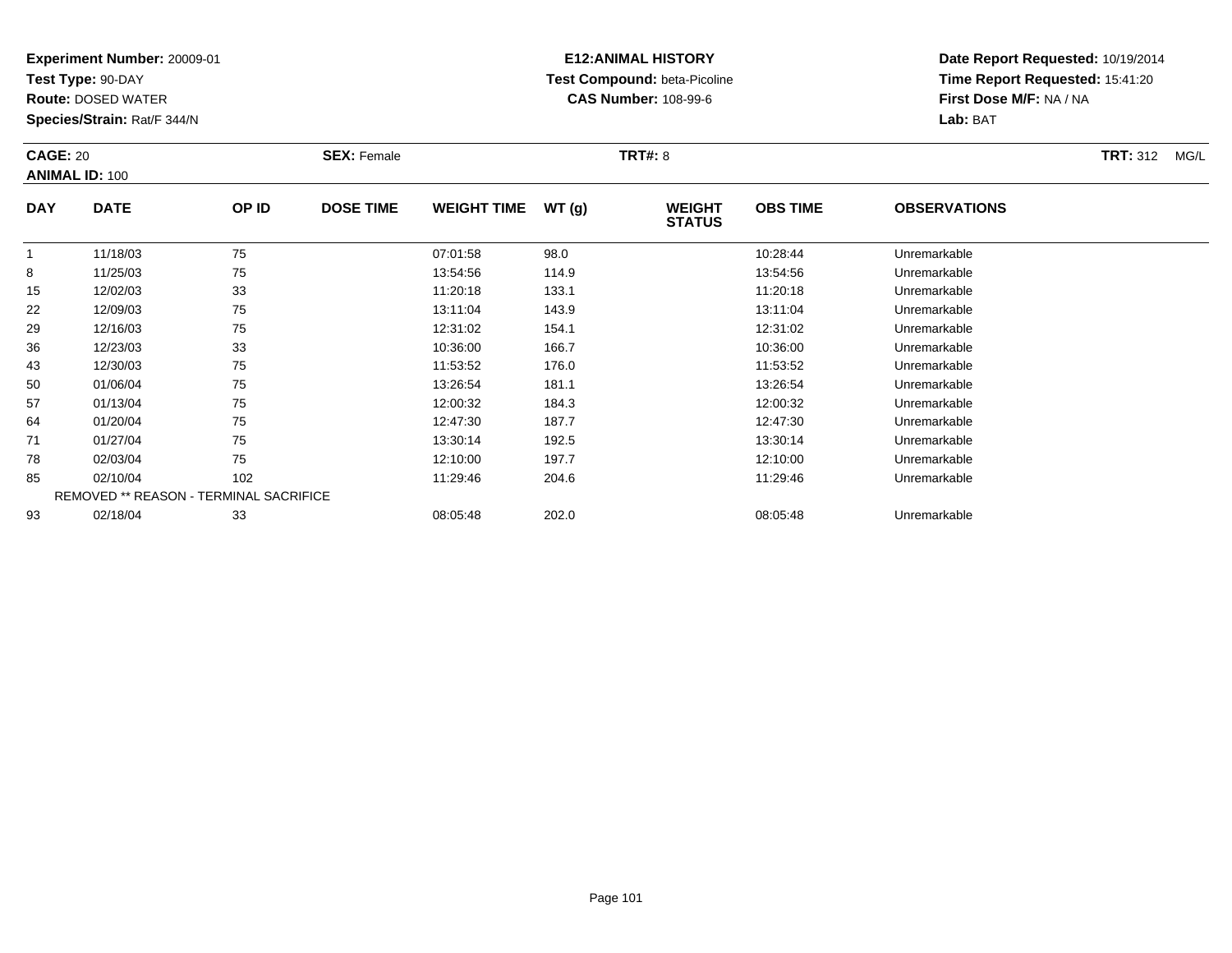**Test Type:** 90-DAY

**Route:** DOSED WATER

**Species/Strain:** Rat/F 344/N

# **E12:ANIMAL HISTORY Test Compound:** beta-Picoline**CAS Number:** 108-99-6

|            | <b>CAGE: 21</b><br><b>ANIMAL ID: 101</b> |                                        | <b>SEX: Female</b> |                    |       | <b>TRT#: 10</b>                | <b>TRT: 625</b><br>MG/L |                     |  |
|------------|------------------------------------------|----------------------------------------|--------------------|--------------------|-------|--------------------------------|-------------------------|---------------------|--|
| <b>DAY</b> | <b>DATE</b>                              | OP ID                                  | <b>DOSE TIME</b>   | <b>WEIGHT TIME</b> | WT(g) | <b>WEIGHT</b><br><b>STATUS</b> | <b>OBS TIME</b>         | <b>OBSERVATIONS</b> |  |
|            | 11/18/03                                 | 75                                     |                    | 07:04:06           | 93.6  |                                | 10:30:30                | Unremarkable        |  |
| 8          | 11/25/03                                 | 75                                     |                    | 13:59:44           | 103.3 |                                | 13:59:44                | Unremarkable        |  |
| 15         | 12/02/03                                 | 33                                     |                    | 11:30:10           | 119.9 |                                | 11:30:10                | Unremarkable        |  |
| 22         | 12/09/03                                 | 75                                     |                    | 13:15:00           | 133.3 |                                | 13:15:00                | Unremarkable        |  |
| 29         | 12/16/03                                 | 75                                     |                    | 12:34:50           | 145.7 |                                | 12:34:50                | Unremarkable        |  |
| 36         | 12/23/03                                 | 33                                     |                    | 10:43:46           | 152.6 |                                | 10:43:46                | Unremarkable        |  |
| 43         | 12/30/03                                 | 75                                     |                    | 11:57:00           | 161.2 |                                | 11:57:00                | Unremarkable        |  |
| 50         | 01/06/04                                 | 75                                     |                    | 13:30:32           | 166.7 |                                | 13:30:32                | Unremarkable        |  |
| 57         | 01/13/04                                 | 75                                     |                    | 12:05:00           | 157.1 |                                | 12:05:00                | Unremarkable        |  |
| 64         | 01/20/04                                 | 75                                     |                    | 12:51:36           | 172.1 |                                | 12:51:36                | Unremarkable        |  |
| 71         | 01/27/04                                 | 75                                     |                    | 13:33:24           | 175.0 |                                | 13:33:24                | Unremarkable        |  |
| 78         | 02/03/04                                 | 75                                     |                    | 12:14:10           | 178.5 |                                | 12:14:10                | Unremarkable        |  |
| 85         | 02/10/04                                 | 102                                    |                    | 11:12:00           | 184.7 |                                | 11:12:00                | Unremarkable        |  |
|            |                                          | REMOVED ** REASON - TERMINAL SACRIFICE |                    |                    |       |                                |                         |                     |  |
| 93         | 02/18/04                                 | 33                                     |                    | 08:07:54           | 186.7 |                                | 08:07:54                | Unremarkable        |  |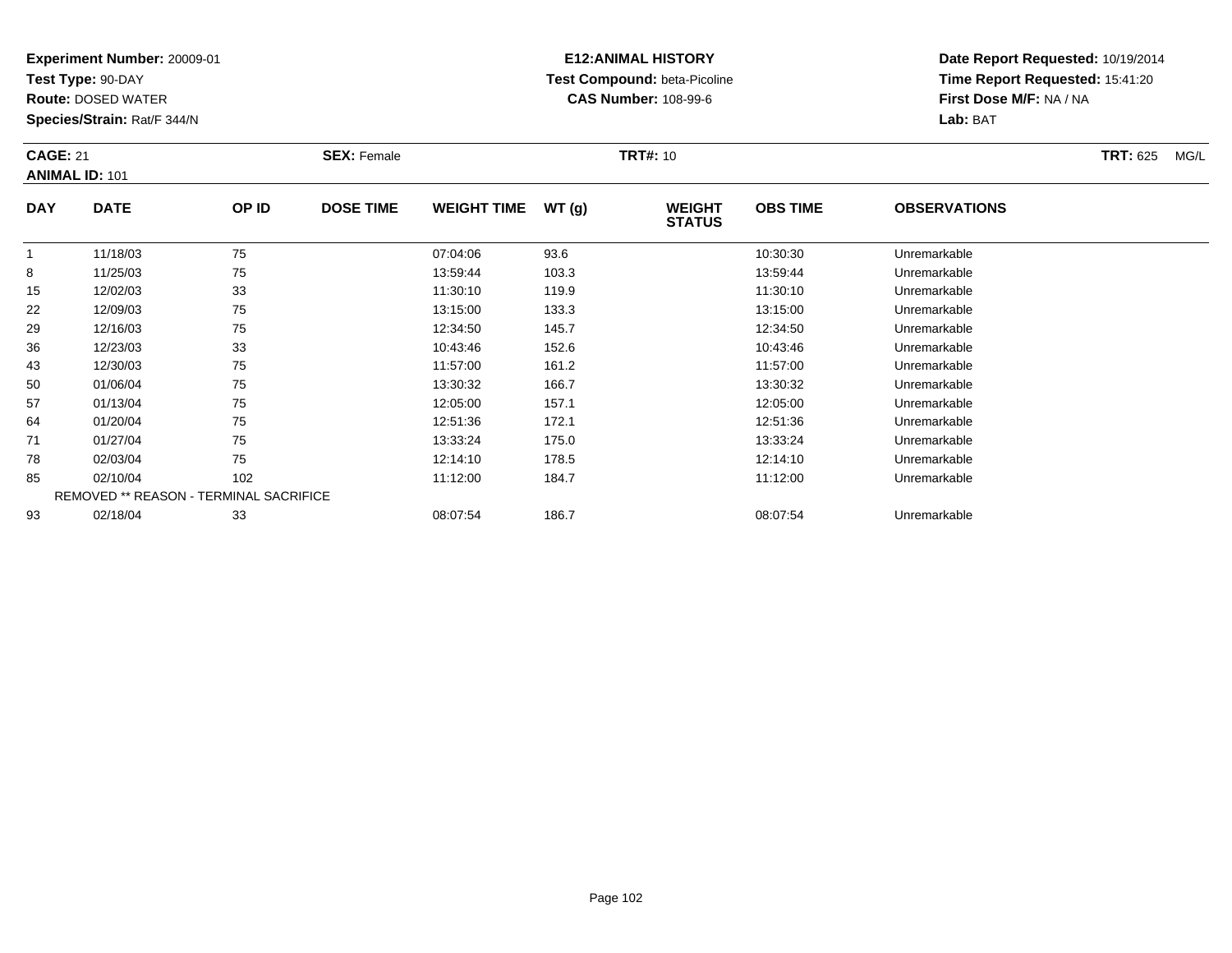**Test Type:** 90-DAY

**Route:** DOSED WATER

**Species/Strain:** Rat/F 344/N

# **E12:ANIMAL HISTORY Test Compound:** beta-Picoline**CAS Number:** 108-99-6

| <b>CAGE: 21</b> | <b>ANIMAL ID: 102</b>                  |       | <b>SEX: Female</b> |                    |       | <b>TRT#: 10</b>                |                 |                     | <b>TRT: 625</b><br>MG/L |
|-----------------|----------------------------------------|-------|--------------------|--------------------|-------|--------------------------------|-----------------|---------------------|-------------------------|
| <b>DAY</b>      | <b>DATE</b>                            | OP ID | <b>DOSE TIME</b>   | <b>WEIGHT TIME</b> | WT(g) | <b>WEIGHT</b><br><b>STATUS</b> | <b>OBS TIME</b> | <b>OBSERVATIONS</b> |                         |
|                 | 11/18/03                               | 75    |                    | 07:04:06           | 92.9  |                                | 10:30:30        | Unremarkable        |                         |
| 8               | 11/25/03                               | 75    |                    | 13:59:44           | 102.3 |                                | 13:59:44        | Unremarkable        |                         |
| 15              | 12/02/03                               | 33    |                    | 11:30:10           | 118.1 |                                | 11:30:10        | Unremarkable        |                         |
| 22              | 12/09/03                               | 75    |                    | 13:15:00           | 128.1 |                                | 13:15:00        | Unremarkable        |                         |
| 29              | 12/16/03                               | 75    |                    | 12:34:50           | 143.3 |                                | 12:34:50        | Unremarkable        |                         |
| 36              | 12/23/03                               | 33    |                    | 10:43:46           | 147.1 |                                | 10:43:46        | Unremarkable        |                         |
| 43              | 12/30/03                               | 75    |                    | 11:57:00           | 155.5 |                                | 11:57:00        | Unremarkable        |                         |
| 50              | 01/06/04                               | 75    |                    | 13:30:32           | 159.7 |                                | 13:30:32        | Unremarkable        |                         |
| 57              | 01/13/04                               | 75    |                    | 12:05:00           | 152.8 |                                | 12:05:00        | Unremarkable        |                         |
| 64              | 01/20/04                               | 75    |                    | 12:51:36           | 167.8 |                                | 12:51:36        | Unremarkable        |                         |
| 71              | 01/27/04                               | 75    |                    | 13:33:24           | 171.1 |                                | 13:33:24        | Unremarkable        |                         |
| 78              | 02/03/04                               | 75    |                    | 12:14:10           | 173.8 |                                | 12:14:10        | Unremarkable        |                         |
| 85              | 02/10/04                               | 102   |                    | 11:12:00           | 176.9 |                                | 11:12:00        | Unremarkable        |                         |
|                 | REMOVED ** REASON - TERMINAL SACRIFICE |       |                    |                    |       |                                |                 |                     |                         |
| 93              | 02/18/04                               | 33    |                    | 08:07:54           | 180.3 |                                | 08:07:54        | Unremarkable        |                         |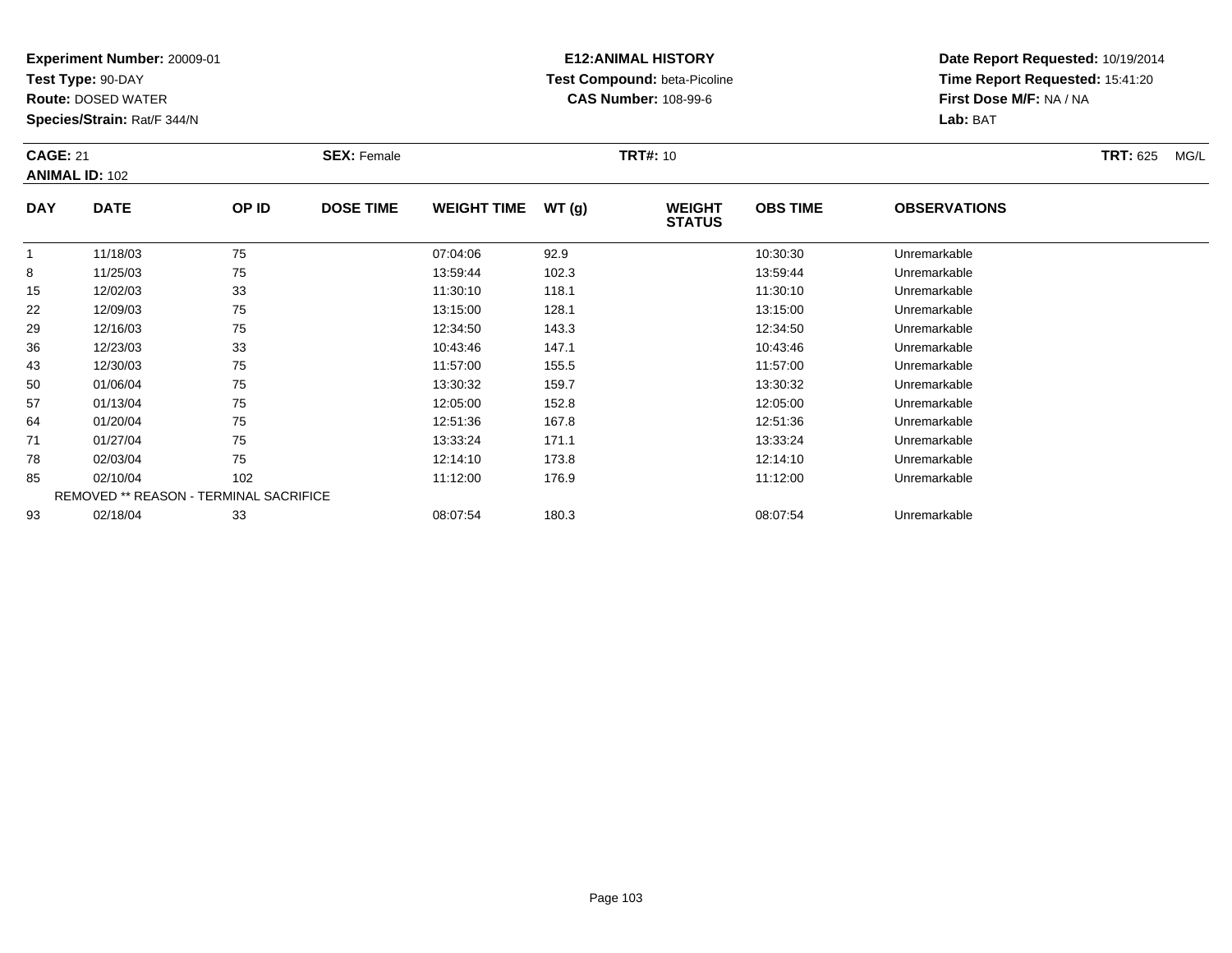**Test Type:** 90-DAY

**Route:** DOSED WATER

**Species/Strain:** Rat/F 344/N

# **E12:ANIMAL HISTORY Test Compound:** beta-Picoline**CAS Number:** 108-99-6

| <b>CAGE: 21</b> | <b>ANIMAL ID: 103</b>                  |       | <b>SEX: Female</b> |                    |       | <b>TRT#: 10</b>                |                 |                     | <b>TRT: 625</b><br>MG/L |
|-----------------|----------------------------------------|-------|--------------------|--------------------|-------|--------------------------------|-----------------|---------------------|-------------------------|
| <b>DAY</b>      | <b>DATE</b>                            | OP ID | <b>DOSE TIME</b>   | <b>WEIGHT TIME</b> | WT(g) | <b>WEIGHT</b><br><b>STATUS</b> | <b>OBS TIME</b> | <b>OBSERVATIONS</b> |                         |
| $\mathbf{1}$    | 11/18/03                               | 75    |                    | 07:04:06           | 99.3  |                                | 10:30:30        | Unremarkable        |                         |
| 8               | 11/25/03                               | 75    |                    | 13:59:44           | 108.8 |                                | 13:59:44        | Unremarkable        |                         |
| 15              | 12/02/03                               | 33    |                    | 11:30:10           | 127.4 |                                | 11:30:10        | Unremarkable        |                         |
| 22              | 12/09/03                               | 75    |                    | 13:15:00           | 135.0 |                                | 13:15:00        | Unremarkable        |                         |
| 29              | 12/16/03                               | 75    |                    | 12:34:50           | 151.0 |                                | 12:34:50        | Unremarkable        |                         |
| 36              | 12/23/03                               | 33    |                    | 10:43:46           | 158.4 |                                | 10:43:46        | Unremarkable        |                         |
| 43              | 12/30/03                               | 75    |                    | 11:57:00           | 164.1 |                                | 11:57:00        | Unremarkable        |                         |
| 50              | 01/06/04                               | 75    |                    | 13:30:32           | 170.1 |                                | 13:30:32        | Unremarkable        |                         |
| 57              | 01/13/04                               | 75    |                    | 12:05:00           | 174.7 |                                | 12:05:00        | Unremarkable        |                         |
| 64              | 01/20/04                               | 75    |                    | 12:51:36           | 180.6 |                                | 12:51:36        | Unremarkable        |                         |
| 71              | 01/27/04                               | 75    |                    | 13:33:24           | 183.4 |                                | 13:33:24        | Unremarkable        |                         |
| 78              | 02/03/04                               | 75    |                    | 12:14:10           | 187.0 |                                | 12:14:10        | Unremarkable        |                         |
| 85              | 02/10/04                               | 102   |                    | 11:12:00           | 193.4 |                                | 11:12:00        | Unremarkable        |                         |
|                 | REMOVED ** REASON - TERMINAL SACRIFICE |       |                    |                    |       |                                |                 |                     |                         |
| 93              | 02/18/04                               | 33    |                    | 08:07:54           | 194.7 |                                | 08:07:54        | Unremarkable        |                         |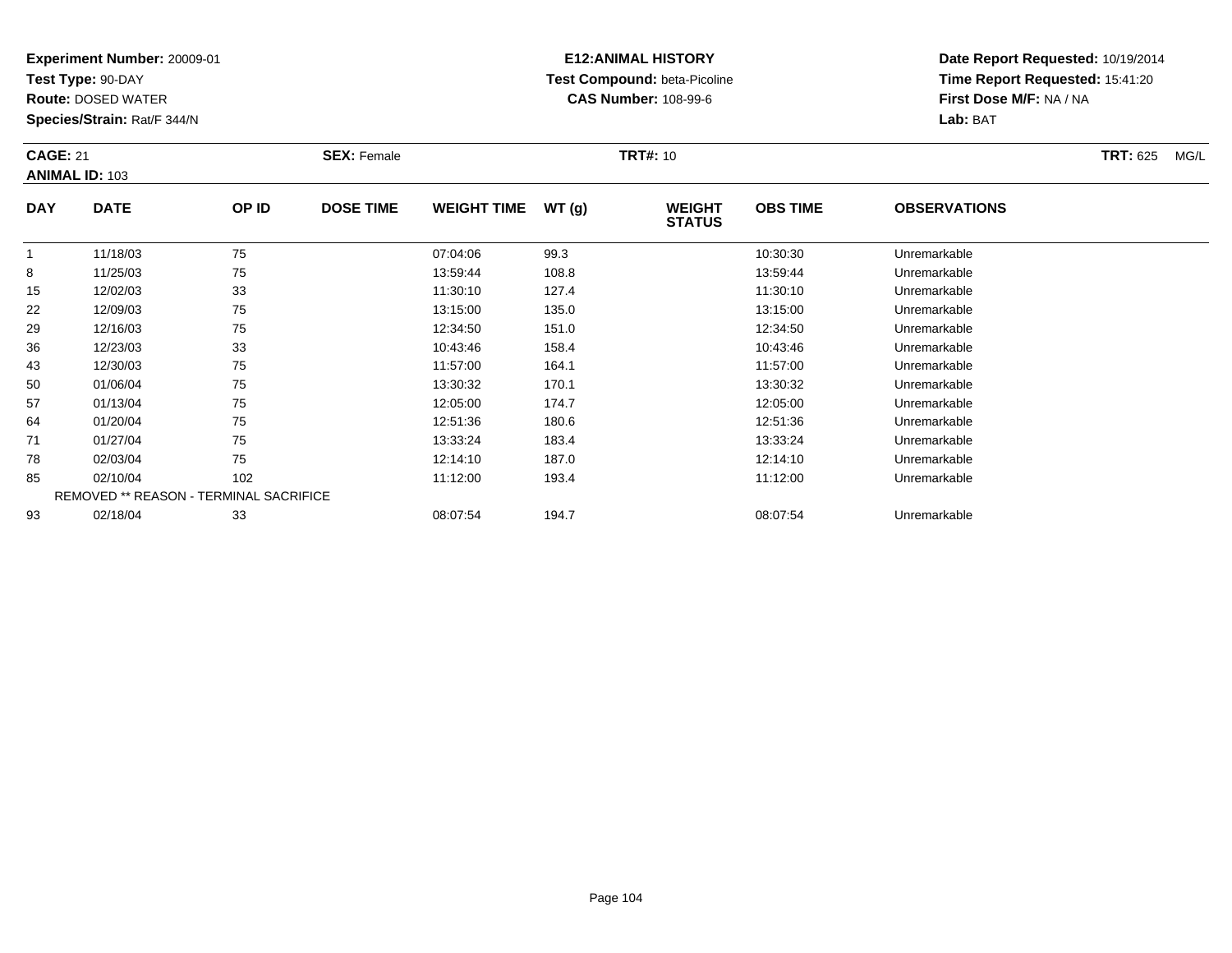**Test Type:** 90-DAY

**Route:** DOSED WATER

**Species/Strain:** Rat/F 344/N

# **E12:ANIMAL HISTORY Test Compound:** beta-Picoline**CAS Number:** 108-99-6

| <b>CAGE: 21</b> | <b>ANIMAL ID: 104</b>                  |       | <b>SEX: Female</b> |                    |       | <b>TRT#: 10</b>                |                 |                     | <b>TRT: 625</b><br>MG/L |
|-----------------|----------------------------------------|-------|--------------------|--------------------|-------|--------------------------------|-----------------|---------------------|-------------------------|
| <b>DAY</b>      | <b>DATE</b>                            | OP ID | <b>DOSE TIME</b>   | <b>WEIGHT TIME</b> | WT(g) | <b>WEIGHT</b><br><b>STATUS</b> | <b>OBS TIME</b> | <b>OBSERVATIONS</b> |                         |
| $\mathbf{1}$    | 11/18/03                               | 75    |                    | 07:04:06           | 91.7  |                                | 10:30:30        | Unremarkable        |                         |
| 8               | 11/25/03                               | 75    |                    | 13:59:44           | 107.0 |                                | 13:59:44        | Unremarkable        |                         |
| 15              | 12/02/03                               | 33    |                    | 11:30:10           | 124.5 |                                | 11:30:10        | Unremarkable        |                         |
| 22              | 12/09/03                               | 75    |                    | 13:15:00           | 133.2 |                                | 13:15:00        | Unremarkable        |                         |
| 29              | 12/16/03                               | 75    |                    | 12:34:50           | 147.3 |                                | 12:34:50        | Unremarkable        |                         |
| 36              | 12/23/03                               | 33    |                    | 10:43:46           | 157.2 |                                | 10:43:46        | Unremarkable        |                         |
| 43              | 12/30/03                               | 75    |                    | 11:57:00           | 160.1 |                                | 11:57:00        | Unremarkable        |                         |
| 50              | 01/06/04                               | 75    |                    | 13:30:32           | 167.3 |                                | 13:30:32        | Unremarkable        |                         |
| 57              | 01/13/04                               | 75    |                    | 12:05:00           | 170.4 |                                | 12:05:00        | Unremarkable        |                         |
| 64              | 01/20/04                               | 75    |                    | 12:51:36           | 176.6 |                                | 12:51:36        | Unremarkable        |                         |
| 71              | 01/27/04                               | 75    |                    | 13:33:24           | 179.2 |                                | 13:33:24        | Unremarkable        |                         |
| 78              | 02/03/04                               | 75    |                    | 12:14:10           | 182.6 |                                | 12:14:10        | Unremarkable        |                         |
| 85              | 02/10/04                               | 102   |                    | 11:12:00           | 187.8 |                                | 11:12:00        | Unremarkable        |                         |
|                 | REMOVED ** REASON - TERMINAL SACRIFICE |       |                    |                    |       |                                |                 |                     |                         |
| 93              | 02/18/04                               | 33    |                    | 08:07:54           | 187.6 |                                | 08:07:54        | Unremarkable        |                         |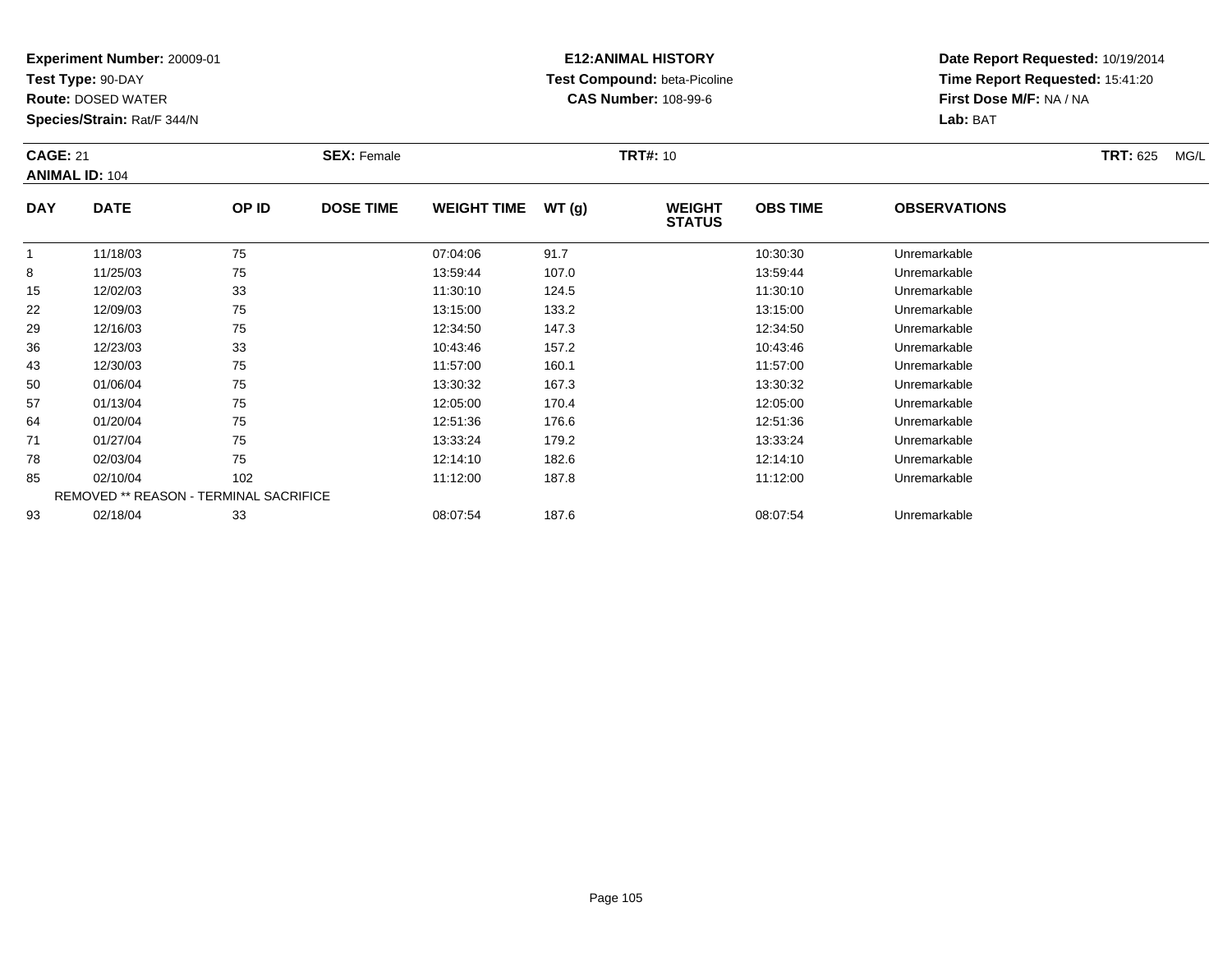**Test Type:** 90-DAY

**Route:** DOSED WATER

**Species/Strain:** Rat/F 344/N

# **E12:ANIMAL HISTORY Test Compound:** beta-Picoline**CAS Number:** 108-99-6

| <b>CAGE: 21</b> | <b>ANIMAL ID: 105</b>                  |       | <b>SEX: Female</b> |                    |       | <b>TRT#: 10</b>                |                 |                     | <b>TRT: 625</b><br>MG/L |
|-----------------|----------------------------------------|-------|--------------------|--------------------|-------|--------------------------------|-----------------|---------------------|-------------------------|
| <b>DAY</b>      | <b>DATE</b>                            | OP ID | <b>DOSE TIME</b>   | <b>WEIGHT TIME</b> | WT(g) | <b>WEIGHT</b><br><b>STATUS</b> | <b>OBS TIME</b> | <b>OBSERVATIONS</b> |                         |
| $\mathbf{1}$    | 11/18/03                               | 75    |                    | 07:04:06           | 94.2  |                                | 10:30:30        | Unremarkable        |                         |
| 8               | 11/25/03                               | 75    |                    | 13:59:44           | 101.0 |                                | 13:59:44        | Unremarkable        |                         |
| 15              | 12/02/03                               | 33    |                    | 11:30:10           | 119.5 |                                | 11:30:10        | Unremarkable        |                         |
| 22              | 12/09/03                               | 75    |                    | 13:15:00           | 128.2 |                                | 13:15:00        | Unremarkable        |                         |
| 29              | 12/16/03                               | 75    |                    | 12:34:50           | 146.0 |                                | 12:34:50        | Unremarkable        |                         |
| 36              | 12/23/03                               | 33    |                    | 10:43:46           | 154.5 |                                | 10:43:46        | Unremarkable        |                         |
| 43              | 12/30/03                               | 75    |                    | 11:57:00           | 161.8 |                                | 11:57:00        | Unremarkable        |                         |
| 50              | 01/06/04                               | 75    |                    | 13:30:32           | 167.6 |                                | 13:30:32        | Unremarkable        |                         |
| 57              | 01/13/04                               | 75    |                    | 12:05:00           | 173.4 |                                | 12:05:00        | Unremarkable        |                         |
| 64              | 01/20/04                               | 75    |                    | 12:51:36           | 181.8 |                                | 12:51:36        | Unremarkable        |                         |
| 71              | 01/27/04                               | 75    |                    | 13:33:24           | 185.6 |                                | 13:33:24        | Unremarkable        |                         |
| 78              | 02/03/04                               | 75    |                    | 12:14:10           | 189.8 |                                | 12:14:10        | Unremarkable        |                         |
| 85              | 02/10/04                               | 102   |                    | 11:12:00           | 199.0 |                                | 11:12:00        | Unremarkable        |                         |
|                 | REMOVED ** REASON - TERMINAL SACRIFICE |       |                    |                    |       |                                |                 |                     |                         |
| 93              | 02/18/04                               | 33    |                    | 08:07:54           | 207.3 |                                | 08:07:54        | Unremarkable        |                         |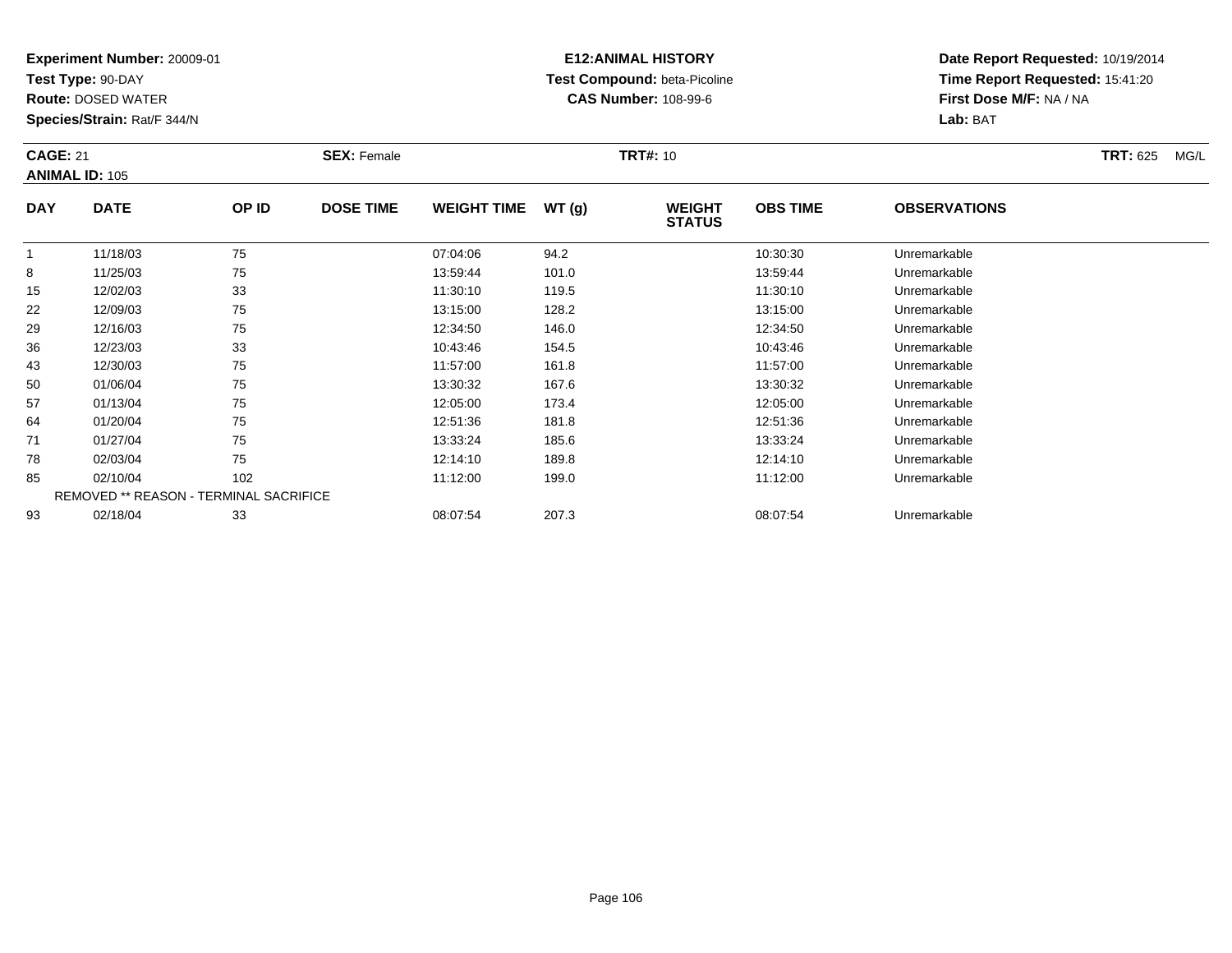**Test Type:** 90-DAY

**Route:** DOSED WATER

**Species/Strain:** Rat/F 344/N

# **E12:ANIMAL HISTORY Test Compound:** beta-Picoline**CAS Number:** 108-99-6

| <b>CAGE: 22</b> | <b>ANIMAL ID: 106</b>                  |       | <b>SEX: Female</b> |                    |       | <b>TRT#: 10</b>                |                 |                     | <b>TRT: 625</b><br>MG/L |
|-----------------|----------------------------------------|-------|--------------------|--------------------|-------|--------------------------------|-----------------|---------------------|-------------------------|
| <b>DAY</b>      | <b>DATE</b>                            | OP ID | <b>DOSE TIME</b>   | <b>WEIGHT TIME</b> | WT(g) | <b>WEIGHT</b><br><b>STATUS</b> | <b>OBS TIME</b> | <b>OBSERVATIONS</b> |                         |
| 1               | 11/18/03                               | 75    |                    | 07:06:02           | 98.0  |                                | 10:31:02        | Unremarkable        |                         |
| 8               | 11/25/03                               | 75    |                    | 14:02:30           | 110.2 |                                | 14:02:30        | Unremarkable        |                         |
| 15              | 12/02/03                               | 33    |                    | 11:33:30           | 128.0 |                                | 11:33:30        | Unremarkable        |                         |
| 22              | 12/09/03                               | 75    |                    | 13:17:58           | 139.9 |                                | 13:17:58        | Unremarkable        |                         |
| 29              | 12/16/03                               | 75    |                    | 12:40:20           | 151.0 |                                | 12:40:20        | Unremarkable        |                         |
| 36              | 12/23/03                               | 33    |                    | 10:46:06           | 161.7 |                                | 10:46:06        | Unremarkable        |                         |
| 43              | 12/30/03                               | 75    |                    | 12:00:20           | 167.0 |                                | 12:00:20        | Unremarkable        |                         |
| 50              | 01/06/04                               | 75    |                    | 13:33:52           | 171.1 |                                | 13:33:52        | Unremarkable        |                         |
| 57              | 01/13/04                               | 75    |                    | 12:08:02           | 175.0 |                                | 12:08:02        | Unremarkable        |                         |
| 64              | 01/20/04                               | 75    |                    | 12:55:32           | 181.2 |                                | 12:55:32        | Unremarkable        |                         |
| 71              | 01/27/04                               | 75    |                    | 13:39:56           | 182.2 |                                | 13:39:56        | Unremarkable        |                         |
| 78              | 02/03/04                               | 75    |                    | 12:17:50           | 182.6 |                                | 12:17:50        | Unremarkable        |                         |
| 85              | 02/10/04                               | 102   |                    | 11:14:48           | 187.4 |                                | 11:14:48        | Unremarkable        |                         |
|                 | REMOVED ** REASON - TERMINAL SACRIFICE |       |                    |                    |       |                                |                 |                     |                         |
| 93              | 02/18/04                               | 33    |                    | 08:10:00           | 188.6 |                                | 08:10:00        | Unremarkable        |                         |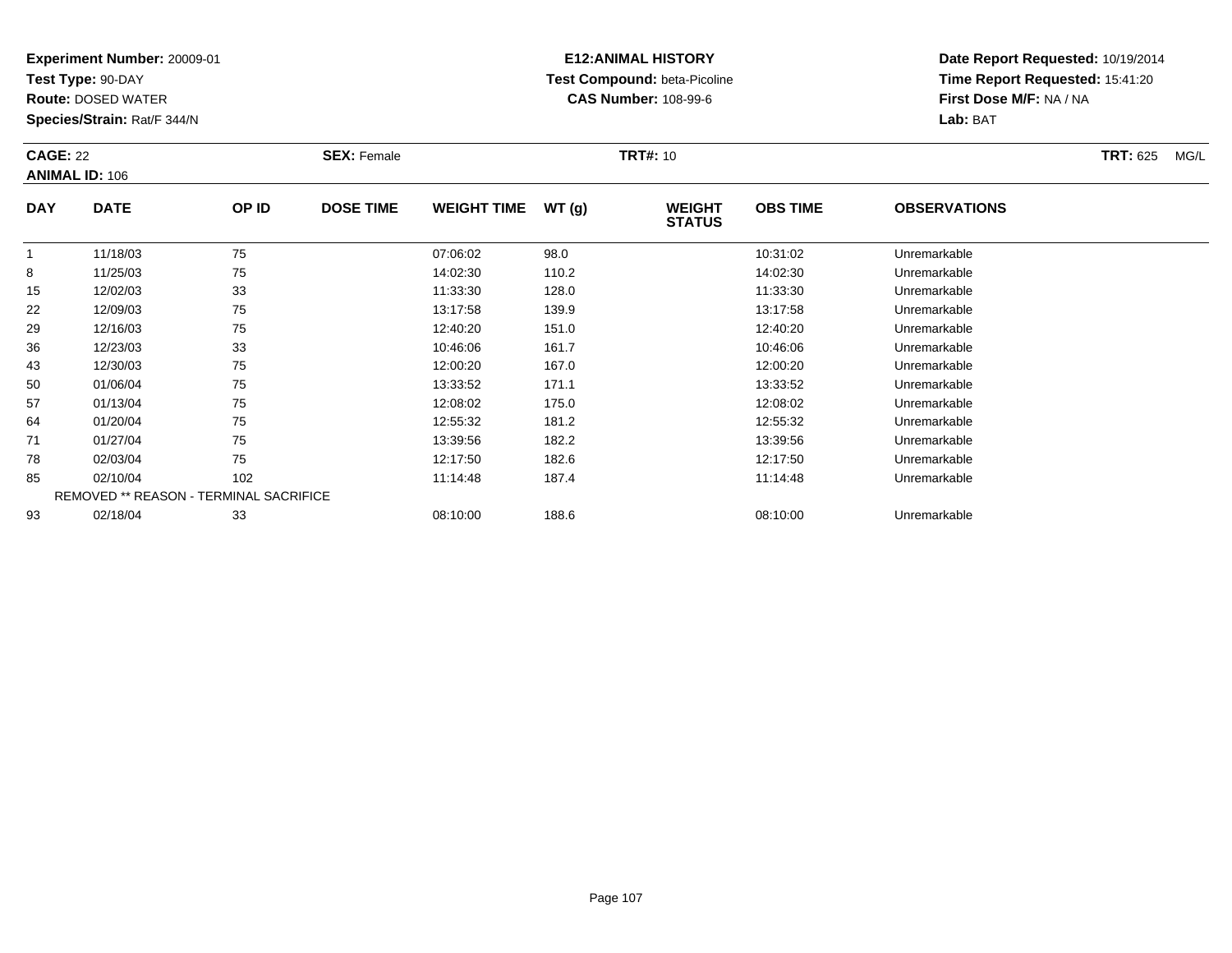**Test Type:** 90-DAY

**Route:** DOSED WATER

**Species/Strain:** Rat/F 344/N

# **E12:ANIMAL HISTORY Test Compound:** beta-Picoline**CAS Number:** 108-99-6

|              | <b>CAGE: 22</b><br><b>ANIMAL ID: 107</b> |       | <b>SEX: Female</b> |                    |       |                                | <b>TRT#: 10</b> |                     |  |  |
|--------------|------------------------------------------|-------|--------------------|--------------------|-------|--------------------------------|-----------------|---------------------|--|--|
| <b>DAY</b>   | <b>DATE</b>                              | OP ID | <b>DOSE TIME</b>   | <b>WEIGHT TIME</b> | WT(g) | <b>WEIGHT</b><br><b>STATUS</b> | <b>OBS TIME</b> | <b>OBSERVATIONS</b> |  |  |
| $\mathbf{1}$ | 11/18/03                                 | 75    |                    | 07:06:02           | 86.4  |                                | 10:31:02        | Unremarkable        |  |  |
| 8            | 11/25/03                                 | 75    |                    | 14:02:30           | 102.1 |                                | 14:02:30        | Unremarkable        |  |  |
| 15           | 12/02/03                                 | 33    |                    | 11:33:30           | 122.0 |                                | 11:33:30        | Unremarkable        |  |  |
| 22           | 12/09/03                                 | 75    |                    | 13:17:58           | 132.3 |                                | 13:17:58        | Unremarkable        |  |  |
| 29           | 12/16/03                                 | 75    |                    | 12:40:20           | 135.6 |                                | 12:40:20        | Unremarkable        |  |  |
| 36           | 12/23/03                                 | 33    |                    | 10:46:06           | 151.2 |                                | 10:46:06        | Unremarkable        |  |  |
| 43           | 12/30/03                                 | 75    |                    | 12:00:20           | 157.6 |                                | 12:00:20        | Unremarkable        |  |  |
| 50           | 01/06/04                                 | 75    |                    | 13:33:52           | 160.8 |                                | 13:33:52        | Unremarkable        |  |  |
| 57           | 01/13/04                                 | 75    |                    | 12:08:02           | 172.3 |                                | 12:08:02        | Unremarkable        |  |  |
| 64           | 01/20/04                                 | 75    |                    | 12:55:32           | 178.6 |                                | 12:55:32        | Unremarkable        |  |  |
| 71           | 01/27/04                                 | 75    |                    | 13:39:56           | 167.1 |                                | 13:39:56        | Unremarkable        |  |  |
| 78           | 02/03/04                                 | 75    |                    | 12:17:50           | 166.4 |                                | 12:17:50        | Unremarkable        |  |  |
| 85           | 02/10/04                                 | 102   |                    | 11:14:48           | 179.5 |                                | 11:14:48        | Unremarkable        |  |  |
|              | REMOVED ** REASON - TERMINAL SACRIFICE   |       |                    |                    |       |                                |                 |                     |  |  |
| 93           | 02/18/04                                 | 33    |                    | 08:10:00           | 186.1 |                                | 08:10:00        | Unremarkable        |  |  |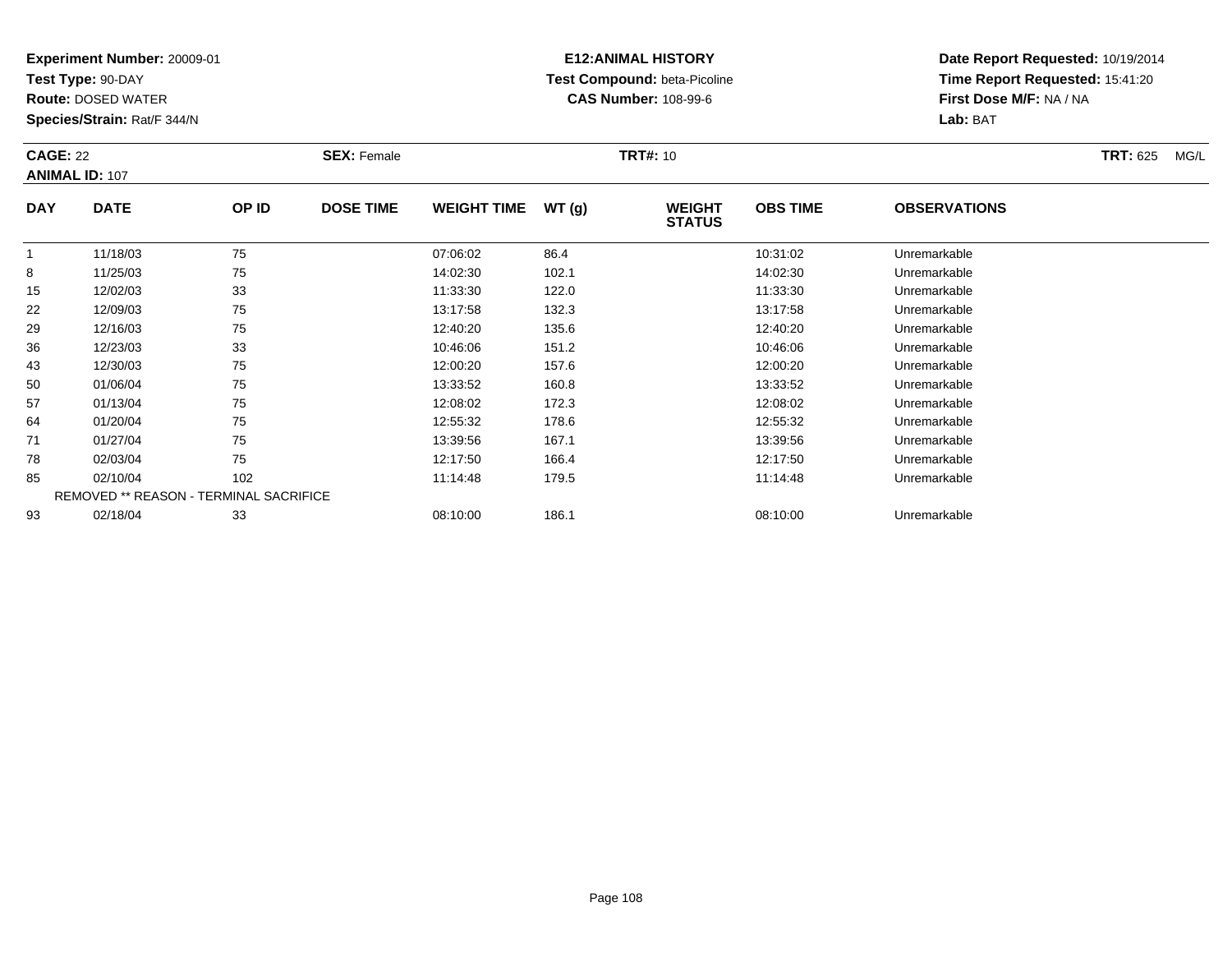**Test Type:** 90-DAY

**Route:** DOSED WATER

**Species/Strain:** Rat/F 344/N

# **E12:ANIMAL HISTORY Test Compound:** beta-Picoline**CAS Number:** 108-99-6

| <b>CAGE: 22</b> | <b>ANIMAL ID: 108</b>                  |       | <b>SEX: Female</b> |                    |       | <b>TRT#:</b> 10                |                 |                     | <b>TRT:</b> 625<br>MG/L |
|-----------------|----------------------------------------|-------|--------------------|--------------------|-------|--------------------------------|-----------------|---------------------|-------------------------|
| <b>DAY</b>      | <b>DATE</b>                            | OP ID | <b>DOSE TIME</b>   | <b>WEIGHT TIME</b> | WT(g) | <b>WEIGHT</b><br><b>STATUS</b> | <b>OBS TIME</b> | <b>OBSERVATIONS</b> |                         |
| 1               | 11/18/03                               | 75    |                    | 07:06:02           | 102.9 |                                | 10:31:02        | Unremarkable        |                         |
| 8               | 11/25/03                               | 75    |                    | 14:02:30           | 116.9 |                                | 14:02:30        | Unremarkable        |                         |
| 15              | 12/02/03                               | 33    |                    | 11:33:30           | 133.1 |                                | 11:33:30        | Unremarkable        |                         |
| 22              | 12/09/03                               | 75    |                    | 13:17:58           | 144.7 |                                | 13:17:58        | Unremarkable        |                         |
| 29              | 12/16/03                               | 75    |                    | 12:40:20           | 154.4 |                                | 12:40:20        | Unremarkable        |                         |
| 36              | 12/23/03                               | 33    |                    | 10:46:06           | 164.1 |                                | 10:46:06        | Unremarkable        |                         |
| 43              | 12/30/03                               | 75    |                    | 12:00:20           | 171.7 |                                | 12:00:20        | Unremarkable        |                         |
| 50              | 01/06/04                               | 75    |                    | 13:33:52           | 177.9 |                                | 13:33:52        | Unremarkable        |                         |
| 57              | 01/13/04                               | 75    |                    | 12:08:02           | 185.5 |                                | 12:08:02        | Unremarkable        |                         |
| 64              | 01/20/04                               | 75    |                    | 12:55:32           | 187.5 |                                | 12:55:32        | Nasal/Eye Discharge |                         |
| 71              | 01/27/04                               | 75    |                    | 13:39:56           | 191.1 |                                | 13:39:56        | Unremarkable        |                         |
| 78              | 02/03/04                               | 75    |                    | 12:17:50           | 196.0 |                                | 12:17:50        | Unremarkable        |                         |
| 85              | 02/10/04                               | 102   |                    | 11:14:48           | 202.0 |                                | 11:14:48        | Unremarkable        |                         |
|                 | REMOVED ** REASON - TERMINAL SACRIFICE |       |                    |                    |       |                                |                 |                     |                         |
| 93              | 02/18/04                               | 33    |                    | 08:10:00           | 205.6 |                                | 08:10:00        | Unremarkable        |                         |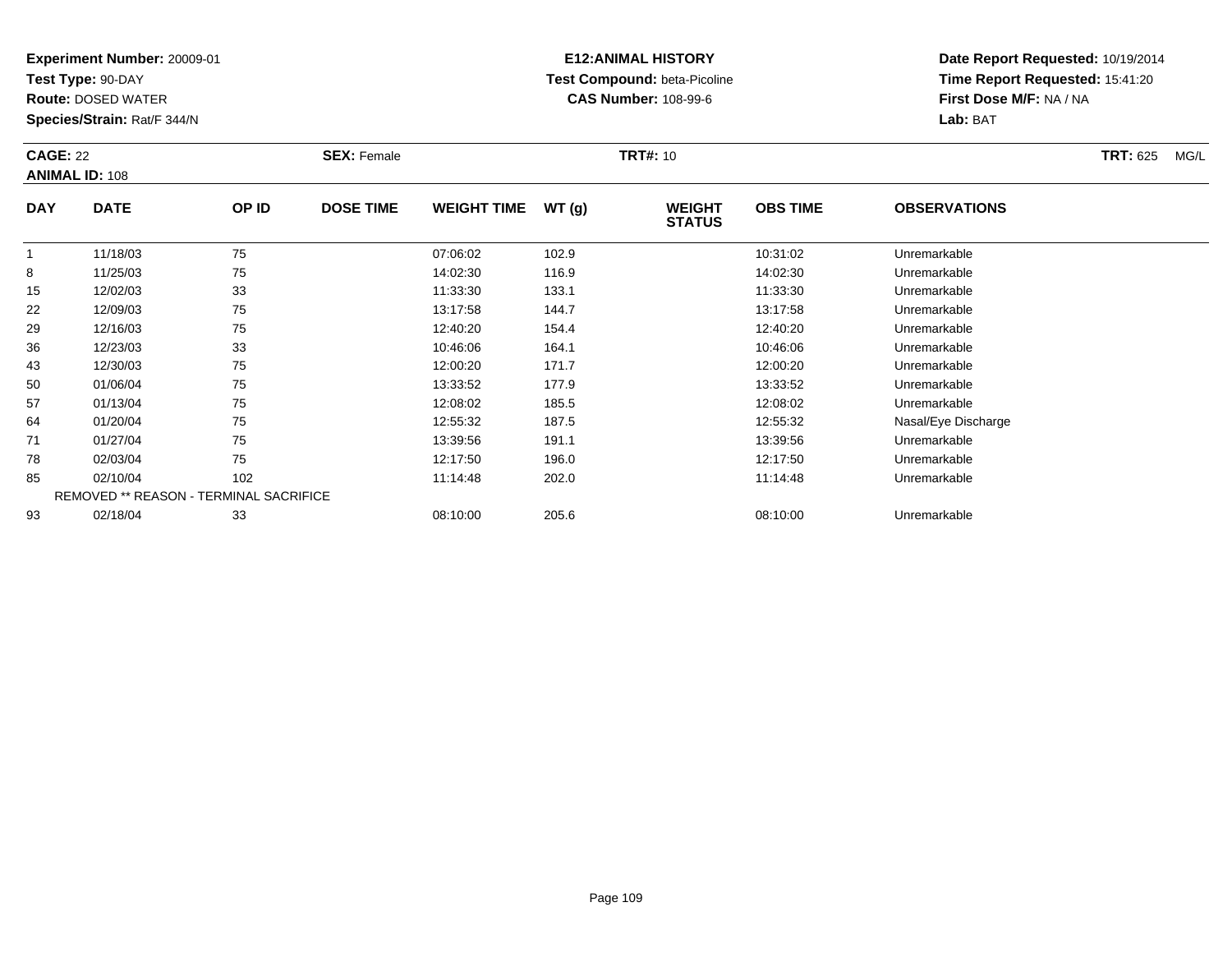**Test Type:** 90-DAY

**Route:** DOSED WATER

**Species/Strain:** Rat/F 344/N

# **E12:ANIMAL HISTORY Test Compound:** beta-Picoline**CAS Number:** 108-99-6

| <b>CAGE: 22</b> | <b>ANIMAL ID: 109</b>                  |       | <b>SEX: Female</b> |                    |       | <b>TRT#: 10</b>                |                 |                     | <b>TRT: 625</b><br>MG/L |
|-----------------|----------------------------------------|-------|--------------------|--------------------|-------|--------------------------------|-----------------|---------------------|-------------------------|
| <b>DAY</b>      | <b>DATE</b>                            | OP ID | <b>DOSE TIME</b>   | <b>WEIGHT TIME</b> | WT(g) | <b>WEIGHT</b><br><b>STATUS</b> | <b>OBS TIME</b> | <b>OBSERVATIONS</b> |                         |
| $\mathbf{1}$    | 11/18/03                               | 75    |                    | 07:06:02           | 80.9  |                                | 10:31:02        | Unremarkable        |                         |
| 8               | 11/25/03                               | 75    |                    | 14:02:30           | 96.8  |                                | 14:02:30        | Unremarkable        |                         |
| 15              | 12/02/03                               | 33    |                    | 11:33:30           | 114.2 |                                | 11:33:30        | Unremarkable        |                         |
| 22              | 12/09/03                               | 75    |                    | 13:17:58           | 127.0 |                                | 13:17:58        | Unremarkable        |                         |
| 29              | 12/16/03                               | 75    |                    | 12:40:20           | 134.6 |                                | 12:40:20        | Unremarkable        |                         |
| 36              | 12/23/03                               | 33    |                    | 10:46:06           | 145.6 |                                | 10:46:06        | Unremarkable        |                         |
| 43              | 12/30/03                               | 75    |                    | 12:00:20           | 153.4 |                                | 12:00:20        | Unremarkable        |                         |
| 50              | 01/06/04                               | 75    |                    | 13:33:52           | 160.6 |                                | 13:33:52        | Unremarkable        |                         |
| 57              | 01/13/04                               | 75    |                    | 12:08:02           | 162.8 |                                | 12:08:02        | Unremarkable        |                         |
| 64              | 01/20/04                               | 75    |                    | 12:55:32           | 169.3 |                                | 12:55:32        | Unremarkable        |                         |
| 71              | 01/27/04                               | 75    |                    | 13:39:56           | 168.7 |                                | 13:39:56        | Unremarkable        |                         |
| 78              | 02/03/04                               | 75    |                    | 12:17:50           | 171.4 |                                | 12:17:50        | Unremarkable        |                         |
| 85              | 02/10/04                               | 102   |                    | 11:14:48           | 176.8 |                                | 11:14:48        | Unremarkable        |                         |
|                 | REMOVED ** REASON - TERMINAL SACRIFICE |       |                    |                    |       |                                |                 |                     |                         |
| 93              | 02/18/04                               | 33    |                    | 08:10:00           | 185.1 |                                | 08:10:00        | Unremarkable        |                         |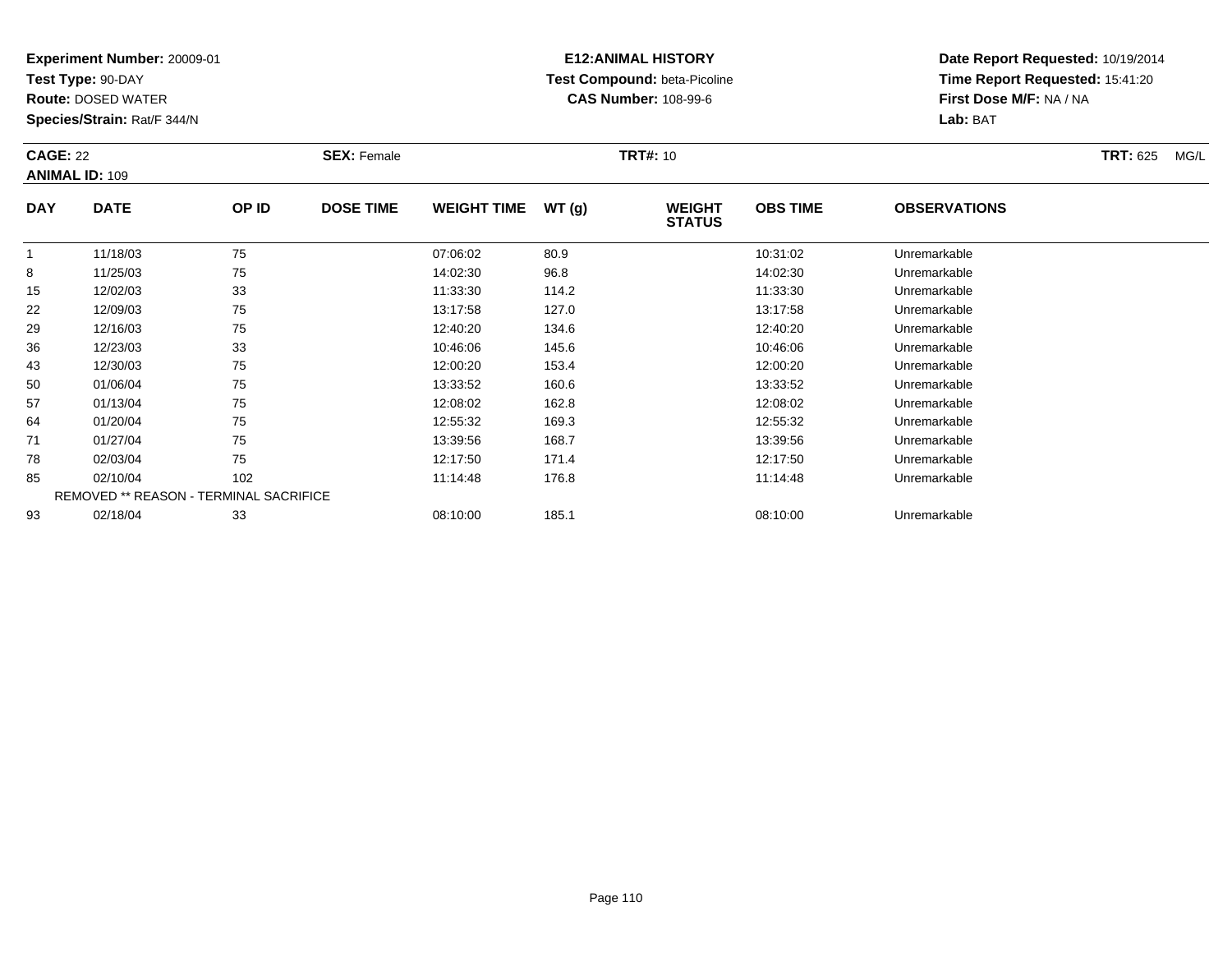**Test Type:** 90-DAY

**Route:** DOSED WATER

**Species/Strain:** Rat/F 344/N

# **E12:ANIMAL HISTORY Test Compound:** beta-Picoline**CAS Number:** 108-99-6

| <b>CAGE: 22</b> | <b>ANIMAL ID: 110</b>                  |       | <b>SEX: Female</b> |                    |       | <b>TRT#:</b> 10                |                 |                     | <b>TRT: 625</b><br>MG/L |
|-----------------|----------------------------------------|-------|--------------------|--------------------|-------|--------------------------------|-----------------|---------------------|-------------------------|
| <b>DAY</b>      | <b>DATE</b>                            | OP ID | <b>DOSE TIME</b>   | <b>WEIGHT TIME</b> | WT(g) | <b>WEIGHT</b><br><b>STATUS</b> | <b>OBS TIME</b> | <b>OBSERVATIONS</b> |                         |
|                 | 11/18/03                               | 75    |                    | 07:06:02           | 102.3 |                                | 10:31:02        | Unremarkable        |                         |
| 8               | 11/25/03                               | 75    |                    | 14:02:30           | 115.7 |                                | 14:02:30        | Unremarkable        |                         |
| 15              | 12/02/03                               | 33    |                    | 11:33:30           | 132.1 |                                | 11:33:30        | Unremarkable        |                         |
| 22              | 12/09/03                               | 75    |                    | 13:17:58           | 144.4 |                                | 13:17:58        | Unremarkable        |                         |
| 29              | 12/16/03                               | 75    |                    | 12:40:20           | 154.4 |                                | 12:40:20        | Unremarkable        |                         |
| 36              | 12/23/03                               | 33    |                    | 10:46:06           | 161.3 |                                | 10:46:06        | Unremarkable        |                         |
| 43              | 12/30/03                               | 75    |                    | 12:00:20           | 169.9 |                                | 12:00:20        | Unremarkable        |                         |
| 50              | 01/06/04                               | 75    |                    | 13:33:52           | 172.2 |                                | 13:33:52        | Unremarkable        |                         |
| 57              | 01/13/04                               | 75    |                    | 12:08:02           | 179.3 |                                | 12:08:02        | Unremarkable        |                         |
| 64              | 01/20/04                               | 75    |                    | 12:55:32           | 183.4 |                                | 12:55:32        | Unremarkable        |                         |
| 71              | 01/27/04                               | 75    |                    | 13:39:56           | 184.3 |                                | 13:39:56        | Unremarkable        |                         |
| 78              | 02/03/04                               | 75    |                    | 12:17:50           | 190.8 |                                | 12:17:50        | Unremarkable        |                         |
| 85              | 02/10/04                               | 102   |                    | 11:14:48           | 191.9 |                                | 11:14:48        | Unremarkable        |                         |
|                 | REMOVED ** REASON - TERMINAL SACRIFICE |       |                    |                    |       |                                |                 |                     |                         |
| 93              | 02/18/04                               | 33    |                    | 08:10:00           | 199.4 |                                | 08:10:00        | Unremarkable        |                         |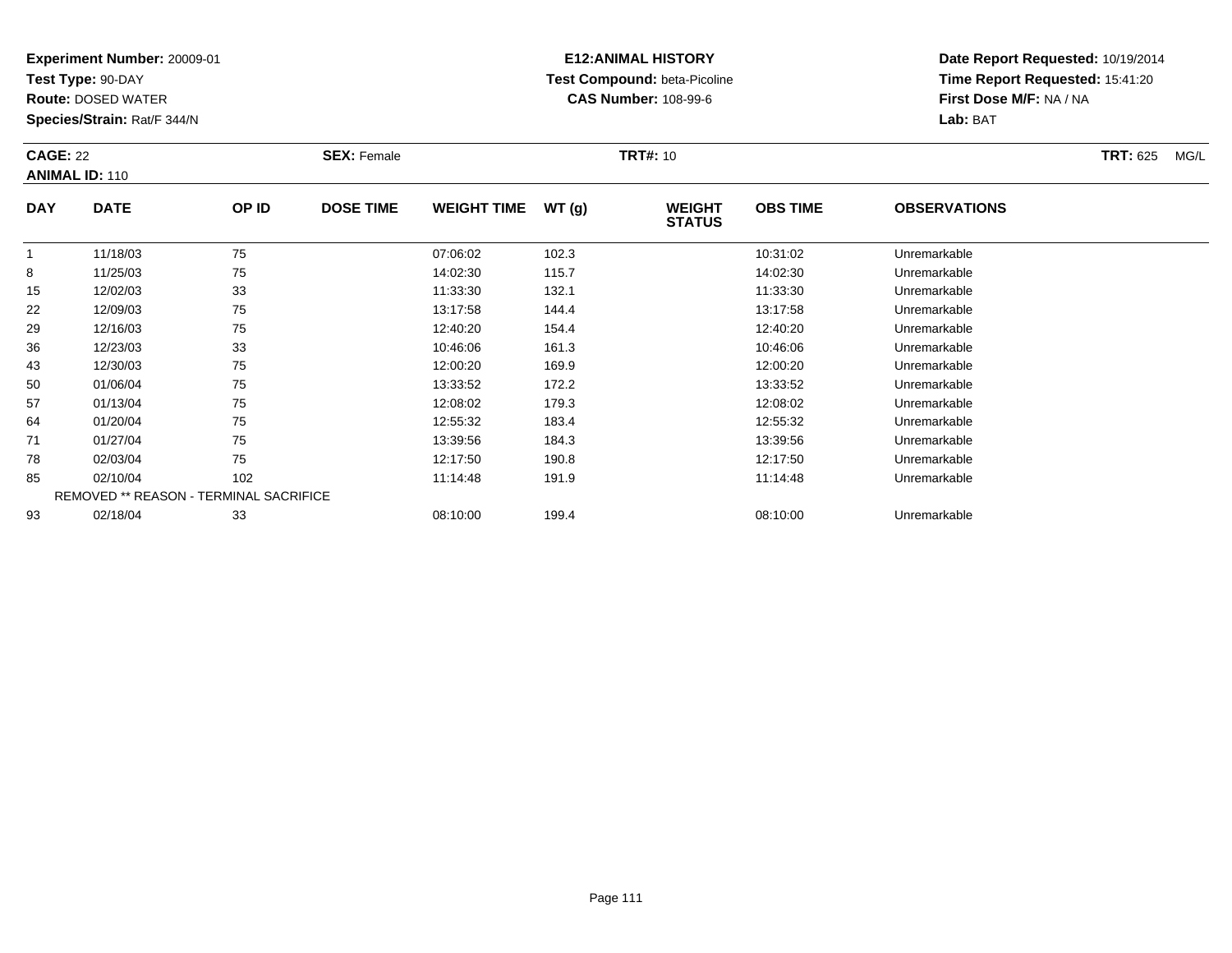**Test Type:** 90-DAY

78

85

93

**Route:** DOSED WATER

**Species/Strain:** Rat/F 344/N

REMOVED \*\* REASON - TERMINAL SACRIFICE

### **E12:ANIMAL HISTORY Test Compound:** beta-Picoline**CAS Number:** 108-99-6

**Date Report Requested:** 10/19/2014**Time Report Requested:** 15:41:20**First Dose M/F:** NA / NA**Lab:** BAT

| <b>CAGE: 23</b> | <b>ANIMAL ID: 111</b> |       | <b>SEX: Female</b> |                    |       | <b>TRT#: 12</b>                |                 |                     | <b>TRT:</b> 1250<br>MG/L |
|-----------------|-----------------------|-------|--------------------|--------------------|-------|--------------------------------|-----------------|---------------------|--------------------------|
| <b>DAY</b>      | <b>DATE</b>           | OP ID | <b>DOSE TIME</b>   | <b>WEIGHT TIME</b> | WT(g) | <b>WEIGHT</b><br><b>STATUS</b> | <b>OBS TIME</b> | <b>OBSERVATIONS</b> |                          |
|                 | 11/18/03              | 75    |                    | 07:08:26           | 96.9  |                                | 10:31:54        | Unremarkable        |                          |
| 8               | 11/25/03              | 75    |                    | 14:07:24           | 105.8 |                                | 14:07:24        | Unremarkable        |                          |
| 15              | 12/02/03              | 33    |                    | 11:36:54           | 118.2 |                                | 11:36:54        | Unremarkable        |                          |
| 22              | 12/09/03              | 75    |                    | 13:21:22           | 129.3 |                                | 13:21:22        | Unremarkable        |                          |
| 29              | 12/16/03              | 75    |                    | 12:44:22           | 140.8 |                                | 12:44:22        | Unremarkable        |                          |
| 36              | 12/23/03              | 33    |                    | 10:48:38           | 148.4 |                                | 10:48:38        | Unremarkable        |                          |
| 43              | 12/30/03              | 75    |                    | 12:04:56           | 150.7 |                                | 12:04:56        | Unremarkable        |                          |
| 50              | 01/06/04              | 75    |                    | 13:37:14           | 157.8 |                                | 13:37:14        | Unremarkable        |                          |
| 57              | 01/13/04              | 75    |                    | 12:12:06           | 160.2 |                                | 12:12:06        | Unremarkable        |                          |
| 64              | 01/20/04              | 75    |                    | 12:59:34           | 168.0 |                                | 12:59:34        | Unremarkable        |                          |
| 71              | 01/27/04              | 75    |                    | 13:43:50           | 167.3 |                                | 13:43:50        | Unremarkable        |                          |

1 01/27/04 75 75 13:43:50 167.3 167.3 15143:50 167.3

02/03/04 <sup>75</sup> 12:23:52 169.8 12:23:52 Unremarkable

02/10/04 <sup>102</sup> 11:06:40 170.0 11:06:40 Unremarkable

02/18/04 <sup>33</sup> 08:12:16 173.7 08:12:16 Unremarkable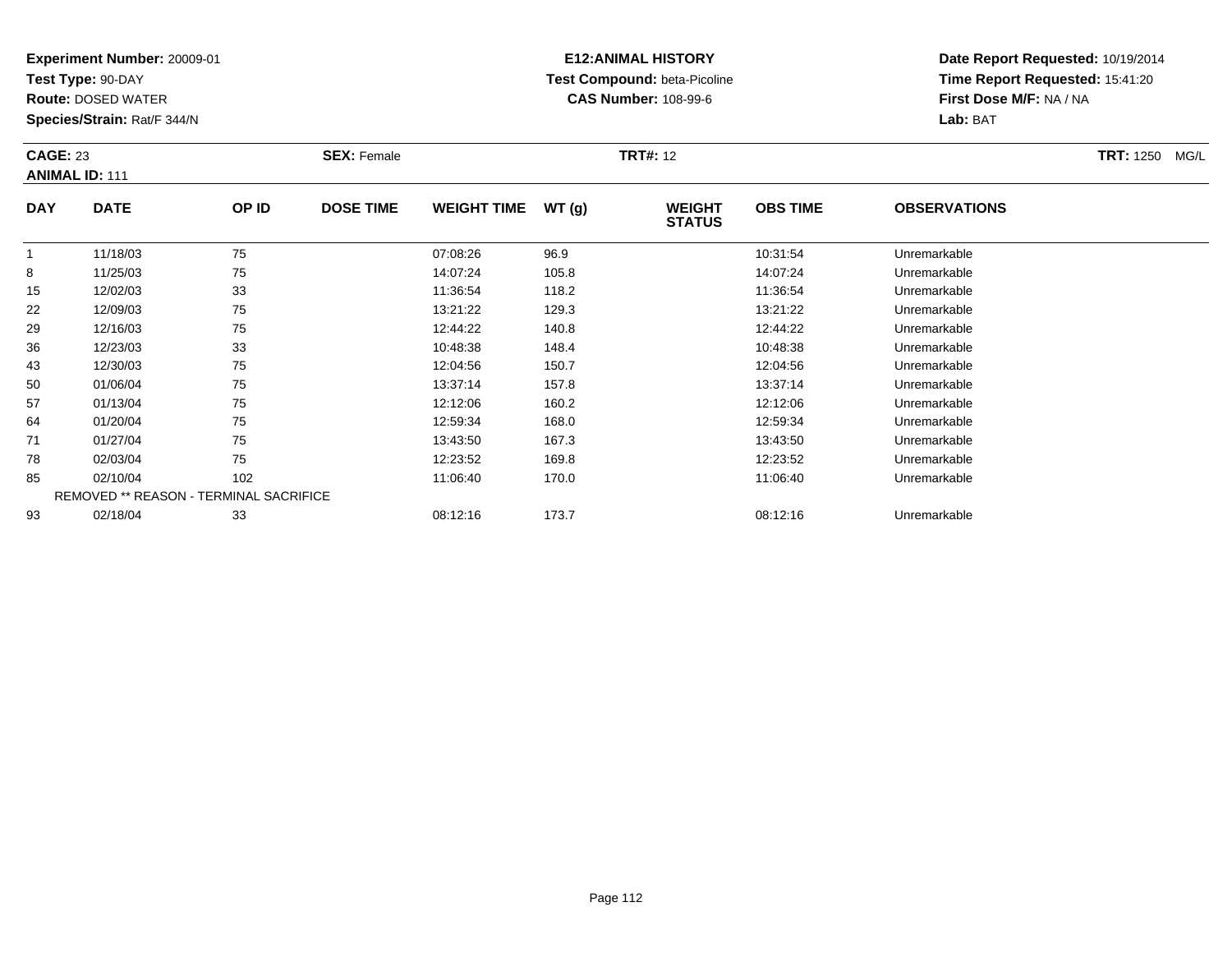**Test Type:** 90-DAY

93

**Route:** DOSED WATER

**Species/Strain:** Rat/F 344/N

# **E12:ANIMAL HISTORY Test Compound:** beta-Picoline**CAS Number:** 108-99-6

**Date Report Requested:** 10/19/2014**Time Report Requested:** 15:41:20**First Dose M/F:** NA / NA**Lab:** BAT

| <b>CAGE: 23</b> | <b>ANIMAL ID: 112</b> |                                               | <b>SEX: Female</b> |                    |       | <b>TRT#: 12</b>                |                 |                     | <b>TRT:</b> 1250<br>MG/L |
|-----------------|-----------------------|-----------------------------------------------|--------------------|--------------------|-------|--------------------------------|-----------------|---------------------|--------------------------|
| <b>DAY</b>      | <b>DATE</b>           | OP ID                                         | <b>DOSE TIME</b>   | <b>WEIGHT TIME</b> | WT(g) | <b>WEIGHT</b><br><b>STATUS</b> | <b>OBS TIME</b> | <b>OBSERVATIONS</b> |                          |
| $\mathbf 1$     | 11/18/03              | 75                                            |                    | 07:08:26           | 94.8  |                                | 10:31:54        | Unremarkable        |                          |
| 8               | 11/25/03              | 75                                            |                    | 14:07:24           | 106.2 |                                | 14:07:24        | Unremarkable        |                          |
| 15              | 12/02/03              | 33                                            |                    | 11:36:54           | 120.9 |                                | 11:36:54        | Unremarkable        |                          |
| 22              | 12/09/03              | 75                                            |                    | 13:21:22           | 134.2 |                                | 13:21:22        | Unremarkable        |                          |
| 29              | 12/16/03              | 75                                            |                    | 12:44:22           | 146.6 |                                | 12:44:22        | Unremarkable        |                          |
| 36              | 12/23/03              | 33                                            |                    | 10:48:38           | 155.6 |                                | 10:48:38        | Unremarkable        |                          |
| 43              | 12/30/03              | 75                                            |                    | 12:04:56           | 159.5 |                                | 12:04:56        | Unremarkable        |                          |
| 50              | 01/06/04              | 75                                            |                    | 13:37:14           | 167.7 |                                | 13:37:14        | Unremarkable        |                          |
| 57              | 01/13/04              | 75                                            |                    | 12:12:06           | 173.4 |                                | 12:12:06        | Unremarkable        |                          |
| 64              | 01/20/04              | 75                                            |                    | 12:59:34           | 179.1 |                                | 12:59:34        | Unremarkable        |                          |
| 71              | 01/27/04              | 75                                            |                    | 13:43:50           | 179.9 |                                | 13:43:50        | Unremarkable        |                          |
| 78              | 02/03/04              | 75                                            |                    | 12:23:52           | 184.7 |                                | 12:23:52        | Unremarkable        |                          |
| 85              | 02/10/04              | 102                                           |                    | 11:06:40           | 190.0 |                                | 11:06:40        | Unremarkable        |                          |
|                 |                       | <b>REMOVED ** REASON - TERMINAL SACRIFICE</b> |                    |                    |       |                                |                 |                     |                          |

02/18/04 <sup>33</sup> 08:12:16 191.3 08:12:16 Unremarkable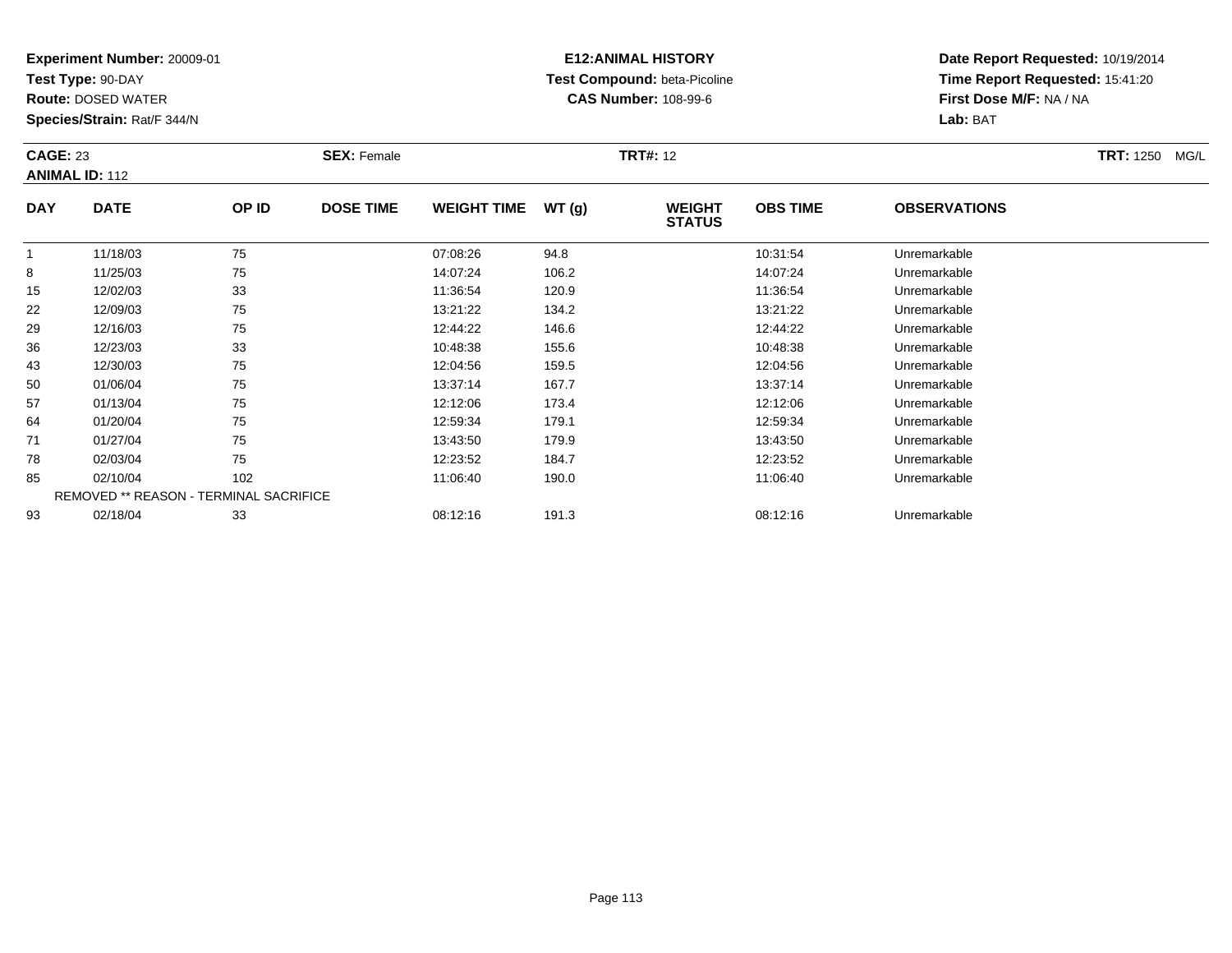**Test Type:** 90-DAY

93

**Route:** DOSED WATER

**Species/Strain:** Rat/F 344/N

### **E12:ANIMAL HISTORY Test Compound:** beta-Picoline**CAS Number:** 108-99-6

**Date Report Requested:** 10/19/2014**Time Report Requested:** 15:41:20**First Dose M/F:** NA / NA**Lab:** BAT

| <b>CAGE: 23</b> | <b>ANIMAL ID: 113</b>                         |       | <b>SEX: Female</b> |                    |       | <b>TRT#: 12</b>                |                 |                     | TRT: 1250 MG/L |
|-----------------|-----------------------------------------------|-------|--------------------|--------------------|-------|--------------------------------|-----------------|---------------------|----------------|
| <b>DAY</b>      | <b>DATE</b>                                   | OP ID | <b>DOSE TIME</b>   | <b>WEIGHT TIME</b> | WT(g) | <b>WEIGHT</b><br><b>STATUS</b> | <b>OBS TIME</b> | <b>OBSERVATIONS</b> |                |
| 1               | 11/18/03                                      | 75    |                    | 07:08:26           | 76.7  |                                | 10:31:54        | Unremarkable        |                |
| 8               | 11/25/03                                      | 75    |                    | 14:07:24           | 90.7  |                                | 14:07:24        | Unremarkable        |                |
| 15              | 12/02/03                                      | 33    |                    | 11:36:54           | 109.0 |                                | 11:36:54        | Unremarkable        |                |
| 22              | 12/09/03                                      | 75    |                    | 13:21:22           | 121.8 |                                | 13:21:22        | Unremarkable        |                |
| 29              | 12/16/03                                      | 75    |                    | 12:44:22           | 134.0 |                                | 12:44:22        | Unremarkable        |                |
| 36              | 12/23/03                                      | 33    |                    | 10:48:38           | 142.4 |                                | 10:48:38        | Unremarkable        |                |
| 43              | 12/30/03                                      | 75    |                    | 12:04:56           | 138.3 |                                | 12:04:56        | Unremarkable        |                |
| 50              | 01/06/04                                      | 75    |                    | 13:37:14           | 153.3 |                                | 13:37:14        | Unremarkable        |                |
| 57              | 01/13/04                                      | 75    |                    | 12:12:06           | 150.7 |                                | 12:12:06        | Unremarkable        |                |
| 64              | 01/20/04                                      | 75    |                    | 12:59:34           | 162.2 |                                | 12:59:34        | Unremarkable        |                |
| 71              | 01/27/04                                      | 75    |                    | 13:43:50           | 162.0 |                                | 13:43:50        | Unremarkable        |                |
| 78              | 02/03/04                                      | 75    |                    | 12:23:52           | 160.5 |                                | 12:23:52        | Unremarkable        |                |
| 85              | 02/10/04                                      | 102   |                    | 11:06:40           | 162.8 |                                | 11:06:40        | Unremarkable        |                |
|                 | <b>REMOVED ** REASON - TERMINAL SACRIFICE</b> |       |                    |                    |       |                                |                 |                     |                |

02/18/04 <sup>33</sup> 08:12:16 166.2 08:12:16 Unremarkable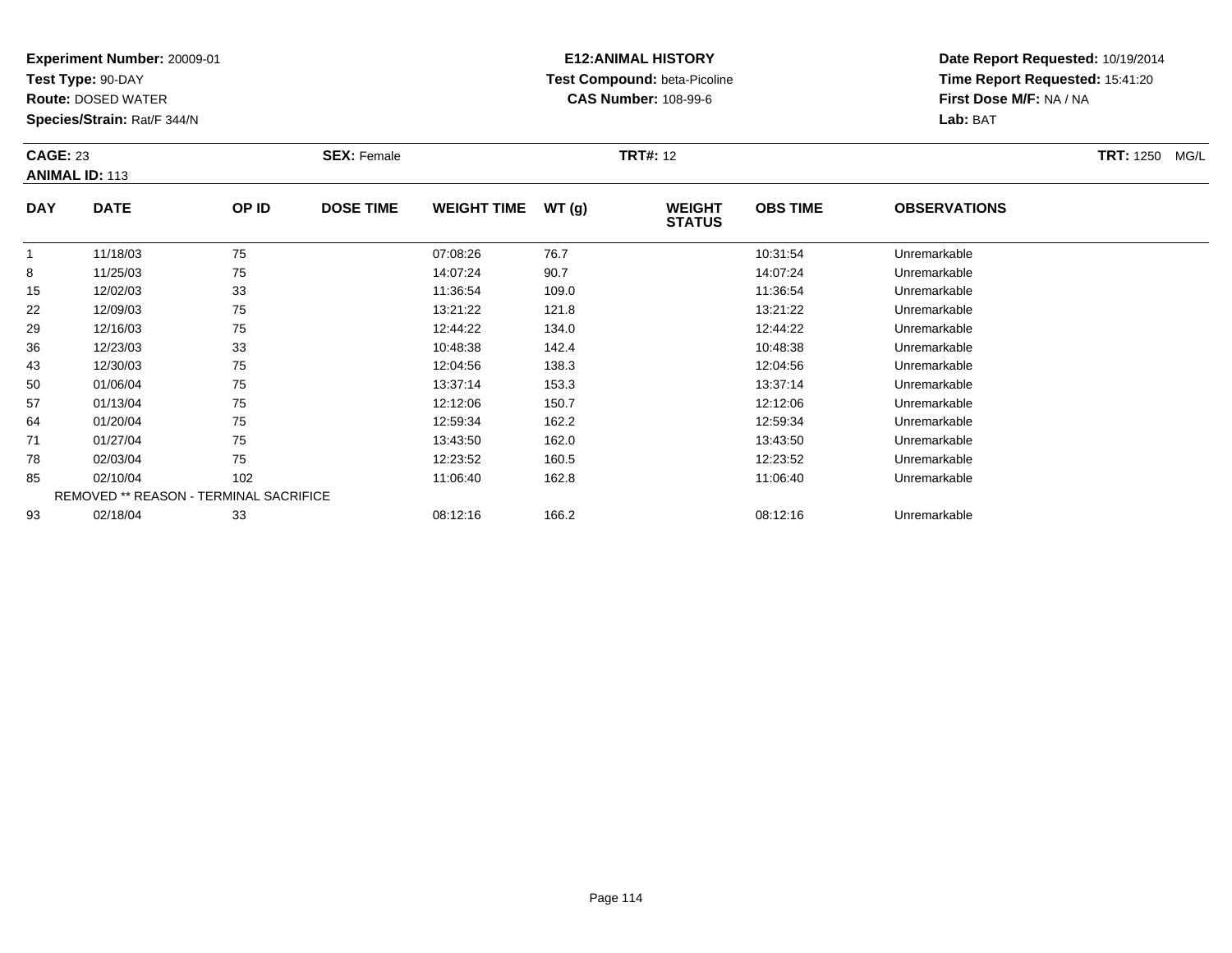**Test Type:** 90-DAY

**Route:** DOSED WATER

**Species/Strain:** Rat/F 344/N

# **E12:ANIMAL HISTORY Test Compound:** beta-Picoline**CAS Number:** 108-99-6

**Date Report Requested:** 10/19/2014**Time Report Requested:** 15:41:20**First Dose M/F:** NA / NA**Lab:** BAT

|            | <b>CAGE: 23</b><br><b>ANIMAL ID: 114</b>      |       | <b>SEX: Female</b> |                    |       | <b>TRT#: 12</b>                | <b>TRT: 1250</b><br>MG/L |                     |  |
|------------|-----------------------------------------------|-------|--------------------|--------------------|-------|--------------------------------|--------------------------|---------------------|--|
| <b>DAY</b> | <b>DATE</b>                                   | OP ID | <b>DOSE TIME</b>   | <b>WEIGHT TIME</b> | WT(g) | <b>WEIGHT</b><br><b>STATUS</b> | <b>OBS TIME</b>          | <b>OBSERVATIONS</b> |  |
|            | 11/18/03                                      | 75    |                    | 07:08:26           | 85.7  |                                | 10:31:54                 | Unremarkable        |  |
| 8          | 11/25/03                                      | 75    |                    | 14:07:24           | 96.3  |                                | 14:07:24                 | Unremarkable        |  |
| 15         | 12/02/03                                      | 33    |                    | 11:36:54           | 110.0 |                                | 11:36:54                 | Unremarkable        |  |
| 22         | 12/09/03                                      | 75    |                    | 13:21:22           | 118.9 |                                | 13:21:22                 | Unremarkable        |  |
| 29         | 12/16/03                                      | 75    |                    | 12:44:22           | 129.7 |                                | 12:44:22                 | Unremarkable        |  |
| 36         | 12/23/03                                      | 33    |                    | 10:48:38           | 137.5 |                                | 10:48:38                 | Unremarkable        |  |
| 43         | 12/30/03                                      | 75    |                    | 12:04:56           | 131.6 |                                | 12:04:56                 | Unremarkable        |  |
| 50         | 01/06/04                                      | 75    |                    | 13:37:14           | 147.6 |                                | 13:37:14                 | Unremarkable        |  |
| 57         | 01/13/04                                      | 75    |                    | 12:12:06           | 146.4 |                                | 12:12:06                 | Unremarkable        |  |
| 64         | 01/20/04                                      | 75    |                    | 12:59:34           | 157.7 |                                | 12:59:34                 | Unremarkable        |  |
| 71         | 01/27/04                                      | 75    |                    | 13:43:50           | 156.0 |                                | 13:43:50                 | Unremarkable        |  |
| 78         | 02/03/04                                      | 75    |                    | 12:23:52           | 155.8 |                                | 12:23:52                 | Unremarkable        |  |
| 85         | 02/10/04                                      | 102   |                    | 11:06:40           | 161.6 |                                | 11:06:40                 | Unremarkable        |  |
|            | <b>REMOVED ** REASON - TERMINAL SACRIFICE</b> |       |                    |                    |       |                                |                          |                     |  |
| 93         | 02/18/04                                      | 33    |                    | 08:12:16           | 163.1 |                                | 08:12:16                 | Unremarkable        |  |

02/18/04 <sup>33</sup> 08:12:16 163.1 08:12:16 Unremarkable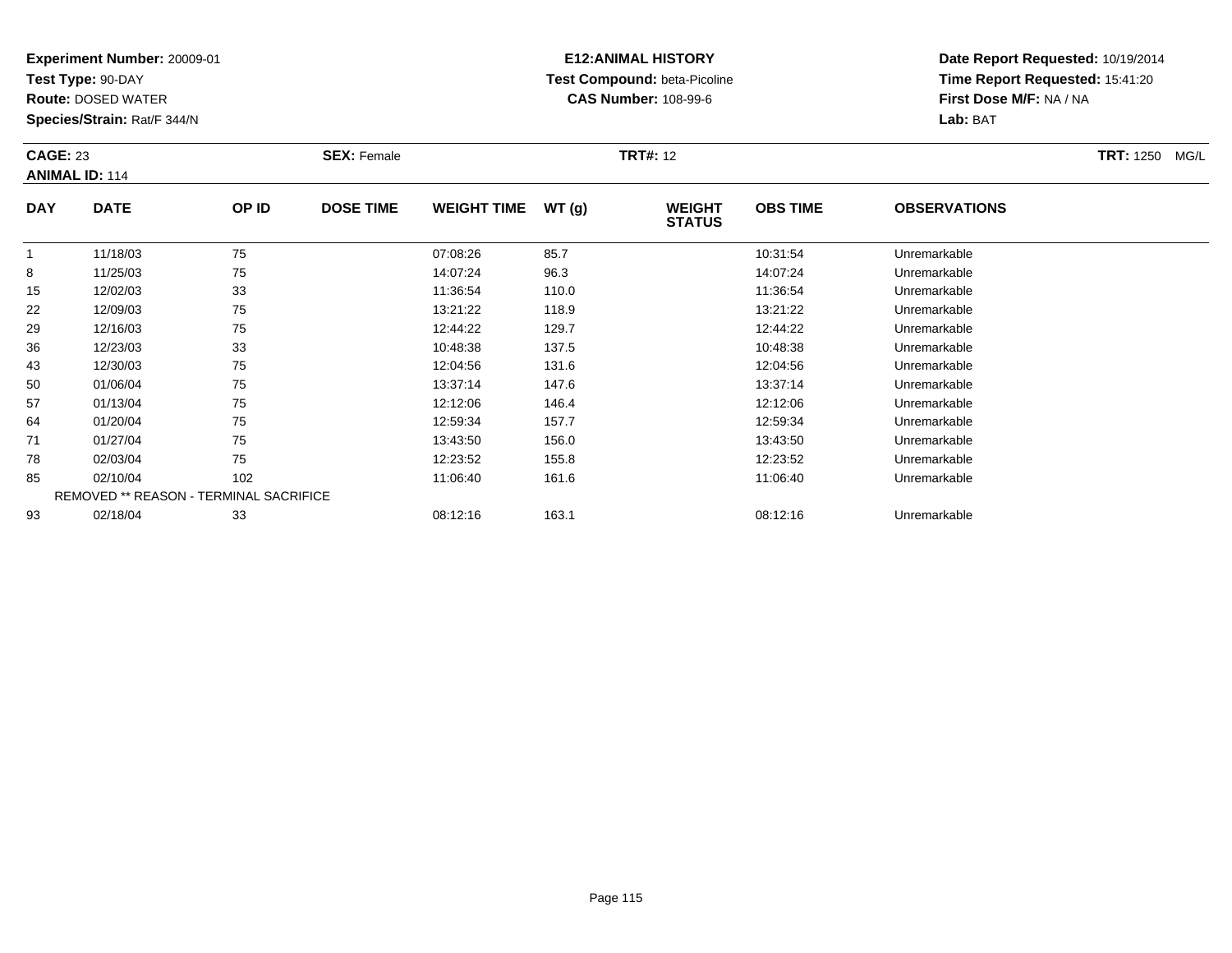**Test Type:** 90-DAY

**Route:** DOSED WATER

**Species/Strain:** Rat/F 344/N

# **E12:ANIMAL HISTORY Test Compound:** beta-Picoline**CAS Number:** 108-99-6

| <b>CAGE: 23</b> | <b>ANIMAL ID: 115</b>                  |       | <b>SEX: Female</b> |                    |       | <b>TRT#: 12</b>                |                 |                     | <b>TRT: 1250 MG/L</b> |
|-----------------|----------------------------------------|-------|--------------------|--------------------|-------|--------------------------------|-----------------|---------------------|-----------------------|
| <b>DAY</b>      | <b>DATE</b>                            | OP ID | <b>DOSE TIME</b>   | <b>WEIGHT TIME</b> | WT(g) | <b>WEIGHT</b><br><b>STATUS</b> | <b>OBS TIME</b> | <b>OBSERVATIONS</b> |                       |
|                 | 11/18/03                               | 75    |                    | 07:08:26           | 92.1  |                                | 10:31:54        | Unremarkable        |                       |
| 8               | 11/25/03                               | 75    |                    | 14:07:24           | 100.4 |                                | 14:07:24        | Unremarkable        |                       |
| 15              | 12/02/03                               | 33    |                    | 11:36:54           | 116.0 |                                | 11:36:54        | Unremarkable        |                       |
| 22              | 12/09/03                               | 75    |                    | 13:21:22           | 129.4 |                                | 13:21:22        | Unremarkable        |                       |
| 29              | 12/16/03                               | 75    |                    | 12:44:22           | 142.9 |                                | 12:44:22        | Unremarkable        |                       |
| 36              | 12/23/03                               | 33    |                    | 10:48:38           | 145.7 |                                | 10:48:38        | Unremarkable        |                       |
| 43              | 12/30/03                               | 75    |                    | 12:04:56           | 143.6 |                                | 12:04:56        | Unremarkable        |                       |
| 50              | 01/06/04                               | 75    |                    | 13:37:14           | 156.4 |                                | 13:37:14        | Unremarkable        |                       |
| 57              | 01/13/04                               | 75    |                    | 12:12:06           | 152.2 |                                | 12:12:06        | Unremarkable        |                       |
| 64              | 01/20/04                               | 75    |                    | 12:59:34           | 161.2 |                                | 12:59:34        | Unremarkable        |                       |
| 71              | 01/27/04                               | 75    |                    | 13:43:50           | 158.4 |                                | 13:43:50        | Unremarkable        |                       |
| 78              | 02/03/04                               | 75    |                    | 12:23:52           | 157.0 |                                | 12:23:52        | Unremarkable        |                       |
| 85              | 02/10/04                               | 102   |                    | 11:06:40           | 163.2 |                                | 11:06:40        | Unremarkable        |                       |
|                 | REMOVED ** REASON - TERMINAL SACRIFICE |       |                    |                    |       |                                |                 |                     |                       |
| 93              | 02/18/04                               | 33    |                    | 08:12:16           | 170.9 |                                | 08:12:16        | Unremarkable        |                       |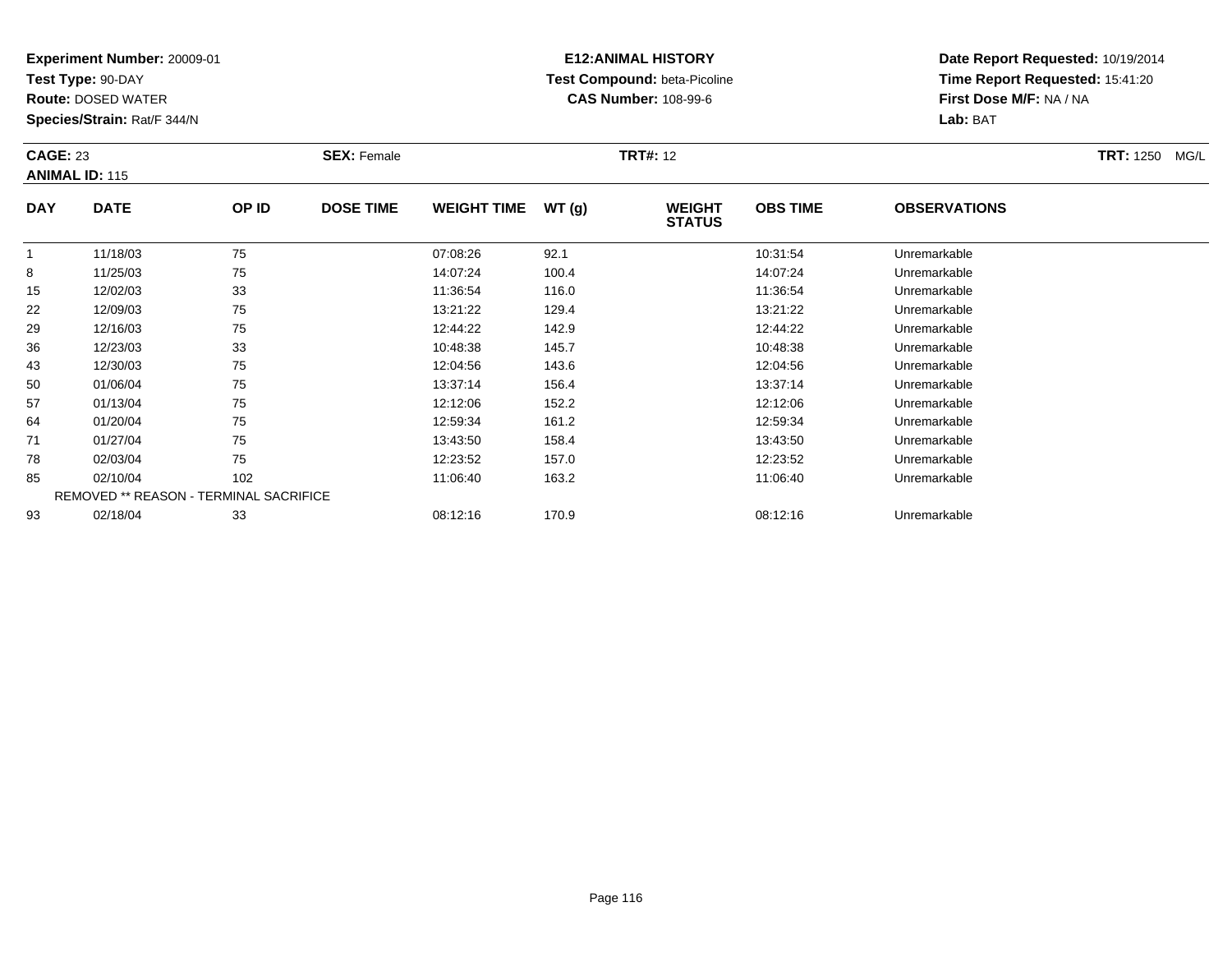**Test Type:** 90-DAY

**Route:** DOSED WATER

**Species/Strain:** Rat/F 344/N

# **E12:ANIMAL HISTORY Test Compound:** beta-Picoline**CAS Number:** 108-99-6

| <b>CAGE: 24</b> | <b>ANIMAL ID: 116</b>                         |       | <b>SEX: Female</b> |                    |       | <b>TRT#: 12</b>                |                 |                     | TRT: 1250 MG/L |
|-----------------|-----------------------------------------------|-------|--------------------|--------------------|-------|--------------------------------|-----------------|---------------------|----------------|
| <b>DAY</b>      | <b>DATE</b>                                   | OP ID | <b>DOSE TIME</b>   | <b>WEIGHT TIME</b> | WT(g) | <b>WEIGHT</b><br><b>STATUS</b> | <b>OBS TIME</b> | <b>OBSERVATIONS</b> |                |
|                 | 11/18/03                                      | 75    |                    | 07:10:36           | 99.4  |                                | 10:32:50        | Unremarkable        |                |
| 8               | 11/25/03                                      | 75    |                    | 14:10:12           | 108.5 |                                | 14:10:12        | Unremarkable        |                |
| 15              | 12/02/03                                      | 33    |                    | 11:41:48           | 121.7 |                                | 11:41:48        | Unremarkable        |                |
| 22              | 12/09/03                                      | 75    |                    | 13:24:38           | 135.2 |                                | 13:24:38        | Unremarkable        |                |
| 29              | 12/16/03                                      | 75    |                    | 12:48:10           | 148.8 |                                | 12:48:10        | Unremarkable        |                |
| 36              | 12/23/03                                      | 33    |                    | 10:51:00           | 160.0 |                                | 10:51:00        | Unremarkable        |                |
| 43              | 12/30/03                                      | 75    |                    | 12:09:18           | 167.0 |                                | 12:09:18        | Unremarkable        |                |
| 50              | 01/06/04                                      | 75    |                    | 13:40:32           | 173.8 |                                | 13:40:32        | Unremarkable        |                |
| 57              | 01/13/04                                      | 75    |                    | 12:15:20           | 180.6 |                                | 12:15:20        | Unremarkable        |                |
| 64              | 01/20/04                                      | 75    |                    | 13:03:34           | 178.4 |                                | 13:03:34        | Unremarkable        |                |
| 71              | 01/27/04                                      | 75    |                    | 13:47:22           | 182.3 |                                | 13:47:22        | Unremarkable        |                |
| 78              | 02/03/04                                      | 75    |                    | 12:29:06           | 185.5 |                                | 12:29:06        | Unremarkable        |                |
| 85              | 02/10/04                                      | 102   |                    | 11:09:12           | 187.1 |                                | 11:09:12        | Unremarkable        |                |
|                 | <b>REMOVED ** REASON - TERMINAL SACRIFICE</b> |       |                    |                    |       |                                |                 |                     |                |
| 93              | 02/18/04                                      | 33    |                    | 08:14:26           | 191.7 |                                | 08:14:26        | Unremarkable        |                |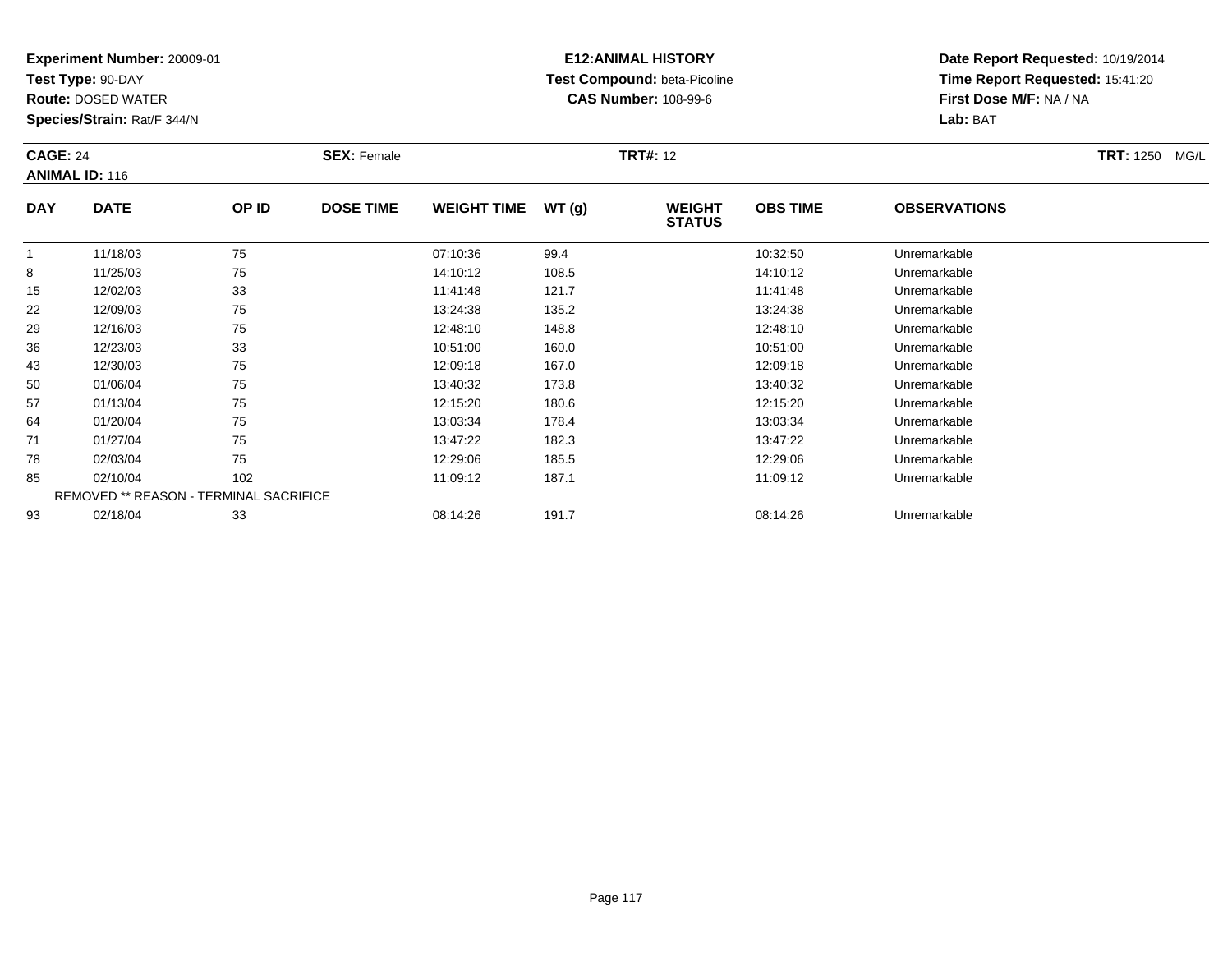**Test Type:** 90-DAY

**Route:** DOSED WATER

**Species/Strain:** Rat/F 344/N

# **E12:ANIMAL HISTORY Test Compound:** beta-Picoline**CAS Number:** 108-99-6

| <b>CAGE: 24</b> | <b>ANIMAL ID: 117</b>                  |       | <b>SEX: Female</b> |                    |       | <b>TRT#: 12</b>                |                 |                     | <b>TRT: 1250</b><br>MG/L |
|-----------------|----------------------------------------|-------|--------------------|--------------------|-------|--------------------------------|-----------------|---------------------|--------------------------|
| <b>DAY</b>      | <b>DATE</b>                            | OP ID | <b>DOSE TIME</b>   | <b>WEIGHT TIME</b> | WT(g) | <b>WEIGHT</b><br><b>STATUS</b> | <b>OBS TIME</b> | <b>OBSERVATIONS</b> |                          |
|                 | 11/18/03                               | 75    |                    | 07:10:36           | 103.3 |                                | 10:32:50        | Unremarkable        |                          |
| 8               | 11/25/03                               | 75    |                    | 14:10:12           | 112.2 |                                | 14:10:12        | Unremarkable        |                          |
| 15              | 12/02/03                               | 33    |                    | 11:41:48           | 123.1 |                                | 11:41:48        | Unremarkable        |                          |
| 22              | 12/09/03                               | 75    |                    | 13:24:38           | 135.2 |                                | 13:24:38        | Unremarkable        |                          |
| 29              | 12/16/03                               | 75    |                    | 12:48:10           | 145.7 |                                | 12:48:10        | Unremarkable        |                          |
| 36              | 12/23/03                               | 33    |                    | 10:51:00           | 157.0 |                                | 10:51:00        | Unremarkable        |                          |
| 43              | 12/30/03                               | 75    |                    | 12:09:18           | 163.3 |                                | 12:09:18        | Unremarkable        |                          |
| 50              | 01/06/04                               | 75    |                    | 13:40:32           | 169.9 |                                | 13:40:32        | Unremarkable        |                          |
| 57              | 01/13/04                               | 75    |                    | 12:15:20           | 174.9 |                                | 12:15:20        | Unremarkable        |                          |
| 64              | 01/20/04                               | 75    |                    | 13:03:34           | 180.0 |                                | 13:03:34        | Unremarkable        |                          |
| 71              | 01/27/04                               | 75    |                    | 13:47:22           | 183.4 |                                | 13:47:22        | Unremarkable        |                          |
| 78              | 02/03/04                               | 75    |                    | 12:29:06           | 186.7 |                                | 12:29:06        | Unremarkable        |                          |
| 85              | 02/10/04                               | 102   |                    | 11:09:12           | 189.1 |                                | 11:09:12        | Unremarkable        |                          |
|                 | REMOVED ** REASON - TERMINAL SACRIFICE |       |                    |                    |       |                                |                 |                     |                          |
| 93              | 02/18/04                               | 33    |                    | 08:14:26           | 194.0 |                                | 08:14:26        | Unremarkable        |                          |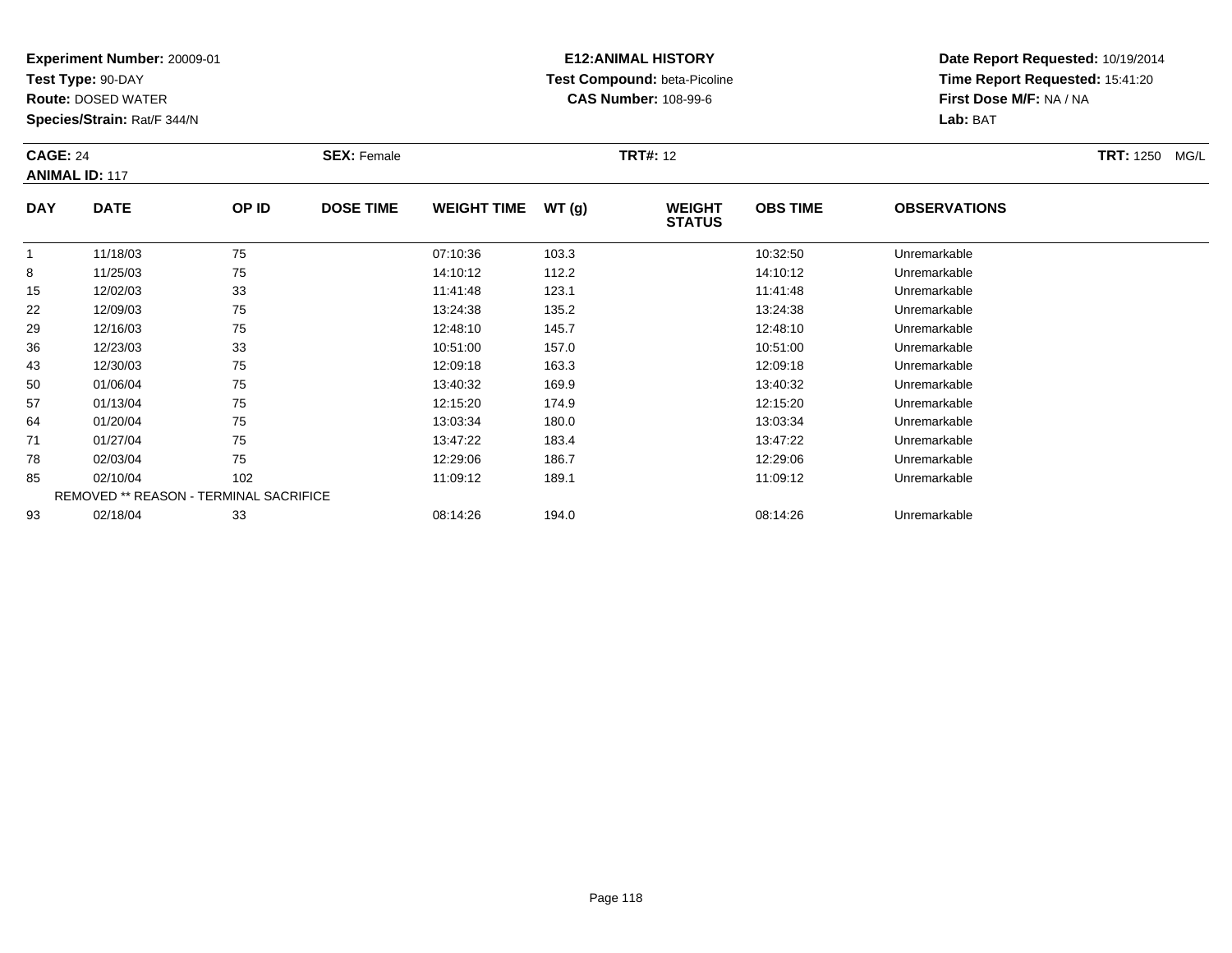**Test Type:** 90-DAY

**Route:** DOSED WATER

**Species/Strain:** Rat/F 344/N

# **E12:ANIMAL HISTORY Test Compound:** beta-Picoline**CAS Number:** 108-99-6

| <b>CAGE: 24</b> | <b>ANIMAL ID: 118</b>                  |       | <b>SEX: Female</b> |                    |       | <b>TRT#: 12</b>                |                 |                     | TRT: 1250 MG/L |
|-----------------|----------------------------------------|-------|--------------------|--------------------|-------|--------------------------------|-----------------|---------------------|----------------|
| <b>DAY</b>      | <b>DATE</b>                            | OP ID | <b>DOSE TIME</b>   | <b>WEIGHT TIME</b> | WT(g) | <b>WEIGHT</b><br><b>STATUS</b> | <b>OBS TIME</b> | <b>OBSERVATIONS</b> |                |
| -1              | 11/18/03                               | 75    |                    | 07:10:36           | 103.7 |                                | 10:32:50        | Unremarkable        |                |
| 8               | 11/25/03                               | 75    |                    | 14:10:12           | 111.8 |                                | 14:10:12        | Unremarkable        |                |
| 15              | 12/02/03                               | 33    |                    | 11:41:48           | 127.4 |                                | 11:41:48        | Unremarkable        |                |
| 22              | 12/09/03                               | 75    |                    | 13:24:38           | 136.8 |                                | 13:24:38        | Unremarkable        |                |
| 29              | 12/16/03                               | 75    |                    | 12:48:10           | 146.3 |                                | 12:48:10        | Unremarkable        |                |
| 36              | 12/23/03                               | 33    |                    | 10:51:00           | 153.9 |                                | 10:51:00        | Unremarkable        |                |
| 43              | 12/30/03                               | 75    |                    | 12:09:18           | 159.6 |                                | 12:09:18        | Unremarkable        |                |
| 50              | 01/06/04                               | 75    |                    | 13:40:32           | 165.3 |                                | 13:40:32        | Unremarkable        |                |
| 57              | 01/13/04                               | 75    |                    | 12:15:20           | 175.3 |                                | 12:15:20        | Unremarkable        |                |
| 64              | 01/20/04                               | 75    |                    | 13:03:34           | 175.8 |                                | 13:03:34        | Unremarkable        |                |
| 71              | 01/27/04                               | 75    |                    | 13:47:22           | 178.7 |                                | 13:47:22        | Unremarkable        |                |
| 78              | 02/03/04                               | 75    |                    | 12:29:06           | 180.4 |                                | 12:29:06        | Unremarkable        |                |
| 85              | 02/10/04                               | 102   |                    | 11:09:12           | 185.6 |                                | 11:09:12        | Unremarkable        |                |
|                 | REMOVED ** REASON - TERMINAL SACRIFICE |       |                    |                    |       |                                |                 |                     |                |
| 93              | 02/18/04                               | 33    |                    | 08:14:26           | 187.2 |                                | 08:14:26        | Unremarkable        |                |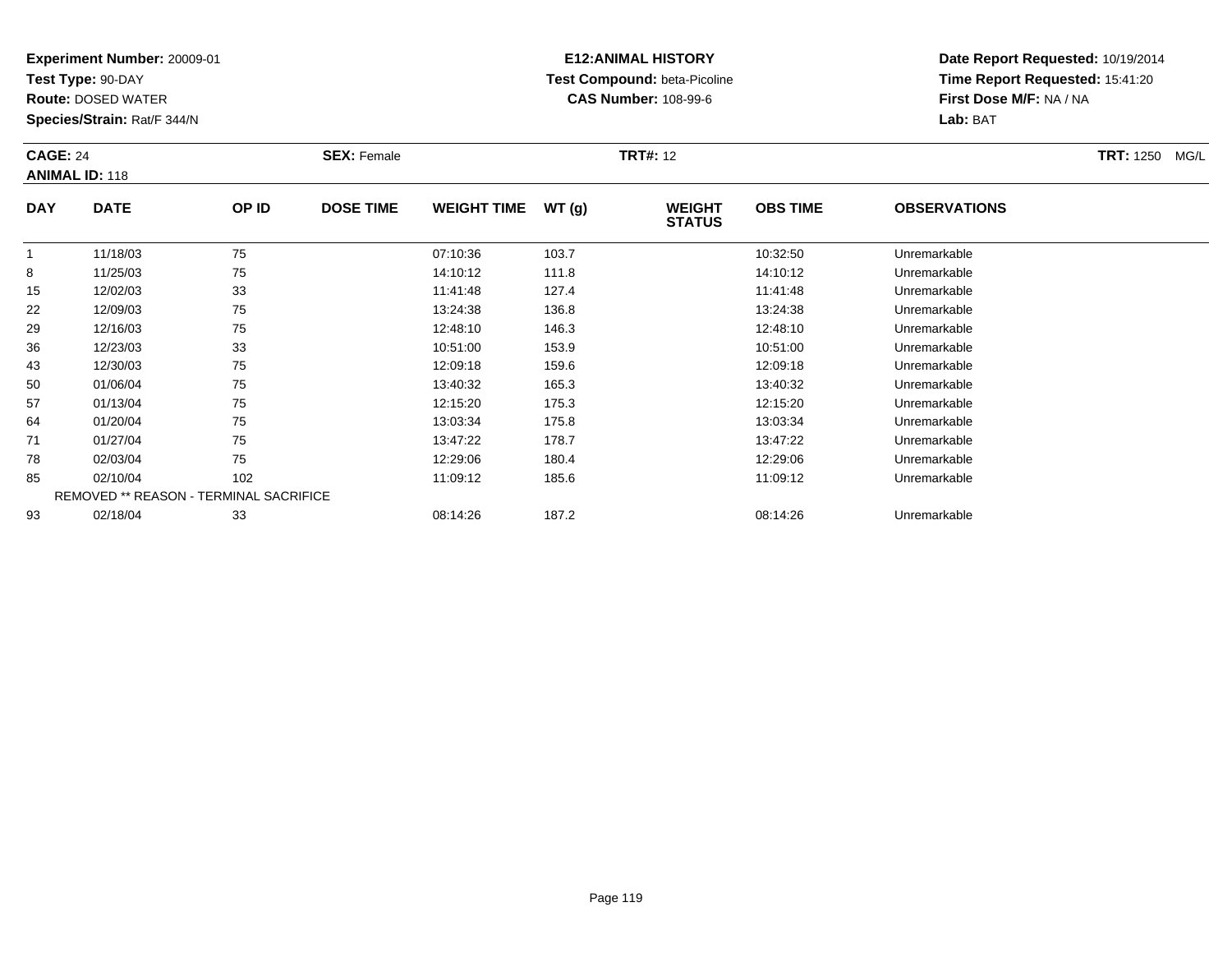**Test Type:** 90-DAY

**Route:** DOSED WATER

**Species/Strain:** Rat/F 344/N

# **E12:ANIMAL HISTORY Test Compound:** beta-Picoline**CAS Number:** 108-99-6

| <b>CAGE: 24</b> | <b>ANIMAL ID: 119</b>                  |       | <b>SEX: Female</b> |                    |       | <b>TRT#: 12</b>                |                 |                     | <b>TRT:</b> 1250 MG/L |
|-----------------|----------------------------------------|-------|--------------------|--------------------|-------|--------------------------------|-----------------|---------------------|-----------------------|
| <b>DAY</b>      | <b>DATE</b>                            | OP ID | <b>DOSE TIME</b>   | <b>WEIGHT TIME</b> | WT(g) | <b>WEIGHT</b><br><b>STATUS</b> | <b>OBS TIME</b> | <b>OBSERVATIONS</b> |                       |
|                 | 11/18/03                               | 75    |                    | 07:10:36           | 96.7  |                                | 10:32:50        | Unremarkable        |                       |
| 8               | 11/25/03                               | 75    |                    | 14:10:12           | 106.3 |                                | 14:10:12        | Unremarkable        |                       |
| 15              | 12/02/03                               | 33    |                    | 11:41:48           | 114.3 |                                | 11:41:48        | Unremarkable        |                       |
| 22              | 12/09/03                               | 75    |                    | 13:24:38           | 126.7 |                                | 13:24:38        | Unremarkable        |                       |
| 29              | 12/16/03                               | 75    |                    | 12:48:10           | 139.4 |                                | 12:48:10        | Unremarkable        |                       |
| 36              | 12/23/03                               | 33    |                    | 10:51:00           | 148.1 |                                | 10:51:00        | Unremarkable        |                       |
| 43              | 12/30/03                               | 75    |                    | 12:09:18           | 155.7 |                                | 12:09:18        | Unremarkable        |                       |
| 50              | 01/06/04                               | 75    |                    | 13:40:32           | 158.3 |                                | 13:40:32        | Unremarkable        |                       |
| 57              | 01/13/04                               | 75    |                    | 12:15:20           | 164.8 |                                | 12:15:20        | Unremarkable        |                       |
| 64              | 01/20/04                               | 75    |                    | 13:03:34           | 165.9 |                                | 13:03:34        | Unremarkable        |                       |
| 71              | 01/27/04                               | 75    |                    | 13:47:22           | 167.9 |                                | 13:47:22        | Unremarkable        |                       |
| 78              | 02/03/04                               | 75    |                    | 12:29:06           | 172.0 |                                | 12:29:06        | Unremarkable        |                       |
| 85              | 02/10/04                               | 102   |                    | 11:09:12           | 173.7 |                                | 11:09:12        | Unremarkable        |                       |
|                 | REMOVED ** REASON - TERMINAL SACRIFICE |       |                    |                    |       |                                |                 |                     |                       |
| 93              | 02/18/04                               | 33    |                    | 08:14:26           | 175.6 |                                | 08:14:26        | Unremarkable        |                       |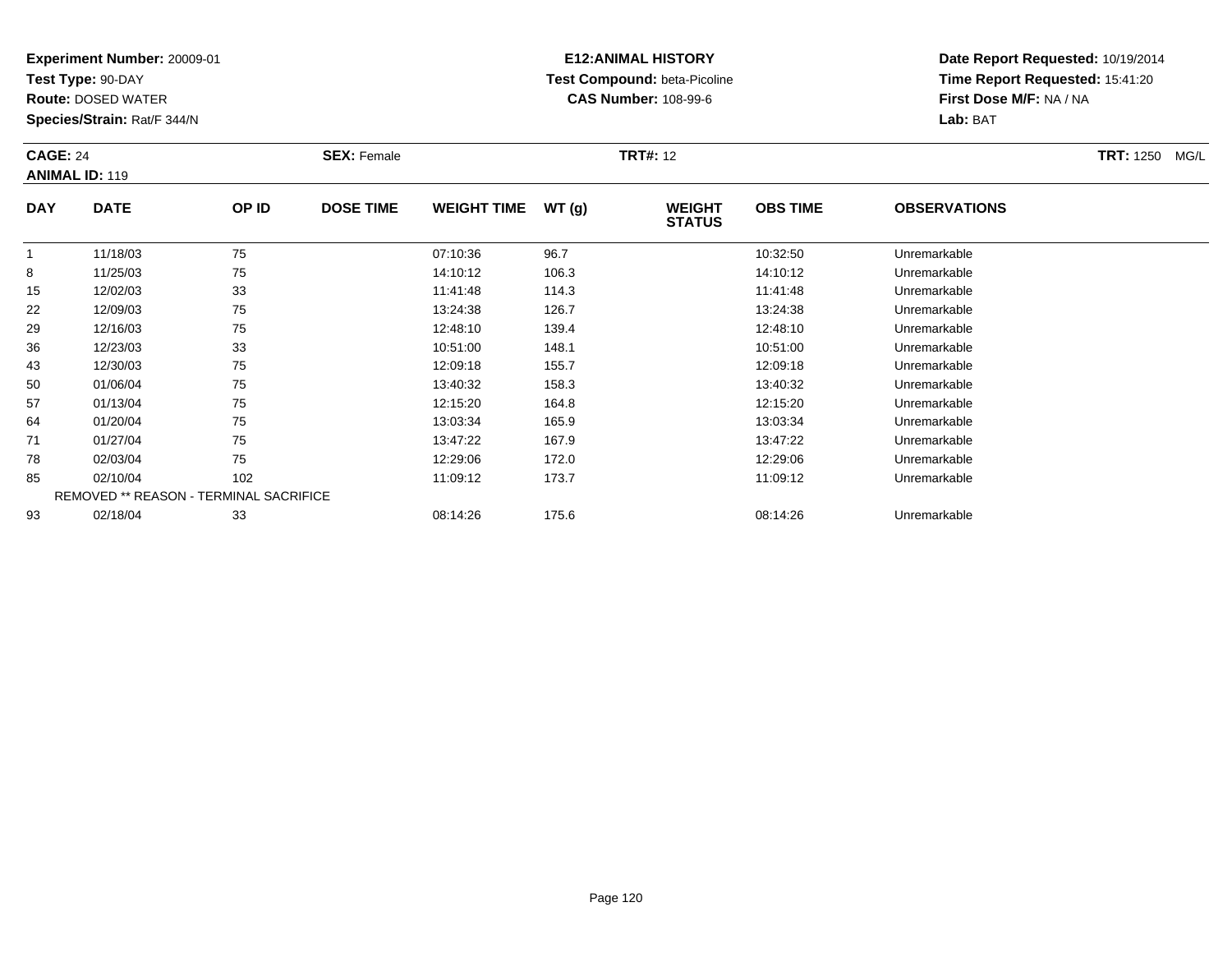**Test Type:** 90-DAY

**Route:** DOSED WATER

**Species/Strain:** Rat/F 344/N

# **E12:ANIMAL HISTORY Test Compound:** beta-Picoline**CAS Number:** 108-99-6

| <b>CAGE: 24</b><br><b>ANIMAL ID: 120</b> |                                        |       | <b>SEX: Female</b> |                    | <b>TRT#: 12</b> |                                |                 |                     | <b>TRT: 1250</b><br>MG/L |
|------------------------------------------|----------------------------------------|-------|--------------------|--------------------|-----------------|--------------------------------|-----------------|---------------------|--------------------------|
| <b>DAY</b>                               | <b>DATE</b>                            | OP ID | <b>DOSE TIME</b>   | <b>WEIGHT TIME</b> | WT(g)           | <b>WEIGHT</b><br><b>STATUS</b> | <b>OBS TIME</b> | <b>OBSERVATIONS</b> |                          |
|                                          | 11/18/03                               | 75    |                    | 07:10:36           | 91.0            |                                | 10:32:50        | Unremarkable        |                          |
| 8                                        | 11/25/03                               | 75    |                    | 14:10:12           | 96.9            |                                | 14:10:12        | Unremarkable        |                          |
| 15                                       | 12/02/03                               | 33    |                    | 11:41:48           | 111.4           |                                | 11:41:48        | Unremarkable        |                          |
| 22                                       | 12/09/03                               | 75    |                    | 13:24:38           | 121.5           |                                | 13:24:38        | Unremarkable        |                          |
| 29                                       | 12/16/03                               | 75    |                    | 12:48:10           | 130.2           |                                | 12:48:10        | Unremarkable        |                          |
| 36                                       | 12/23/03                               | 33    |                    | 10:51:00           | 136.9           |                                | 10:51:00        | Unremarkable        |                          |
| 43                                       | 12/30/03                               | 75    |                    | 12:09:18           | 143.6           |                                | 12:09:18        | Unremarkable        |                          |
| 50                                       | 01/06/04                               | 75    |                    | 13:40:32           | 147.6           |                                | 13:40:32        | Unremarkable        |                          |
| 57                                       | 01/13/04                               | 75    |                    | 12:15:20           | 148.3           |                                | 12:15:20        | Unremarkable        |                          |
| 64                                       | 01/20/04                               | 75    |                    | 13:03:34           | 152.1           |                                | 13:03:34        | Unremarkable        |                          |
| 71                                       | 01/27/04                               | 75    |                    | 13:47:22           | 152.6           |                                | 13:47:22        | Unremarkable        |                          |
| 78                                       | 02/03/04                               | 75    |                    | 12:29:06           | 156.6           |                                | 12:29:06        | Unremarkable        |                          |
| 85                                       | 02/10/04                               | 102   |                    | 11:09:12           | 154.7           |                                | 11:09:12        | Unremarkable        |                          |
|                                          | REMOVED ** REASON - TERMINAL SACRIFICE |       |                    |                    |                 |                                |                 |                     |                          |
| 93                                       | 02/18/04                               | 33    |                    | 08:14:26           | 158.4           |                                | 08:14:26        | Unremarkable        |                          |